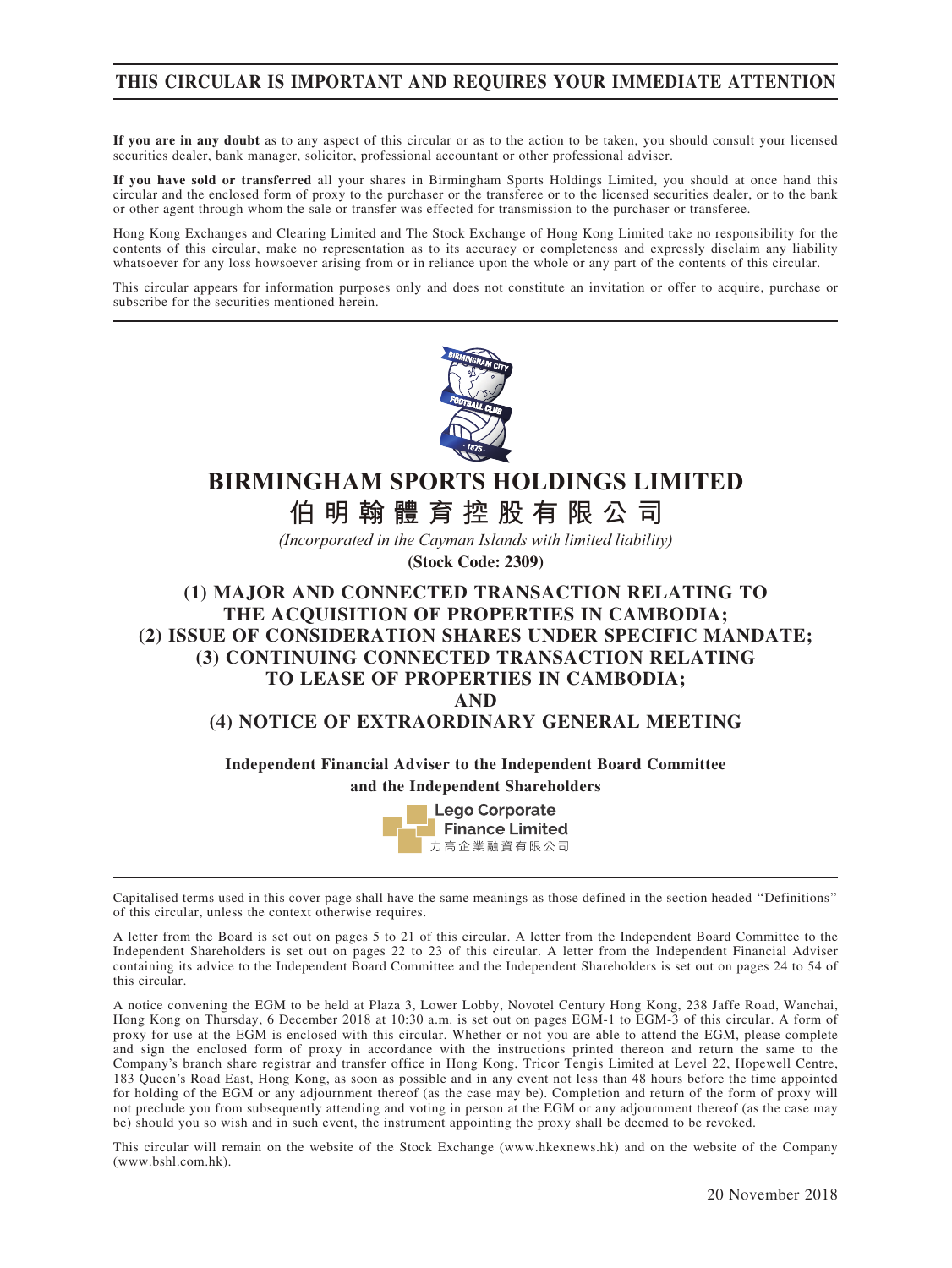# **CONTENTS**

### Page

|                                                         | $5\overline{)}$ |
|---------------------------------------------------------|-----------------|
|                                                         |                 |
|                                                         |                 |
|                                                         |                 |
| APPENDIX II - UNAUDITED PRO FORMA FINANCIAL INFORMATION | $\Pi-1$         |
|                                                         |                 |
|                                                         |                 |
|                                                         |                 |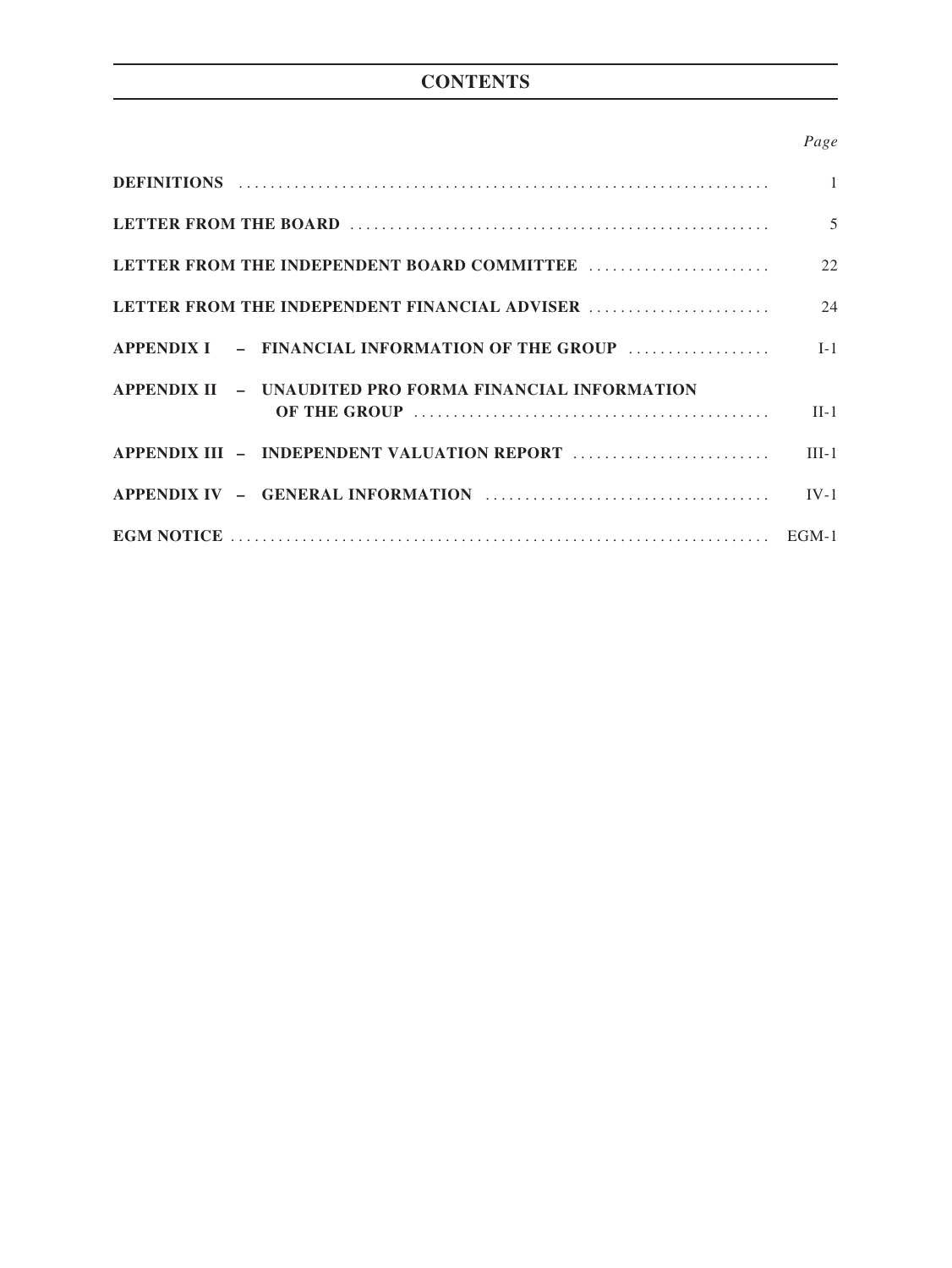In this circular, the following expressions have the following meanings, unless the context otherwise requires:

| "Announcement"           | the announcement of the Company dated 28 August 2018 in<br>relation to, among other things, the Transactions                                                                                                                              |
|--------------------------|-------------------------------------------------------------------------------------------------------------------------------------------------------------------------------------------------------------------------------------------|
| "Annual Caps"            | the proposed annual caps for transactions contemplated under the<br>Master Lease Agreement for the three years ending 30 June 2019,<br>2020 and 2021                                                                                      |
| "associate(s)"           | has the meaning ascribed to it in the Listing Rules                                                                                                                                                                                       |
| "Block"                  | collectively, the Properties and the Remaining Properties                                                                                                                                                                                 |
| "Board"                  | the board of Directors                                                                                                                                                                                                                    |
| "Building"               | the building with gross floor area of approximately 5,674.59 sq.m.<br>for commercial and educational use in One Park owned by the<br>Group                                                                                                |
| "Business Day(s)"        | a day other than Saturday, Sunday and public holidays in<br>Cambodia                                                                                                                                                                      |
| "Cambodia"               | the Kingdom of Cambodia                                                                                                                                                                                                                   |
| "Celestial Fame"         | Celestial Fame Investments Limited (天譽投資有限公司), whose<br>information is set out in the section headed "Letter from the<br>Board - Information on the parties - Celestial Fame" of this<br>circular                                         |
| "Company"                | Birmingham Sports Holdings Limited (伯明翰體育控股有限公<br>$\overline{\mathbb{E}}$ ), a company incorporated in the Cayman Islands with limited<br>liability, and the issued Shares of which are listed on the Main<br>Board of the Stock Exchange |
| "Completion"             | completion of the Long Term Lease Agreement in accordance<br>with the terms thereof                                                                                                                                                       |
| "Completion Date"        | the date on which Completion takes place                                                                                                                                                                                                  |
| "connected person(s)"    | has the meaning ascribed to it in the Listing Rules                                                                                                                                                                                       |
| "Consideration"          | approximately US\$16.3 million (equivalent to approximately<br>HK\$127.2 million), being the consideration payable by Deep Blue<br>under the Long Term Lease Agreement                                                                    |
| "Consideration Share(s)" | 832,610,000 new Shares to be allotted and issued by the Company<br>at the Issue Price to satisfy the Consideration                                                                                                                        |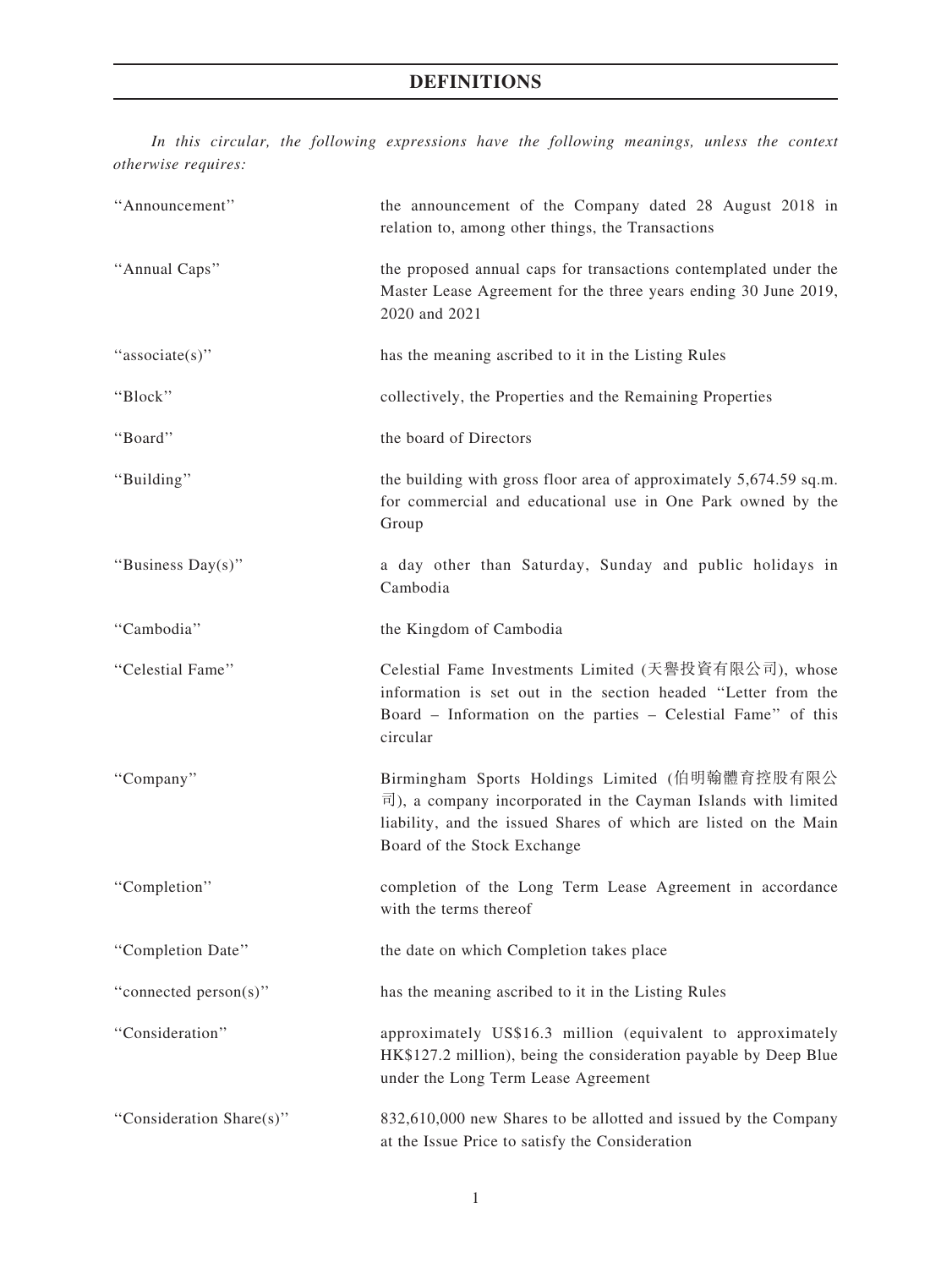| "Deep Blue"                   | Deep Blue Trade (Cambodia) Co., Ltd., whose information is set<br>out in the section headed "Letter from the Board - Information on<br>the parties - Deep Blue" of this circular                                                                                                                                   |
|-------------------------------|--------------------------------------------------------------------------------------------------------------------------------------------------------------------------------------------------------------------------------------------------------------------------------------------------------------------|
| "Delivery Date"               | has the meaning as described in the section headed "Letter from<br>the Board - Long Term Lease Agreement - Delivery of the<br>Block" of this circular                                                                                                                                                              |
| "Director(s)"                 | the director(s) of the Company                                                                                                                                                                                                                                                                                     |
| "EGM"                         | the extraordinary general meeting of the Company to be convened<br>and held at Plaza 3, Lower Lobby, Novotel Century Hong Kong,<br>238 Jaffe Road, Wanchai, Hong Kong on Thursday, 6 December<br>2018 at 10:30 a.m. for considering, and if thought fit, approving<br>the resolutions as set out in the EGM Notice |
| "EGM Notice"                  | the notice convening the EGM which is set out on pages EGM-1<br>to EGM-3 of this circular                                                                                                                                                                                                                          |
| "Equity SPA"                  | the sale and purchase agreement dated 30 June 2017 entered into<br>between, among others, the Company and Ever Depot relating to<br>the acquisition of the entire issued share capital of Celestial Fame<br>at a consideration of approximately US\$9.7 million                                                    |
| "Ever Depot"                  | Ever Depot Limited (永聚有限公司), whose information is set out<br>in the section headed "Letter from the Board - Information on the<br>parties – Ever Depot" of this circular                                                                                                                                           |
| "Extended Term"               | has the meaning as described in the section headed "Letter from<br>the Board – Long Term Lease Agreement – Term" of this circular                                                                                                                                                                                  |
| "GRED"                        | Graticity Real Estate Development Co., Ltd., whose information is<br>set out in the section headed "Letter from the Board - Information<br>on the parties – GRED" of this circular                                                                                                                                 |
| "Group"                       | the Company and its subsidiaries from time to time                                                                                                                                                                                                                                                                 |
| "HK\$"                        | Hong Kong dollars, the lawful currency of Hong Kong                                                                                                                                                                                                                                                                |
| "Hong Kong"                   | the Hong Kong Special Administrative Region of the PRC                                                                                                                                                                                                                                                             |
| "Independent Board Committee" | the independent committee of the Board comprising all<br>independent non-executive Directors formed to advise the<br>Independent Shareholders as to the Long Term Lease Agreement,<br>the Master Lease Agreement and the transactions contemplated<br>thereunder (including the Annual Caps)                       |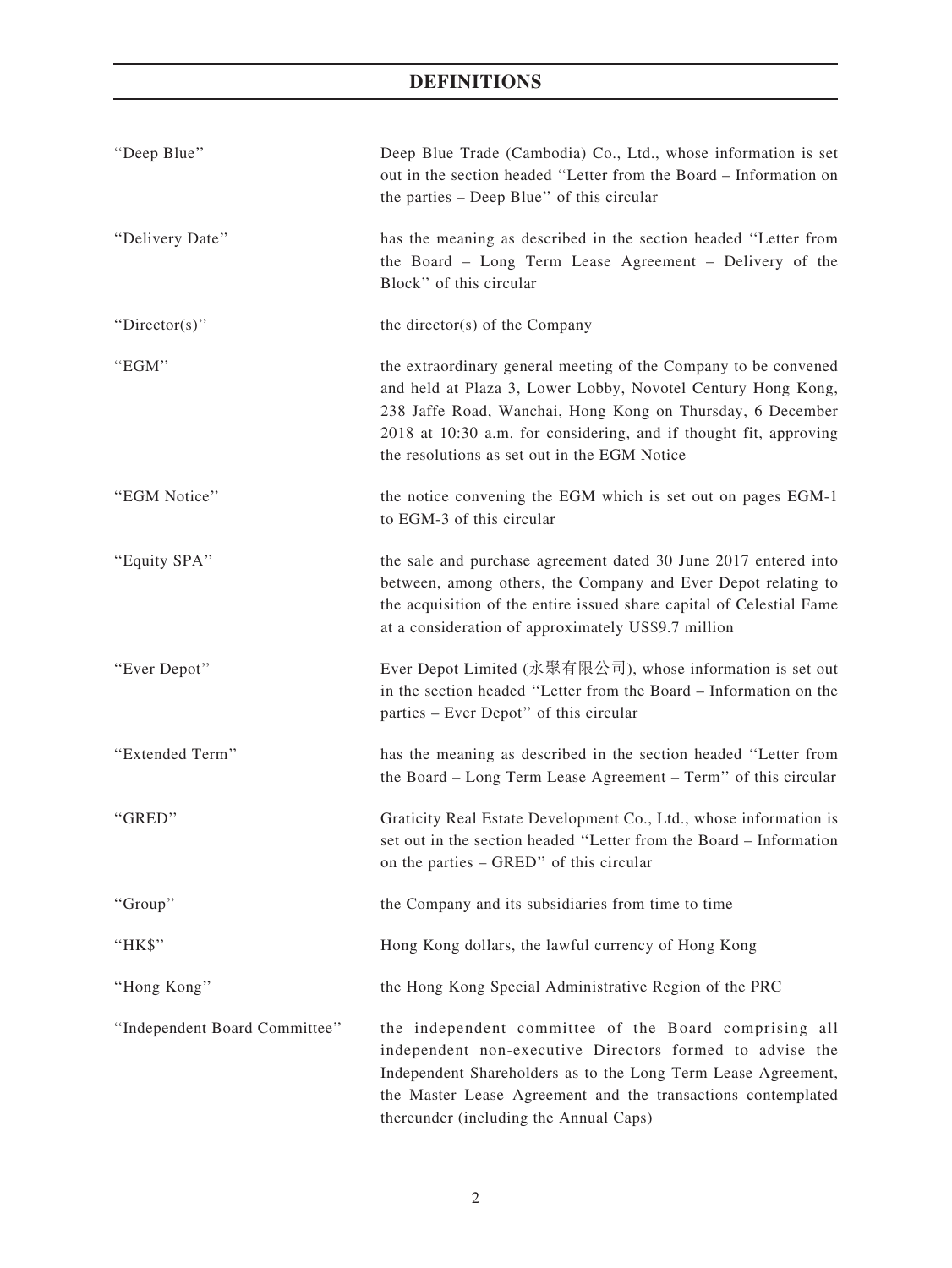| "Independent Financial Adviser" | Lego Corporate Finance Limited, a licensed corporation to carry<br>out Type 6 (advising on corporate finance) regulated activity<br>under the SFO, being the independent financial adviser to the<br>Independent Board Committee and the Independent Shareholders<br>with respect to the Long Term Lease Agreement, the Master Lease<br>Agreement and the transactions contemplated thereunder<br>(including the Annual Caps) |
|---------------------------------|-------------------------------------------------------------------------------------------------------------------------------------------------------------------------------------------------------------------------------------------------------------------------------------------------------------------------------------------------------------------------------------------------------------------------------|
| "Independent Shareholders"      | Shareholders other than GRED and its associates (including Ever<br>Depot)                                                                                                                                                                                                                                                                                                                                                     |
| "Independent Third Party(ies)"  | third party(ies) which is (are) independent of and not connected<br>with the Company and its connected persons and not otherwise a<br>connected person of the Company                                                                                                                                                                                                                                                         |
| "Independent Valuer"            | JP Assets Consultancy Limited, an independent valuer appointed<br>by the Group                                                                                                                                                                                                                                                                                                                                                |
| "Initial Term"                  | has the meaning as described in the section headed "Letter from<br>the Board - Long Term Lease Agreement - Term" of this circular                                                                                                                                                                                                                                                                                             |
| "Issue Price"                   | the issue price of HK\$0.0947 per Consideration Share                                                                                                                                                                                                                                                                                                                                                                         |
| "Last Trading Day"              | 28 August 2018, being the last trading day of the Shares on the<br>Stock Exchange prior to the publication of the Announcement                                                                                                                                                                                                                                                                                                |
| "Latest Practicable Date"       | 16 November 2018, being the latest practicable date prior to the<br>printing of this circular for the purpose of ascertaining certain<br>information in this circular                                                                                                                                                                                                                                                         |
| "Listing Rules"                 | the Rules Governing the Listing of Securities on the Stock<br>Exchange                                                                                                                                                                                                                                                                                                                                                        |
| "Long Stop Date"                | 31 December 2018 (or such other date as the relevant parties may<br>agree)                                                                                                                                                                                                                                                                                                                                                    |
| "Long Term Lease Agreement"     | the Long Term Lease Agreement dated 28 August 2018 entered<br>into between GRED and Deep Blue as more particularly described<br>in the section headed "Letter from the Board - Long Term Lease<br>Agreement" of this circular                                                                                                                                                                                                 |
| "Master Lease Agreement"        | the Master Lease Agreement dated 28 August 2018 entered into<br>between Celestial Fame and Ever Depot as more particularly<br>described in the section headed "Letter from the Board - Master<br>Lease Agreement" of this circular                                                                                                                                                                                            |
| "One Park"                      | a property development project in Cambodia developed by GRED,<br>details of which are disclosed in the circular of the Company<br>dated 31 October 2017                                                                                                                                                                                                                                                                       |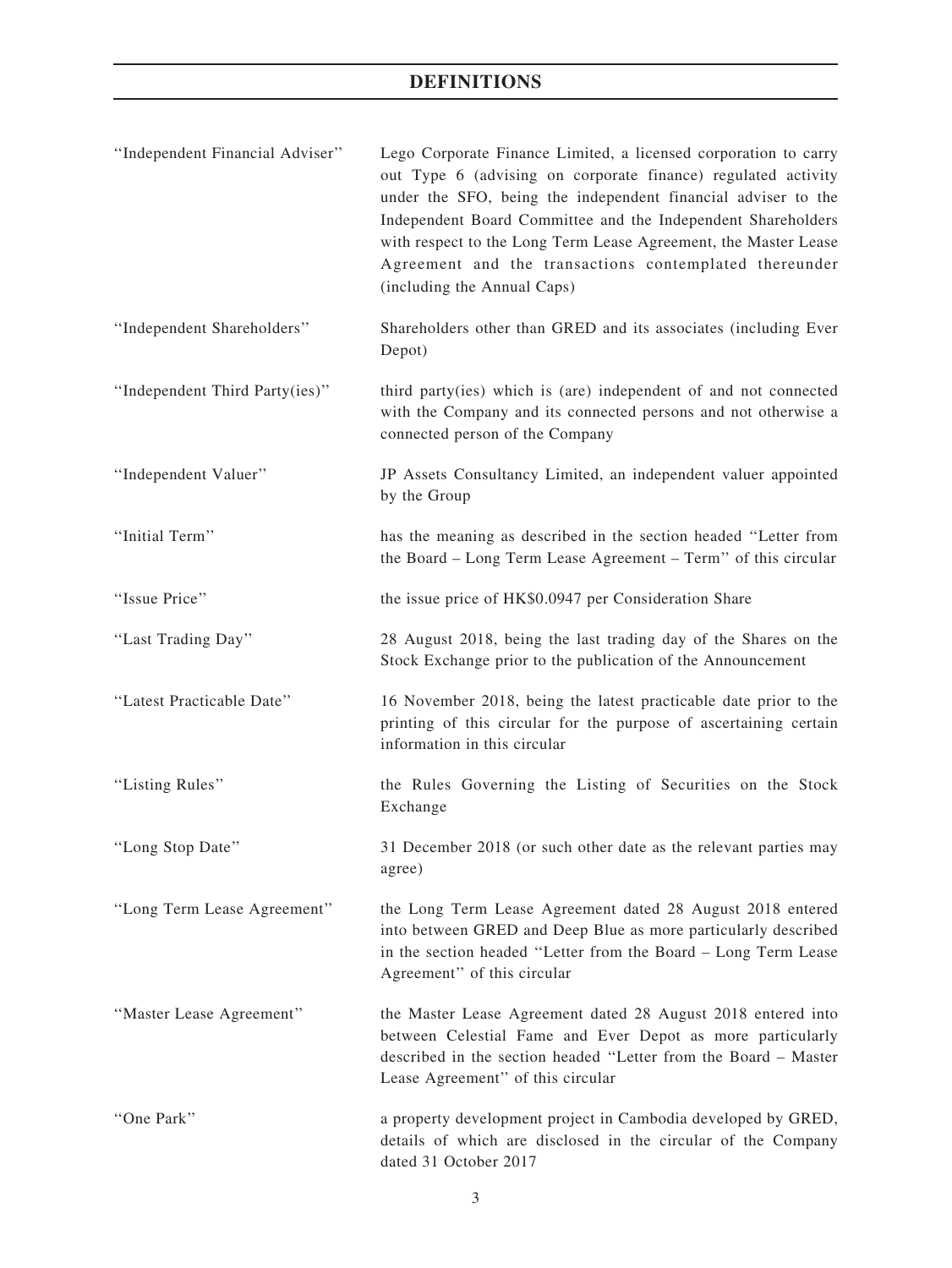| "PRC" or "China"       | the People's Republic of China, which, for the purpose of this<br>circular, shall exclude Hong Kong, the Macau Special<br>Administrative Region of the PRC and Taiwan                                                                                                                                                                                                                                                                   |
|------------------------|-----------------------------------------------------------------------------------------------------------------------------------------------------------------------------------------------------------------------------------------------------------------------------------------------------------------------------------------------------------------------------------------------------------------------------------------|
| "Properties"           | the properties acquired by Deep Blue from GRED pursuant to the<br>Properties SPA, which are located within and form part of One<br>Park and comprised of (i) portion of the 2-storey commercial<br>podium adjacent to the main building of the condominium with<br>saleable area of approximately 4,456 sq.m.; and (ii) 48 residential<br>apartments at Block C of One Park with total saleable area of<br>approximately 4,680.64 sq.m. |
| "Properties SPA"       | the property sale and purchase agreement dated 30 June 2017<br>entered into between Deep Blue and GRED in relation to the<br>acquisition of the Properties by Deep Blue from GRED                                                                                                                                                                                                                                                       |
| "Remaining Properties" | the properties which are more particularly described in the section<br>headed "Letter from the Board - Long Term Lease Agreement -<br>the Remaining Properties" of this circular                                                                                                                                                                                                                                                        |
| "SFO"                  | Securities and Futures Ordinance (Chapter 571 of the Laws of<br>Hong Kong)                                                                                                                                                                                                                                                                                                                                                              |
| "Share $(s)$ "         | ordinary share(s) of HK\$0.01 each in the share capital of the<br>Company                                                                                                                                                                                                                                                                                                                                                               |
| "Shareholder(s)"       | $holder(s)$ of the Share $(s)$                                                                                                                                                                                                                                                                                                                                                                                                          |
| "Specific Mandate"     | a specific mandate to be sought from the Independent<br>Shareholders at the EGM for the allotment and issue of the<br><b>Consideration Shares</b>                                                                                                                                                                                                                                                                                       |
| "Stock Exchange"       | The Stock Exchange of Hong Kong Limited                                                                                                                                                                                                                                                                                                                                                                                                 |
| "Transactions"         | collectively, the Long Term Lease Agreement, the Master Lease<br>Agreement and the transactions contemplated thereunder                                                                                                                                                                                                                                                                                                                 |
| "US\$"                 | United States dollars, the lawful currency of the United States of<br>America                                                                                                                                                                                                                                                                                                                                                           |
| $``q_0"$               | per cent                                                                                                                                                                                                                                                                                                                                                                                                                                |
| "sq.m."                | square meter                                                                                                                                                                                                                                                                                                                                                                                                                            |
|                        |                                                                                                                                                                                                                                                                                                                                                                                                                                         |

For illustration purposes, amounts in US\$ in this circular have been translated into HK\$ at the rate  $of US$1.0 = HK$7.8.$ 

In the event of inconsistency, the English text of the circular, the EGM Notice and the enclosed form of proxy shall prevail over the Chinese text.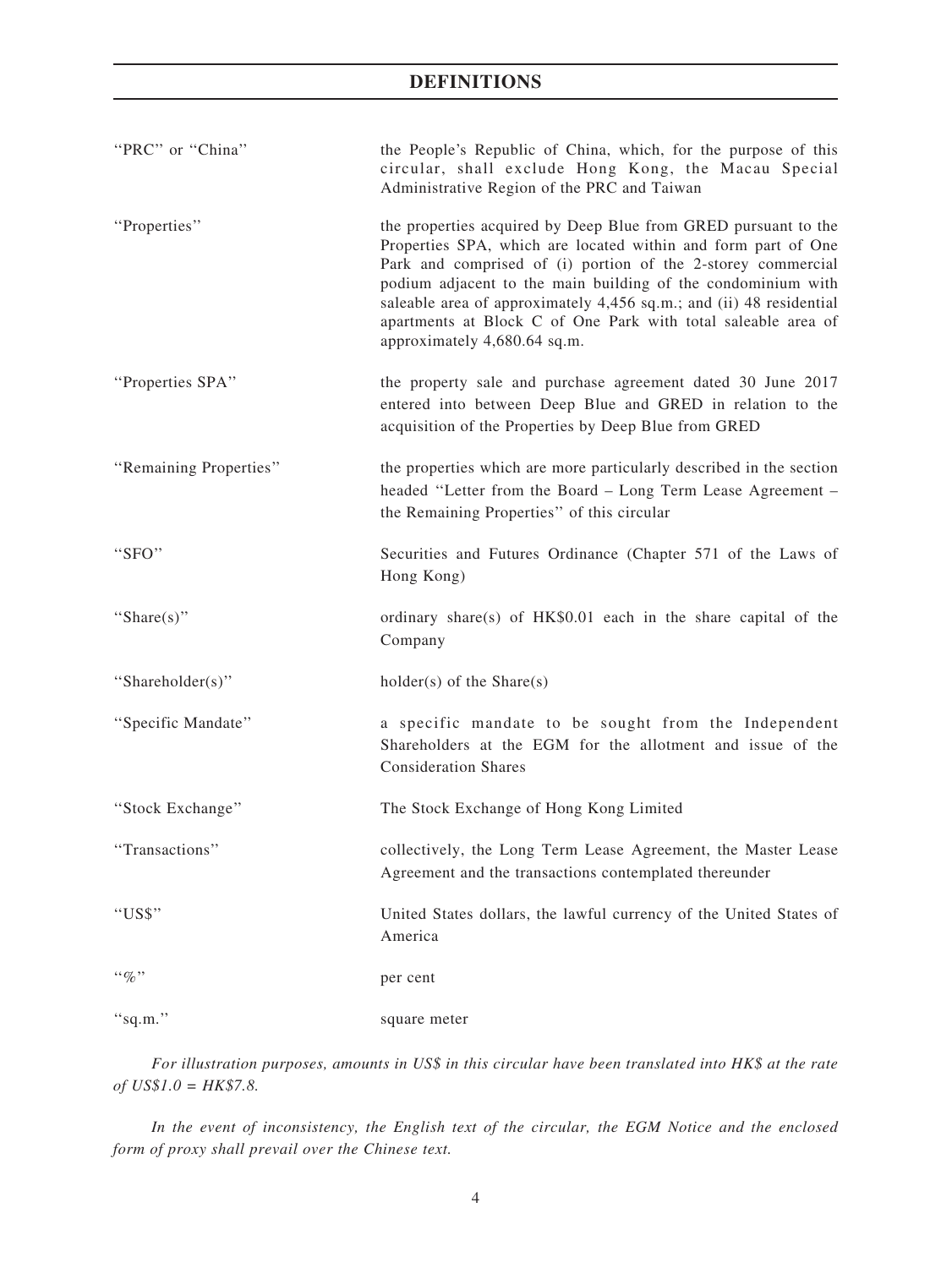

# **AIR的健**宫协职右阳八司

**伯明翰體育控股有限公司**

*(Incorporated in the Cayman Islands with limited liability)*

**(Stock Code: 2309)**

Executive Directors: Mr. Zhao Wenqing (Chairman) Mr. Huang Dongfeng (Chief Executive Officer) Ms. Chan Yuk Yee Mr. Yiu Chun Kong Mr. Hsiao Charng Geng

Non-executive Director: Mr. Sue Ka Lok

Independent Non-executive Directors: Mr. To Yan Ming, Edmond Mr. Pun Chi Ping Ms. Leung Pik Har, Christine

Registered office: 4th Floor, Harbour Place 103 South Church Street George Town P.O. Box 10240 Grand Cayman KY1-1002 Cayman Islands

Principal place of business in Hong Kong: 31/F., Vertical Sq No. 28 Heung Yip Road Wong Chuk Hang Hong Kong

20 November 2018

To the Shareholders

Dear Sir or Madam,

# (1) MAJOR AND CONNECTED TRANSACTION RELATING TO THE ACQUISITION OF PROPERTIES IN CAMBODIA; (2) ISSUE OF CONSIDERATION SHARES UNDER SPECIFIC MANDATE; (3) CONTINUING CONNECTED TRANSACTION RELATING TO LEASE OF PROPERTIES IN CAMBODIA; AND (4) NOTICE OF EXTRAORDINARY GENERAL MEETING

#### INTRODUCTION

On 28 August 2018, the Board announced that (i) Deep Blue (an indirect wholly-owned subsidiary of the Company) has entered into the Long Term Lease Agreement with GRED, pursuant to which GRED has agreed to lease the Remaining Properties to Deep Blue; and (ii) Celestial Fame (an indirect wholly-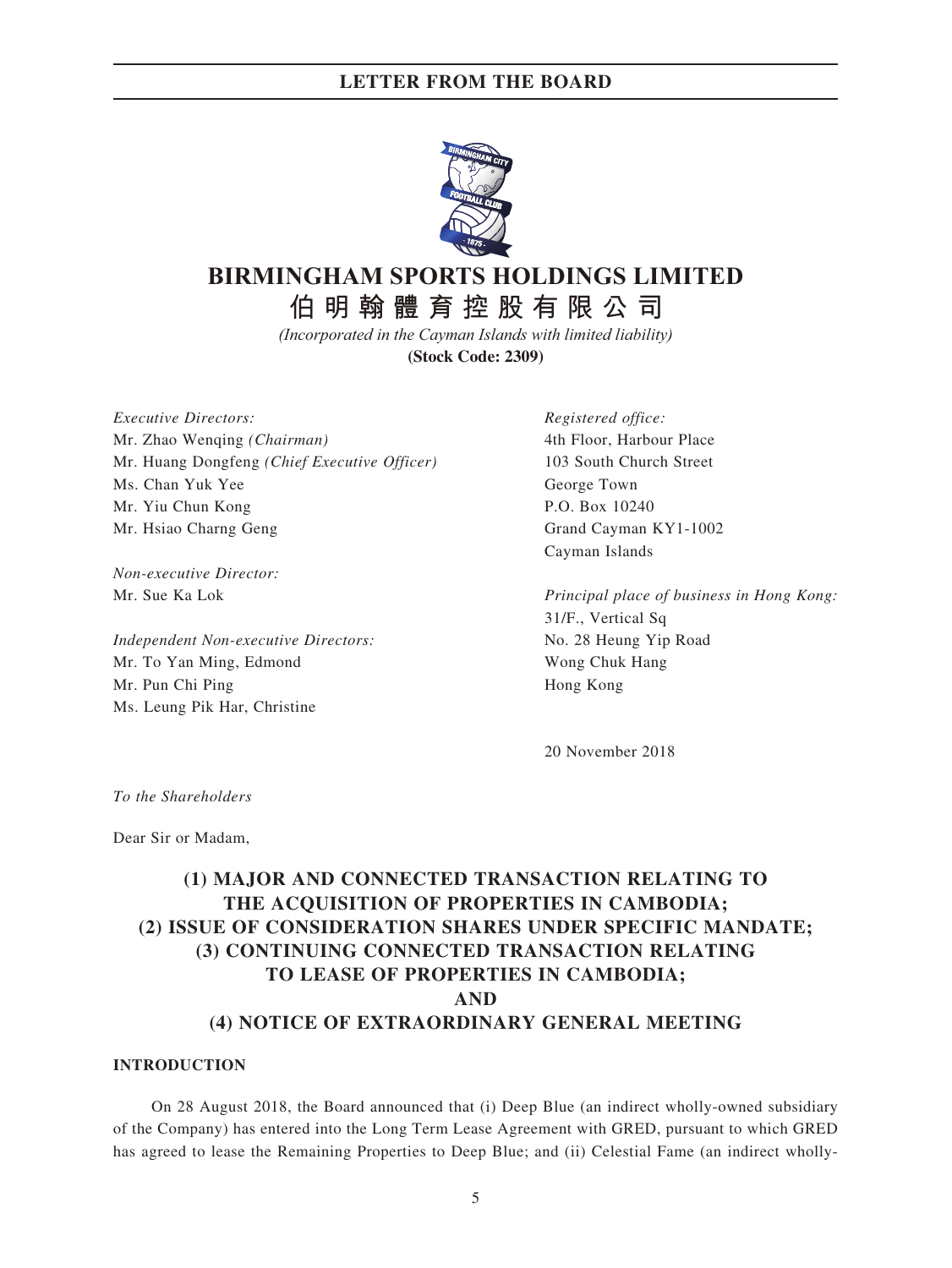owned subsidiary of the Company) has entered into the Master Lease Agreement with Ever Depot (a wholly-owned subsidiary of GRED), pursuant to which Celestial Fame has agreed to lease (or procure the lease of) the Building and the Block to Ever Depot.

The purpose of this circular is to provide you with, among other things, (i) details of the Transactions; (ii) the letter from the Independent Board Committee; (iii) the letter from the Independent Financial Adviser; (iv) the financial information of the Group; (v) the independent valuation report of the Remaining Properties; and (vi) the EGM Notice.

### LONG TERM LEASE AGREEMENT

Principal terms of the Long Term Lease Agreement are set forth below:

| Date                        | $\ddot{\cdot}$       | 28 August 2018                                                                                                                                                                                                                                                                                                                                                                                                                                                                                                              |
|-----------------------------|----------------------|-----------------------------------------------------------------------------------------------------------------------------------------------------------------------------------------------------------------------------------------------------------------------------------------------------------------------------------------------------------------------------------------------------------------------------------------------------------------------------------------------------------------------------|
| Parties                     | ÷                    | (1)<br>GRED as lessor; and                                                                                                                                                                                                                                                                                                                                                                                                                                                                                                  |
|                             |                      | (2)<br>Deep Blue as lessee.                                                                                                                                                                                                                                                                                                                                                                                                                                                                                                 |
| Subject matter              | $\ddot{\phantom{a}}$ | GRED has conditionally agreed to lease to Deep Blue and Deep Blue has<br>conditionally agreed to lease from GRED the Remaining Properties.                                                                                                                                                                                                                                                                                                                                                                                  |
| The Remaining<br>Properties | ÷                    | The Remaining Properties, which are located within and form part of One<br>Park, comprise (i) 22 residential apartments on four floors and all areas on<br>three floors at Block C of One Park with total saleable area of<br>approximately 3,468.15 sq.m.; and (ii) portion of the podium and corridor<br>connected to the main building of the condominium with saleable area of<br>approximately 1,791.34 sq.m.                                                                                                          |
|                             |                      | The Remaining Properties were under construction as of the Latest<br>Practicable Date. GRED has undertaken to complete and deliver the<br>Remaining Properties in compliance with the construction specifications<br>set out in the Long Term Lease Agreement. GRED shall bear the costs of<br>the construction of the Remaining Properties until the completion of the<br>construction.                                                                                                                                    |
|                             |                      | The Remaining Properties had not generated any income as at the Latest<br>Practicable Date as the Block was under construction.                                                                                                                                                                                                                                                                                                                                                                                             |
| Term                        | :                    | An initial term of fifty (50) years commencing from the Delivery Date (the<br>"Initial Term"). At the sole option of Deep Blue, the Initial Term may be<br>extended for such period(s) as determined by Deep Blue under the same<br>terms and conditions as contained in the Long Term Lease Agreement (the<br>"Extended Term"), provided always that save for payment of the<br>consideration under the Long Term Lease Agreement on Completion,<br>Deep Blue shall not be required to pay any rent for the Extended Term. |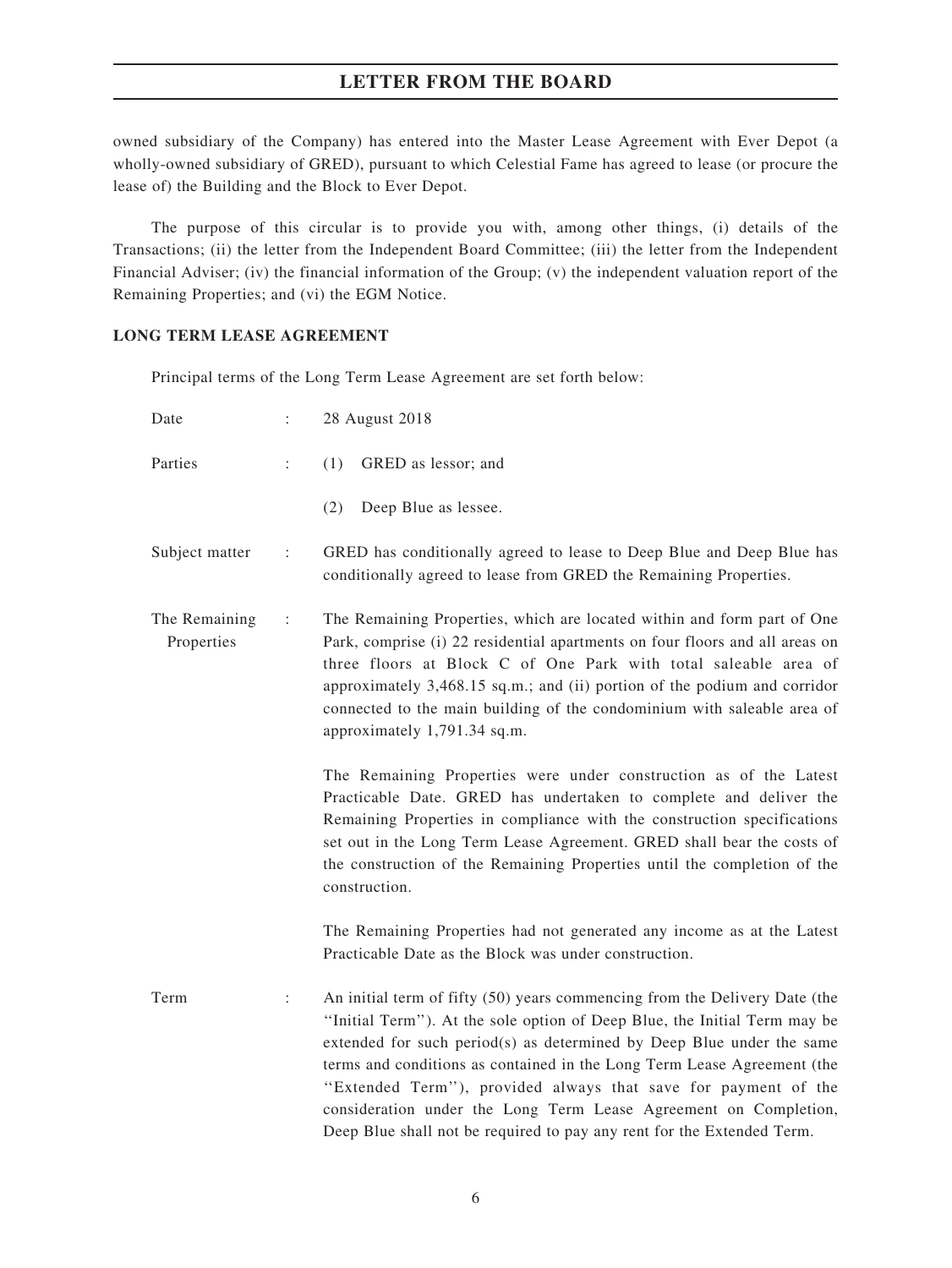| Consideration | Approximately US\$16.3 million (equivalent to approximately HK\$127.2 |  |
|---------------|-----------------------------------------------------------------------|--|
|               | million) shall be satisfied as follows:                               |  |

- (1) as to US\$10.1 million (equivalent to approximately HK\$78.8 million) by the allotment and issue of the Consideration Shares to GRED (or its nominee(s)) at the Issue Price on Completion; and
- (2) as to US\$6.2 million (equivalent to approximately HK\$48.4 million) by cash payable no later than seven (7) Business Days following the Delivery Date.

In the event Deep Blue does not exercise its right to extend the term of the lease after the Initial Term, there will not be any refund of the Consideration paid.

The Consideration was determined after arm's length negotiations between the Company and GRED taking into account, among other things, (i) the preliminary valuation conducted by the Independent Valuer regarding the fair market value of the Remaining Properties (on completion basis) of approximately US\$17.3 million (equivalent to approximately HK\$134.9 million) as at 31 July 2018; (ii) the consideration paid by the Company in the acquisition of the Properties; and (iii) the reasons for and benefits of the transactions as described in the section headed ''Reasons for and benefits of the transactions'' of this letter. Given that GRED shall complete the construction of the Remaining Properties and bear the costs of the construction, the Directors consider that the preliminary valuation on completion basis is relevant in determining the Consideration. The Board considers that the Consideration is fair and reasonable and in the interests of the Company and the Shareholders as a whole.

As at 30 June 2018, the Group's bank balance and cash were approximately HK\$69.2 million and undrawn borrowing facilities were approximately HK\$238.8 million. As the cash consideration is payable within seven (7) Business Days following the Delivery Date which is expected to be in or about August 2019, the Group intends to fund the payment of the cash consideration by internally available resources, borrowings and/or equity fund raising having considered its then financial position.

Non-disposal undertaking and escrow arrangement : GRED has irrevocably and unconditionally undertaken to the Company that in the period commencing on the Completion Date and ending on the Delivery Date, it shall not and shall procure that its nominee(s) shall not dispose of, nor enter into any agreement to dispose of, any of the Consideration Shares. Besides, the share certificates of the Consideration Shares will be held by the Company's legal adviser in escrow, which will be released to GRED (or its nominee(s)) within three  $(3)$  Business Days from the Delivery Date.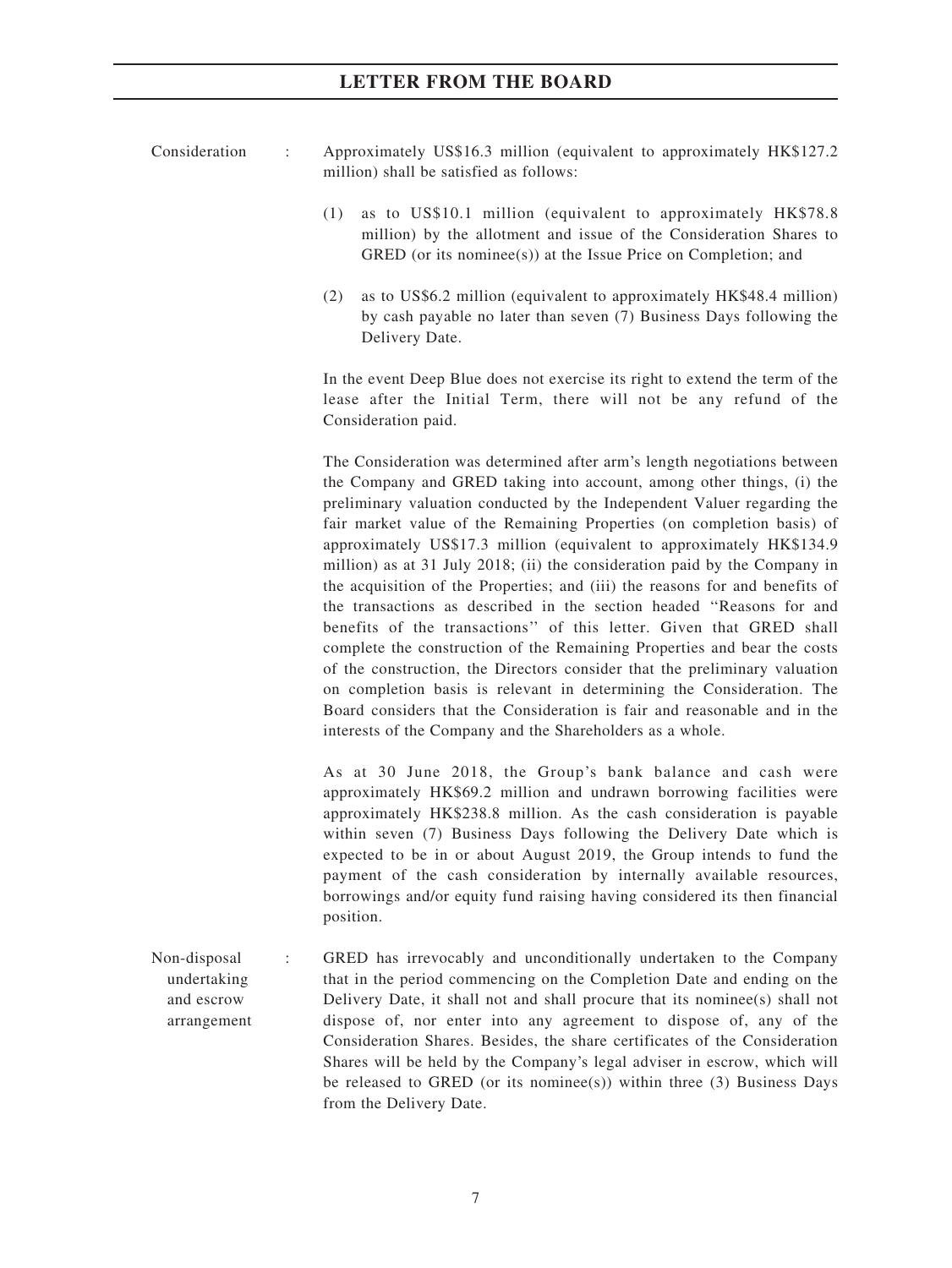Delivery of the Block

: GRED has undertaken to complete the construction of the Block on or before 31 August 2019 or such other date as GRED and Deep Blue may agree in writing. Upon completion of the construction of the Block, GRED shall notify Deep Blue to carry out physical inspection of the Block against the construction specifications set out in the Long Term Lease Agreement. Physical inspection shall be carried out on a date (the ''Delivery Date'') which shall not be later than fifteen (15) Business Days after the receipt of such notification by Deep Blue or such other date which the lessor and the lessee may agree in writing. Once any defect or non-compliant items are found during inspection, GRED will take every step to ensure that such rectification requirements are met within fifteen (15) Business Days following the inspection.

The construction specifications set out in the Long Term Lease Agreement cover project descriptions of One Park including location, total number of residential units, common area and parking spaces; building descriptions of the Block including units on each floor and saleable area; and apartment specifications including flooring, wall and ceiling of corridors and apartments, size of windows and doors, fittings, equipment, finishes, installations and appliances, plumbing and sanitary ware of bathrooms and kitchen appliances. It is envisaged that at delivery of the Block, the Group's personnel will assess fulfillment of the construction specifications by carrying out inspection and cross checking and will, when appropriate, seek assistance from relevant professional advisers.

The delivery date of the Properties as set forth in the Properties SPA shall be extended from 31 August 2018 to 31 August 2019 or such other date as GRED and Deep Blue may agree in writing.

Pursuant to the Properties SPA, GRED has undertaken to complete the construction of the Properties on or before 31 August 2018. The Block has been topped up with its infrastructure completed in or about February 2018. In or about April 2018, GRED has inquired with the Group as to its interest in purchasing the Remaining Properties, remodeling the Block as service apartments and leasing the Building and the Block to GRED. It is estimated that the remodeling of the Block as service apartments will extend the construction period to mid-2019. In assessing the proposed delivery time of August 2019, the Group has carried out site visits at One Park, considered the remodeling work to be carried out in the Block, the tentative timeframe and discussed with the management of GRED. The Group understands that, based on the then construction progress, should the remodeling of the Block is not agreed by the Group, GRED believes that the Properties would be delivered to the Group by the original agreed time of 31 August 2018. The Group has also reviewed the delivery records of phase one of One Park and performed site visits. The Group understands that phase one of One Park has started delivery as scheduled. The Group has been advised by its legal advisers as to Cambodian law that there are no legal proceedings in the Cambodian courts regarding late delivery of properties in One Park. The Group found the delivery time of 31 August 2019 of the Block a reasonable estimation. Hence, the Group and GRED agreed in the Long Term Lease Agreement the extension of the delivery date of the Properties.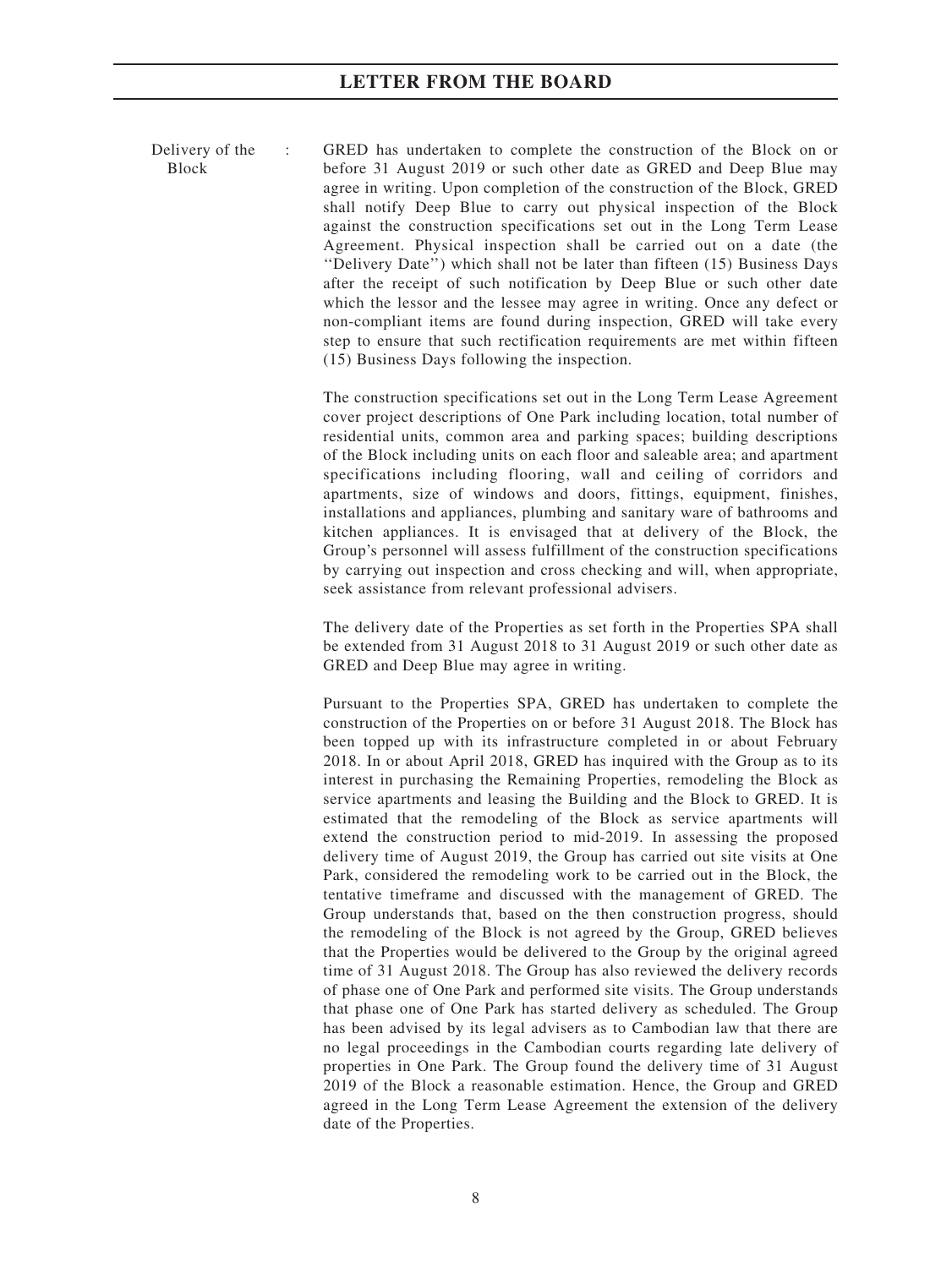Should GRED is not able to deliver the Block to the Group within the agreed time, it will amount to a breach of contract and the Group is entitled to commence legal proceedings against GRED for damages.

Given that (i) cash portion of the Consideration in the sum of US\$6.2 million (equivalent to approximately HK\$48.4 million) is payable no later than seven (7) Business Days following the Delivery Date; and (ii) the Consideration Shares are subject to the non-disposal undertaking of GRED as described in the section headed ''Long Term Lease Agreement – Nondisposal undertaking and escrow arrangement'' above, the Company considers that the risk arising from any delay in delivery of the Block is safeguarded.

As at the Latest Practicable Date, the Group was not aware of any breach or potential breach of the terms of the Properties SPA by GRED.

The Group believes that the purchase of the Remaining Properties while they are under construction will benefit the Group by virtue of (i) the purchase price which represents a discount of approximately 5.8% to the fair market value of the Remaining Properties as at 31 August 2018; (ii) the expected appreciation in value through owning the entire Block; and (iii) the ease of managing the Block in future. Although the allotment and issue of the Consideration Shares will result in an immediate dilution of the shareholding of the existing Shareholders before delivery of the Block, the transaction will benefit the Company and the Shareholders as a whole in the long run taking into account the aforesaid benefits and the reasons as further described in the section headed ''Reasons for and benefits of the transactions'' of this letter.

: Completion shall be subject to and conditional upon:

(1) the execution of the Master Lease Agreement by the parties thereto;

- (2) the delivery by GRED to Deep Blue of a Cambodian legal opinion dated the Completion Date in relation to the Long Term Lease Agreement, the Master Lease Agreement and the Block in form and substance satisfactory to Deep Blue;
- (3) the passing of the resolution(s) by the Independent Shareholders in the EGM approving the Long Term Lease Agreement, the Master Lease Agreement and the transactions contemplated hereunder and thereunder;
- (4) the Listing Committee of the Stock Exchange granting the listing of, and permission to deal in, the Consideration Shares;
- (5) there has been no material breach of or materially inconsistent with any of the terms and/or the warranties given by GRED under the Long Term Lease Agreement by GRED at any time from the date of the Long Term Lease Agreement up to and including the Completion Date; and

Conditions precedent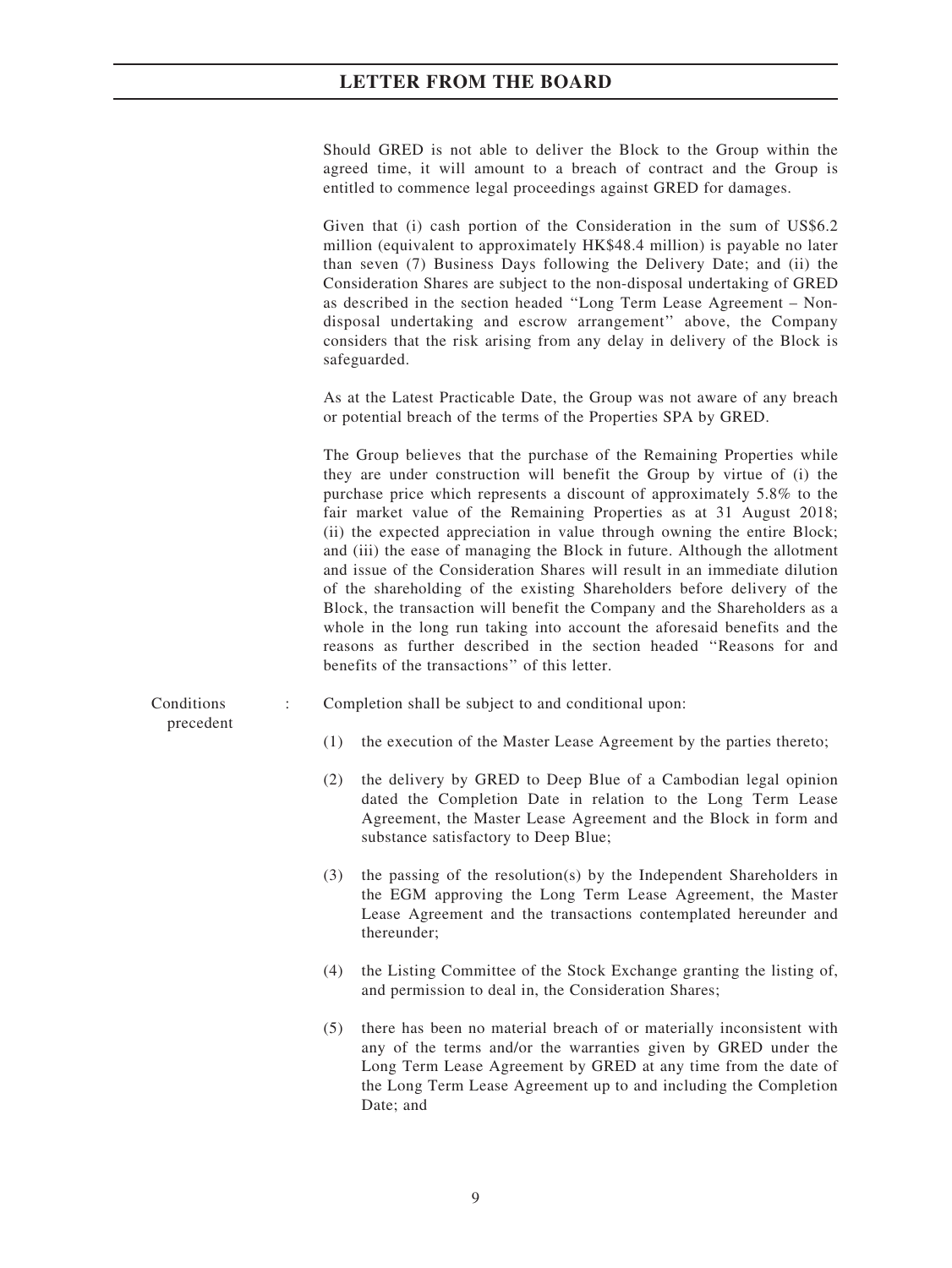(6) all necessary consents, approvals and authorisations having been obtained from all relevant authorities in Cambodia and in any other applicable jurisdiction in connection with the transactions contemplated under the Long Term Lease Agreement, the Master Lease Agreement and the implementation of the transactions contemplated thereunder and all other matters incidental hereto and thereto.

Deep Blue shall be entitled at its absolute discretion at any time on or before the Long Stop Date by notice in writing to GRED to waive any of the conditions (save and except the conditions precedent  $(3)$ ,  $(4)$  and  $(6)$ above, which cannot be waived) either in whole or in part. In the event any of the conditions that are not waived either in whole or in part by Deep Blue shall not be fulfilled by 5:00 p.m. (Hong Kong time) on the Long Stop Date, the Long Term Lease Agreement shall be null and void and of no further effect and no party shall have any further liability to the other party under or in connection with the Long Term Lease Agreement without prejudice to the rights of any party in respect of any antecedent breaches.

As at the Latest Practicable Date, condition precedent (1) above had been satisfied.

In the event that the Long Term Lease Agreement is terminated in accordance with its terms, the Properties SPA shall remain in full force and effect. It is envisaged that the remodeling of the Block will still be carried out and Deep Blue shall be entitled to the delivery of the Properties in accordance with the terms of the Properties SPA by the extended delivery date of August 2019.

Completion Date : Within three (3) Business Days immediately after fulfillment (or waiver, as the case may be) of the conditions (save and except conditions precedent (2), (5) and (6) above which shall be fulfilled on the Completion Date).

#### FINANCIAL EFFECTS

Based on the unaudited pro forma statement of assets and liabilities of the Group set forth in Appendix II to this circular, it is expected that upon completion of the transactions contemplated under the Long Term Lease Agreement, there will be (i) an increase in non-current assets of approximately HK\$134.9 million, being the fair value of the Remaining Properties with reference to the independent valuation report issued by the Independent Valuer as set out in Appendix III to this circular; and (ii) an increase in current liabilities of approximately HK\$48.4 million, being the amount due to GRED under the Long Term Lease Agreement.

It is expected that earnings will be generated for the Group in the long run from the lease of the Block pursuant to the Master Lease Agreement.

According to the audited financial statements of the Group for the year ended 30 June 2018, cash and cash equivalents of the Group as at 30 June 2018 amounted to approximately HK\$69.2 million. Part of the Consideration in the amount of US\$6.2 million (equivalent to approximately HK\$48.4 million) will be satisfied by cash no later than seven (7) Business Days following the Delivery Date. Given that the Delivery Date is expected to be in or about August 2019, there will not be any immediate material adverse impact on the liquidity of the Group upon Completion.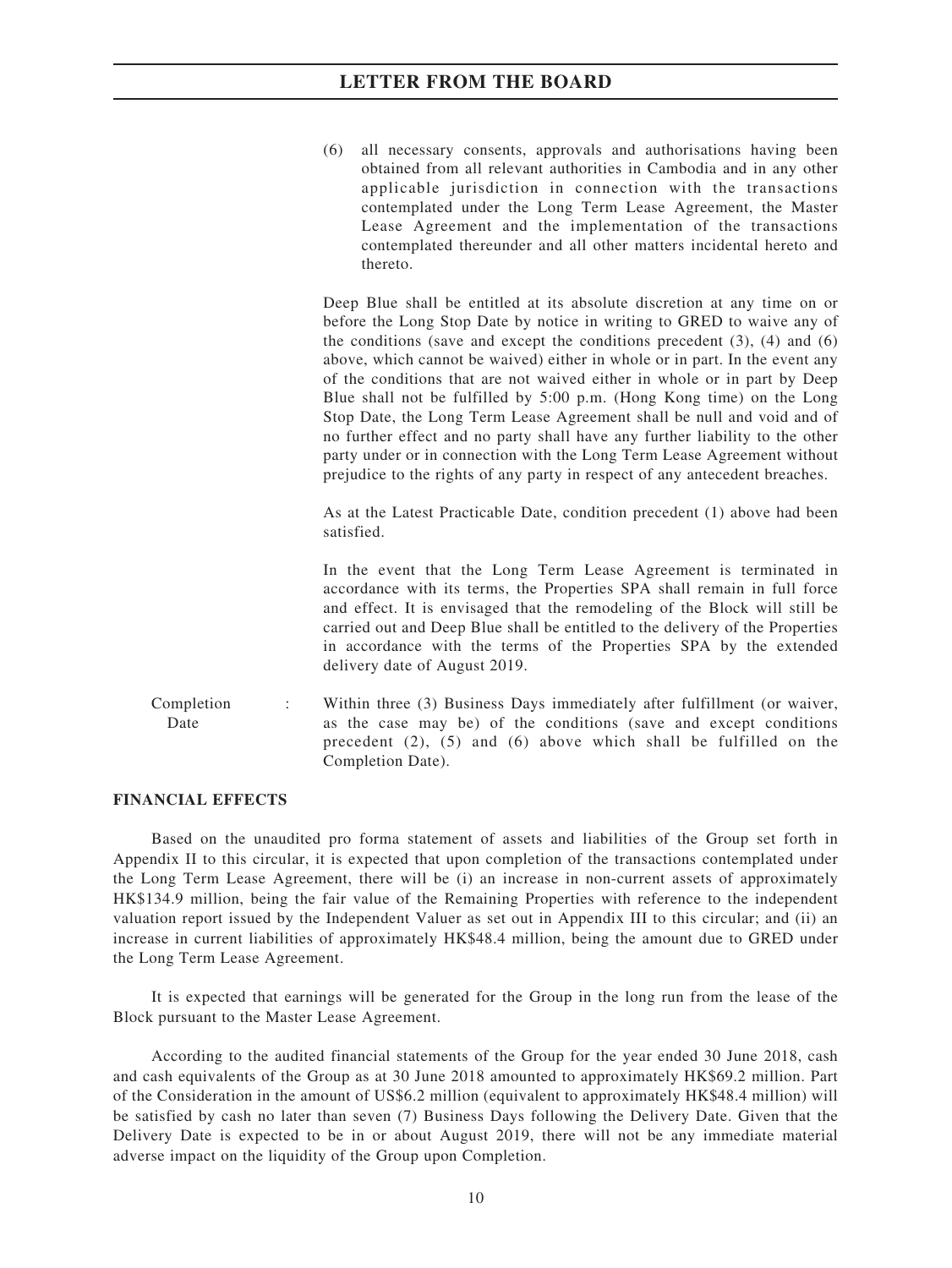#### CONSIDERATION SHARES

The Consideration Shares, being 832,610,000 new Shares, will be issued at the Issue Price (i.e., HK\$0.0947 per Share), which was determined after arm's length negotiations between the Company and GRED with reference to the then market prices of the Shares. Based on the closing price of HK\$0.101 per Share as quoted on the Stock Exchange on the Last Trading Day, the aggregate market value of the Consideration Shares is approximately HK\$84.1 million.

As at the Latest Practicable Date, the Company had 10,974,071,672 Shares in issue. The Consideration Shares represent:

- (i) approximately 7.6% of the existing issued share capital of the Company as at the Latest Practicable Date; and
- (ii) approximately 7.1% of the issued share capital of the Company as enlarged by the issue of the Consideration Shares.

The Issue Price represents:

- (i) a discount of approximately 6.2% to the closing price of HK\$0.101 per Share as quoted on the Stock Exchange on the Last Trading Day;
- (ii) a discount of approximately 7.9% to the average closing price of HK\$0.1028 per Share as quoted on the Stock Exchange for the five consecutive trading days immediately prior to the Last Trading Day; and
- (iii) a discount of approximately 4.3% to the closing price of HK\$0.099 per Share as quoted on the Stock Exchange on the Latest Practicable Date.

Immediately following the allotment and issue of the Consideration Shares, GRED and its associates will own approximately 24.72% of the enlarged issued share capital of the Company. The allotment and issue of the Consideration Shares will not result in a change of control of the Company.

According to the independent valuation report issued by the Independent Valuer as set out in Appendix III to this circular, the total fair market value of the Remaining Properties (on completion basis) was approximately US\$17.3 million (equivalent to approximately HK\$134.9 million) as at 31 August 2018. In determining the Issue Price, the Company and GRED have taken into account that the Consideration represents a discount of approximately 5.8% to the fair market value of the Remaining Properties. Having considered such discount to the fair market value and the reasons for the benefits of the Transactions as described in the section headed ''Reasons for and benefits of the Transactions'' of this letter, the Directors consider that the Issue Price is fair and reasonable and is in the interests of the Company and the Shareholders as a whole.

The Consideration Shares will be allotted and issued pursuant to the Specific Mandate to be sought by the Company at the EGM. The Consideration Shares, when allotted and issued, will rank pari passu in all respects with the Shares in issue. An application will be made by the Company to the Listing Committee of the Stock Exchange for the listing of, and permission to deal in, the Consideration Shares.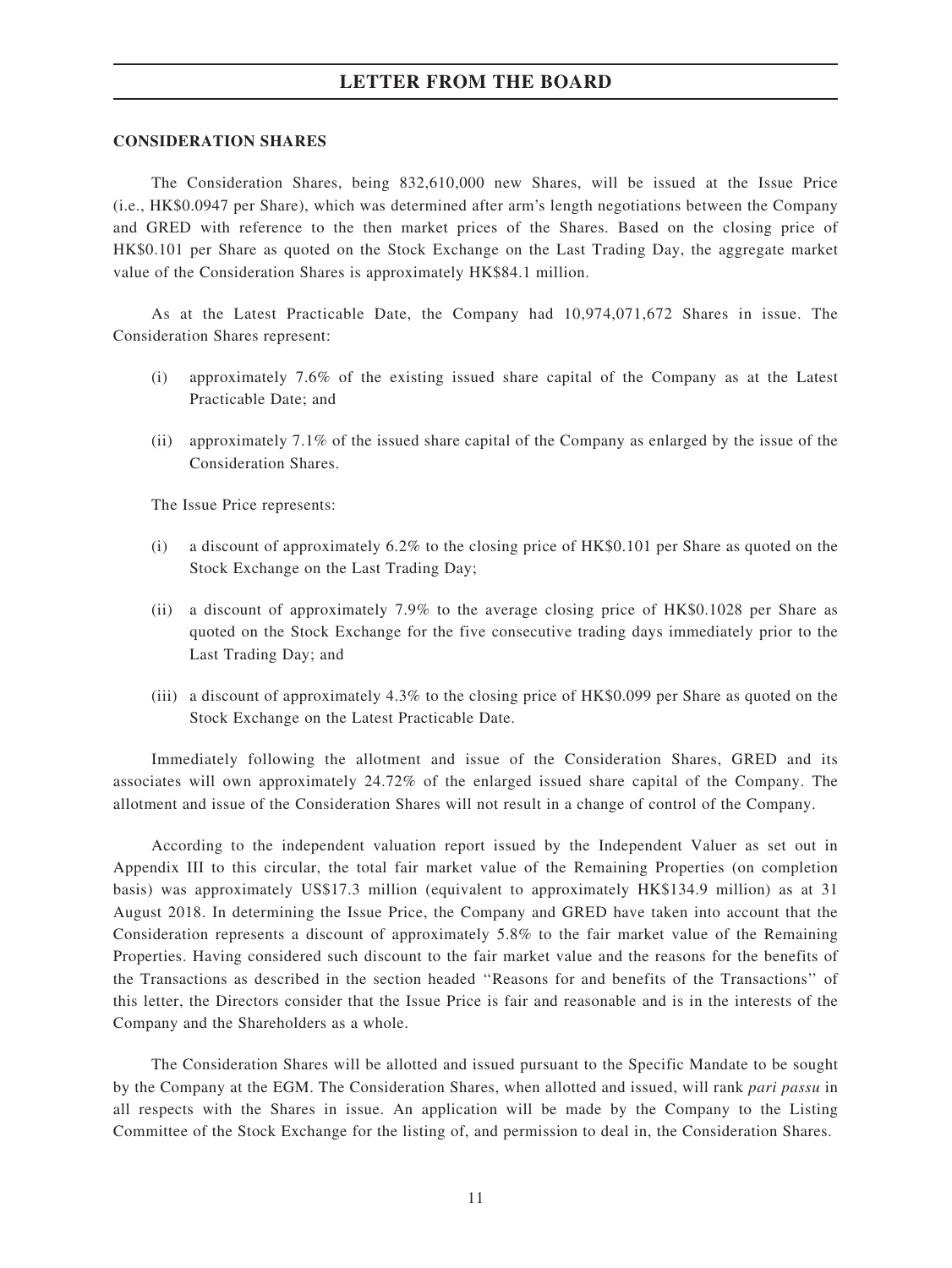#### CHANGES IN SHAREHOLDING STRUCTURE OF THE COMPANY

The following table illustrates the changes in the shareholding structure of the Company immediately after the allotment and issue of the Consideration Shares:

|                                       |                                |                              | <b>Immediately after</b>    |                              |
|---------------------------------------|--------------------------------|------------------------------|-----------------------------|------------------------------|
|                                       | As at the                      |                              | allotment and issue         |                              |
|                                       | <b>Latest Practicable Date</b> |                              | of the Consideration Shares |                              |
|                                       | Number of                      | Approximate<br>percentage of | Number of                   | Approximate<br>percentage of |
| Name of Shareholder                   | <i>Shares</i>                  | <i>issued Share</i>          | <i>Shares</i>               | <i>issued Share</i>          |
| Trillion Trophy Asia Limited (Note 1) | 3,825,000,000                  | 34.86%                       | 3.825,000,000               | 32.40%                       |
| GRED and its associates               |                                |                              |                             |                              |
| (including Ever Depot) (Note 2)       | 2,086,551,000                  | $19.01\%$                    | 2.919.161.000               | 24.72%                       |
| Dragon Villa Limited (Note 3)         | 2,094,366,000                  | 19.08%                       | 2,094,366,000               | 17.74%                       |
| Public Shareholders                   | 2,968,154,672                  | 27.05%                       | 2,968,154,672               | 25.14%                       |
|                                       | 10,974,071,672                 | 100.00%                      | 11,806,681,672              | 100.00%                      |

Notes:

- (1) Trillion Trophy Asia Limited is a wholly-owned subsidiary of Wealthy Associates International Limited which in turn is wholly-owned by Mr. Suen Cho Hung, Paul.
- (2) GRED is wholly-owned by Mr. Vong Pech. Ever Depot is a wholly-owned subsidiary of GRED.
- (3) Dragon Villa Limited is wholly-owned by Mr. Lei Sutong.

To the best of the knowledge, information and belief of the Directors having made all reasonable enquiries, as at the Latest Practicable Date (i) save for their respective shareholding in the Company, the existing substantial Shareholders, namely Trillion Trophy Asia Limited, Ever Depot and Dragon Villa Limited, and their respective connected persons were independent among each other; and (ii) save for their respective shareholding in the Company, there was no business relationship among such existing substantial Shareholders; and (iii) there were no agreements, arrangements, understanding or intention with respect to their respective shareholding in the Company among such existing substantial **Shareholders** 

To the best of the knowledge, information and belief of the Directors having made all reasonable enquiries, as at the Latest Practicable Date, the ultimate controlling Shareholder, namely Mr. Suen Cho Hung, Paul, had no intention to dispose of his Shares and intended to maintain the existing football club business as the Group's principal business in the 24 months from the Latest Practicable Date.

It has been the Group's strategy to diversify its business and to broaden its revenue streams so as to create substantial value to the Shareholders. In parallel to promoting the Group's football operation, the management has been actively seeking different business opportunities for the Group. Nevertheless, the Company will review its business and business strategy from time to time, continue to explore potential business opportunities for its existing business and identify sustainable projects. Taking into account the foregoing, as at the Latest Practicable Date, the Company did not intend to partially or entirely dispose of, downscale or retreat from the existing football club business in the 24 months from the Latest Practicable Date.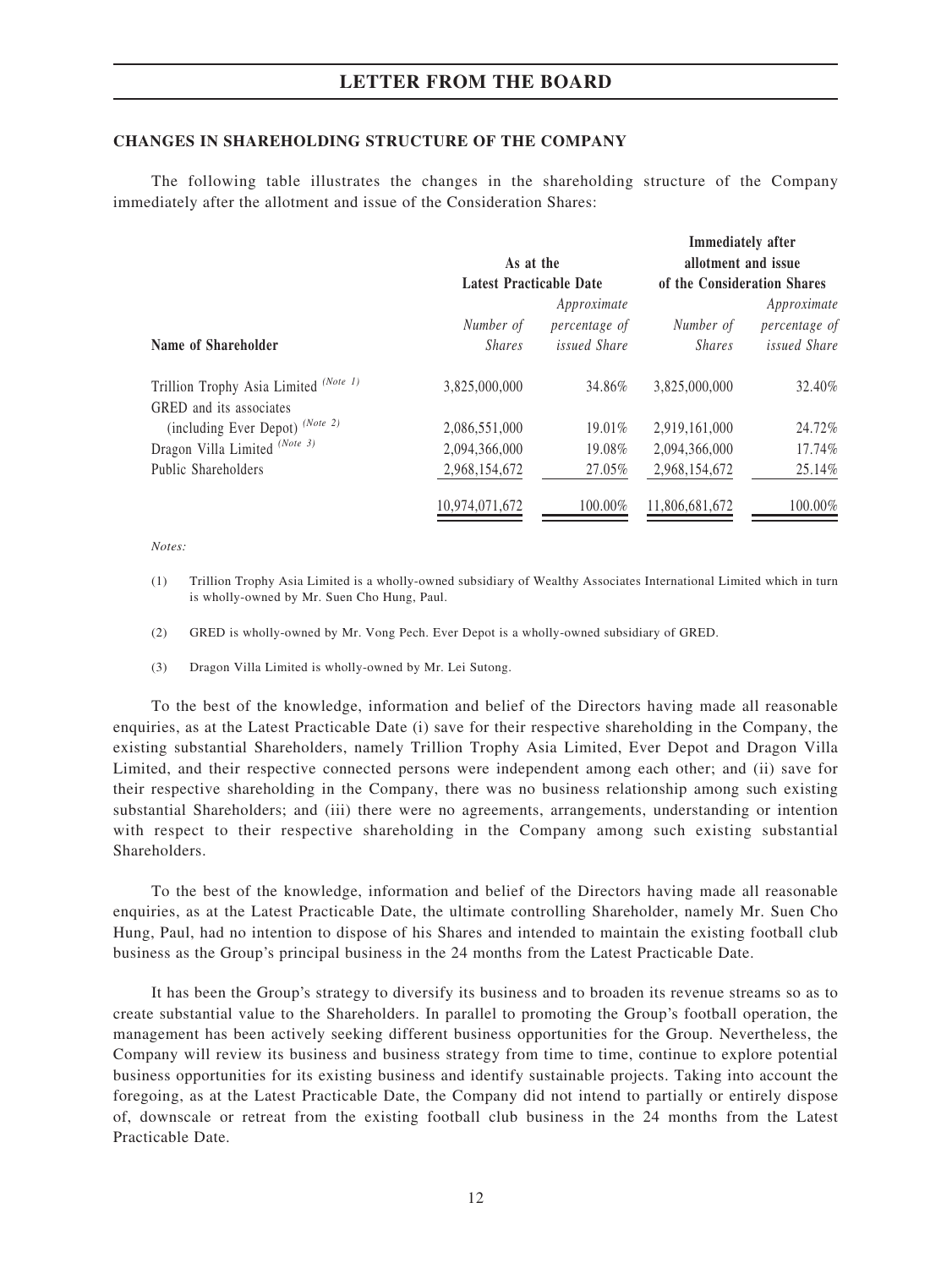### MASTER LEASE AGREEMENT

Principal terms of the Master Lease Agreement are set forth below:

| Date           | $\ddot{\cdot}$       | 28 August 2018                                                                                                                                                                                                                                                                                                                                                                                                                                                                                                                                                                                                                                                                                                                                                                                                                                                                                                                                                                                                                                                                                 |
|----------------|----------------------|------------------------------------------------------------------------------------------------------------------------------------------------------------------------------------------------------------------------------------------------------------------------------------------------------------------------------------------------------------------------------------------------------------------------------------------------------------------------------------------------------------------------------------------------------------------------------------------------------------------------------------------------------------------------------------------------------------------------------------------------------------------------------------------------------------------------------------------------------------------------------------------------------------------------------------------------------------------------------------------------------------------------------------------------------------------------------------------------|
| Parties        | $\ddot{\phantom{a}}$ | (1) Celestial Fame as lessor; and                                                                                                                                                                                                                                                                                                                                                                                                                                                                                                                                                                                                                                                                                                                                                                                                                                                                                                                                                                                                                                                              |
|                |                      | (2)<br>Ever Depot as lessee.                                                                                                                                                                                                                                                                                                                                                                                                                                                                                                                                                                                                                                                                                                                                                                                                                                                                                                                                                                                                                                                                   |
| Subject matter | ÷                    | Celestial Fame has conditionally agreed to lease, or procure the lease of,<br>the Building and the Block to Ever Depot.                                                                                                                                                                                                                                                                                                                                                                                                                                                                                                                                                                                                                                                                                                                                                                                                                                                                                                                                                                        |
| Term           | $\ddot{\phantom{a}}$ | The Building: three (3) years commencing from the Business Day<br>following the fulfillment of the conditions (or such other date as Celestial<br>Fame and Ever Depot may agree in writing), which term may be renewed<br>by agreement of Celestial Fame and Ever Depot.                                                                                                                                                                                                                                                                                                                                                                                                                                                                                                                                                                                                                                                                                                                                                                                                                       |
|                |                      | The Block: three (3) years commencing from the Delivery Date (or such<br>other date as Celestial Fame and Ever Depot may agree in writing), which<br>term may be renewed by agreement of Celestial Fame and Ever Depot.                                                                                                                                                                                                                                                                                                                                                                                                                                                                                                                                                                                                                                                                                                                                                                                                                                                                        |
| Rent           | $\ddot{\phantom{a}}$ | US\$15 per sq.m. per month. Accordingly, the total rent of the Building and<br>the Block equal to approximately US\$1.0 million (equivalent to<br>approximately HK\$7.9 million) and approximately US\$2.6 million<br>(equivalent to approximately HK\$20.2 million) per annum, respectively.                                                                                                                                                                                                                                                                                                                                                                                                                                                                                                                                                                                                                                                                                                                                                                                                  |
|                |                      | As disclosed in the circular of the Company dated 31 October 2017,<br>(i) pursuant to the Equity SPA, GRED has agreed, guaranteed and<br>undertaken that for the period of eight (8) years commencing from the<br>date of takeover by Celestial Fame of the construction works of the<br>Building, in the event the actual annualised return from investment in the<br>Building and the land where the Building is erected is less than a<br>guaranteed return of five percent $(5\%)$ , GRED shall pay a cash amount<br>equal to the difference between the actual annualised return and the<br>guaranteed return; and (ii) pursuant to the Properties SPA, GRED has<br>agreed and undertaken to procure lessee(s) and/or licensee(s) for the<br>Properties, failing which GRED shall enter into a lease and/or license<br>agreement for the Properties for the period of eight (8) years commencing<br>from the delivery of the Properties and at an annualised return of not less<br>than five percent $(5\%)$ based on the consideration payable by Deep Blue<br>under the Properties SPA. |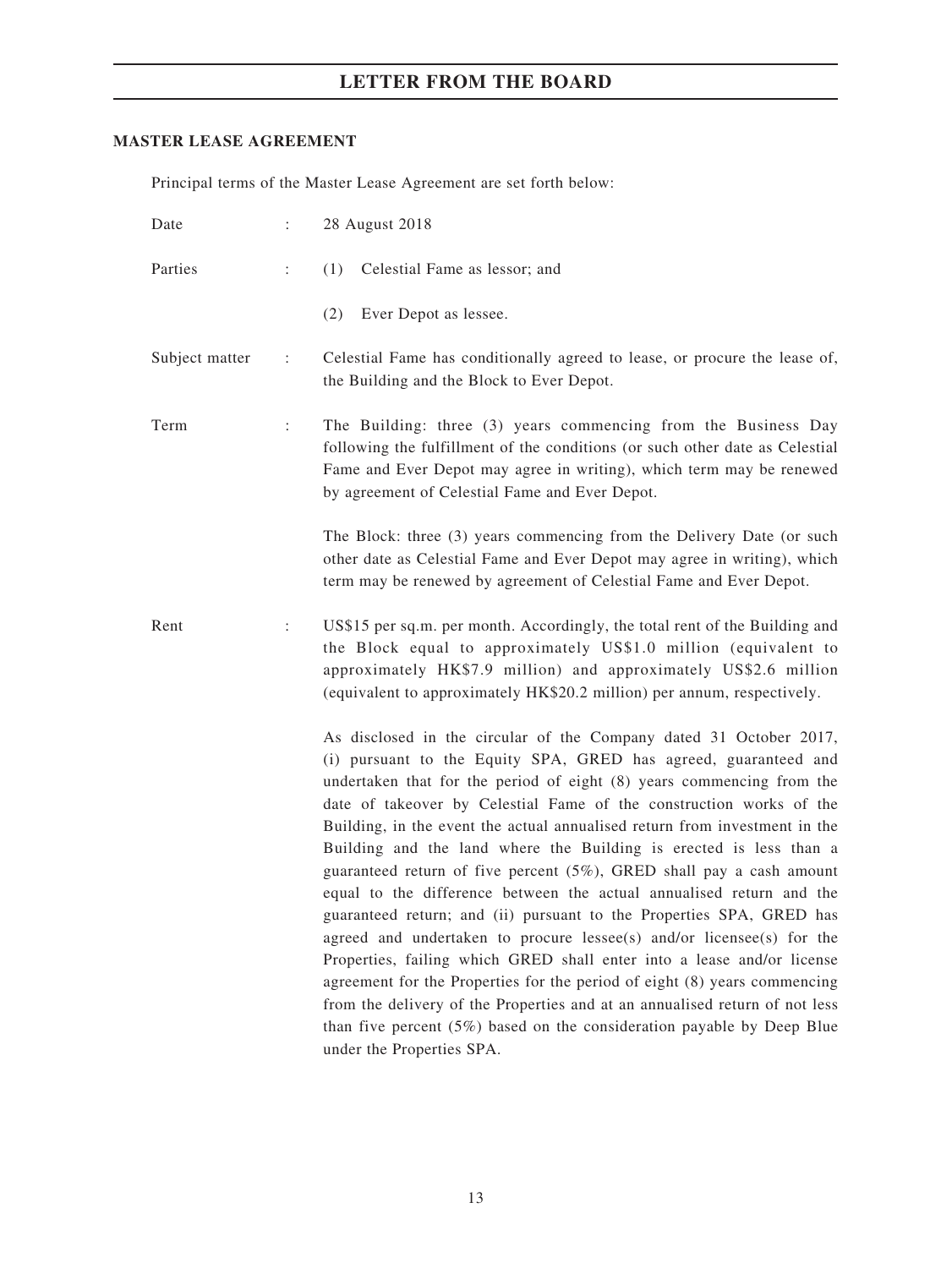Based on the total investment costs of the Building and the Block by the Group, the rent will represent a yield of approximately 6.1% per annum, which yield exceeds the guaranteed return as set forth in the Equity SPA and the Properties SPA.

The overall rent for each of the Building and the Block was arrived at after arm's length negotiation between the parties under normal commercial terms in the ordinary course of business, and with reference to the market rent as determined by the Independent Valuer. The Independent Valuer has assessed the market rents of the Building and the Block as at 28 August 2018. In determining the market rents, the Independent Valuer has examined comparable rentals of similar properties in the nearby vicinity, and assessed market rentals on the basis of market rent (defined as the estimated amount for which a property would be leased on the valuation date between a willing lessor and a willing lessee on appropriate lease terms in an arm's length transaction after proper marketing and where the parties had each acted knowledgeably, prudently and without compulsion). The Independent Valuer has also taken into consideration the market outlook for rents of the types of properties involved, and their locations. The Independent Valuer is of the opinion that the commercial terms of the Master Lease Agreement, including the rentals, the three years lease term, which term may be renewed by agreement of Celestial Fame and Ever Depot and Celestial Fame shall be responsible for the payment of any applicable real estate tax and government levies, if any, during the lease term, are fair and reasonable and in line with current market rental levels for similar premises in similar locations.

- Conditions precedent The obligations of Celestial Fame and Ever Depot to perform their respective obligations under the Master Lease Agreement shall be subject to and conditional upon:
	- (1) the completion of the Long Term Lease Agreement;
	- (2) the passing of the resolution(s) by the Independent Shareholders in the EGM approving the Master Lease Agreement, the Long Term Lease Agreement and the transactions contemplated hereunder and thereunder; and
	- (3) all necessary consents, approvals and authorisations having been obtained from all relevant authorities in Cambodia and in any other applicable jurisdiction in connection with the transactions contemplated under the Master Lease Agreement, the Long Term Lease Agreement and the implementation of the transactions contemplated thereunder and all other matters incidental hereto and thereto.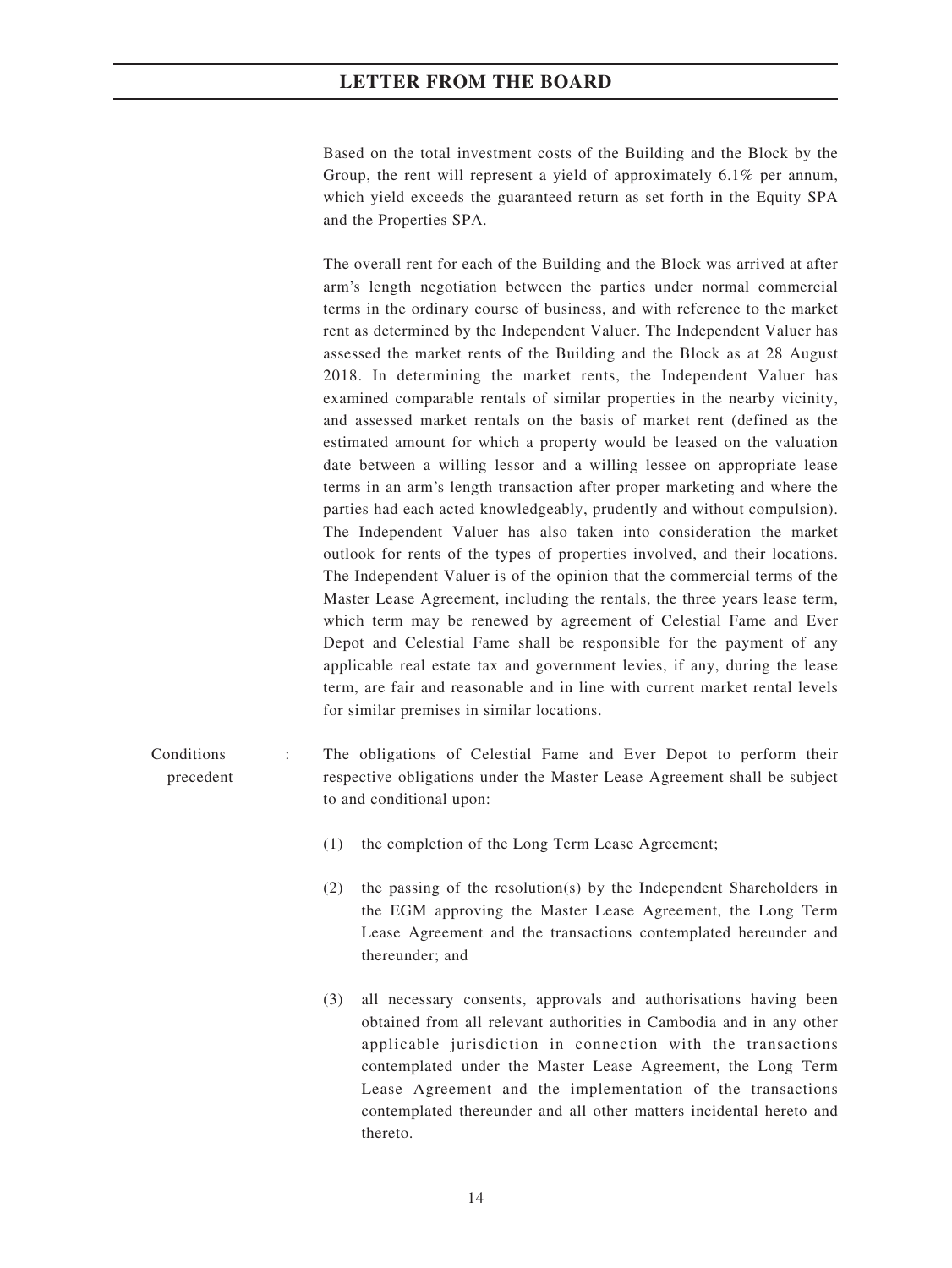In the event any of the above conditions precedent shall not be fulfilled by 5:00 p.m. (Hong Kong time) on the Long Stop Date, the Master Lease Agreement shall be null and void and of no further effect and no party shall have any further liability to any other parties under or in connection with the Master Lease Agreement without prejudice to the rights of any such parties in respect of any antecedent breaches.

As at the Latest Practicable Date, none of the above conditions precedent had been satisfied.

#### ANNUAL CAPS

The proposed annual caps for the continuing connected transactions under the Master Lease Agreement for each of the three years ending 30 June 2019, 2020 and 2021 are as follows:

|      |         | <b>Year ending 30 June</b> |           |  |
|------|---------|----------------------------|-----------|--|
|      | 2019    | 2020                       | 2021      |  |
| US\$ | 681,000 | 3.181.000                  | 3,613,000 |  |

The Annual Caps are determined based on the rent receivable by the Group under the Master Lease Agreement and the expected commencement of the lease of the Building and the Block in or about December 2018 (following approval by the Independent Shareholders at the EGM) and September 2019, respectively.

In or about August 2018, GRED notified the Group that the construction works of the Building were completed. The Group has carried out on-site inspection and checking and has negotiated with GRED to rectify and remedy identified defects. As at the Latest Practicable Date, the Group was finalising the delivery of the Building with GRED.

#### INTERNAL CONTROL MEASURES FOR THE MASTER LEASE AGREEMENT

The Group will adhere to the following internal control measures in respect of the transactions contemplated under the Master Lease Agreement:

- (i) the designated staff from the accounts department of the Group will closely monitor the total transaction amount to ensure that the Annual Caps will not be exceeded;
- (ii) reports which contain total transaction amount under the Master Lease Agreement will be submitted to the management of the Group on a monthly basis; and
- (iii) the Independent Non-executive Directors and the auditors of the Company will conduct annual review of the transactions contemplated under the Master Lease Agreement.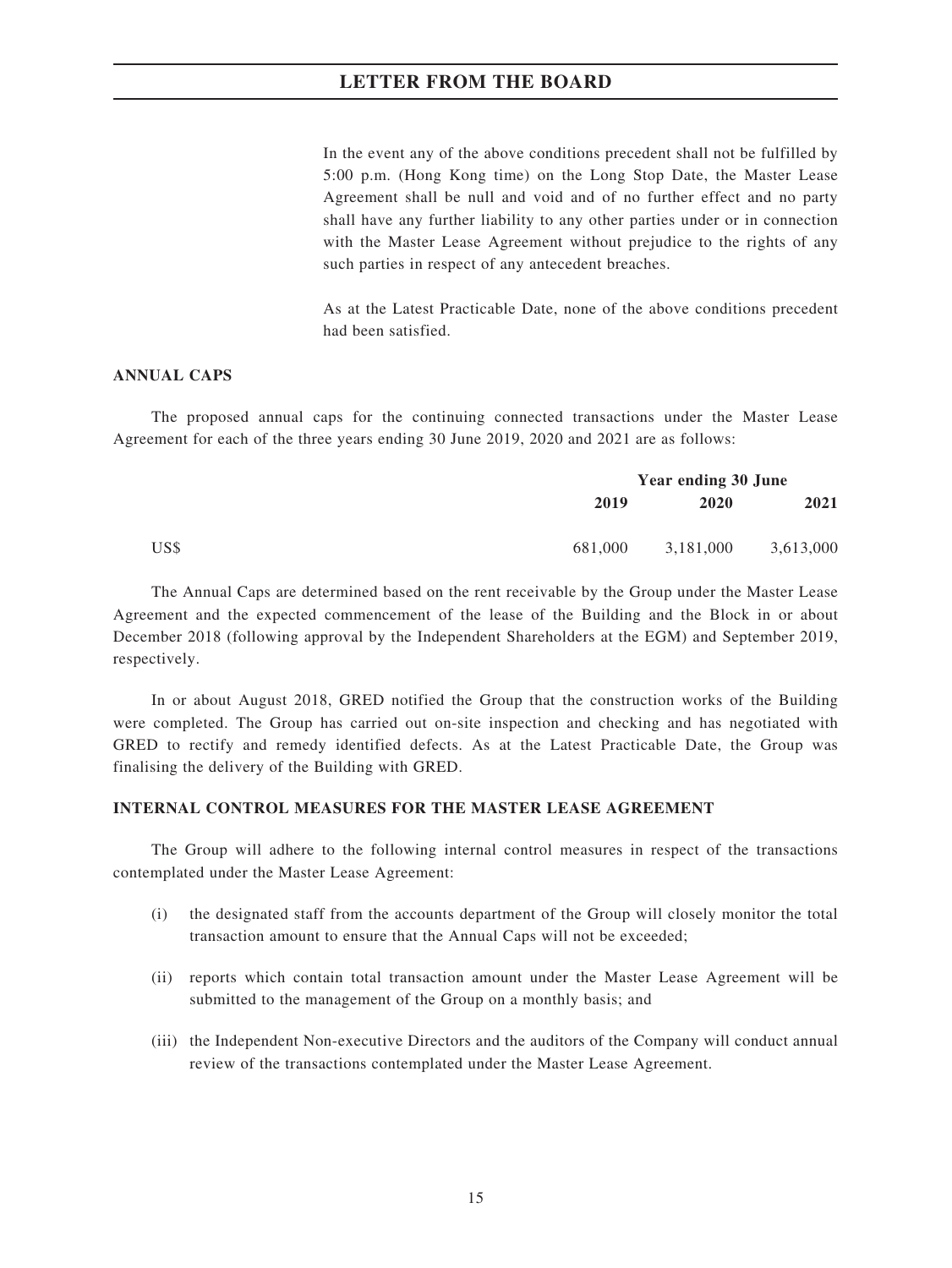#### INFORMATION ON THE PARTIES

#### Celestial Fame

Celestial Fame is a limited company incorporated in the British Virgin Islands and an indirect wholly-owned subsidiary of the Company. Celestial Fame is principally engaged in investment holding.

#### Deep Blue

Deep Blue is a limited company incorporated in Cambodia and an indirect wholly-owned subsidiary of the Company. Deep Blue is principally engaged in properties investment.

#### Ever Depot

Ever Depot is a limited company incorporated in the British Virgin Islands and a wholly-owned subsidiary of GRED. As advised by GRED, Ever Depot is principally engaged in investment holding.

#### GRED

GRED is a limited company incorporated in Cambodia and is engaged in property development. GRED is the developer of One Park. GRED is wholly-owned by Mr. Vong Pech, a Cambodian citizen.

As at the Latest Practicable Date, Ever Depot was a substantial Shareholder owning 2,086,551,000 Shares, representing approximately 19.01% of the issued share capital of the Company. Ever Depot, GRED and Mr. Vong Pech are connected persons of the Company under the Listing Rules.

#### REASONS FOR AND BENEFITS OF THE TRANSACTIONS

The Company is engaged in investment holding and the principal activities of its major subsidiaries are the operation of a professional football club in the United Kingdom and investment in properties.

The acquisition of the Building and the Properties by the Group was completed in November 2017. During a site visit at One Park by an executive Director in or about April 2018, GRED has inquired with the Group as to its interest in purchasing the Remaining Properties, remodeling the Block as service apartments and leasing the Block and the Building to GRED. According to GRED, there has been an increasing demand by expatriates for service apartments in Phnom Penh. The proposal with respect to the Transactions was not discussed by the GRED and the Group in the course of negotiation in 2017 and was first put forward by GRED in or about April 2018. The management of the Group has assessed the proposal of GRED as a whole and has had discussions and negotiations with GRED. The Board eventually approved the Transactions and the Group entered into the Long Term Lease Agreement and the Master Lease Agreement with GRED on 28 August 2018. Other than the Transactions, there were no proposals with respect to One Park which are under negotiation by the Group and GRED as at the Latest Practicable Date.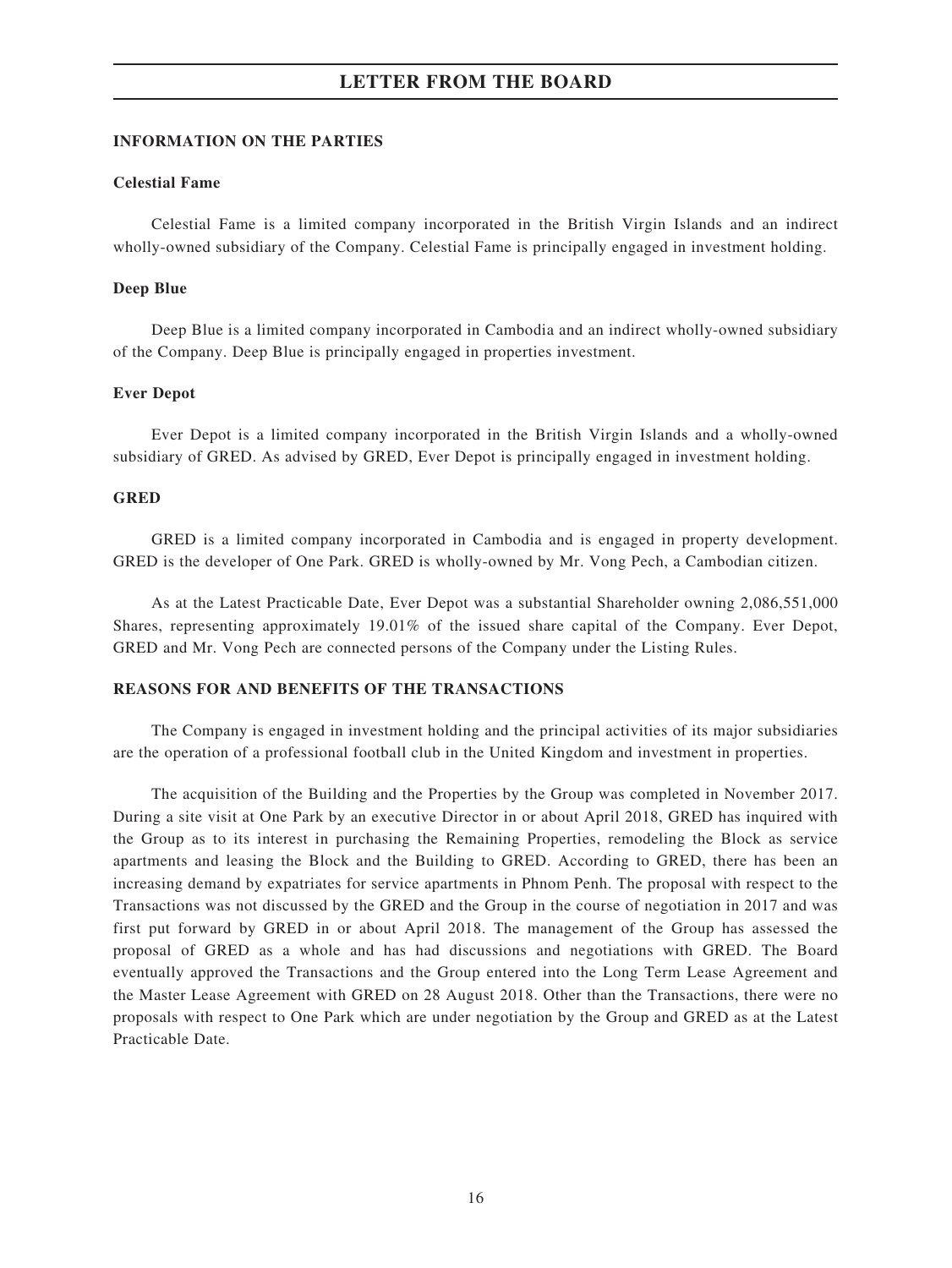The Company has carried out the following due diligence works, among others, to assess the Transactions (i) carried out site visits in Cambodia; (ii) obtained and assessed due diligence information and documents regarding One Park from GRED; (iii) carried out researches on Cambodia generally and specifically on economic, financial, political, legal and judicial aspects; (iv) carried out researches on property market in Cambodia generally and specifically on the government policy regarding property market, the location and background of One Park, the property and rental price in the location of One Park and its proximate areas; (v) obtained and reviewed reports on property market in Cambodia published by various international and domestic property agents; and (vi) engaged the Independent Valuer to carry out assessment on value of the Remaining Properties and the market rents of the Building and the Block.

In arriving at the decision to enter into the Transactions, the Group has considered the following principal factors and benefits:

#### 1. Property market in Cambodia and its prospect

Cambodia has been one of the most promising developing countries in South East Asia. According to the World Bank, Cambodia has been the sixth fastest-growing economy in the world over the past two decades, with average GDP growth rate of 7.7%. Cambodia's economy is expected to grow 7.0% in 2018, compared with a 6.9% in 2017. Cambodia is also one of the country set to benefit from the Belt and Road Initiative of the PRC with massive investment in infrastructure. These has been increasing number of Chinese developers and investors to participate in the property market of Phnom Penh, making it to have both high capital appreciation prospects and rental yields. As of the first quarter of 2018, prime gross initial yields across the predominate real estate sectors of Phnom Penh averaged 7.6%.

#### 2. The Group's business strategy

It has been the Group's strategy to diversify its business and to broaden the revenue streams of the Group so as to create substantial value to the Shareholders. In parallel to promoting the Group's football operation, the management has been actively seeking different business opportunities for the Group. Further investment in the One Park by virtue of the Long Term Lease Agreement and the entering into of the Master Lease Agreement represent a good opportunity to secure a stable stream of income for the Group. At the same time, the Group will benefit from the possibility of future long term appreciation in value of the Building and the Block.

#### 3. Return and costs saving in leasing the Building and the Block to GRED

Upon completion of the Long Term Lease Agreement, the Group in effect will own the entire interest of the Block. Based on the total investment costs of the Building and the Block by the Group, the rent will represent a yield of approximately 6.1% per annum, which yield exceeds the guaranteed return of 5% as set forth in the Equity SPA and the Properties SPA. On the other hand, the Group envisages that if the Building and the Block are leased to third party tenants other than GRED, costs will be incurred in setting up and maintaining offices in Cambodia including renting of office space and hiring of staff. Such establishment costs had also been taken into account by the Group in entering into the Equity SPA. Further, there is no guarantee that appropriate third party tenants can be identified and such third party tenants will pay rent in a timely manner. GRED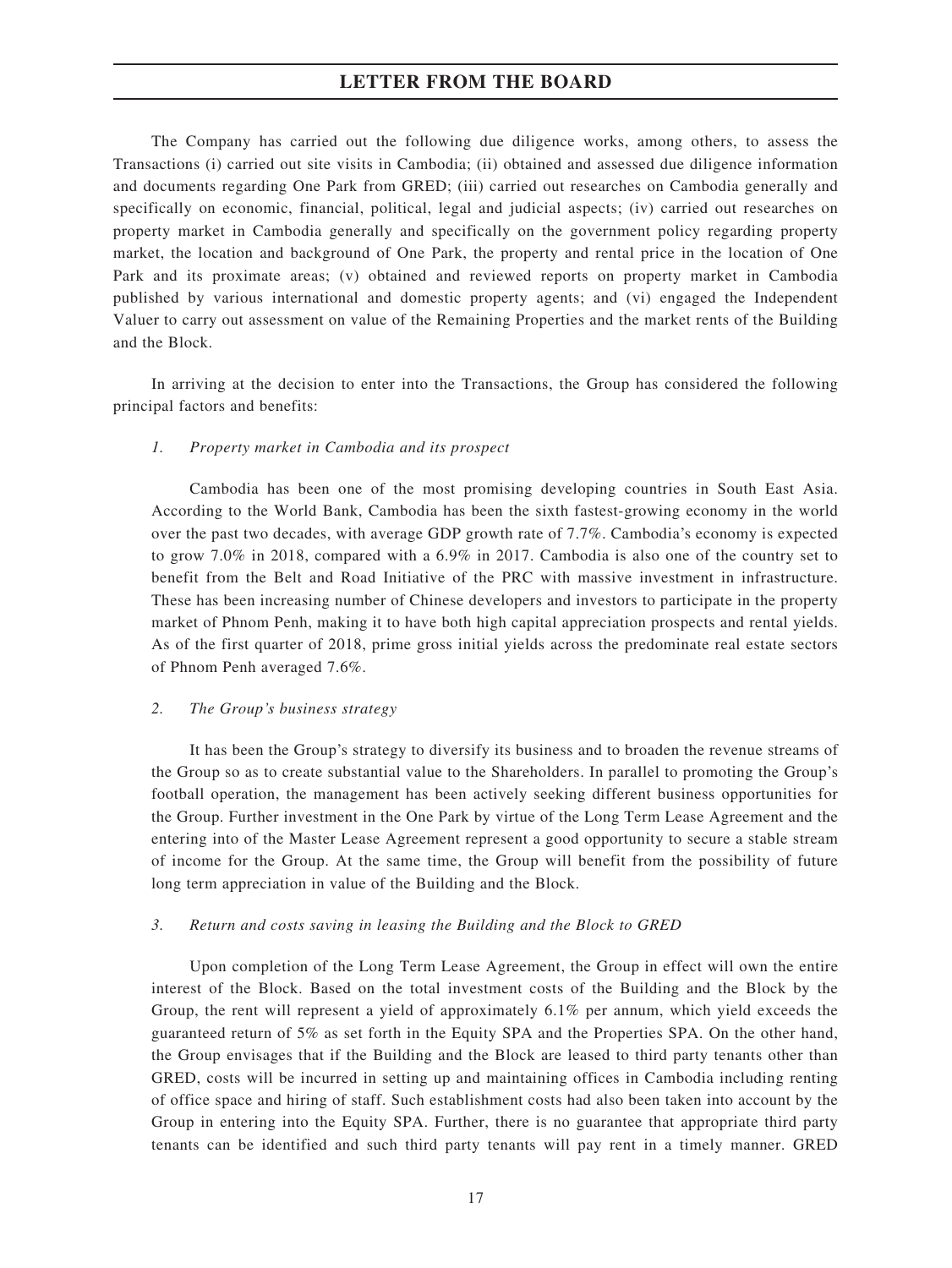informed the Group that it intends to license the Building for school operation, whilst the Block, after remodeling as service apartments, will be licensed to individual tenants targeting mainly at expatriates. By leasing the Building and the Block to GRED, being the developer of One Park, pursuant to the Master Lease Agreement, the Group would be able to save the costs in managing the Building and the Block and at the same time secure a fixed return for its investment.

#### 4. Valuation of the Remaining Properties and the rent under the Master Lease Agreement

The Group has appointed the Independent Valuer to conduct the valuation in respect of the Remaining Properties and the market rents of the Building and the Block. Based on the valuation of the Independent Valuer as set out in Appendix III to this circular, the fair market value of the Remaining Properties (on completion basis) was approximately US\$17.3 million (equivalent to approximately HK\$134.9 million) as at 31 August 2018. The consideration of approximately US\$16.3 million (equivalent to approximately HK\$127.2 million) payable by the Group under the Long Term Lease Agreement represents a discount of approximately 5.8% to such valuation of the Remaining Properties. The Independent Valuer is of the opinion that the commercial terms of the Master Lease Agreement are fair and reasonable and in line with current market rental levels for similar premises in similar locations.

With regards to the independent valuation report prepared by the Independent Valuer, the Company has (i) discussed with the Independent Valuer regarding the methodology used, principal bases and assumptions adopted in the independent valuation report, which are summarised in the independent valuation report as set out in Appendix III to this circular; (ii) reviewed the underlying calculations of the independent valuation report and the information of the comparables (including unit prices) adopted by the Independent Valuer; (iii) assessed the experience and expertise of the signatory of the independent valuation report; and (iv) reviewed that the unit price adopted by the Independent Valuer are within the range of unit price as obtained by the Group's staff from the external public sources.

In the course of the Company's discussion with the Independent Valuer, the Company understands that there are three commonly adopted valuation methods for asset valuation, namely direct comparison (market) approach, income approach and cost based approach. Cost based approach is not considered applicable to the valuation of property of which there is an active market since the market determined prices as observed from the market other than by reference to the replacement costs. Market prices shall provide better indication of the value of the property. The Independent Valuer therefore considers the cost based approach to be an inappropriate methodology in the case of the valuation of the Remaining Properties.

Income approach is not adopted as the Remaining Properties are still in the stage of development, projections would therefore involve a high level of uncertainty and long-term forecast estimates, therefore, the Independent Valuer considers that the income approach is an inappropriate methodology for the valuation of the Remaining Properties. The Independent Valuer was able to identify sufficient comparable assets transactions in the market, hence it considers the market approach to be the most appropriate methodology for the valuation of the Remaining Properties. The Independent Valuer also confirms that the market approach is universally considered as an accepted valuation approach for valuing assets and is consistent with normal market practice.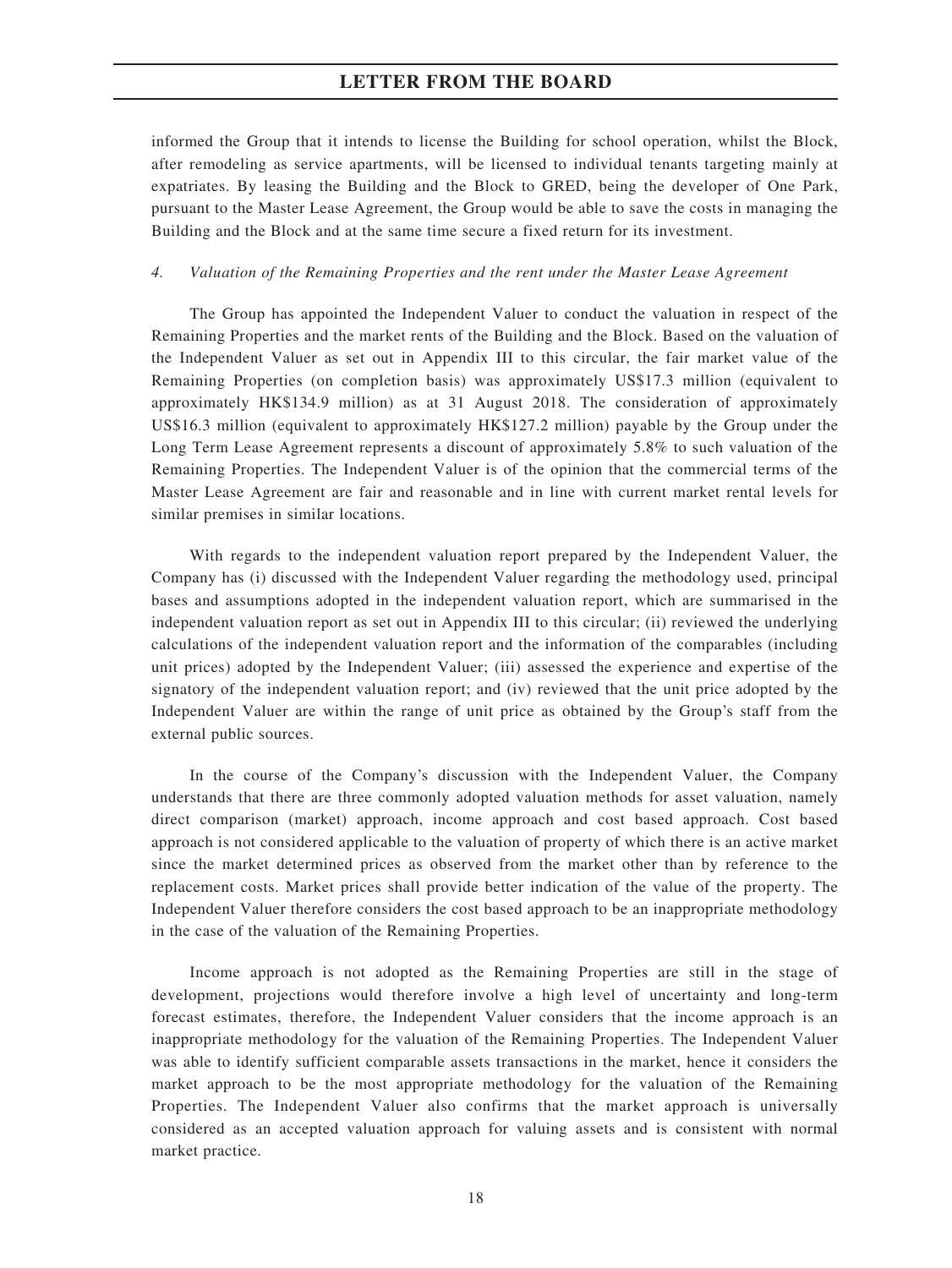In view of the respective shortcomings of the cost based approach and the income approach as advised by the Independent Valuer, the Company concurs with the Independent Valuer that the adoption of the market approach as the appropriate valuation methodology is suitable for the valuation of the Remaining Properties. Having considered the foregoing, the Company is of the opinion that the methodology used and principal bases and assumptions adopted by the Independent Valuer (including the selection of the comparables) are fair and reasonable.

#### 5. Financial position of the Group

As at 30 June 2018, the Group's current ratio (as defined by current assets divided by current liabilities) was 68.4% and the gearing ratio (as defined by total borrowings divided by equity attributable to owners of the Company plus total borrowings) was 22.2%. The ratio of total liabilities to total assets of the Group was 40.4%. As at 30 June 2018, the Group had bank balances and cash were approximately HK\$69.2 million and total borrowings of approximately HK\$166 million, of which approximately HK\$66.2 million were repayable within one year. Cash requirement by the Group's football club business remains significant. The settlement of part of the Consideration by way of the allotment and issue of the Consideration Shares would reduce cash outflows on the part of the Company while the equity capital base of the Company would be enlarged and therefore, the current and future liquidity position of the Group can be maintained.

Although pursuant to the Long Term Lease Agreement, the delivery date of the Properties as set out in the Properties SPA will be extended from 31 August 2018 to 31 August 2019 in view of the remodeling of the Block into service apartments which in turn will prolong the payback period of the investment, having considered and on balance of the above principal factors and reasons, the Directors (excluding the Independent Non-executive Directors whose views are set out in the section headed ''Letter from the Independent Board Committee'' of this circular) consider that:

- 1. the terms and conditions of the Long Term Lease Agreement and the Master Lease Agreement have been negotiated among the parties on an arm's length basis and are on normal commercial terms that are fair and reasonable;
- 2. the Annual Caps are fair and reasonable; and
- 3. the transactions contemplated under the Long Term Lease Agreement and the Master Lease Agreement are in the interest of the Company and the Shareholders as a whole.

#### LISTING RULES IMPLICATIONS

Since the highest of the applicable percentage ratios for the Long Term Lease Agreement, as aggregated pursuant to Rule 14.22 of the Listing Rules, exceeds 25% but is less than 100%, the transactions contemplated under the Long Term Lease Agreement constitute major transactions for the Company under Chapter 14 of the Listing Rules. Moreover, since GRED, being the sole shareholder of Ever Depot, is a connected person of the Company, the Long Term Lease Agreement constitutes a connected transaction for the Company and is subject to the reporting, announcement, annual review and independent shareholders' approval requirements under Chapter 14A of the Listing Rules.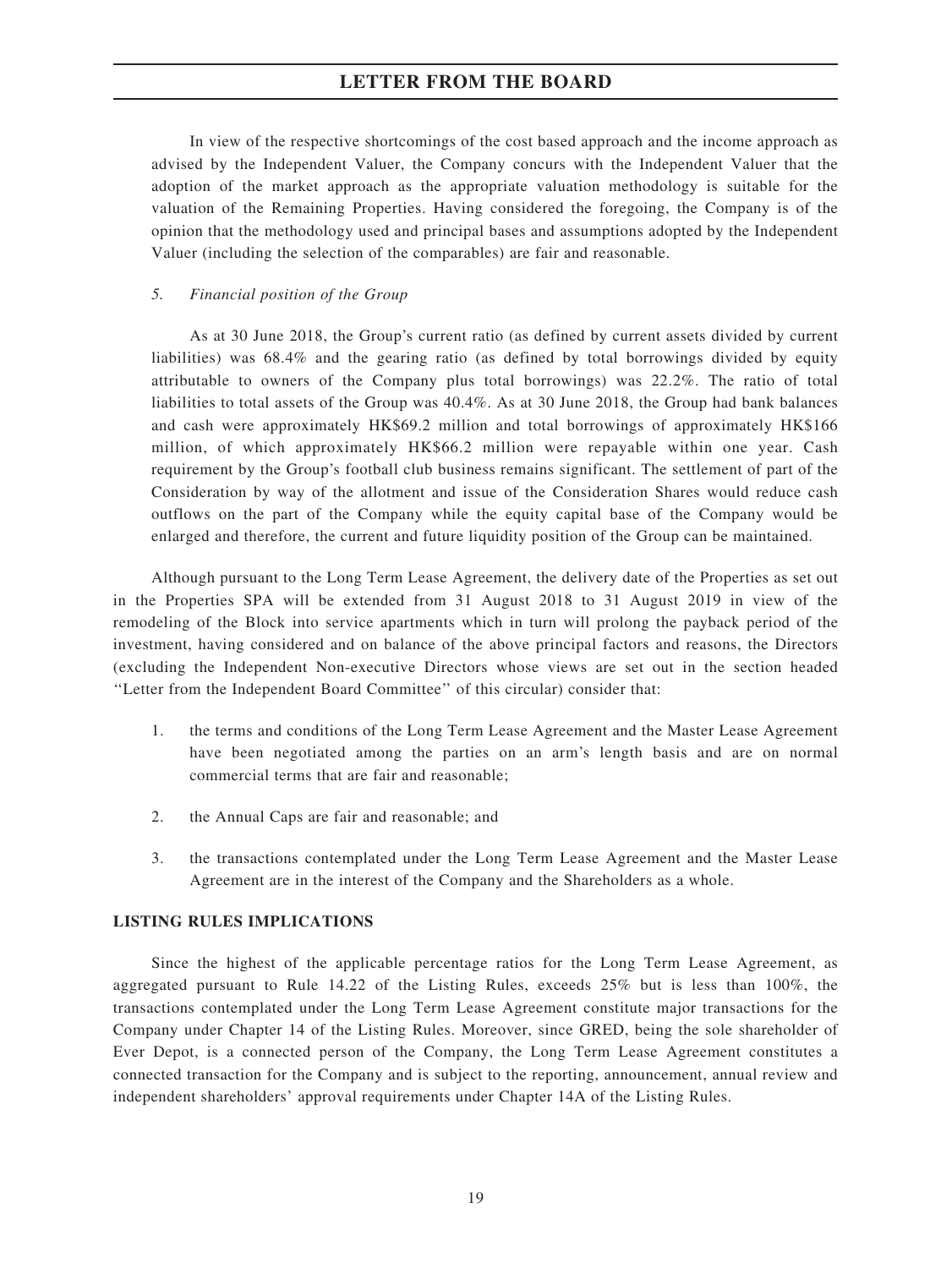Since Ever Depot, being a substantial Shareholder, is a connected person of the Company, the transactions contemplated under the Master Lease Agreement constitute continuing connected transactions for the Company and are subject to the reporting, announcement, annual review and independent shareholders' approval requirements under Chapter 14A of the Listing Rules.

None of the Directors has material interest in the Long Term Lease Agreement, the Master Lease Agreement and the transactions contemplated thereunder and is required to abstain from voting on the relevant resolutions at the Board meeting.

#### THE EGM

Set out on pages EGM-1 to EGM-3 of this circular is a notice convening the EGM to be held at Plaza 3, Lower Lobby, Novotel Century Hong Kong, 238 Jaffe Road, Wanchai, Hong Kong on Thursday, 6 December 2018 at 10:30 a.m. at which the relevant resolutions will be proposed at the EGM to approve, among other things, the Long Term Lease Agreement, the Master Lease Agreement and the transactions contemplated thereunder (including the Annual Caps) and the grant of the Specific Mandate. The resolutions proposed to be approved at the EGM will be taken by poll and an announcement on the results of the EGM will be made by the Company after the EGM.

Any Shareholder with a material interest in the proposed transaction and his/her/its close associates will abstain from voting on resolution(s) approving that transaction. To the best of the Directors' knowledge, information and belief having made all reasonable enquiries, GRED and its associates which owned 2,086,551,000 Shares, representing approximately 19.01% of the issued share capital of the Company as at the Latest Practicable Date, will abstain from voting on any resolutions to be proposed at the EGM. Save as disclosed herein, no Shareholder is required to abstain from voting on any resolutions to be proposed at the EGM.

To the best knowledge, information and belief of the Directors having made all reasonable enquiries, there was (i) no voting trust or other agreement or arrangement or understanding entered into or binding upon any Shareholders; and (ii) no obligation or entitlement of any Shareholder as at the Latest Practicable Date, whereby it has or may have temporarily or permanently passed control over the exercise of the voting right in respect of its Shares to a third party, either generally or on a case-by-case basis.

A form of proxy for use at the EGM is enclosed with this circular. Whether or not you are able to attend the EGM, you are requested to complete and sign the enclosed form of proxy in accordance with the instructions printed thereon and return the same to the Company's branch share registrar and transfer office in Hong Kong, Tricor Tengis Limited at Level 22, Hopewell Centre, 183 Queen's Road East, Hong Kong, as soon as possible and in any event not less than 48 hours before the time appointed for holding of the EGM or any adjournment thereof (as the case may be). Completion and return of the form of proxy will not preclude you from attending and voting in person at the EGM or any adjournment thereof (as the case may be) should you so wish and in such event, the instrument appointing the proxy shall be deemed to be revoked.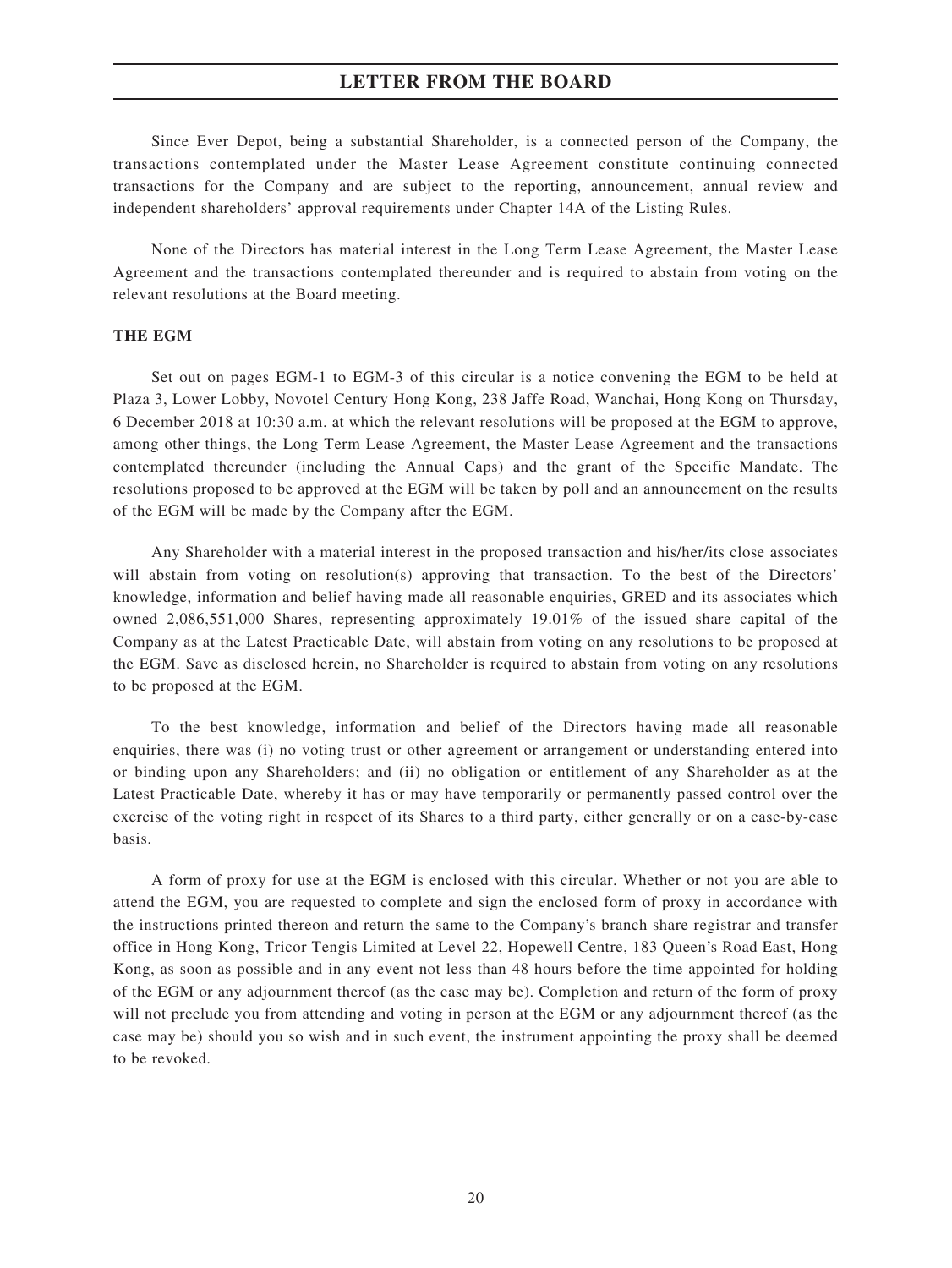In order to be eligible to attend and vote at the EGM, all unregistered holders of the Shares shall ensure that all transfer documents accompanied by the relevant share certificates must be lodged with the Hong Kong branch share registrar and transfer office of the Company, Tricor Tengis Limited at Level 22, Hopewell Centre, 183 Queen's Road East, Hong Kong for registration not later than 4:30 p.m. on Thursday, 29 November 2018.

#### RECOMMENDATION

Your attention is drawn to the letter from the Independent Board Committee and the letter from the Independent Financial Adviser of this circular.

The Directors (including all the Independent Non-executive Directors after reviewing and considering the advice of the Independent Financial Adviser) recommend the Independent Shareholders to vote in favour of the proposed resolution(s) approving the Transactions, the Annual Caps and the grant of the Specific Mandate at the EGM.

#### ADDITIONAL INFORMATION

Your attention is also drawn to the additional information set out in the appendices to this circular.

Yours faithfully, On behalf of the Board Birmingham Sports Holdings Limited Zhao Wenqing Chairman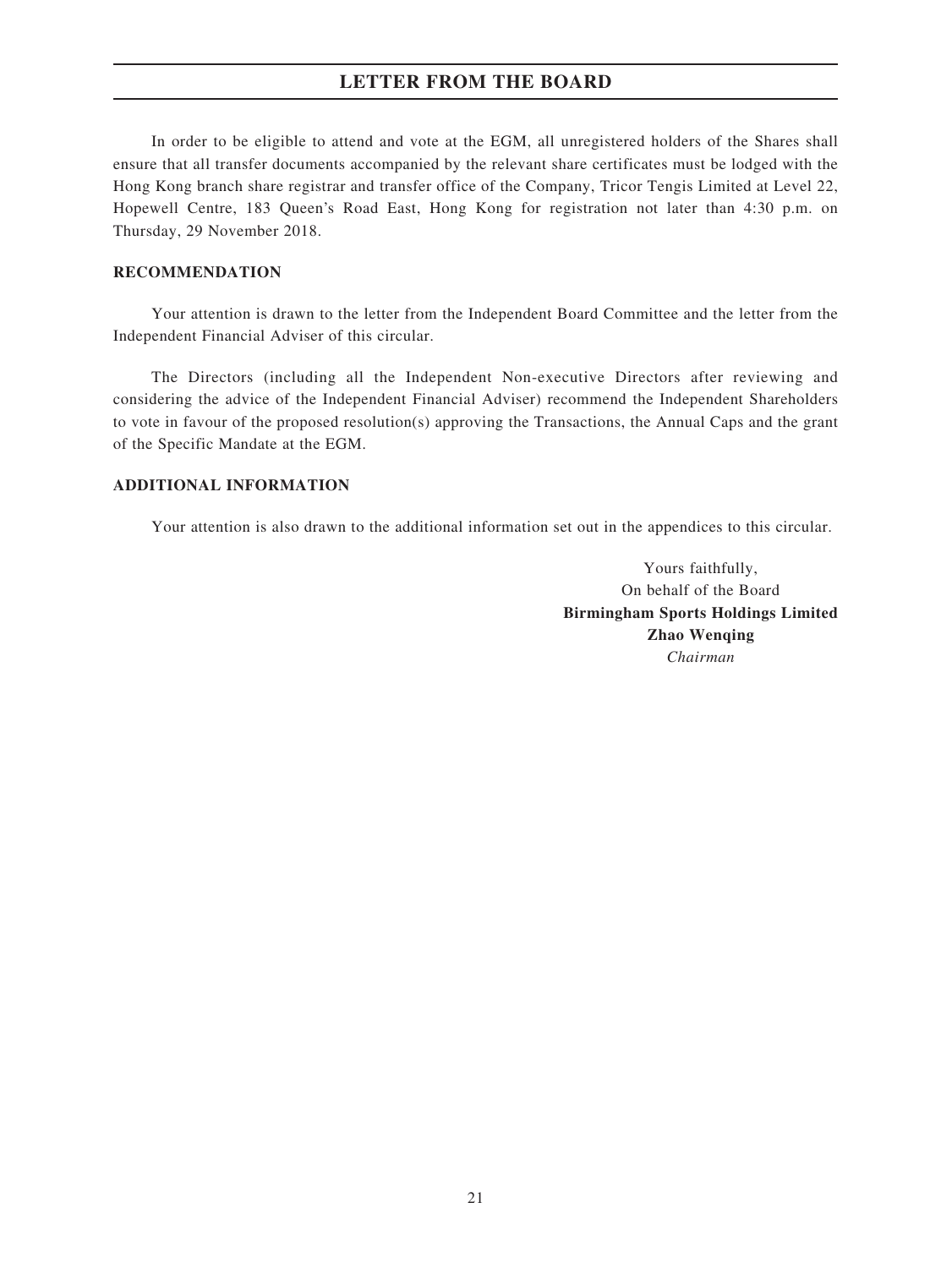### LETTER FROM THE INDEPENDENT BOARD COMMITTEE

The following is the text of a letter from the Independent Board Committee setting out its recommendation to the Independent Shareholders:



# **BIRMINGHAM SPORTS HOLDINGS LIMITED**

**AIR的健**宫协职右阳八司 **伯明翰體育控股有限公司**

*(Incorporated in the Cayman Islands with limited liability)* **(Stock Code: 2309)**

20 November 2018

To the Independent Shareholders

Dear Sir or Madam,

# (1) MAJOR AND CONNECTED TRANSACTION RELATING TO THE ACQUISITION OF PROPERTIES IN CAMBODIA; (2) ISSUE OF CONSIDERATION SHARES UNDER SPECIFIC MANDATE; AND (3) CONTINUING CONNECTED TRANSACTION RELATING TO LEASE OF PROPERTIES IN CAMBODIA

We refer to the circular of the Company dated 20 November 2018 (the "Circular") which this letter forms part. Unless the context requires otherwise, terms and expressions defined in the Circular shall have the same meanings in this letter.

We have been appointed to form the Independent Board Committee to advise the Independent Shareholders in respect of the terms of the Long Term Lease Agreement, the Master Lease Agreement and the transactions contemplated thereunder (including the Annual Caps), details of which are set out in the section headed ''Letter from the Board'' of the Circular. The Independent Financial Adviser has been appointed to advise the Independent Shareholders and us in this regard. Details of the advice and the principal factors and reasons the Independent Financial Adviser has taken into consideration in rendering its advice are set out in the section headed ''Letter from the Independent Financial Adviser'' of the Circular. Your attention is also drawn to the information set out in the Circular.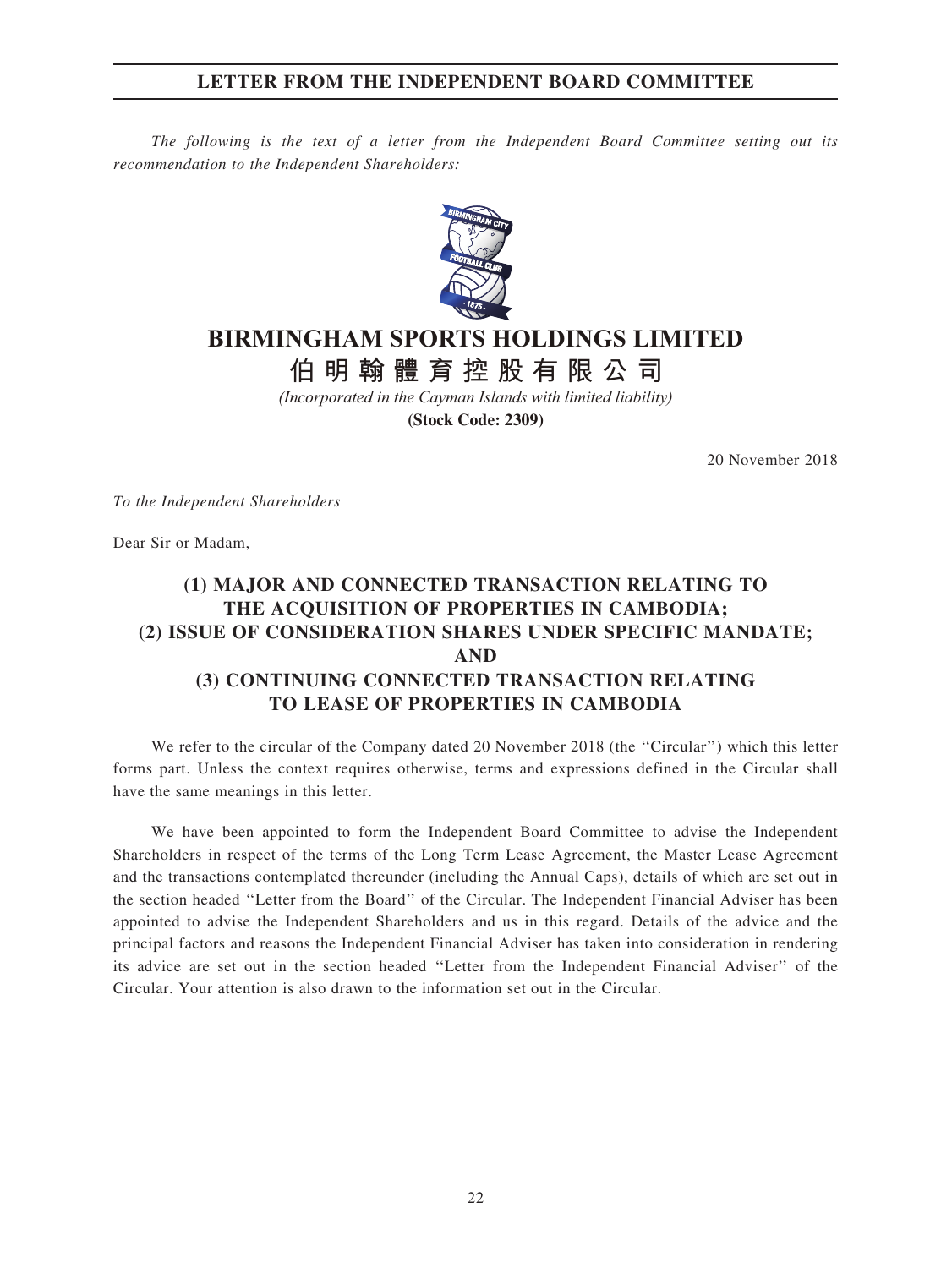### LETTER FROM THE INDEPENDENT BOARD COMMITTEE

Having taken into account the terms of the Long Term Lease Agreement and the Master Lease Agreement and the advice of the Independent Financial Adviser, we are of the opinion that (i) the terms of the Long Term Lease Agreement are on normal commercial terms or better and are fair and reasonable; (ii) the entering into of the Master Lease Agreement is in the ordinary and usual course of business of the Group; (iii) the terms of the Master Lease Agreement are on normal commercial terms or better and which, altogether with the Annual Caps, are fair and reasonable; and (iv) the transactions contemplated under the Long Term Lease Agreement and the Master Lease Agreement are in the interests of the Company and the Shareholders as a whole.

We, therefore, recommend that you vote in favour of the resolutions to be proposed at the EGM to approve the Long Term Lease Agreement, the Master Lease Agreement and the transactions contemplated thereunder, the grant of the Specific Mandate and the Annual Caps.

Yours faithfully, For and on behalf of Independent Board Committee Mr. To Yan Ming, Edmond, Mr. Pun Chi Ping and Ms. Leung Pik Har, Christine Independent Non-executive Directors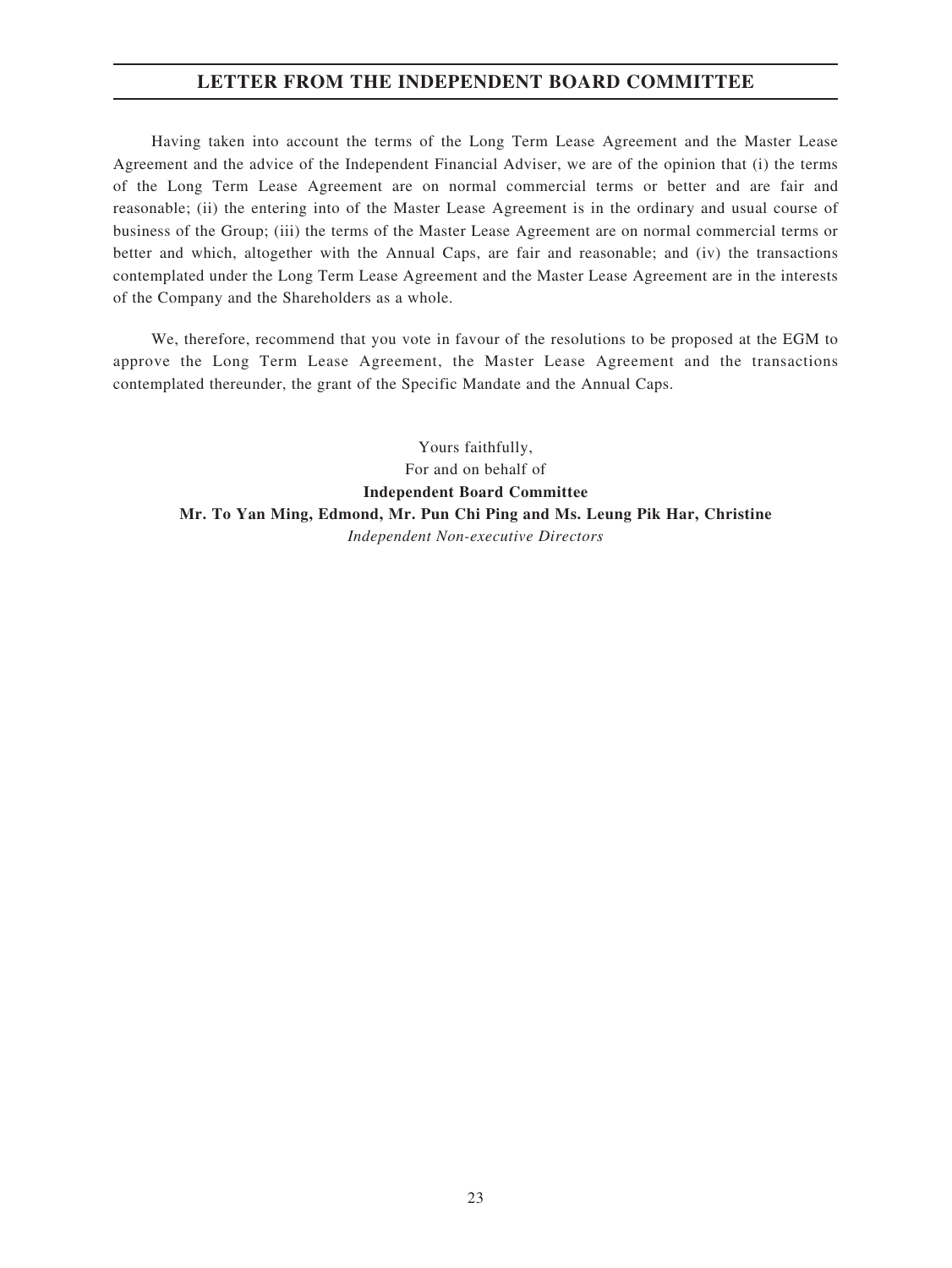The following is the full text of the letter of advice from Lego Corporate Finance Limited, the Independent Financial Adviser to the Independent Board Committee and the Independent Shareholders, in respect of the Long Term Lease Agreement, the Master Lease Agreement and the transactions contemplated thereunder, which has been prepared for the purpose of inclusion in this circular.

Lego Corporate<br>Finance Limited

20 November 2018

To the Independent Board Committee and the Independent Shareholders

Dear Sirs or Madams,

# (1) MAJOR AND CONNECTED TRANSACTION RELATING TO THE ACQUISITION OF PROPERTIES IN CAMBODIA; (2) ISSUE OF CONSIDERATION SHARES UNDER SPECIFIC MANDATE; AND (3) CONTINUING CONNECTED TRANSACTION RELATING TO LEASE OF PROPERTIES IN CAMBODIA

#### INTRODUCTION

We refer to our appointment as the independent financial adviser to advise the Independent Board Committee and the Independent Shareholders in respect of the Long Term Lease Agreement, the Master Lease Agreement and the transactions contemplated thereunder, details of which are set out in the Letter from the Board (the ''Letter from the Board'') contained in the circular issued by the Company to the Shareholders dated 20 November 2018 (the ''Circular''), of which this letter forms part. Capitalised terms used in this letter shall have the same meanings as defined in the Circular unless the context otherwise requires.

On 28 August 2018 (after trading hours), (i) Deep Blue (an indirect wholly-owned subsidiary of the Company) has entered into the Long Term Lease Agreement with GRED, pursuant to which GRED has agreed to lease the Remaining Properties to Deep Blue; and (ii) Celestial Fame (an indirect wholly-owned subsidiary of the Company) has entered into the Master Lease Agreement with Ever Depot (a whollyowned subsidiary of GRED), pursuant to which Celestial Fame has agreed to lease (or procure the lease of) the Building and the Block to Ever Depot.

Since the highest of the applicable percentage ratios for the Long Term Lease Agreement, as aggregated pursuant to Rule 14.22 of the Listing Rules, exceeds 25% but is less than 100%, the transactions contemplated under the Long Term Lease Agreement constitute major transactions for the Company under Chapter 14 of the Listing Rules. Moreover, since GRED, being the sole shareholder of Ever Depot, is a connected person of the Company, the Long Term Lease Agreement constitutes a connected transaction for the Company and is subject to the reporting, announcement, annual review and independent shareholders' approval requirements under Chapter 14A of the Listing Rules.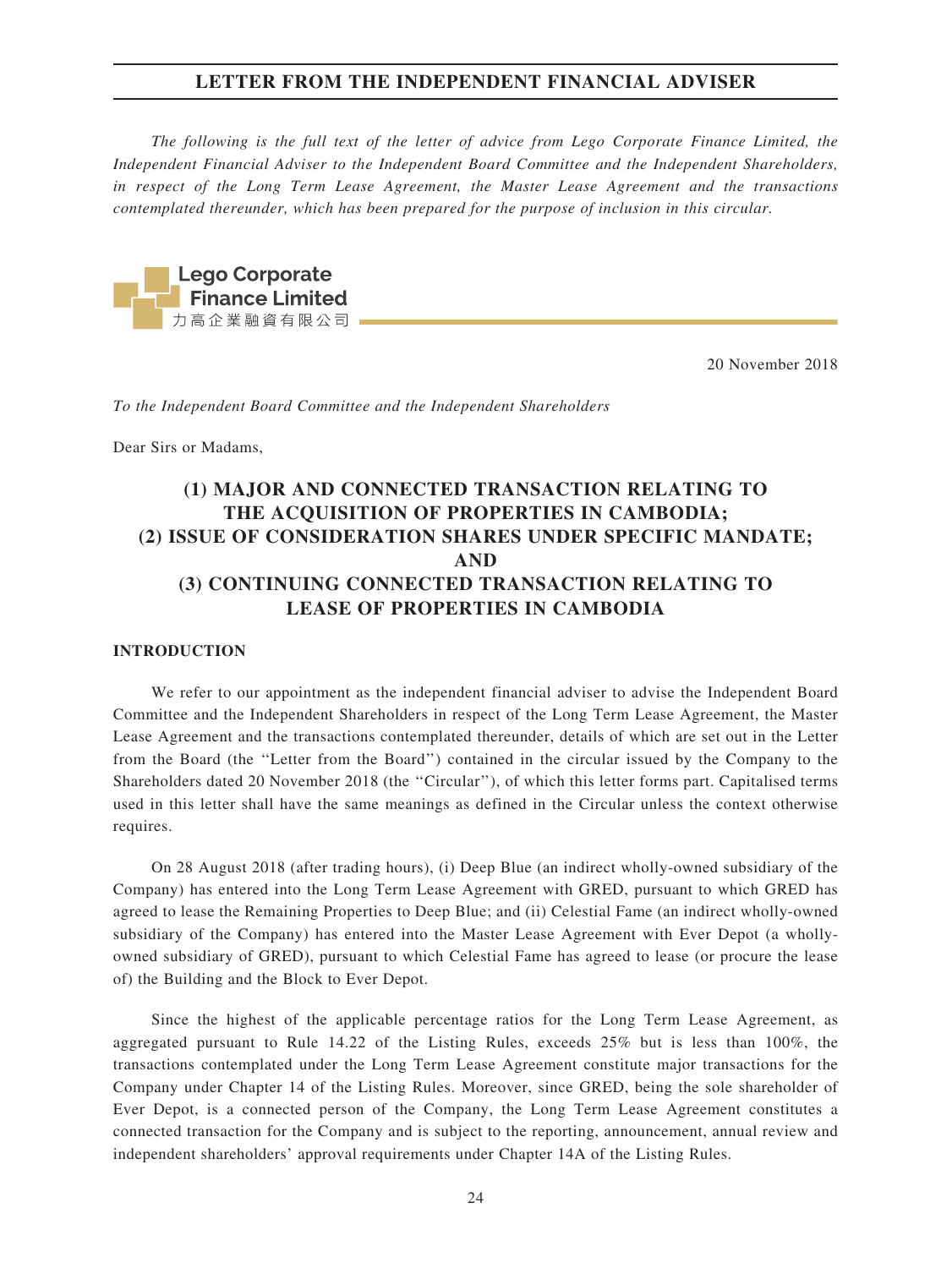As at the Latest Practicable Date, Ever Depot is a substantial Shareholder owning 2,086,551,000 Shares, representing approximately 19.01% of the issued share capital of the Company. Since Ever Depot, being a substantial Shareholder, is a connected person of the Company, the transactions contemplated under the Master Lease Agreement constitute continuing connected transactions for the Company and are subject to the reporting, announcement, annual review and independent shareholders' approval requirements under Chapter 14A of the Listing Rules.

None of the Directors has material interest in the Long Term Lease Agreement, the Master Lease Agreement and the transactions contemplated thereunder and is required to abstain from voting on the relevant resolutions at the Board meeting.

To the best knowledge of the Directors, save for GRED and its associates (including Ever Depot), no Shareholder has a material interest in the Long Term Lease Agreement, the Master Lease Agreement and the transactions contemplated thereunder. As such, GRED and its associates (including Ever Depot) shall abstain from voting at the EGM in respect of the resolutions proposed to approve the Long Term Lease Agreement, the Master Lease Agreement and the transactions contemplated thereunder.

The Independent Board Committee, comprising all of the independent non-executive Directors, namely Mr. To Yan Ming, Edmond, Mr. Pun Chi Ping and Ms. Leung Pik Har, Christine, has been formed to advise the Independent Shareholders as to (i) whether the transactions under the Master Lease Agreement are conducted in the ordinary and usual course of business of the Group; (ii) whether the terms of the Long Term Lease Agreement and the Master Lease Agreement are on normal commercial terms or better and are fair and reasonable so far as the Independent Shareholders are concerned; and (iii) whether the entering into of the Long Term Lease Agreement and the Master Lease Agreement, together with the adoption of the annual caps in respect of the Master Lease Agreement are in the interests of the Company and the Shareholders as a whole, and to advise the Independent Shareholders on how to vote in respect of the relevant resolutions to be proposed at the EGM to approve the Long Term Lease Agreement, the Master Lease Agreement and the transactions contemplated thereunder. As the Independent Financial Adviser, our role is to give an independent opinion to the Independent Board Committee and the Independent Shareholders in such regard.

As at the Latest Practicable Date, Lego Corporate Finance Limited did not have any relationships or interests with the Company that could reasonably be regarded as relevant to the independence of Lego Corporate Finance Limited. In the last two years, there was no engagement between the Group and Lego Corporate Finance Limited. Apart from normal professional fees paid or payable to us in connection with this appointment as the Independent Financial Adviser, no arrangements exist whereby we have received or will receive any fees or benefits from the Company. Accordingly, we are qualified to give independent advice in respect of the terms of the Long Term Lease Agreement, the Master Lease Agreement and the transactions contemplated thereunder.

#### BASIS OF OUR OPINION

In formulating our opinion and advice, we have relied on (i) the information and facts contained or referred to in the Circular; (ii) the information supplied by the Group and its advisers; (iii) the opinions expressed by and the representations of the management of the Group; and (iv) our review of the relevant public information. We have assumed that all the information provided and representations and opinions expressed to us by the Directors and/or the management of the Group, for which they are solely and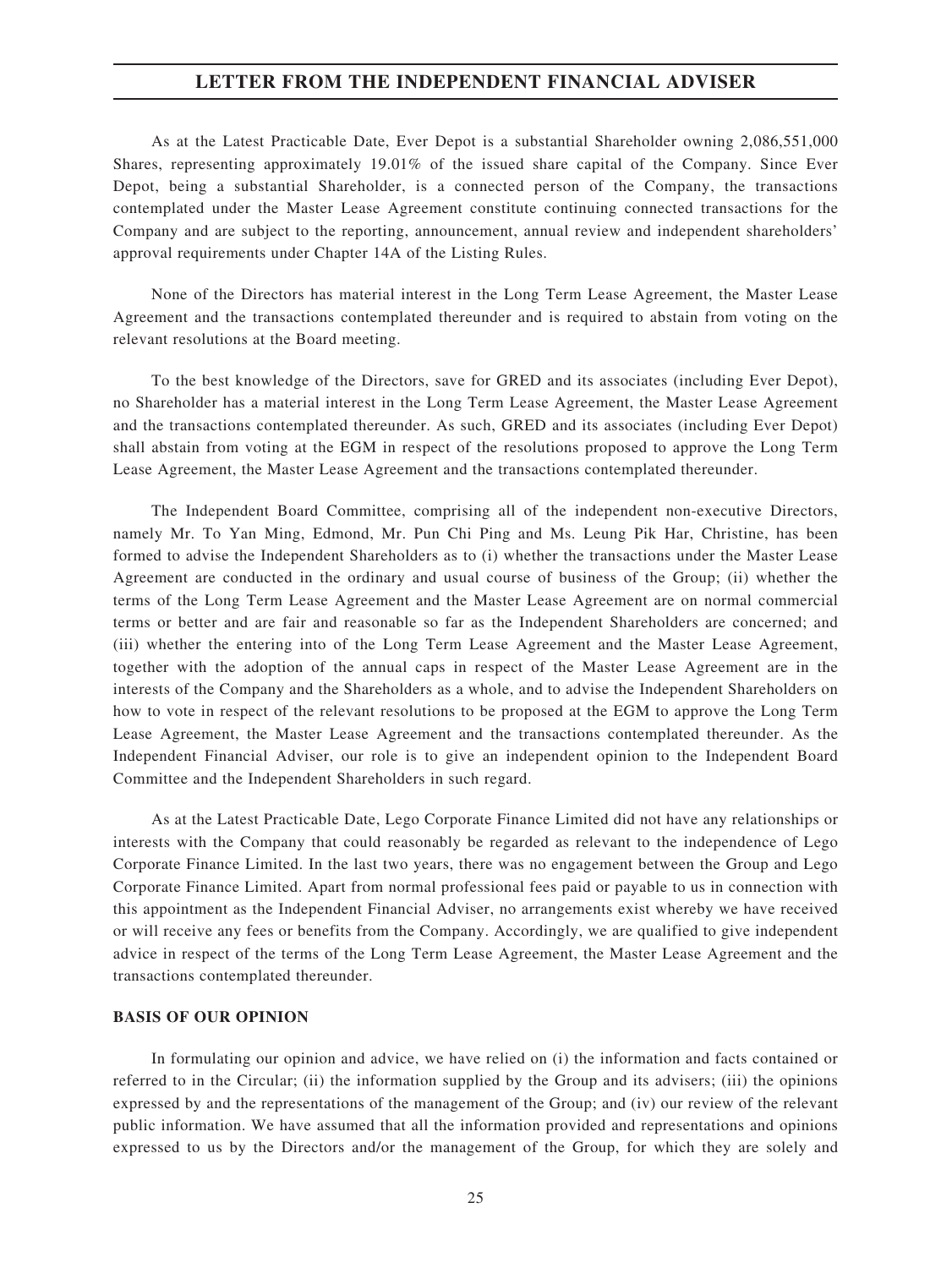wholly responsible for, or contained or referred to in the Circular were true, accurate and complete in all respects as at the date thereof and may be relied upon. We have also assumed that all statements contained and representations made or referred to in the Circular are true at the time they were made and continue to be true as at the date of the EGM and the Shareholders will be notified of any material changes to such information and representations as soon as possible in accordance with Rule 13.80 of the Listing Rules until the EGM. We have also assumed that all such statements of belief, opinions and intentions of the management of the Group and those as set out or referred to in the Circular were reasonably made after due and careful enquiry. We have no reason to doubt the truth, accuracy and completeness of the information and representations provided to us by the management of the Group and/ or the advisers of the Group. We have also sought and received confirmation from the management of the Group that no material facts have been withheld or omitted from the information provided and referred to in the Circular and that all information or representations provided to us by the management of the Group are true, accurate, complete and not misleading in all respects at the time they were made and continued to be so until the date of the EGM.

We consider that we have reviewed the sufficient information currently available to reach an informed view and to justify our reliance on the accuracy of the information contained in the Circular so as to provide a reasonable basis for our recommendation. We have not, however, carried out any independent verification of the information provided, representations made or opinion expressed by the management of the Group, nor have we conducted any form of in-depth investigation into the business, affairs, operations, financial position or future prospects of the Company, or any of their respective subsidiaries and associates.

#### PRINCIPAL FACTORS AND REASONS CONSIDERED

In arriving at our recommendation in respect of the Long Term Lease Agreement, the Master Lease Agreement and the transactions contemplated thereunder, we have considered the following principal factors and reasons:

### 1. Background information of the Group and the parties to the Long Term Lease Agreement and the Master Lease Agreement

#### The Company and the Group

The Company was incorporated in the Cayman Islands as an exempted company with limited liability and the Shares have been listed on the Stock Exchange since 12 November 2002.

As at the Latest Practicable Date, the Group is principally engaged in the operation of a professional football club in the United Kingdom. The businesses of the Company include the sales of football match tickets, television broadcasting and local media businesses, as well as related commercial businesses to generate sponsorship income, corporate hospitality income, merchandising income and conference income.

Celestial Fame is a limited company incorporated in the British Virgin Islands and an indirect wholly-owned subsidiary of the Company. Celestial Fame is principally engaged in investment holding.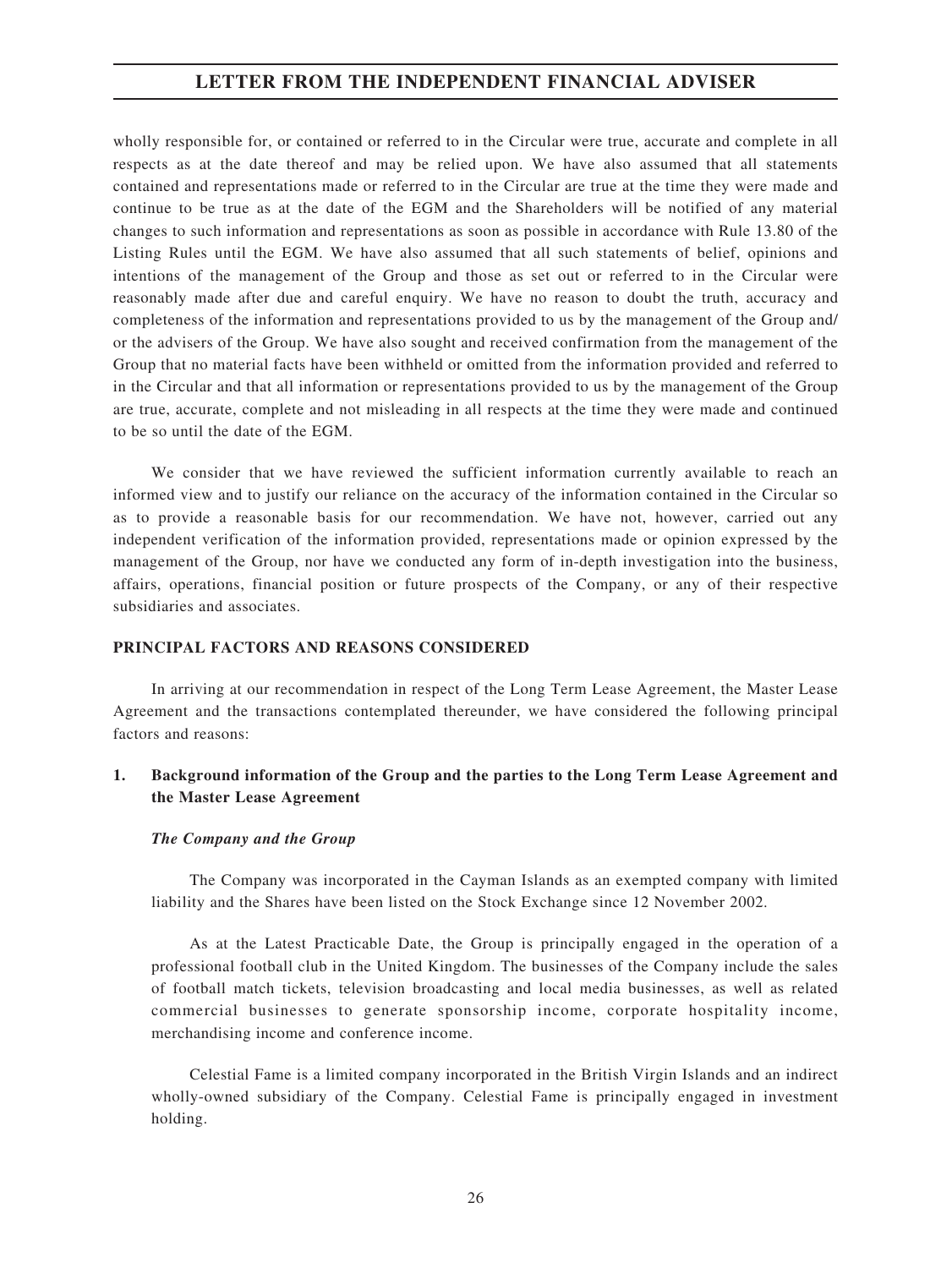Deep Blue is a limited company incorporated in Cambodia and an indirect wholly-owned subsidiary of the Company. Deep Blue is principally engaged in properties investment.

#### The Vendor

Ever Depot is a limited company incorporated in the British Virgin Islands and a whollyowned subsidiary of GRED. As advised by GRED, Ever Depot is principally engaged in investment holding.

GRED is a limited company incorporated in Cambodia and is engaged in property development. GRED is the developer of One Park. GRED is wholly-owned by Mr. Vong Pech, a Cambodian citizen.

As at the Latest Practicable Date, Ever Depot is a substantial Shareholder owning 2,086,551,000 Shares, representing approximately 19.01% of the issued share capital of the Company. Ever Depot, GRED and Mr. Vong Pech are connected persons of the Company under the Listing Rules.

#### 2. Financial information of the Group

The following table summarises the key financial information of the Company for the years ended 30 June 2016, 2017 and 2018 as extracted from the annual report of the Company for the year ended 30 June 2017 (the "2017 Annual Report") and the annual report of the Company for the year ended 30 June 2018 (the ''2018 Annual Report'') respectively:

|                                            | For the year ended 30 June |            |            |
|--------------------------------------------|----------------------------|------------|------------|
|                                            | 2018                       | 2017       | 2016       |
|                                            | HK\$'000                   | HK\$'000   | HK\$'000   |
|                                            | (Audited)                  | (Audited)  | (Audited)  |
| Revenue                                    | 208,013                    | 172,950    | 169,333    |
| Segment revenue                            |                            |            |            |
| - Broadcasting                             | 81,156                     | 68,366     | 59,278     |
| - Commercial income                        | 75,029                     | 60,387     | 62,141     |
| - Match day receipts                       | 51,828                     | 44,197     | 47,914     |
| Loss from operations                       | (323, 550)                 | (147, 643) | (110, 181) |
| Loss attributable to owners of the Company | (425, 027)                 | (177, 712) | (58, 574)  |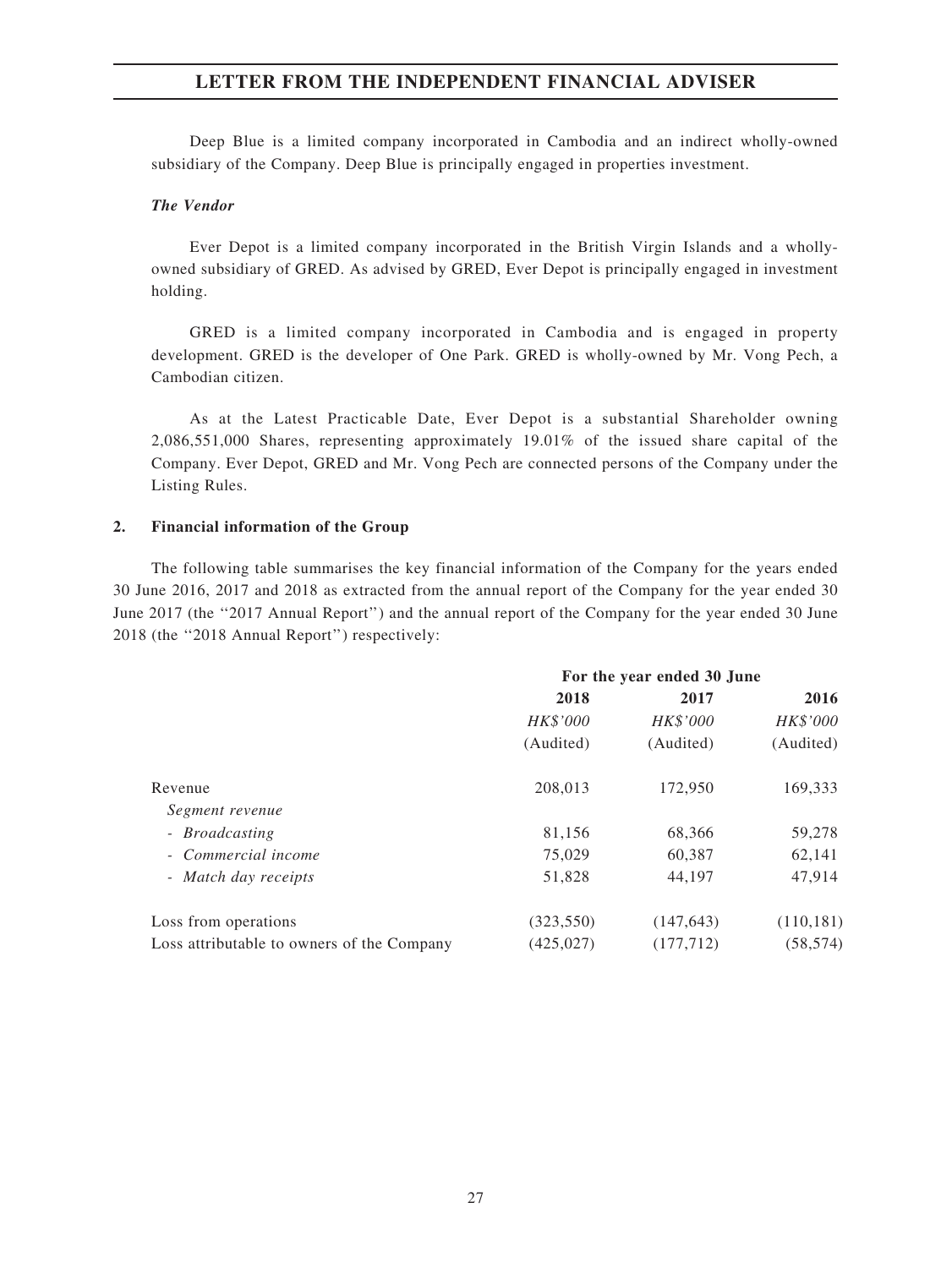|                                          |           | As at 30 June |           |
|------------------------------------------|-----------|---------------|-----------|
|                                          | 2018      | 2017          | 2016      |
|                                          | HK\$'000  | HK\$'000      | HK\$'000  |
|                                          | (Audited) | (Audited)     | (Audited) |
| Property, plant and equipment            | 211,007   | 199,007       | 203,008   |
| Intangible assets                        | 197,024   | 141,589       | 82,259    |
| Investment properties                    | 393,908   |               |           |
| Bank balances and cash                   | 69,221    | 131,188       | 26,982    |
| Total assets                             | 949,815   | 525,699       | 374,537   |
| Total liabilities                        | 383,805   | 229,593       | 308,643   |
| Net assets                               | 566,010   | 296,106       | 65,894    |
| Equity attributable to the owners of the | 583,235   | 300,774       | 65,534    |
| Company                                  |           |               |           |

#### For the years ended 30 June 2016 and 2017

The revenue of the Group increased from approximately HK\$169.3 million for the year ended 30 June 2016 to approximately HK\$173.0 million for the year ended 30 June 2017, representing an increase of approximately 2.2%. Loss attributable to owners of the Company increased from approximately HK\$58.6 million for the year ended 30 June 2016 to approximately HK\$177.7 million for the year ended 30 June 2017, representing an increase of approximately 203.2%. As stated in the 2017 Annual Report, the increase in loss attributable to owners of the Company was mainly attributable to higher spending on players' registration and staff costs as a result of the change of the new club manager and the signing of a number of new players during the season with an aim to strengthen the competitiveness of the football club, and the impairment loss incurred after the assessment on the fair value of the intangible assets of the Group during the year under review.

As at 30 June 2017, total assets of the Group amounted to approximately HK\$525.7 million, of which property, plant and equipment, intangible assets and bank balances and cash amounted to approximately HK\$199.0 million, HK\$141.6 million and HK\$131.2 million, respectively, representing approximately 37.9%, 26.9% and 25.0% of the total assets of the Group, respectively. As at 30 June 2017, total liabilities of the Group amounted to approximately HK\$229.6 million, of which borrowings and accruals and other payables amounted to approximately HK\$39.3 million and HK\$58.5 million, respectively and represented approximately 17.1% and 25.5% of the total liabilities of the Group, respectively.

#### For the years ended 30 June 2017 and 2018

The revenue of the Group increased from approximately HK\$173.0 million for the year ended 30 June 2017 to approximately HK\$208.0 million for the year ended 30 June 2018, representing an increase of approximately 20.2%. Loss attributable to owners of the Company increased from approximately HK\$177.7 million for the year ended 30 June 2017 to approximately HK\$425.0 million for the year ended 30 June 2018, representing an increase of approximately 139.2%. As stated in the 2018 Annual Report, the increase in loss attributable to owners of the Company was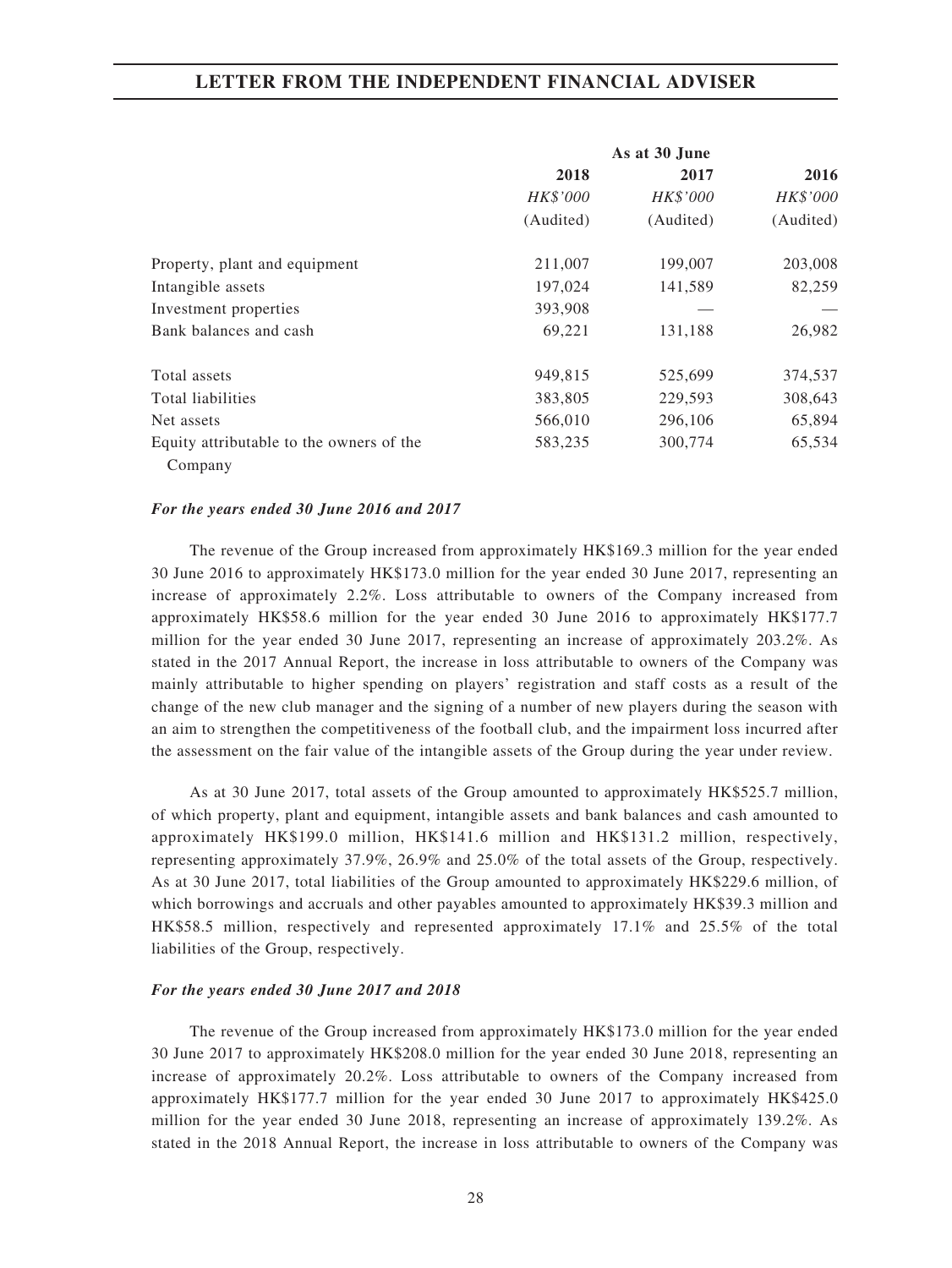mainly attributable to the fact that Birmingham City Football Club PLC, the major subsidiary of the Company engaging in the operation of a professional football club in the United Kingdom, incurred higher staff related costs, in particular the wages of players and coaching team as a result of the introduction of more players to strengthen the squad and amortisation of players' fee.

As at 30 June 2018, total assets of the Group amounted to approximately HK\$949.8 million, of which investment properties, property, plant and equipment, intangible assets and bank balances and cash amounted to approximately HK\$393.9 million, HK\$211.0 million, HK\$197.0 million and HK\$69.2 million, respectively, representing approximately 41.5%, 22.2%, 20.7% and 7.3% of the total assets of the Group, respectively. As at 30 June 2018, total liabilities of the Group amounted to approximately HK\$383.8 million, of which borrowings, transfer fee payable and accruals and other payables amounted to approximately HK\$166.0 million, HK\$86.3 million and HK\$56.5 million, respectively and represented approximately 43.3%, 22.5% and 14.7% of the total liabilities of the Group, respectively.

#### 3. Outlook of the real estate market in Cambodia

We noted that the economy of Cambodia has expanded in the past years. Based on the World Bank, the gross domestic product (''GDP'') of Cambodia has increased from approximately US\$14.1 billion in 2012 to approximately US\$22.2 billion in 2017, representing a compound annual growth rate (''CAGR'') of approximately 7.9%, while the GDP per capita of Cambodia increased from approximately US\$971 in 2012 to approximately US\$1,302 in 2016, representing a CAGR approximately 6.0% according to the National Institute of Statistics of the Cambodia (''NISC''). The population of Cambodia increased from approximately 14.4 million in 2012 to approximately 15.6 million in 2016, representing a CAGR of approximately 1.6%. The following graph illustrates the comparison of population with the GDP per capita in Cambodia from 2012 to 2016:



Source: NISC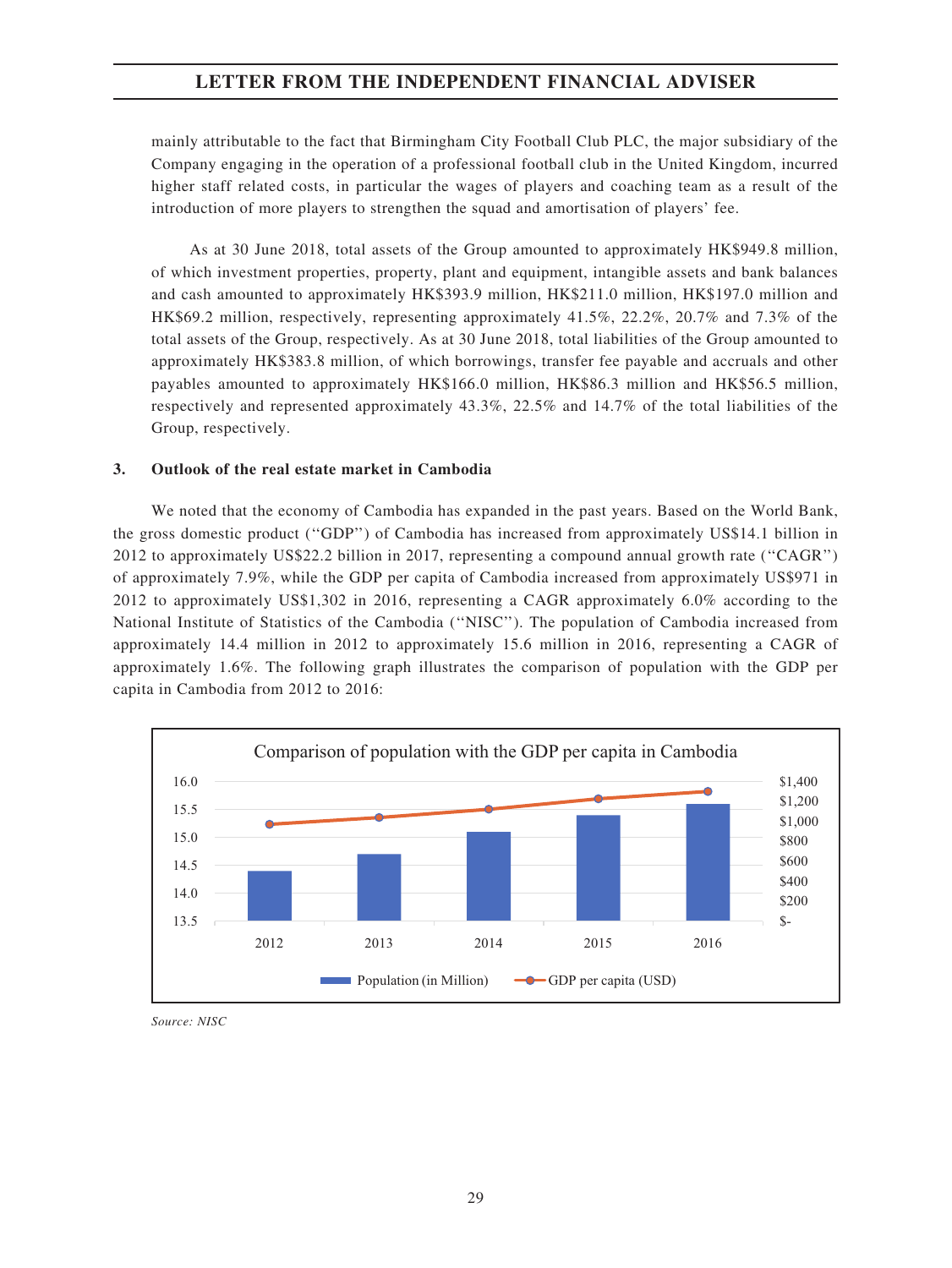In addition, urbanisation in Cambodia is increasing steadily, resulting in persistent demand for residential properties. We note that the urban population of Cambodia increased from approximately 3.1 million in 2012 to approximately 3.7 million in 2016, representing a CAGR of approximately 3.7%. In 2016, Cambodia has an urban population of approximately 23.5% to the total population. According to the World Bank, Cambodia's rate of urbanisation is lower than what can be expected for its GDP. Countries with similar levels of GDP, such as Bangladesh and Kyrgyzstan, have an urbanisation rate closer to approximately 35% being the ratio of urban population to total population, suggesting that the pace and scale of urbanisation in Cambodia is likely to rise. It is expected that the urbanisation rate of Cambodia will reach approximately 36% by 2050.

According to the International Monetary Fund Country Report of Cambodia published in October 2017, bank credit growth remained high at about 15% year over year in May 2017, even though it's relatively soft as compared to an average of 30% over the past few years. Real estate sector-related bank credit growth remains strong, supported by demand for housing from Cambodia's young and growing middle-income population. Based on the research reports published by CBRE Real Estate Agent Cambodia Advantage Property Services Co., Ltd. (''CBRE Cambodia''), which is an affiliate of CBRE Group, Inc., an international real estate agency listed on the New York Stock Exchange and a Fortune 500 and S&P 500 company, the average high-end condominium price per sq.m. in Phnom Penh has remained stable in recent years, with a CAGR of approximately 2.4% from the fourth quarter of 2015 to the second quarter of 2018 and illustrated as follows:



Source: CBRE Cambodia

According to the board of governors of Phnom Penh, Phnom Penh is the capital and largest city of Cambodia which covers an area of approximately 678 square kilometers. It is a center of security, politics, economics, cultural heritage, and diplomacy. Phnom Penh accounted for three-fourth of industrial investments and transportation of Cambodia. Phnom Penh had a population of approximately 1.5 million in 2012 or approximately 10.1% of the total population of Cambodia while Phnom Penh and surrounding hosted approximately 2.8 million foreign visitor arrivals in 2016 which represented approximately 48.6% of the total foreign visitor arrivals in Cambodia according to the tourism statistics report prepared by the Ministry of Tourism in 2016.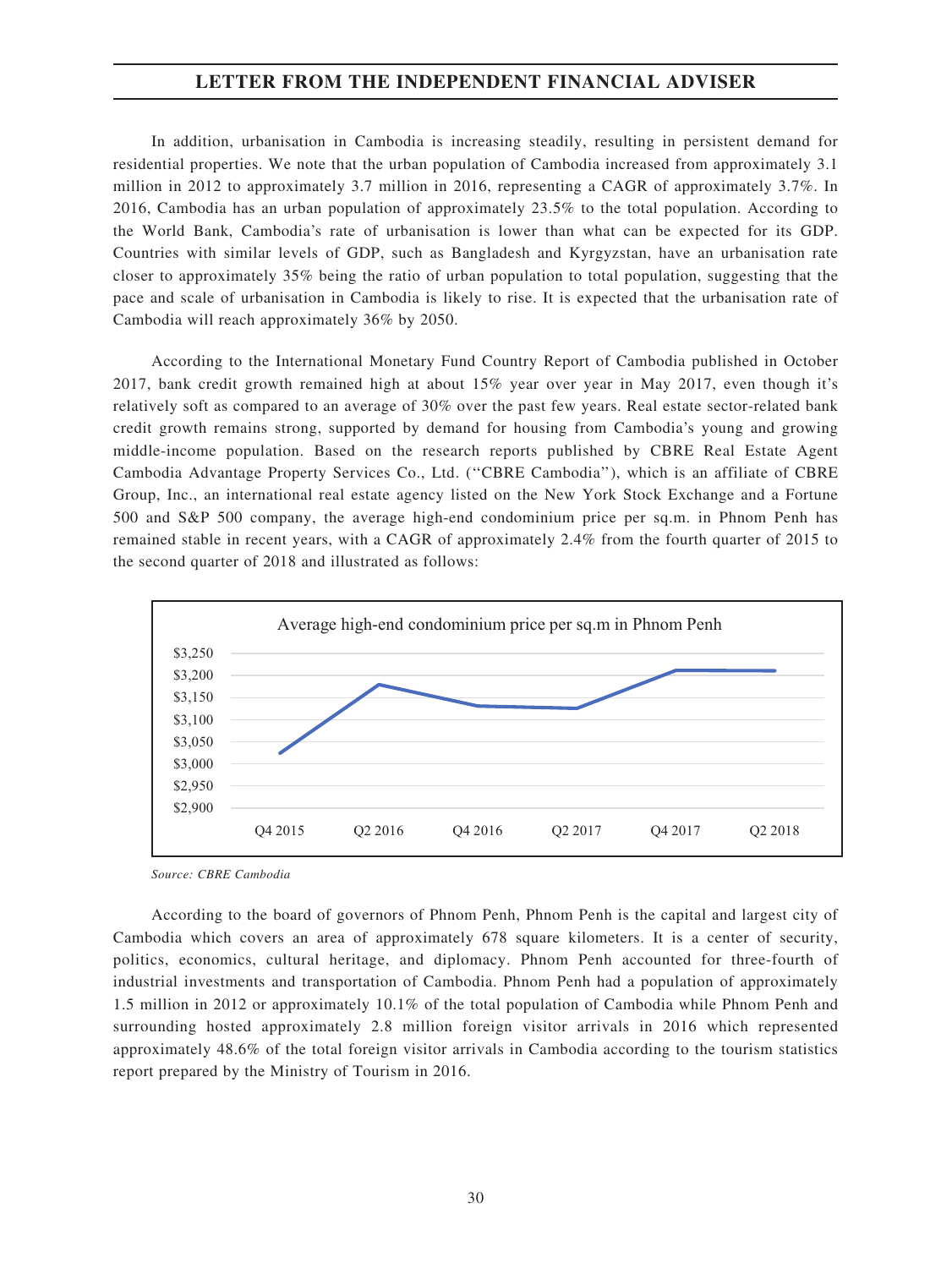We noted that GDP per capita, total and urban population have been increasing in Cambodia, and the average price per sq.m. of high-end condominium in Phnom Penh remained stable according to the latest information available to the public. In light of the above, we consider that the growth in the economy and the prospect of the real estate market in Cambodia, particularly Phnom Phnh is expected to present favourable investment opportunities for the Group.

#### 4. Principal terms of the Long Term Lease Agreement

Set out below is a summary of the principal terms of the Long Term Lease Agreement. Further details of the Long Term Lease Agreement are set out in the Letter from the Board.

| Date                     |                      | 28 August 2018                                                                                                                                                                                                                                                                                                                                                                                                           |
|--------------------------|----------------------|--------------------------------------------------------------------------------------------------------------------------------------------------------------------------------------------------------------------------------------------------------------------------------------------------------------------------------------------------------------------------------------------------------------------------|
| Parties                  | $\ddot{\phantom{a}}$ | GRED as lessor; and<br>(1)<br>Deep Blue as lessee<br>(2)                                                                                                                                                                                                                                                                                                                                                                 |
| Subject matter           | ÷                    | GRED has conditionally agreed to lease to Deep Blue and<br>Deep Blue has conditionally agreed to lease from GRED<br>the Remaining Properties.                                                                                                                                                                                                                                                                            |
| The Remaining Properties | $\ddot{\cdot}$       | The Remaining Properties, which are located within and<br>form part of One Park, comprise (i) 22 residential<br>apartments on four floors and all areas on three floors at<br>Block C of One Park with total saleable area of<br>approximately 3,468.15 sq.m.; and (ii) portion of the<br>podium and corridor connected to the main building of<br>the condominium with saleable area of approximately<br>1,791.34 sq.m. |
|                          |                      | The Remaining Properties were under construction as of<br>the Latest Practicable Date. GRED has undertaken to<br>complete and deliver the Remaining Properties in<br>compliance with the construction specifications set out in<br>the Long Term Lease Agreement. GRED shall bear the<br>costs of the construction of the Remaining Properties until<br>the completion of the construction.                              |
|                          |                      | The Remaining Properties had not yet generated any                                                                                                                                                                                                                                                                                                                                                                       |

The Remaining Properties had not yet generated any income as at the Latest Practicable Date as the Block was under construction.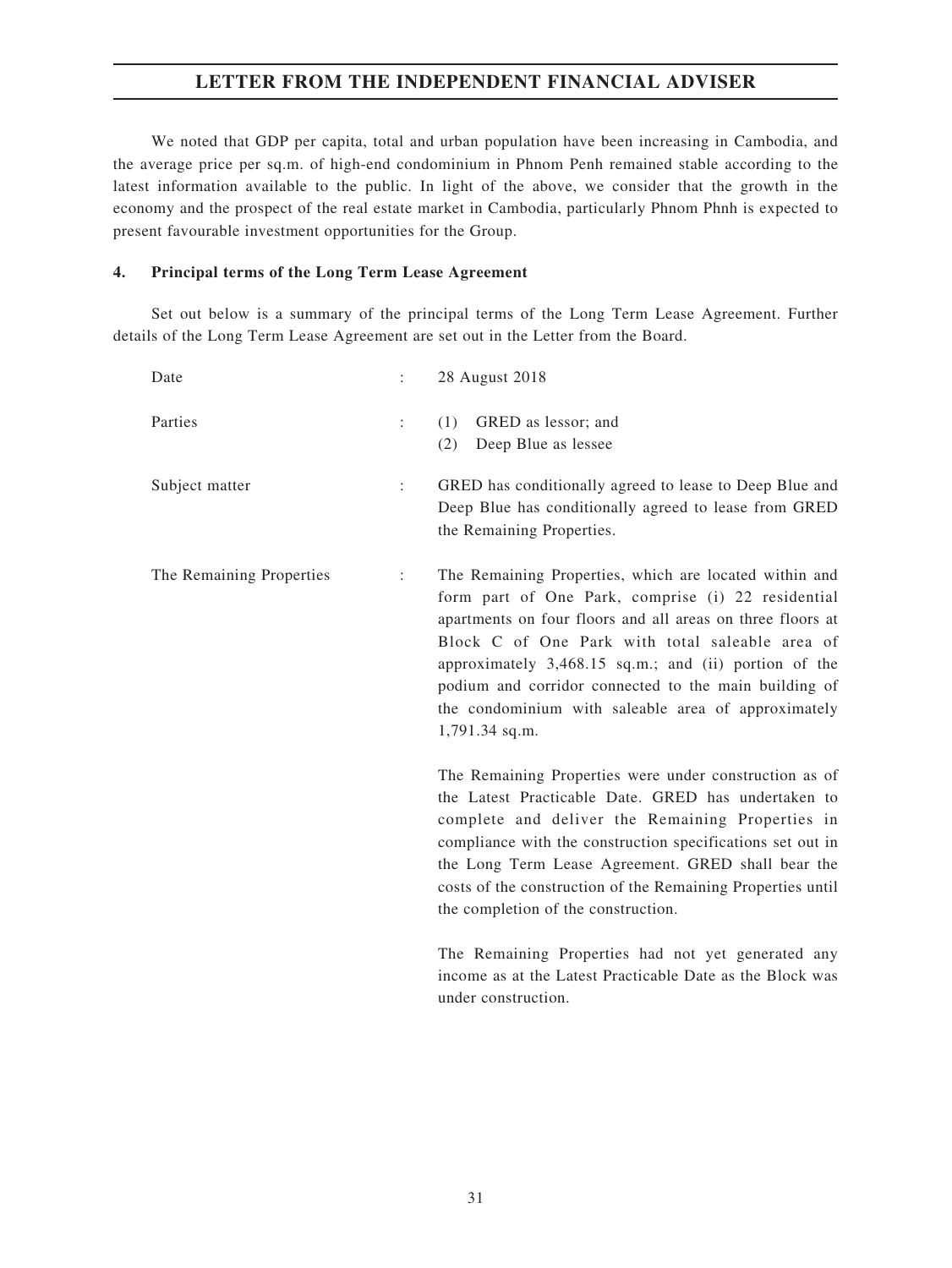Term : An initial term of fifty (50) years commencing from the Delivery Date (the ''Initial Term''). At the sole option of Deep Blue, the Initial Term may be extended for such period(s) as determined by Deep Blue under the same terms and conditions as contained in the Long Term Lease Agreement (the ''Extended Term''), provided always that save for payment of the consideration under the Long Term Lease Agreement on Completion, Deep Blue shall not be required to pay any rent for the Extended Term.

#### 4.1 Consideration

Approximately US\$16.3 million (equivalent to approximately HK\$127.2 million) shall be satisfied as follows:

- (1) as to US\$10.1 million (equivalent to approximately HK\$78.8 million) by the allotment and issue of the Consideration Shares to GRED (or its nominee(s)) at the Issue Price on Completion; and
- (2) as to US\$6.2 million (equivalent to approximately HK\$48.4 million) by cash payable no later than seven (7) Business Days following the Delivery Date.

In the event Deep Blue does not exercise its right to extend the term of the lease after the Initial Term, there will not be any refund of the consideration paid.

As set out in the Letter from the Board, the Consideration was determined after arm's length negotiations between the Company and GRED taking into account, among other things, (i) the preliminary valuation conducted by the Independent Valuer regarding the fair market value of the Remaining Properties (on completion basis) of approximately US\$17.3 million (equivalent to approximately HK\$134.9 million) as at 31 July 2018; (ii) the Consideration paid by the Company in the acquisition of the Properties; and (iii) the reasons for and benefits of the transactions as described in the section headed ''Reasons for and benefits of the transactions'' disclosed in the Letter from the Board.

As at 30 June 2018, the Group's bank balance and cash were approximately HK\$69.2 million and undrawn borrowing facilities were approximately HK\$238.8 million. As the cash consideration is payable within seven (7) Business Days following the Delivery Date which is expected to be in or about August 2019, the Group intends to fund the payment of the cash consideration by internally available resources, borrowings and/or equity fund raising having considered its then financial position.

The Consideration Shares, being 832,621,000 new Shares, will be issued at the Issue Price (i.e., HK\$0.0947 per Share), which was determined after arm's length negotiations between the Company and GRED with reference to the then market prices of the Shares. Based on the closing price of HK\$0.101 per Share as quoted on the Stock Exchange on the Last Trading Day, the aggregate market value of the Consideration Shares is approximately HK\$84.1 million.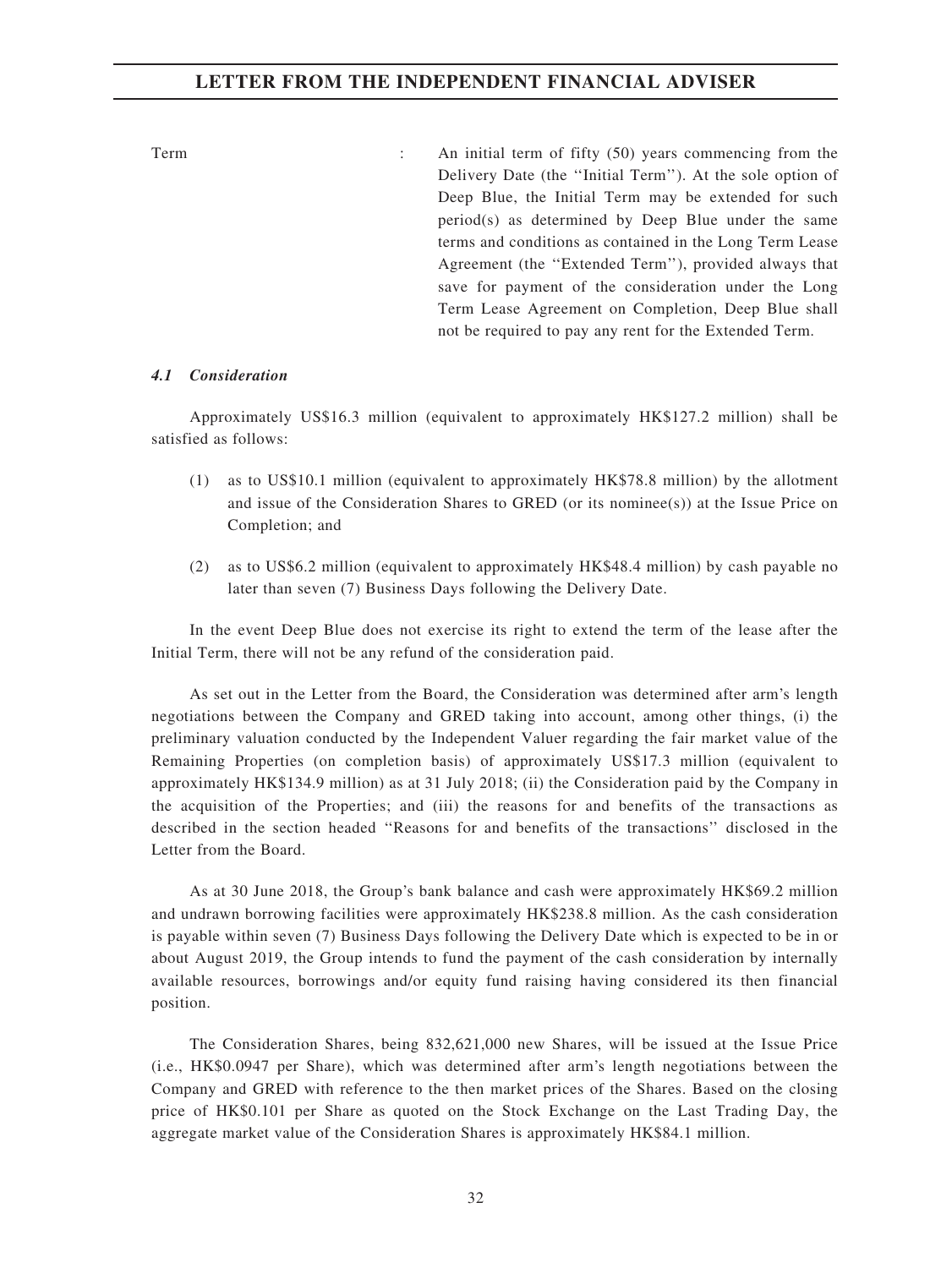As at the Latest Practicable Date, the Company has 10,974,071,672 Shares in issue. The Consideration Shares represent:

- (i) approximately 7.6% of the existing issued share capital of the Company as at the Last Trading Day;
- (ii) approximately 7.6% of the existing issued share capital of the Company as at the Latest Practicable Date; and
- (iii) approximately 7.1% of the issued share capital of the Company as enlarged by the issue of the Consideration Shares.

The Issue Price represents:

- (i) a discount of approximately  $6.2\%$  to the closing price of HK\$0.101 per Share as quoted on the Stock Exchange on the Last Trading Day;
- (ii) a discount of approximately 7.9% to the average closing price of HK\$0.1028 per Share as quoted on the Stock Exchange for the five consecutive trading days immediately prior to the Last Trading Day;
- (iii) a discount of approximately 11.0% to the average closing price of HK\$0.1064 per Share as quoted on the Stock Exchange for the ten consecutive trading days immediately prior to the Last Trading Day;
- (iv) a discount of approximately 16.1% to the average closing price of HK\$0.1129 per Share as quoted on the Stock Exchange for the thirty consecutive trading days immediately prior to the Last Trading Day;
- (v) a discount of approximately 4.3% to the closing price of HK\$0.099 per Share as quoted on the Stock Exchange on the Latest Practicable Date; and
- (vi) a premium of approximately 78.3% over the equity attributable to the owners of the Company per share at HK\$0.0531 per Share as at 30 June 2018.

As a further part of our assessment on the fairness and reasonableness of the valuation and the Issue Price, we have also performed the analysis set out in the paragraph headed ''7. Consideration analysis'' below.

#### 4.2 Non-disposal undertaking and escrow arrangement

GRED has irrevocably and unconditionally undertaken to the Company that in the period commencing on the Completion Date and ending on the Delivery Date, it shall not and shall procure that its nominee(s) shall not dispose of, nor enter into any agreement to dispose of, any of the Consideration Shares. Besides, the share certificates of the Consideration Shares will be held by the Company's legal adviser in escrow, which will be released to GRED (or its nominee(s)) within three (3) Business Days from the Delivery Date.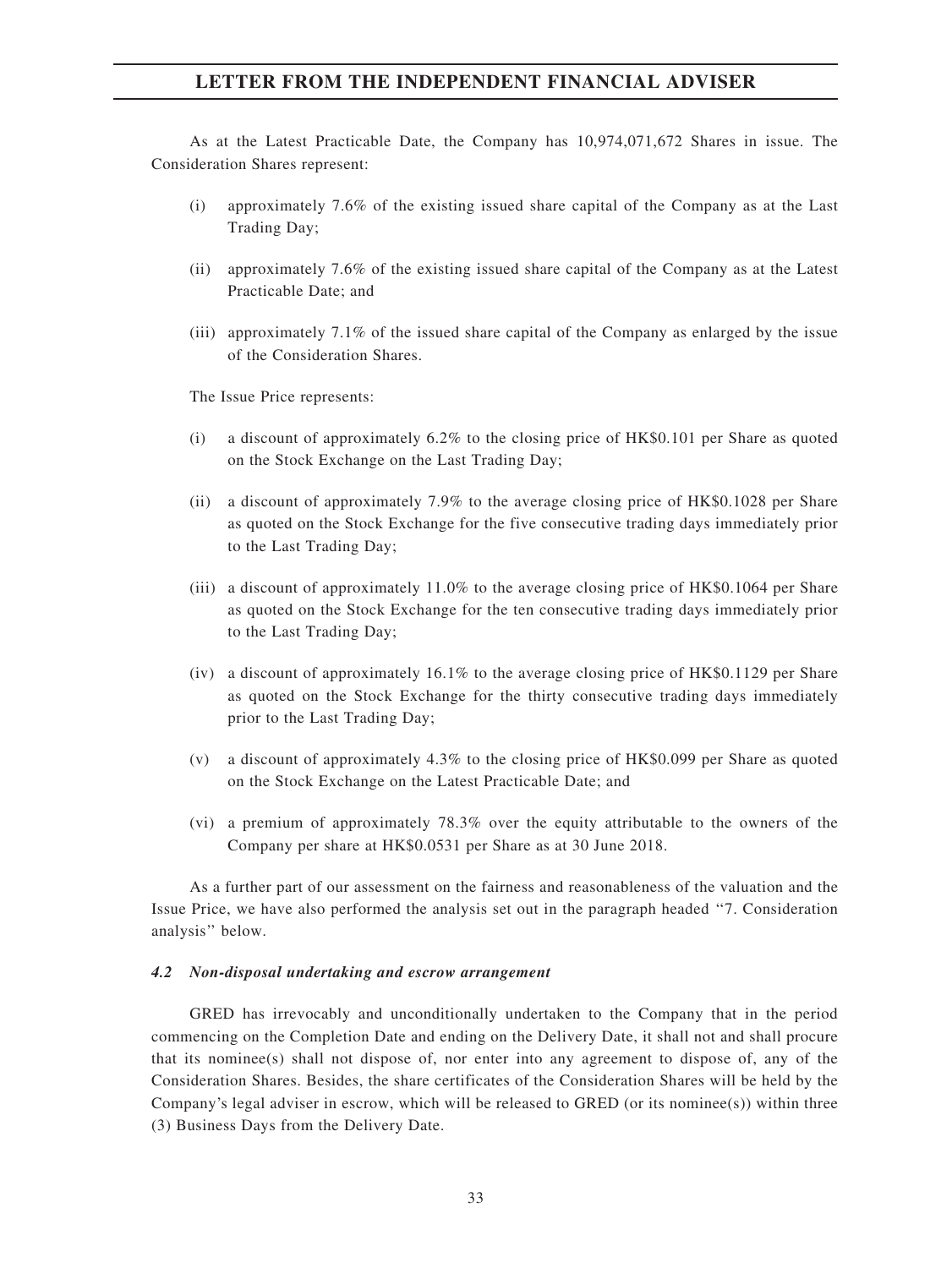#### 4.3 Delivery of the Block

GRED has undertaken to complete the construction of the Block on or before 31 August 2019 or such other date as GRED and Deep Blue may agree in writing. Upon completion of the construction of the Block, GRED shall notify Deep Blue to carry out physical inspection of the Block against the construction specifications set out in the Long Term Lease Agreement. Physical inspection shall be carried out on a date (the ''Delivery Date'') which shall not be later than fifteen (15) Business Days after the receipt of such notification by Deep Blue or such other date which the lessor and the lessee may agree in writing. Once any defect or non-compliant items are found during inspection, GRED will take every step to ensure that such rectification requirements are met within fifteen (15) Business Days following the inspection.

The construction specifications set out in the Long Term Lease Agreement cover project descriptions of One Park including location, total number of residential units, common area and parking spaces; building descriptions of the Block including units on each floor and saleable area; and apartment specifications including flooring, wall and ceiling of corridors and apartments, size of windows and doors, fittings, equipment, finishes, installations and appliances, plumbing and sanitary ware of bathrooms and kitchen appliances. It is envisaged that at delivery of the Block, the Group's personnel will assess fulfillment of the construction specifications by carrying out inspection and cross checking and will, when appropriate, seek assistance from relevant professional advisers.

The delivery date of the Properties as set forth in the Properties SPA shall be extended from 31 August 2018 to 31 August 2019 or such other date as GRED and Deep Blue may agree in writing.

Pursuant to the Properties SPA, GRED has undertaken to complete the construction of the Properties on or before 31 August 2018. The Block has been topped up with its infrastructure completed in or about February 2018. In or about April 2018, GRED has inquired with the Group as to its interest in purchasing the Remaining Properties, remodeling the Block as service apartments and leasing the Building and the Block to GRED. It is estimated that the remodeling of the Block as service apartments will extend the construction period to mid-2019. Based on our discussion with the management of the Company and interview with the project manager of GRED, we understand that the extension of the delivery of the Properties is primarily due to the remodeling work on the Block to meet the standard as service apartments. Should the remodeling work were not agreed by the Company, the project manager of GRED and the Company believe that the Properties would be delivered to the Group by the original agreed time of 31 August 2018. We have also reviewed the delivery records of phase one of One Park project status and understand that phase one of One Park has started delivery as schedule. In addition, in or about August 2018, GRED notified the Group that the construction works of the Building were completed which is in accordance with agreed schedule. The Group has carried out on-site inspection and checking and has negotiated with GRED to rectify and remedy identified defects. We also understand that there is no legal proceedings in the Cambodian courts regarding the late delivery of properties of One Park. As at the Latest Practicable Date, the Group was finalising the delivery of the Building with GRED. Having considered the above, we concur with the Directors' view that the extended delivery time of 31 August 2019 of the Block is a reasonable estimation and we have no reason to believe that the Block cannot be delivered by 31 August 2019.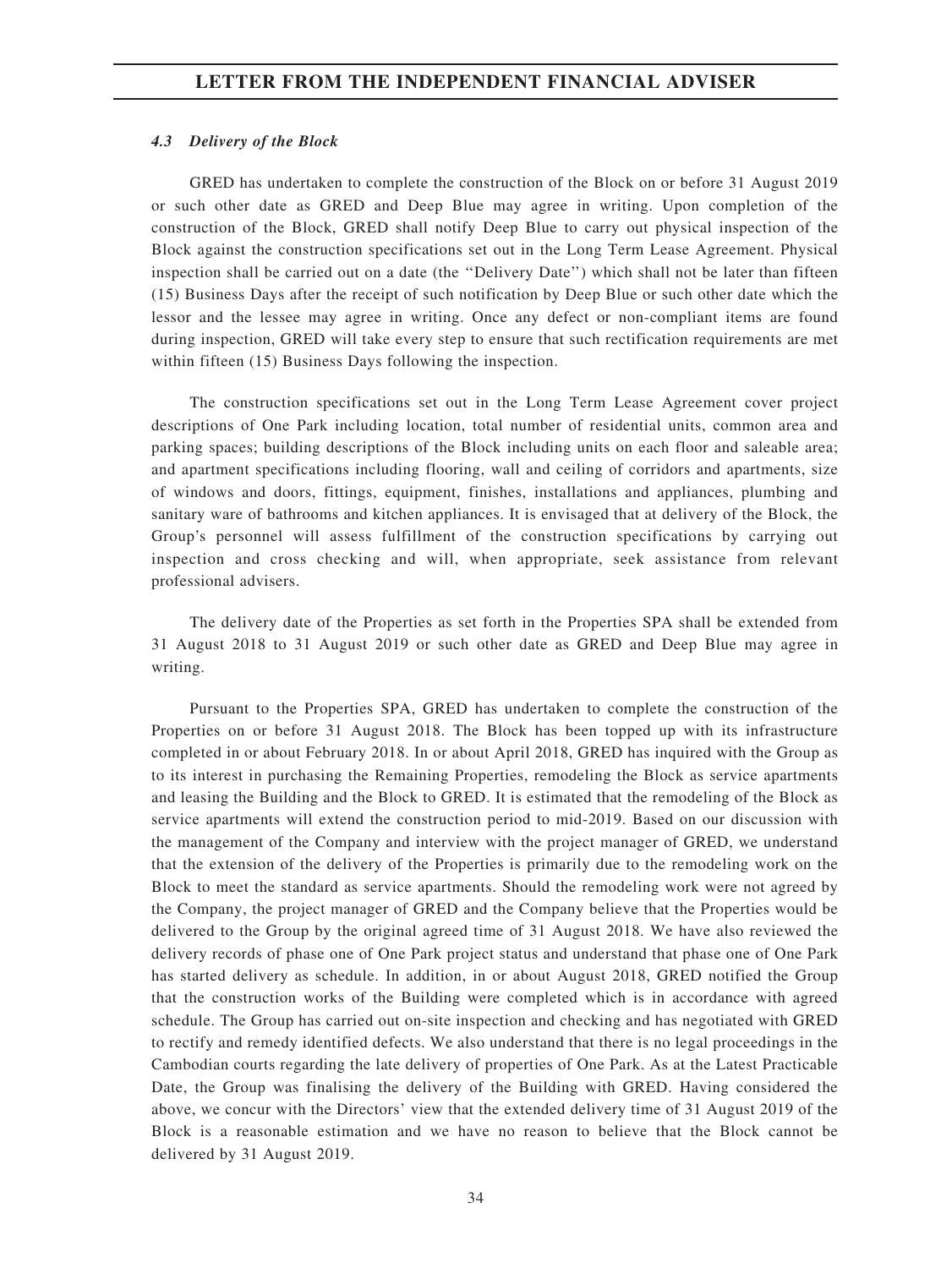We have also discussed with the Independent Valuer and were advised that the valuation of the Remaining Properties prepared by the Independent Valuer as set out in Appendix III to the Circular (the ''Acquisition Valuation'') was determined based on residential usage instead of service apartments. The Independent Valuer further advised that the fair market value of service apartment is generally higher than residential property. Accordingly, the remodeling of the Block into service apartments is expected to increase the value of the Block. In addition, we have considered that the Group is not required to bear the additional construction costs for remodeling the Block. In view of the foregoing, we concurred with the Directors' view that the extension of the delivery date of the Properties was caused by the remodeling of the Block so as to improve the value of the Block and therefore is fair and reasonable and in the interests of the Company and its shareholders as a whole.

Should GRED is not able to deliver the Block to the Group within the agreed time, it will amount to a breach of contract and the Group is entitled to commence legal proceedings against GRED for damages. We have discussed with the Company and understand that the Company plans to enforce its rights and protect the interest of the Company and its shareholders if necessary.

As at the Latest Practicable Date, the Group was not aware of any breach or potential breach of the terms of the Properties SPA by GRED.

### 4.4 Conditions precedent

Completion shall be subject to and conditional upon:

- (1) the execution of the Master Lease Agreement by the parties thereto;
- (2) the delivery by GRED to Deep Blue of a Cambodian legal opinion dated the Completion Date in relation to the Long Term Lease Agreement, the Master Lease Agreement and the Block in form and substance satisfactory to Deep Blue;
- (3) the passing of the resolution(s) by the Independent Shareholders in the EGM approving the Long Term Lease Agreement, the Master Lease Agreement and the transactions contemplated hereunder and thereunder;
- (4) the Listing Committee of the Stock Exchange granting the listing of, and permission to deal in, the Consideration Shares;
- (5) there has been no material breach of or materially inconsistent with any of the terms and/ or the warranties given by GRED under the Long Term Lease Agreement by GRED at any time from the date of the Long Term Lease Agreement up to and including the Completion Date; and
- (6) all necessary consents, approvals and authorisations having been obtained from all relevant authorities in Cambodia and in any other applicable jurisdiction in connection with the transactions contemplated under the Long Term Lease Agreement, the Master Lease Agreement and the implementation of the transactions contemplated thereunder and all other matters incidental hereto and thereto.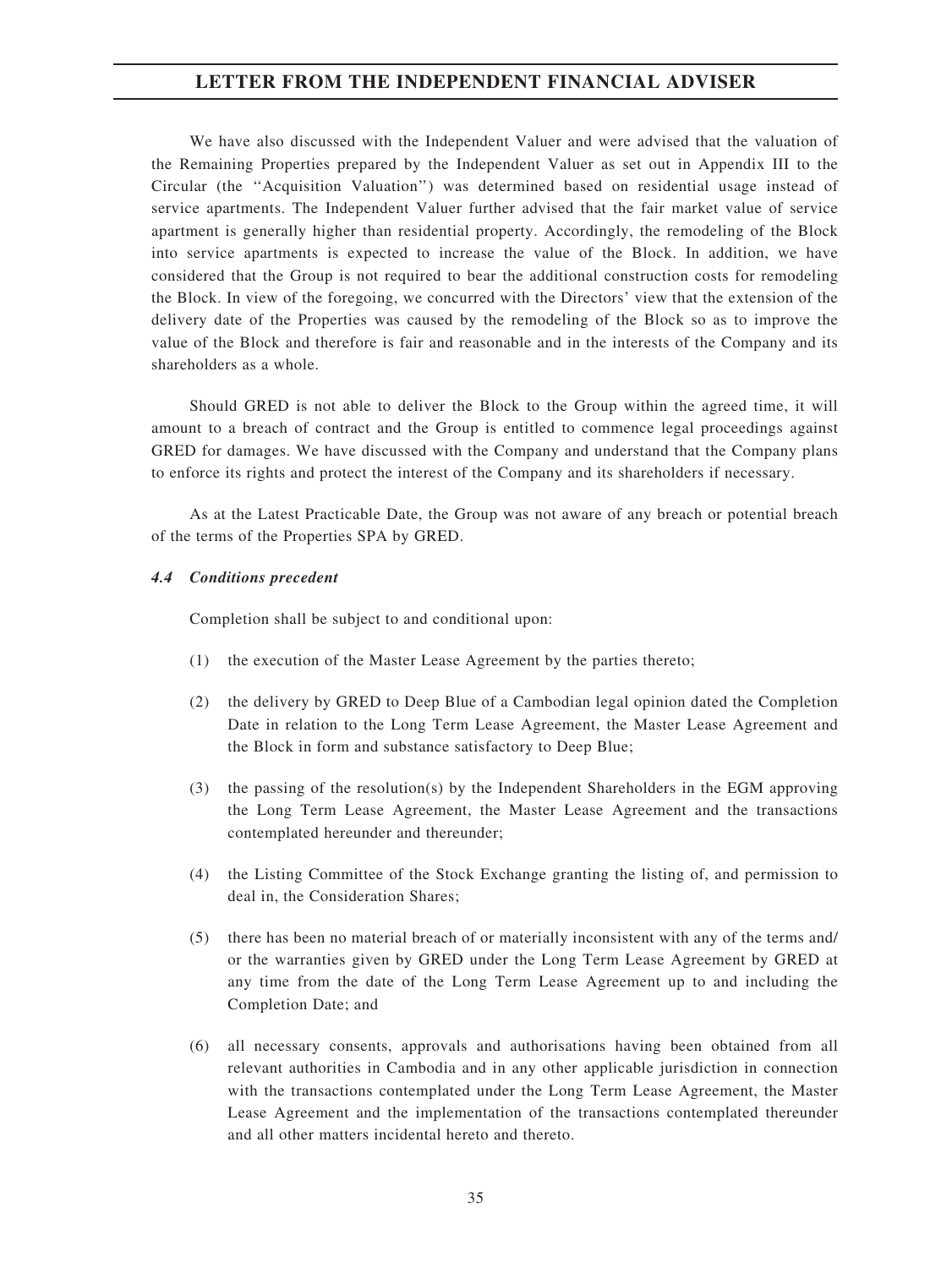Deep Blue shall be entitled at its absolute discretion at any time on or before the Long Stop Date by notice in writing to GRED to waive any of the conditions (save and except the conditions precedent (3), (4) and (6) above, which cannot be waived) either in whole or in part. In the event any of the conditions that are not waived either in whole or in part by Deep Blue shall not be fulfilled by 5:00 p.m. (Hong Kong time) on the Long Stop Date, the Long Term Lease Agreement shall be null and void and of no further effect and no party shall have any further liability to the other party under or in connection with the Long Term Lease Agreement without prejudice to the rights of any party in respect of any antecedent breaches. As at the Latest Practicable Date, condition precedent (1) has been fulfilled.

In the event that the Long Term Lease Agreement is terminated in accordance with its terms, the Properties SPA shall remain in full force and effect. It is envisaged that the remodeling of the Block will still be carried out and Deep Blue shall be entitled to the delivery of the Properties in accordance with the terms of the Properties SPA by the extended delivery date of August 2019.

Completion shall take place within three (3) Business Days immediately after fulfillment (or waiver, as the case may be) of the conditions (save and except conditions precedent  $(2)$ ,  $(5)$  and  $(6)$ above which shall be fulfilled on the Completion Date).

Despite the Completion is expected to take place within three (3) Business Days on or before the Long Stop Date (i.e. 31 December 2018 or such other date as the relevant parties may agree) and before the delivery of the Block which is currently scheduled on or before 31 August 2019, we have considered that (i) cash portion of the Consideration in the sum of US\$6.2 million (equivalent to approximately HK\$48.4 million) is payable no later than seven (7) Business Days following the Delivery Date; (ii) the extended delivery time of 31 August 2019 of the Block is considered a reasonable estimation and we have no reason to believe that the Block cannot be delivered by 31 August 2019 set out in the paragraph headed ''4.3 Delivery of the Block'' above; (iii) the Group is entitled to commence legal proceedings against GRED for damages if GRED is not able to deliver the Block to the Group within the agreed time and the Company plans to enforce its rights and protect the interest of the Company and its shareholders; and (iv) the Consideration Shares are subject to the non-disposal undertaking of GRED as described in the paragraph headed "4.2 Nondisposal undertaking and escrow arrangement" above, we concur with Directors' view that the terms of the Long Term Lease Agreement have provided sufficient safeguards in protecting the Company's interests relating to the risk arising from any delay in delivery of the Block.

#### 5. Principal terms of the Master Lease Agreement

Set out below is a summary of the principal terms of the Master Lease Agreement. Further details of the Master Lease Agreement are set out in the Letter from the Board.

| Date    | 28 August 2018                      |
|---------|-------------------------------------|
| Parties | $(1)$ Celestial Fame as lessor; and |
|         | (2) Ever Depot as lessee            |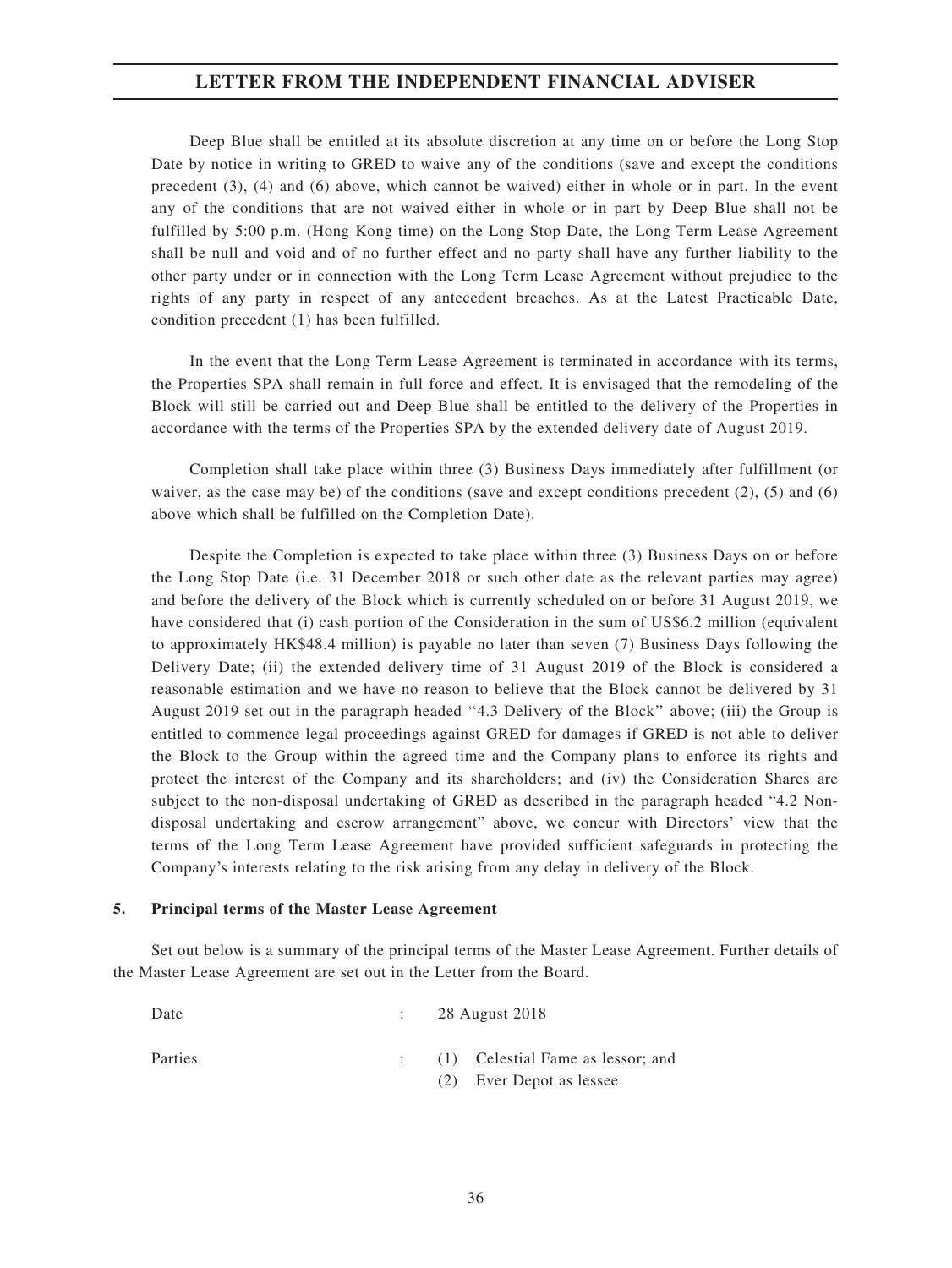| Subject matter<br>÷    | Celestial Fame has conditionally agreed to lease, or<br>procure the lease of, the Building and the Block to Ever<br>Depot.                                                                                                                                                  |
|------------------------|-----------------------------------------------------------------------------------------------------------------------------------------------------------------------------------------------------------------------------------------------------------------------------|
| Term<br>$\ddot{\cdot}$ | The Building: three (3) years commencing from the<br>Business Day following the fulfillment of the conditions<br>(or such other date as Celestial Fame and Ever Depot may<br>agree in writing), which term may be renewed by<br>agreement of Celestial Fame and Ever Depot. |
|                        | The Block: three (3) years commencing from the Delivery<br>Date (or such other date as Celestial Fame and Ever Depot<br>may agree in writing), which term may be renewed by<br>agreement of Celestial Fame and Ever Depot.                                                  |

## 5.1 Rent

US\$15 per sq.m. per month. Accordingly, the total rent of the Building and the Block equal to approximately US\$1.0 million (equivalent to approximately HK\$7.9 million) and approximately US\$2.6 million (equivalent to approximately HK\$20.2 million) per annum, respectively.

As disclosed in the circular of the Company dated 31 October 2017, (i) pursuant to the Equity SPA, GRED has agreed, guaranteed and undertaken that for the period of eight (8) years commencing from the date of takeover by Celestial Fame of the construction works of the Building, in the event the actual annualised return from investment in the Building and the land where the Building is erected is less than a guaranteed return of five percent (5%), GRED shall pay a cash amount equal to the difference between the actual annualised return and the guaranteed return; and (ii) pursuant to the Properties SPA, GRED has agreed and undertaken to procure lessee(s) and/or licensee(s) for the Properties, failing which GRED shall enter into a lease and/or license agreement for the Properties for the period of eight (8) years commencing from the delivery of the Properties and at an annualised return of not less than five percent  $(5\%)$  based on the consideration payable by Deep Blue under the Properties SPA.

Based on the total investment costs of the Building and the Block by the Group of approximately US\$59.6 million, the rent under the Master Lease Agreement will represent a yield of approximately 6.1% per annum, which exceeds the guaranteed return as set forth in the Equity SPA and the Properties SPA.

As set out from the Letter from the Board, the overall rent for each of the Building and the Block was arrived at after arm's length negotiation between the parties under normal commercial terms in the ordinary course of business, and with reference to the market rent as determined by the Independent Valuer. The Independent Valuer has assessed the market rents of the Building and the Block as at 28 August 2018. In determining the market rents, the Independent Valuer has examined comparable rentals of similar properties in the nearby vicinity, and assessed market rentals on the basis of market rent (defined as the estimated amount for which a property would be leased on the valuation date between a willing lessor and a willing lessee on appropriate lease terms in an arm's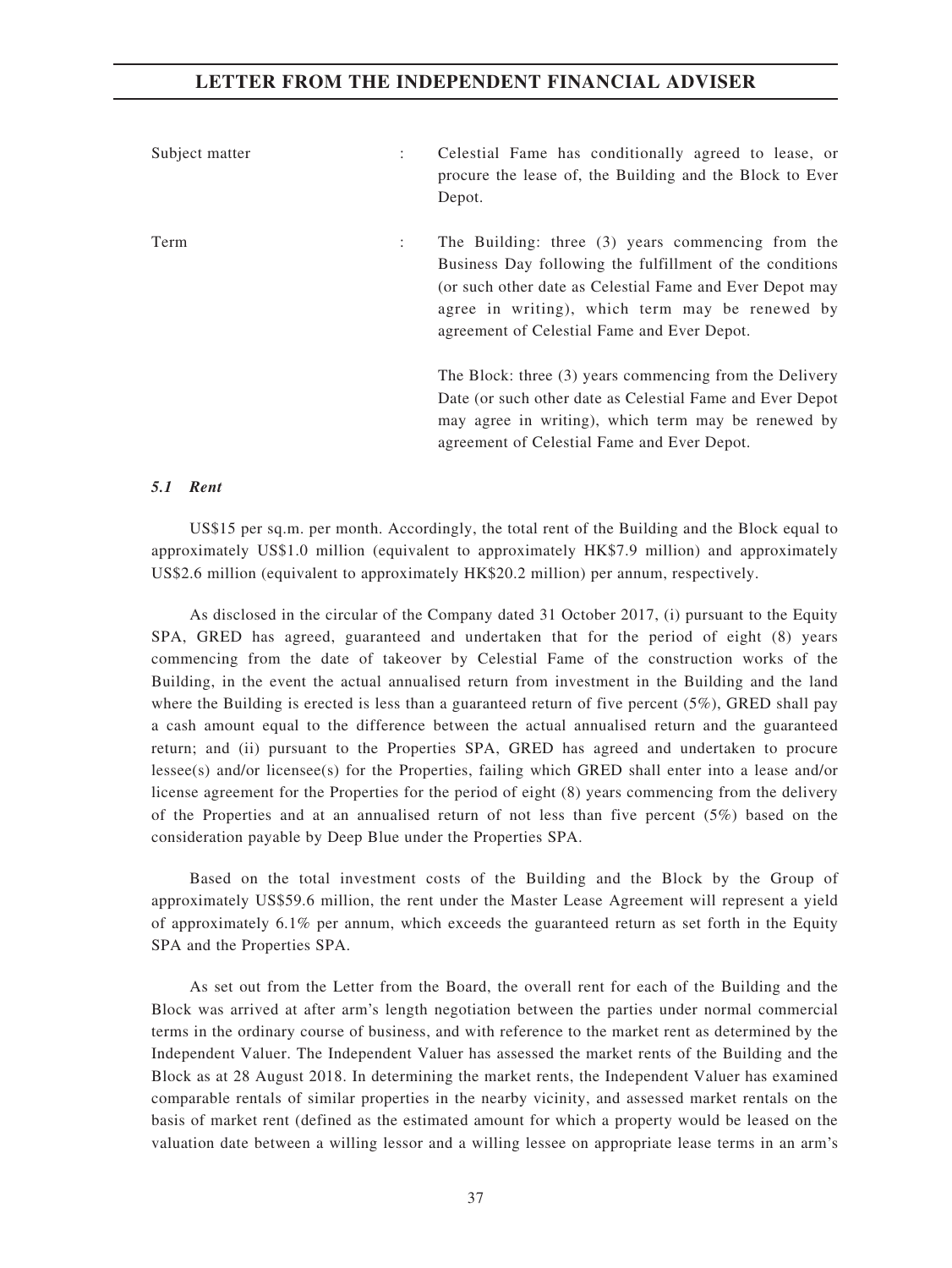length transaction after proper marketing and where the parties had each acted knowledgeably, prudently and without compulsion). The Independent Valuer has also taken into consideration the market outlook for rents of the types of properties involved, and their locations. The Independent Valuer is of the opinion that the commercial terms of the Master Lease Agreement, including the rentals, the three years lease term, which term may be renewed by agreement of Celestial Fame and Ever Depot and Celestial Fame shall be responsible for the payment of any applicable real estate tax and government levies, if any, during the lease term, are fair and reasonable and in line with current market rental levels for similar premises in similar locations.

As a further part of our assessment on the fairness and reasonableness of the rent, we have also performed the analysis set out in the paragraph headed ''8. Annual Caps'' below.

### 5.2 Conditions precedent

The obligations of Celestial Fame and Ever Depot to perform their respective obligations under the Master Lease Agreement shall be subject to and conditional upon:

- (1) the completion of the Long Term Lease Agreement;
- (2) the passing of the resolution(s) by the Independent Shareholders in the EGM approving the Master Lease Agreement, the Long Term Lease Agreement and the transactions contemplated hereunder and thereunder; and
- (3) all necessary consents, approvals and authorisations having been obtained from all relevant authorities in Cambodia and in any other applicable jurisdiction in connection with the transactions contemplated under the Master Lease Agreement, the Long Term Lease Agreement and the implementation of the transactions contemplated thereunder and all other matters incidental hereto and thereto.

In the event any of the above conditions precedent shall not be fulfilled by 5:00 p.m. (Hong Kong time) on the Long Stop Date, the Master Lease Agreement shall be null and void and of no further effect and no party shall have any further liability to any other parties under or in connection with the Master Lease Agreement without prejudice to the rights of any such parties in respect of any antecedent breaches.

### 6. Reasons for and benefits of the Transactions

As disclosed in the Letter from the Board, the Group has considered the following principal factors and benefits in arriving at a decision to enter into the Transactions, which include (i) property market in Cambodia and its prospect; (ii) the Group's business strategy; (iii) return and costs saving in leasing the Building and the Block to GRED; and (iv) valuation of the Remaining Properties and the rent under the Master Lease Agreement.

In assessing the whether the entering into of the Long Term Lease Agreement and the Master Lease Agreement are in the interest of the Company and the Shareholders as a whole, we have considered the each of the principal factors and benefits in arriving at a decision to enter into the Transactions as set out in the Letter from the Board.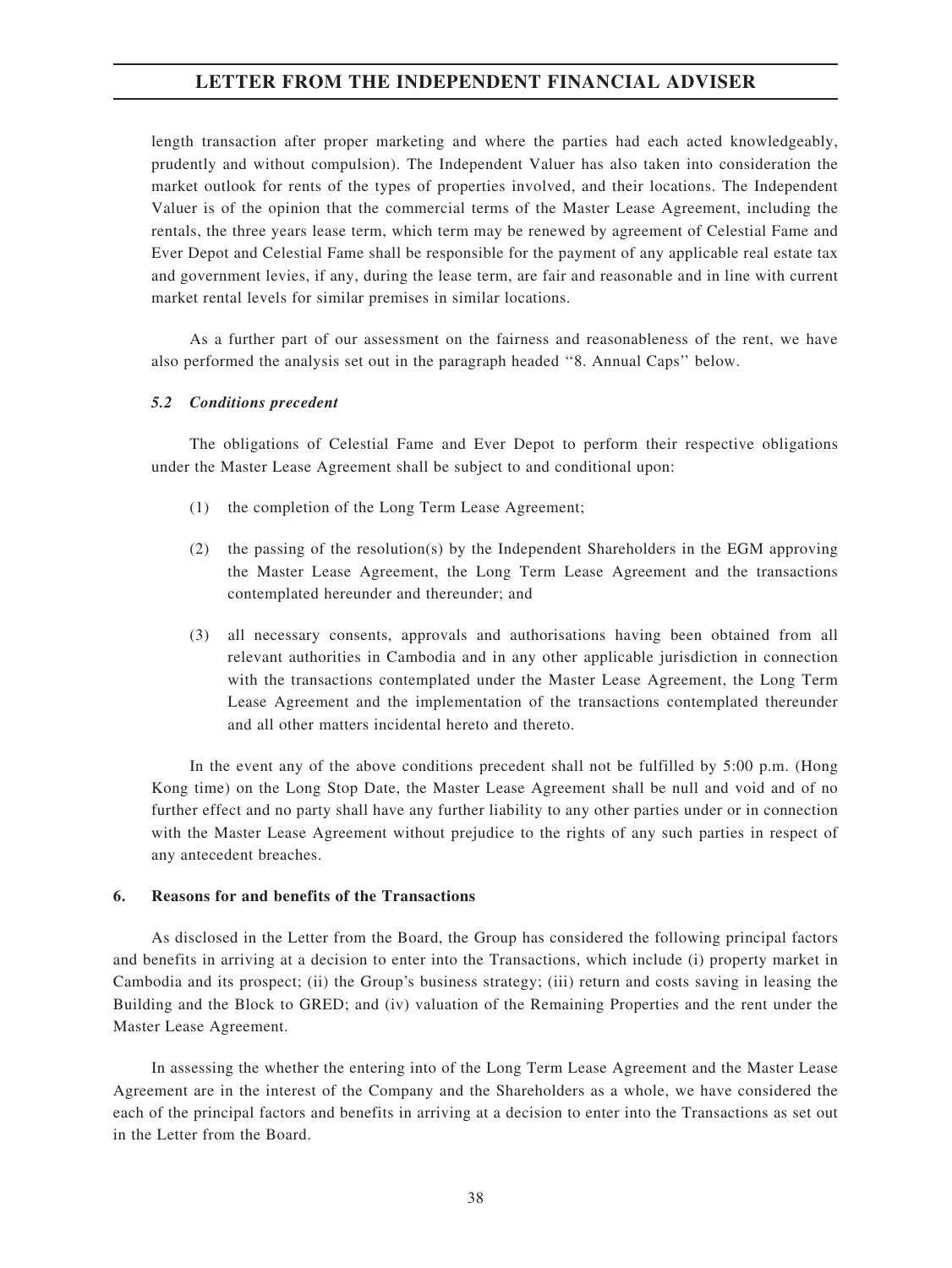### 6.1 Property market in Cambodia and its prospect

We noted that the economy of Cambodia has been steadily improving in past years. As stated in the Letter from the Board, according to the World Bank, Cambodia has been the sixth fastestgrowing economy in the world over the past two decades, with average GDP growth rate of 7.7%. Cambodia's economy is expected to grow 7.0% in 2018, compared with a 6.9% in 2017. In addition, as set out in the paragraph headed ''3. Outlook of the real estate market in Cambodia'' of this letter, urbanisation in Cambodia is increasing steadily, resulting in persistent demand for residential properties. In 2016, Cambodia has an urban population of approximately 23.5% to the total population. According to World Bank, it is expected that the urban population of Cambodia will reach 36% by 2050. According to the board of governors of Phnom Penh, Phnom Penh had a population of approximately 1.5 million in 2012 or approximately 10.1% of the total population of Cambodia. Based on the research reports published by CBRE Cambodia as set out in the paragraph headed ''3. Outlook of the real estate market in Cambodia'' of this letter, the average high-end condominium price per sq.m. in Phnom Penh has remained stable in recent years, with a CAGR of approximately 2.4% from the fourth quarter of 2015 to the second quarter of 2018. In addition, One Park is one of the highly anticipated projects in the country as an award winner in the Property Guru Cambodia Property Awards in the category of ''Best Mixed Use Landscape Architectural Design'' and highly commended in the category of ''Best High End Condo Development''. We consider that given the growth in the economy and the prospect of the real estate market in Cambodia, the Transactions represent favourable investment opportunities for the Group to diversity its business.

A pre-sale is when a property developer sells to a buyer a property before that property is built or completed. We conducted researches on the practice of selling of first-hand properties prior to completion of construction and understand the practice exists in many parts of the world in both developed and developing countries. For example, we understand the pre-sale practice exists in the majority of member states under The Group of Seven (the ''G7''), which consists of Canada, France, Germany, Italy, Japan, the United Kingdom and the United States and represented major advanced economics in the world, and the neighbouring countries of Cambodia in the Association of Southeast Asian Nations (the ''ASEAN''). In addition, the residential units other than those sold to the Company in One Park were also pre-sold to the public. As such, we believe that it is not uncommon in the real estate market worldwide that first-hand properties are pre-sold prior to completion of construction.

#### 6.2 The Group's business strategy

As disclosed in the Letter from the Board and the 2018 Annual Report, it has been the Group's strategy to diversify its business and to broaden the revenue streams of the Group so as to create substantial value to the Shareholders. In parallel to promoting the Group's football operation, the management has been actively seeking different business opportunities for the Group. The Group has acquired the Properties, a parcel of land of One Park with a net area of approximately 1,200 sq. m. (the ''Land'') and the Building which is also situated in the One Park as disclosed in the circular of the Company dated 31 October 2017. Further investment in the One Park by virtue of the Long Term Lease Agreement and the entering into of the Master Lease Agreement represent a good opportunity to secure a stable stream of income for the Group. At the same time, the Group will benefit from the possibility of future long term appreciation in value of the Building and the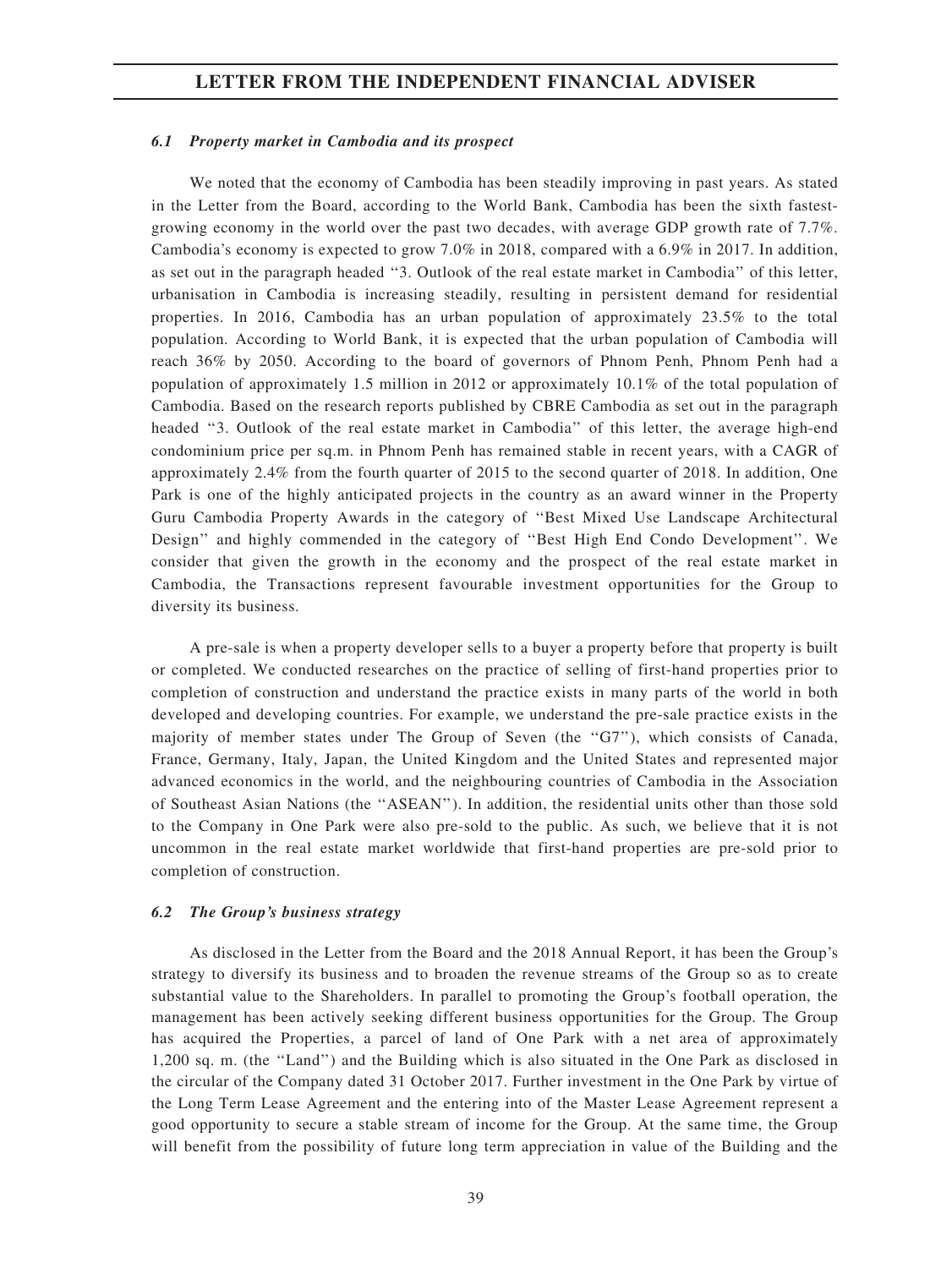Block. Based on the rent under the Master Lease Agreement of approximately US\$3.6 million per annum and the aggregate consideration for the Building and the Block of approximately US\$59.6 million, the rental yield of the Master Lease Agreement is approximately 6.1%. Given the loss making position of the Group as discussed in the paragraph headed ''2. Financial Information of the Group'' of this letter and the rent receivable by the Group under the Master Lease Agreement, it is expected that the Transactions would enhance the Group's revenue stream upon the completion of the Transactions.

#### 6.3 Return and costs saving in leasing the Building and the Block to GRED

One Park is located in north of central Phnom Penh, a mixed-use development comprises of shop-houses, multiple mid-rise condominium buildings, residential buildings and a commercial and educational building erected on a parcel of land with total site area of approximately 79,000 sq.m. The project is located in the core of the city and close proximity to many key amenities. Upon completion of the Long Term Lease Agreement, the Group in effect will own the entire interest of the Block. The Group envisages that if the Building and the Block are leased to third party tenants other than GRED, costs will be incurred in setting up and maintaining offices in Cambodia including renting of office space and hiring of staff. Such establishment costs had also been taken into account by the Group in entering into the Equity SPA. Further, there is no guarantee that appropriate third party tenants can be identified and such third party tenants will pay rent in a timely manner. GRED informed the Group that it intends to license the Building for school operation, whilst the Block, after remodeling as service apartments, will be licensed to individual tenants targeting at expatriates. By leasing the Building and the Block to GRED, being the developer of One Park, pursuant to the Master Lease Agreement, the Group would be able to save the costs in managing the Building and the Block and at the same time secure a fixed return for its investment.

### 6.4 Valuation of the Remaining Properties and the rent under the Master Lease Agreement

The Group has appointed the Independent Valuer to conduct the valuation in respect of the Remaining Properties and the market rents of the Building and the Block. Based on the Acquisition Valuation, the fair market value of the Remaining Properties (on completion basis) was approximately US\$17.3 million (equivalent to approximately HK\$134.9 million) as at 31 August 2018. The Consideration of US\$16.3 million (equivalent to approximately HK\$127.2 million) payable by the Group under the Long Term Lease Agreement represents a discount of approximately 5.8% to the Acquisition Valuation as compared to the value dilution of the Transactions to the existing public Shareholders of approximately 0.4%. Despite the Block will only be delivered on or before 31 August 2019, in view that (i) the extension of delivery time of the Block was caused by the remodeling of the Block in order to improve its value, which is in the interest of the Company and the Shareholders; (ii) the Group is not required to bear the construction costs of remodeling the Block; (iii) it is not uncommon in the real estate market worldwide that first-hand properties are pre-sold prior to completion of construction; (iv) the Consideration represents a discount of approximately 5.8% to the Acquisition Valuation; (v) the Group is acquiring the entire Block of One Park; and (vi) the Group is not required to pay any down payment upon entering into of the Long Term Lease Agreement which would not result in obligation at the time of entering into of the Long Term Lease Agreement and would not undermine the interest of the Company and the Independent Shareholders as a whole in such regard, we consider it is fair and reasonable for the Group to purchase the Remaining Properties at the under-development stage.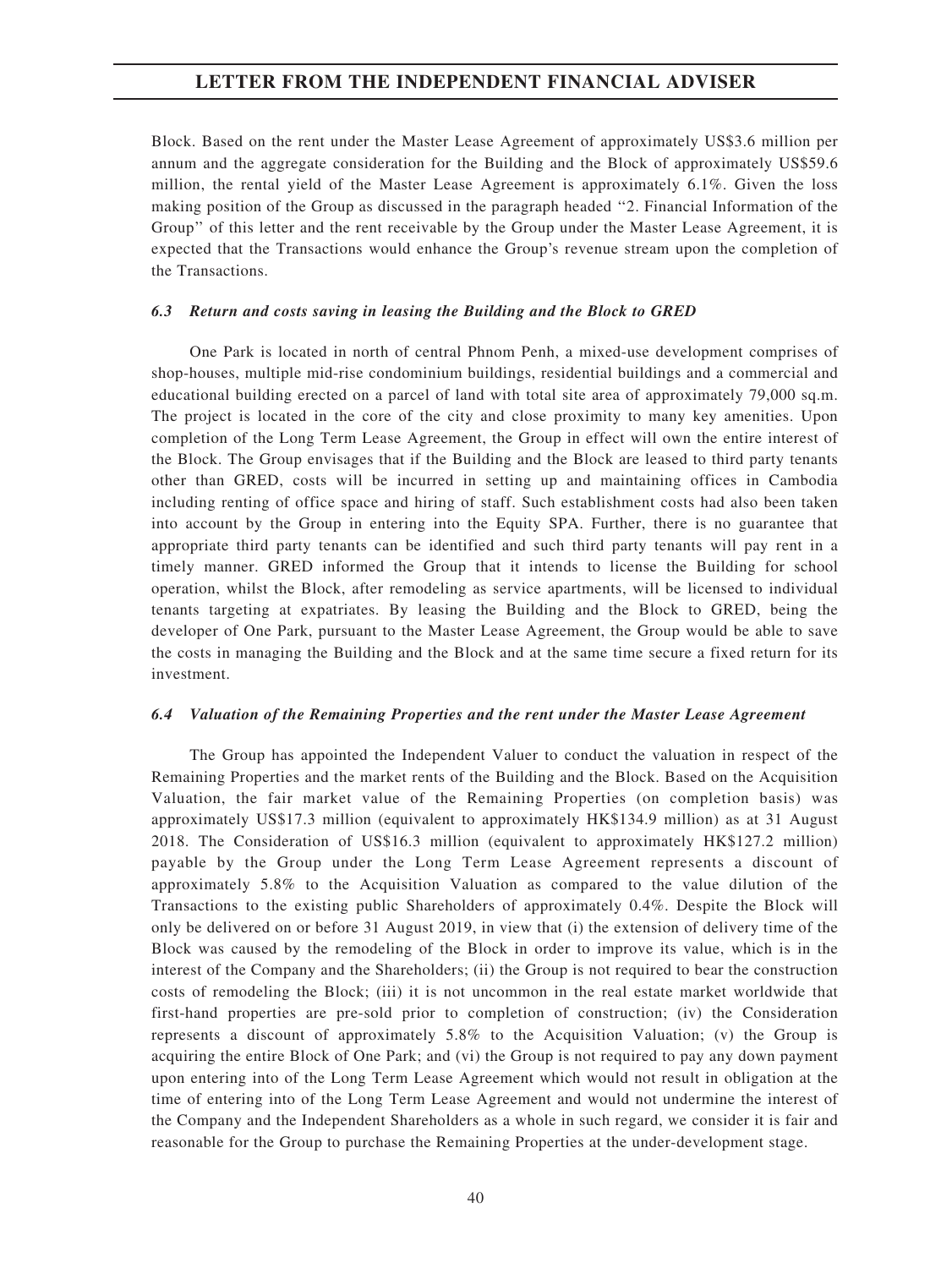Despite the Consideration Share will be allotted and issued to GRED at Completion which will be before the delivery of the Remaining Properties and the Remaining Properties remained under construction as of the Latest Practicable Date and expected to be completed on or before 31 August 2019, having considered that (i) the prospect of economy and outlook of the real estate market in Cambodia as set out in the paragraph above; (ii) the Consideration payable by the Group represents a discount of approximately 5.8% against the Acquisition Valuation which is higher than the value dilution of the Transactions to the existing public Shareholders based on the share price as at the Last Trading Day which does not undermine the interest of the Shareholders; and (iii) the Issue Price is on normal commercial term or better, fair and reasonable and is in the interests of the Company and the Shareholders as a whole after comparing to the recent connected transactions of companies listed on the main board of the Stock Exchange in relation to acquisitions involving the issue of shares as settlement of all or part of the consideration as detailed in the paragraph headed "7.3. Market comparable analysis'' of this letter, we concurred with the Directors' view that the entering into the Long Term Lease Agreement will benefit the Company and the Shareholders as a whole in the long run.

## 6.5 Financial position of the Group

As at 30 June 2018, the Group's current ratio (as defined by current assets divided by current liabilities) was 68.4% and the gearing ratio (as defined by total borrowings divided by equity attributable to owners of the Company plus total borrowings) was 22.2%. The ratio of total liabilities to total assets of the Group was 40.4%. As at 30 June 2018, the Group had bank balances and cash of approximately HK\$69.2 million and total borrowings of approximately HK\$166 million, of which approximately HK\$66.2 million were repayable within one year. Cash requirement by the Group's football club business remains significant. The settlement of part of the Consideration by way of the allotment and issue of the Consideration Shares would reduce cash outflows on the part of the Company while the equity capital base of the Company would be enlarged and therefore, the current and future liquidity position of the Group can be maintained.

Given the Group has acquired the Properties, the Land and the Building which is also situated in the One Park pursuant to the circular of the Company dated 31 October 2017 and the Company has identified investment in properties as one of the reportable and operating segments in the 2018 Annual Report, we are of the view that the entering into of the Long Term Lease Agreement and the Master Lease Agreement is conducted in the ordinary and usual course of the business of the Group.

Having considered that (i) the Transactions is expected to enhance the Group's revenue stream upon the completion of the Transactions; (ii) the growth in the economy and the prospect of the real estate market in Cambodia is expected to present favourable business opportunities for the Group. as set out in the paragraph headed ''3. Outlook of the real estate market in Cambodia''; and (iii) the Consideration payable by the Group under the Long Term Lease Agreement represents a discount of approximately 5.8% against the Acquisition Valuation, we are of the view that the entering into of the Long Term Lease Agreement and the Master Lease Agreement are in the interest of the Company and the Shareholders as a whole.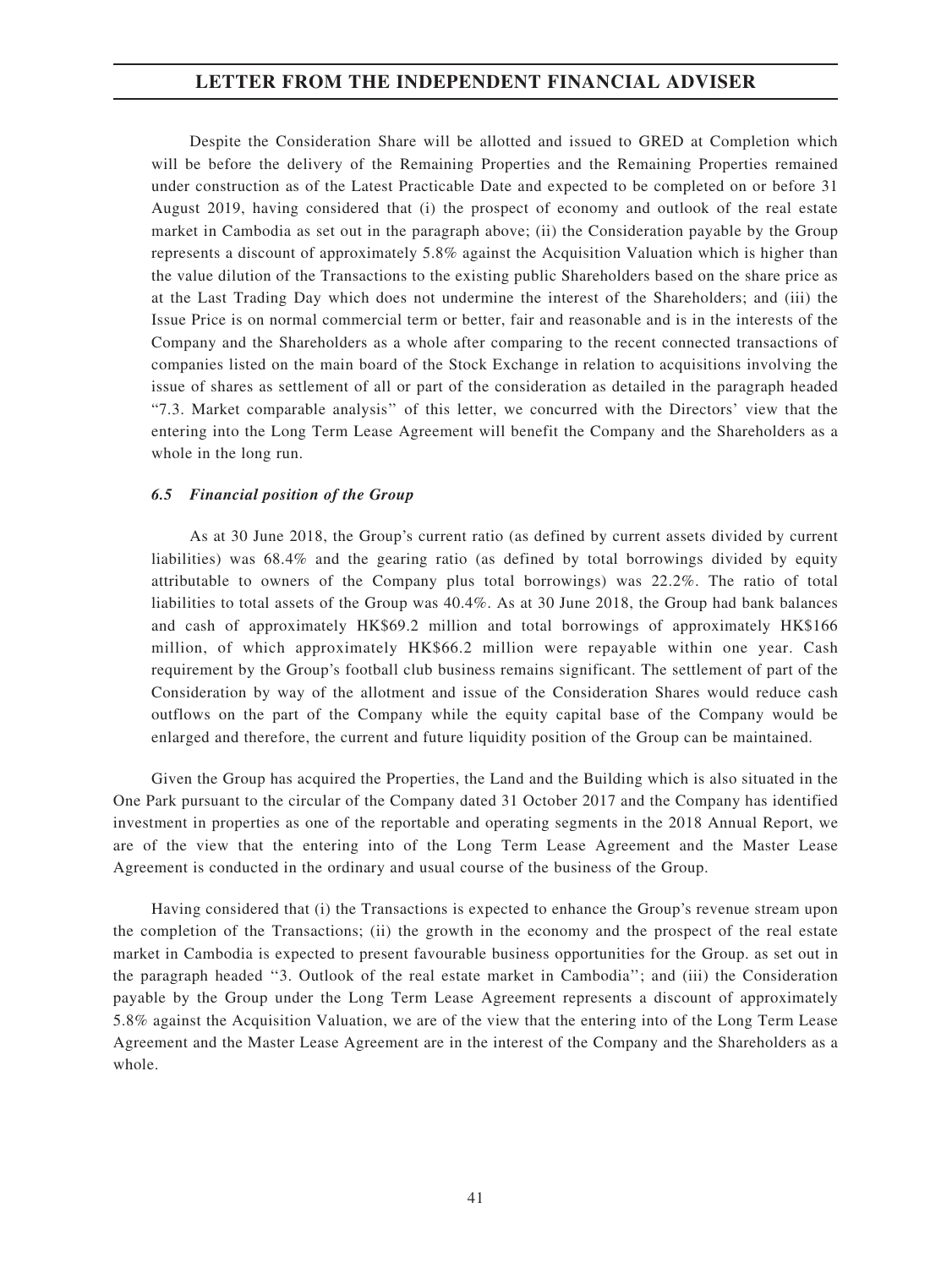### 7. Consideration analysis

### 7.1 Valuation of the Remaining Properties

The Group has appointed the Independent Valuer, JP Assets Consultancy Limited, to perform an independent valuation on the Remaining Properties. Based on the valuation report as set out in Appendix III to the Circular (the ''Valuation Report''), the Consideration represents a discount of approximately 5.8% to the fair market value of the Remaining Properties (on completion basis) of approximately US\$17.3 million (equivalent to approximately HK\$134.9 million) as at 31 August 2018. According to the Valuation Report, we understand that the fair market value of the Remaining Properties (on completion basis) is based on an assumed unit rate of US\$3,100 per sq.m. on saleable area basis which represents a premium of approximately 0.9% as compared to the unit rate of Properties of US\$3,072 as at 30 September 2017 as set out in the circular of the Company dated 31 October 2017.

In order to assess the basis in determining the Consideration, we have reviewed the Valuation Report and discussed with the Independent Valuer and the Directors in respect of the Acquisition Valuation. For the purpose of due diligence, we have reviewed and enquired into (i) the terms of engagement of the Independent Valuer with the Group; (ii) the Independent Valuer's qualification and experience in relation to the performance of the Acquisition Valuation; and (iii) the methodologies used and assumptions adopted by the Independent Valuer when conducting the Acquisition Valuation.

### (a) Valuation methodologies

From the mandate letter and other relevant information provided by the Independent Valuer and based on our interview with the Independent Valuer, we noted that the Independent Valuer is an established independent property valuer with a large number of completed assignments acting for listed companies in Hong Kong and the PRC. We also understand that the valuer-in-charge of the Independent Valuer's valuation team has approximately 25 years' of experience in the valuation industry throughout different countries and regions including such as, Vietnam, Philippines, Malaysia, Singapore and Cambodia. Nearly all of the team members under the Independent Valuer have one or more of the following professional qualifications such like professional member of Hong Kong Institute of Surveyors, professional member of Royal Institution of Chartered Surveyors, Hong Kong Institute of Certified Public Accountants and Chartered Financial Analyst etc.

We have also reviewed the terms of engagement letter of the Independent Valuer and noted that the purpose of which is to prepare a property valuation report and provide the Company with the opinion of the market value of the Remaining Properties. The engagement letter also contains standard valuation scopes that are typical of property valuation carried out by independent property valuers. There is no limitation of the scope of work which might have an adverse impact on the degree of assurance given by Independent Valuer in the Valuation Report. We also understand from Independent Valuer that it has carried out on-site inspections and made relevant enquiries and obtained further information for the purpose of the Acquisition Valuation as at 31 August 2018 and despite no detailed on-site measurement to verify the correctness of the areas in respect of the Remaining Properties is carried out, the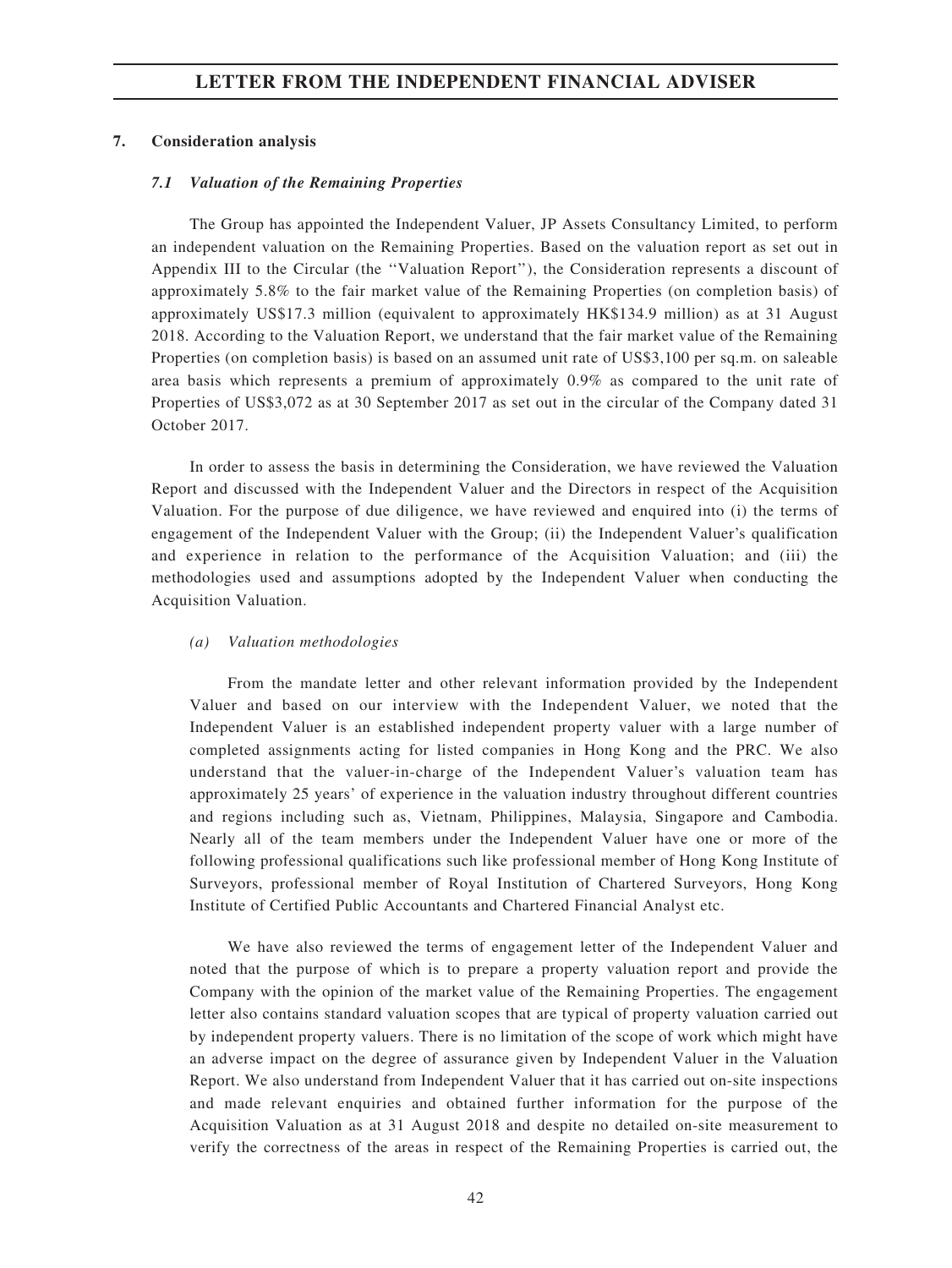Independent Valuer considers she has been provided with sufficient information to reach an informed view, and there is no reason to suspect that any material information have been withheld and no irregularities were noted during the course of the Acquisition Valuation.

## (b) Valuation methodologies

We noted from the Valuation Report that in performing the Acquisition Valuation, the Independent Valuer has assumed that the Remaining Properties will be developed and completed in accordance with the latest development plan provided by the Company. In addition, Independent Valuer has assumed that all consents, approvals and licenses from relevant government authorities for the development proposals have been or will be obtained without onerous conditions or delays and that the design and construction of the developments are in compliance with the local planning and other relevant regulations and have been or will be approved by the relevant authorities, and adopted the following valuation methodologies.

In arriving at the Valuation Report, we noted that the Independent Valuer has adopted the direct comparison approach (the ''Direct Comparison Approach'') by making reference to comparable sales evidence as available in the property market of Phnom Penh and has also taken into account the expended construction costs as well as the costs that will be expended to complete the developments. The ''market value when completed'' represents the Independent Valuer's opinion of the aggregate selling prices of the development assuming that it was completed as at the valuation date.

Based on the above, we have discussed with the Independent Valuer on the rationale of adopting the Direct Comparison Approach for valuing the Remaining Properties. As set out in the Valuation Report, the Acquisition Valuation is the Independent Valuer's opinion of the market value (''Market Value'') which was defined as the estimated amount for which an asset or liability should exchange on the valuation date between a willing buyer and a willing seller in an arm's length transaction after proper marketing wherein the parties had each acted knowledgeably prudently and without compulsion and the Market Value is the best price reasonably obtainable in the market by the seller and the most advantageous price reasonably obtainable in the market by the buyer. In the course of our discussion with the Independent Valuer, we were given to understand that there are three commonly adopted valuation methods for valuation of the properties, namely the Direct Comparison Approach, income approach and cost based approach. Income approach is based on capitalisation or conversion of present and predicted income (cash flows), which may take a number of different forms, to produce a single current capital value while cost approach is based on the economic principle that a purchaser will pay no more for an asset than the cost to obtain one of equal utility whether by purchase or construction. As advised by the Independent Valuer, the cost based approach is not appropriate as it might not be able to capture the future economic benefits contributed by the properties. Income approach is not adopted as the Remaining Properties are still in the stage of development, projections would therefore involve a high level of uncertainty and long-term forecast estimates, therefore, the Independent Valuer considers that the income approach is an inappropriate methodology for the valuation of the Remaining Properties. Despite the Independent Valuer can conduct the valuation based on the market rent receivable under the Master Lease Agreement, the Direct Comparison Approach considers prices recently paid or asking prices in the locality which has similar characteristics as the property were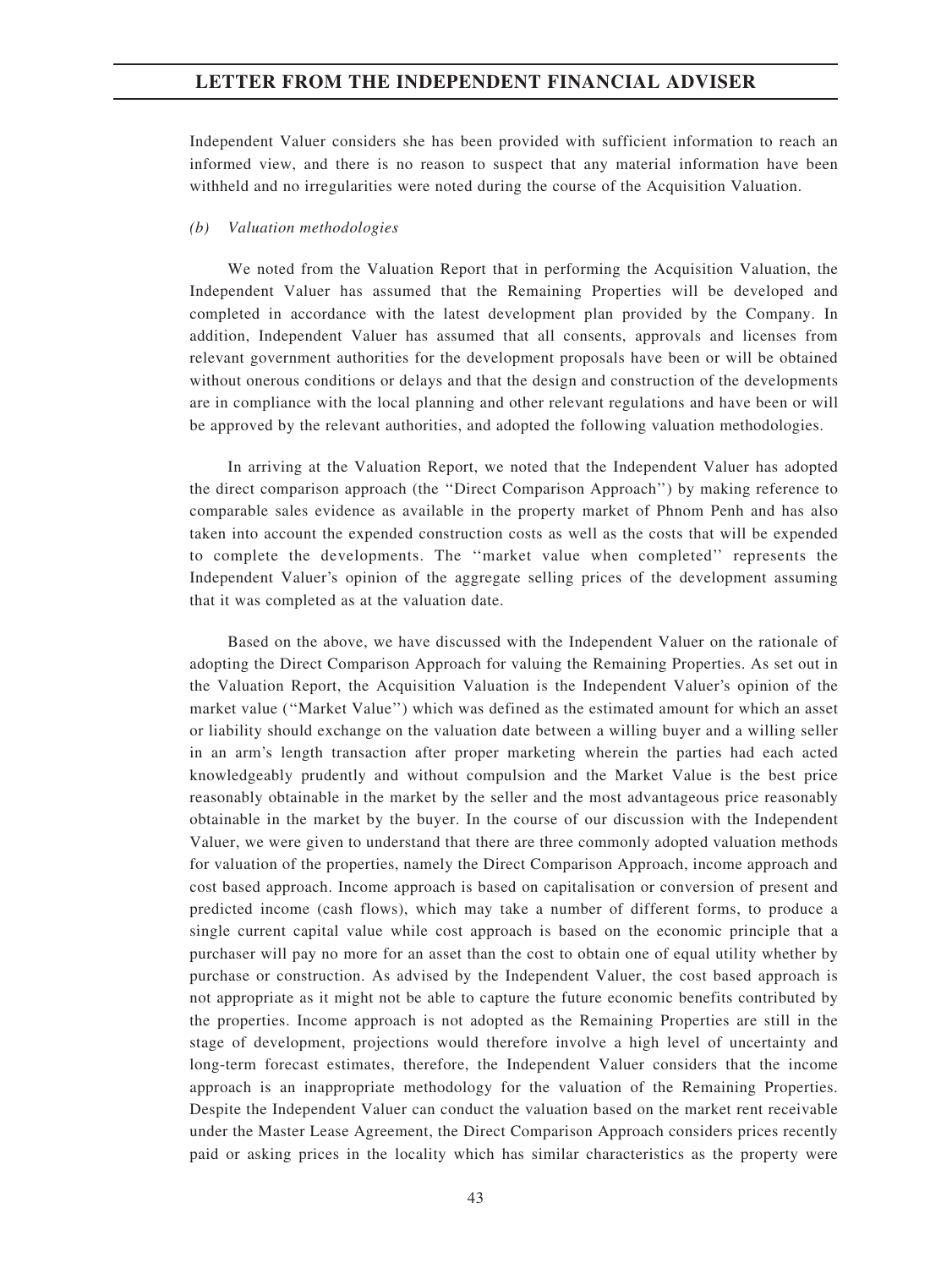selected, with adjustments made to the unit rate of the comparables with better to show if they are superior or inferior to the subject. Given there are market comparables with public information, the Independent Valuer considered that the Direct Comparison Approach is the most appropriate valuation method in arriving the Acquisition Valuation. We have, in such regard, conducted independent research and noted that the Direct Comparison Approach has been commonly adopted in valuing assets including properties under development of other listed companies in Hong Kong. After considering the reasons for the Independent Valuer's choice of adopting the various valuation methodologies for valuing the Remaining Properties and our independent research, we are of the opinion that, the valuation methodology used behind the Acquisition Valuation are reasonable in establishing the Market Value of the Remaining Properties as at 31 August 2018.

### (c) Valuation bases and assumptions

In arriving at the Market Value for the Remaining Properties using the Direct Comparison Approach, Independent Valuer starts the process by collecting and analysing the recent transactions of the properties and market comparables located in the vicinity of the Remaining Properties. The collected comparables were then adjusted to reflect the difference between the comparables and the Remaining Properties in terms of, among others, location, size and quality. The Independent Valuer confirmed that she had reviewed the costs of development and the estimated landscaping cost provided by the Company. In assessing the estimated costs of development of the Remaining Properties, the Independent Valuer has also researched and reviewed a cost report published by other international quantity survey firms in relation to information on unit construction cost per sq.m. of residential, commercial and office or comparable properties. Appropriate adjustments are made in comparing the relevant costs.

We noted that the Independent Valuer has made various assumptions for the Acquisition Valuation, including the followings (i) the property interests would be sold in the open market in their existing state, with the benefit of vacant possession, without the benefit of deferred term contract, leaseback, joint venture, management agreement or any similar arrangements which could affect the value of the property interests; (ii) no allowance has been made in the valuation for any charges, mortgages or amounts owing on the Remaining Properties valued nor for any expenses or taxation which may be incurred in effecting a sale; (iii) unless otherwise stated, all the is assumed that the property interests are free from encumbrances, restrictions and outgoings of any onerous nature which could affect their values; (iv) the properties have been constructed, occupied and used in full compliance with, and without contravention of all ordinances, except only where otherwise stated; (v) for any use of the properties upon which the valuation report is based, all required licenses, permit, certificates, and authorisations have been obtained; (vi) unless otherwise stated, transferable land use rights in respect of such properties for specific terms at nominal annual land use fees have been granted and that any premium payable has already been fully paid; and (vii) the owners of such property interests have enforceable titles to the properties and have free and uninterrupted rights to use, occupy or assign the properties for the whole of the respective unexpired terms as granted. Details of the assumptions made by the Independent Valuer for the Acquisition Valuation are set out in the Appendix III to the Circular.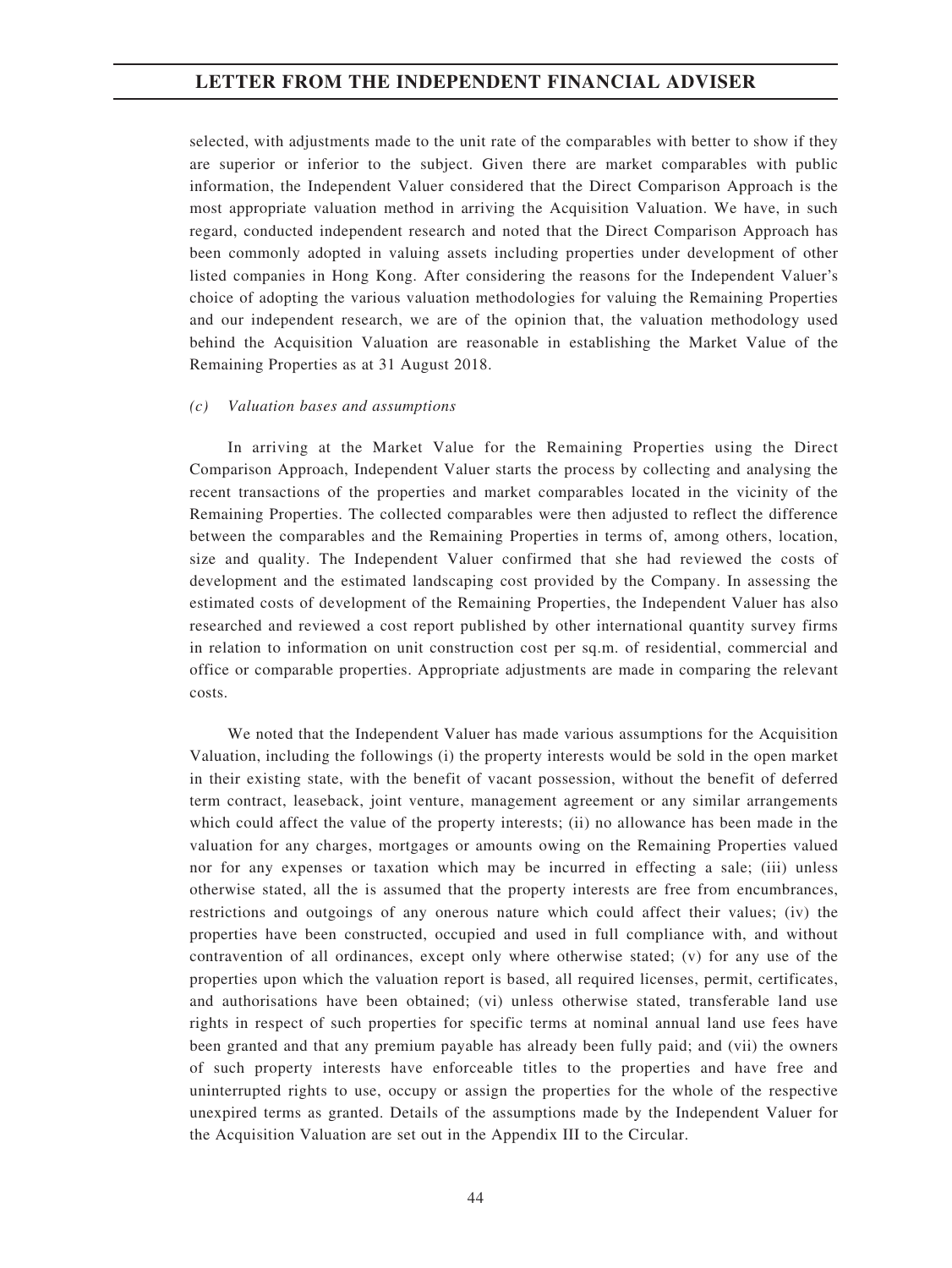In the course of our assessments, we have discussed with the Company and the Independent Valuer and reviewed on the key assumptions made and we are not aware of any major factors which would cause us to doubt the fairness and reasonableness of the principal bases and assumptions adopted in the Valuation Report. In addition, based on the aforementioned due diligence work, we are of the opinion that the valuation methodology used behind the Acquisition Valuation is reasonable in establishing the Market Value of the Remaining Properties as at 31 August 2018 and the Acquisition Valuation was fairly and reasonably determined by the Independent Valuer.

Having considered that (i) the Acquisition Valuation was fairly and reasonably determined by the Independent Valuer; (ii) the Consideration of approximately US\$16.3 million (equivalent to approximately HK\$127.2 million) represents a discount of approximately 5.8% to the Acquisition Valuation; and (iii) the unit rate used in the Acquisition Valuation fair market value of the Remaining Properties (on completion basis) is based on an assumed unit rate of US\$3,100 per sq.m. on saleable area basis which represents a premium of approximately 0.9% as compared to the unit rate of Properties of US\$3,072 as at 30 September 2017 as set out in the circular of the Company dated 31 October 2017, we consider the Consideration to be on normal commercial term or better, fair and reasonable so far as the Independent Shareholders are concerned.

## 7.2 Review on historical price performance of the Share

In order to assess the fairness and reasonableness of the Issue Price, we have reviewed the daily closing price of the Shares as quoted on the Stock Exchange from 28 August 2017 up to and including 28 August 2018 (the ''Review Period''), being approximately one year prior to the date of the Long Term Lease Agreement which is a commonly used tenure for analysis and demonstration purposes and provides a sufficient timeframe to illustrate the recent general trend and level of movement of the closing prices of the Shares. The comparison of daily closing prices of the Shares with the Issue Price is illustrated as follows: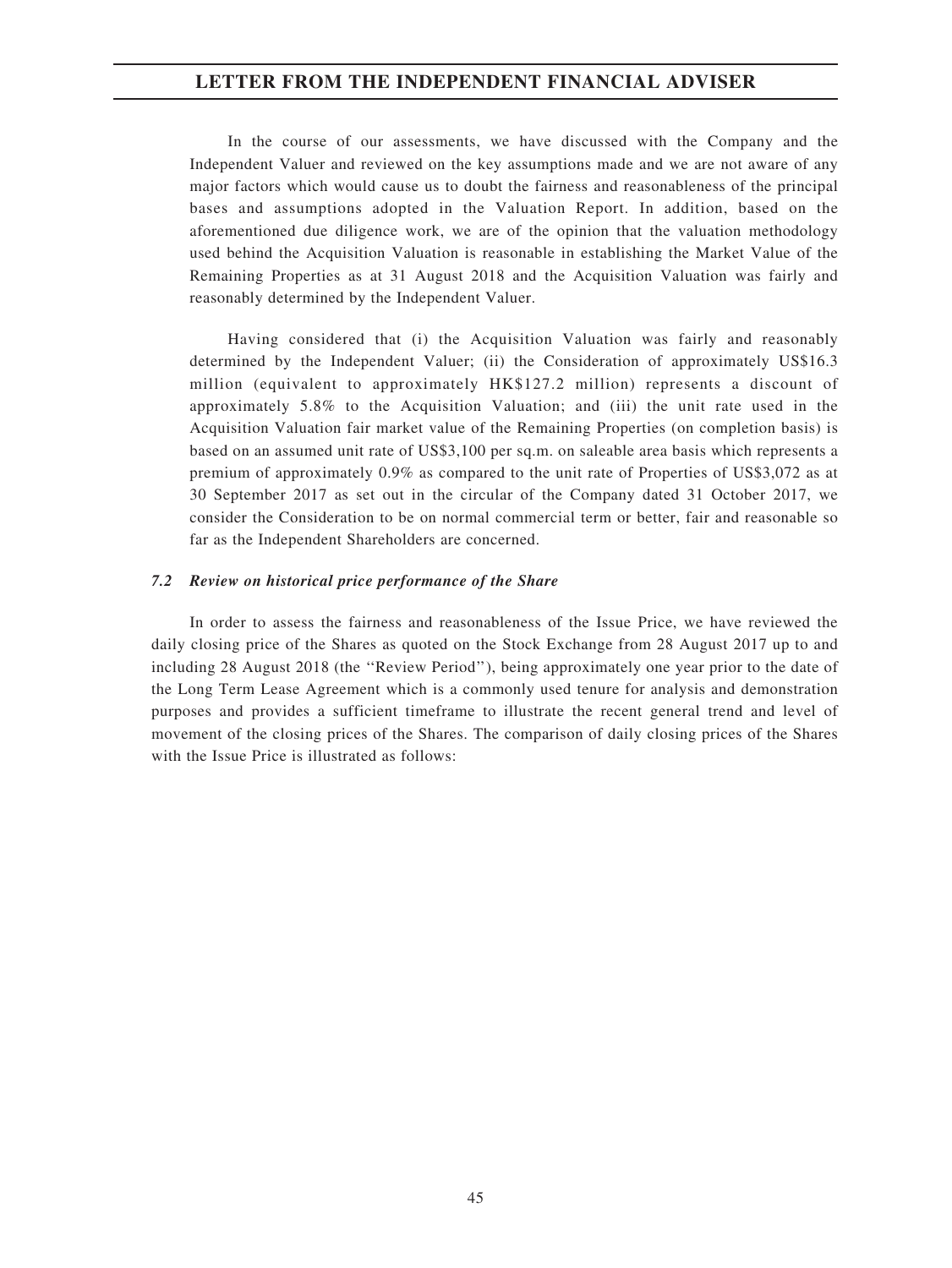

Source: the website of the Stock Exchange (www.hkex.com.hk)

During the Review Period, the daily closing price of the Share ranged from HK\$0.101 to HK\$0.217 and demonstrated a sliding trend in general. It is noted that the Issue Price represents (i) a discount of approximately 6.2% to the lowest daily closing price during the Review Period; (ii) a discount of approximately 56.4% to the highest daily closing price during the Review Period; and (iii) a discount of approximately 37.9% to the average daily closing price during the Review Period. However, it is also noted that the Issue Price represents a premium of approximately 78.3% over the net asset value per Share attributable to the owners of the Company of approximately HK\$0.0531 as at 30 June 2018.

## 7.3 Market comparable analysis

As part of our analysis, we have, on a best effort basis, also conducted an analysis of connected transactions of companies listed on the main board of the Stock Exchange in relation to acquisition involving the issue of shares as settlement of all or part of the consideration since 28 February 2018 and up to and including the date of the Long Term Lease Agreement (the ''Comparable Issues''), being approximately six months prior to the date of the Long Term Lease Agreement (the ''Comparable Issues Period'') (excluding transactions involving (i) H-share companies whose share capital structure is different from that of the Company as not all the issued shares of H-share company can be traded in the Stock Exchange such as its A-share or domestic shares; and (ii) whitewash waiver application under the Takeovers Code or general offer obligations pursuant to the Takeovers Code which we consider these transactions are different from the Company's circumstance and the structure of the transaction to avoid misalignment). To the best of our knowledge, effort and endeavour and based on our search conducted according to the aforesaid criteria, the list of Comparable Issues is an exhaustive list of connected transactions in relation to acquisitions involving the issues of shares as settlement of all or part of the consideration meeting the aforesaid criteria.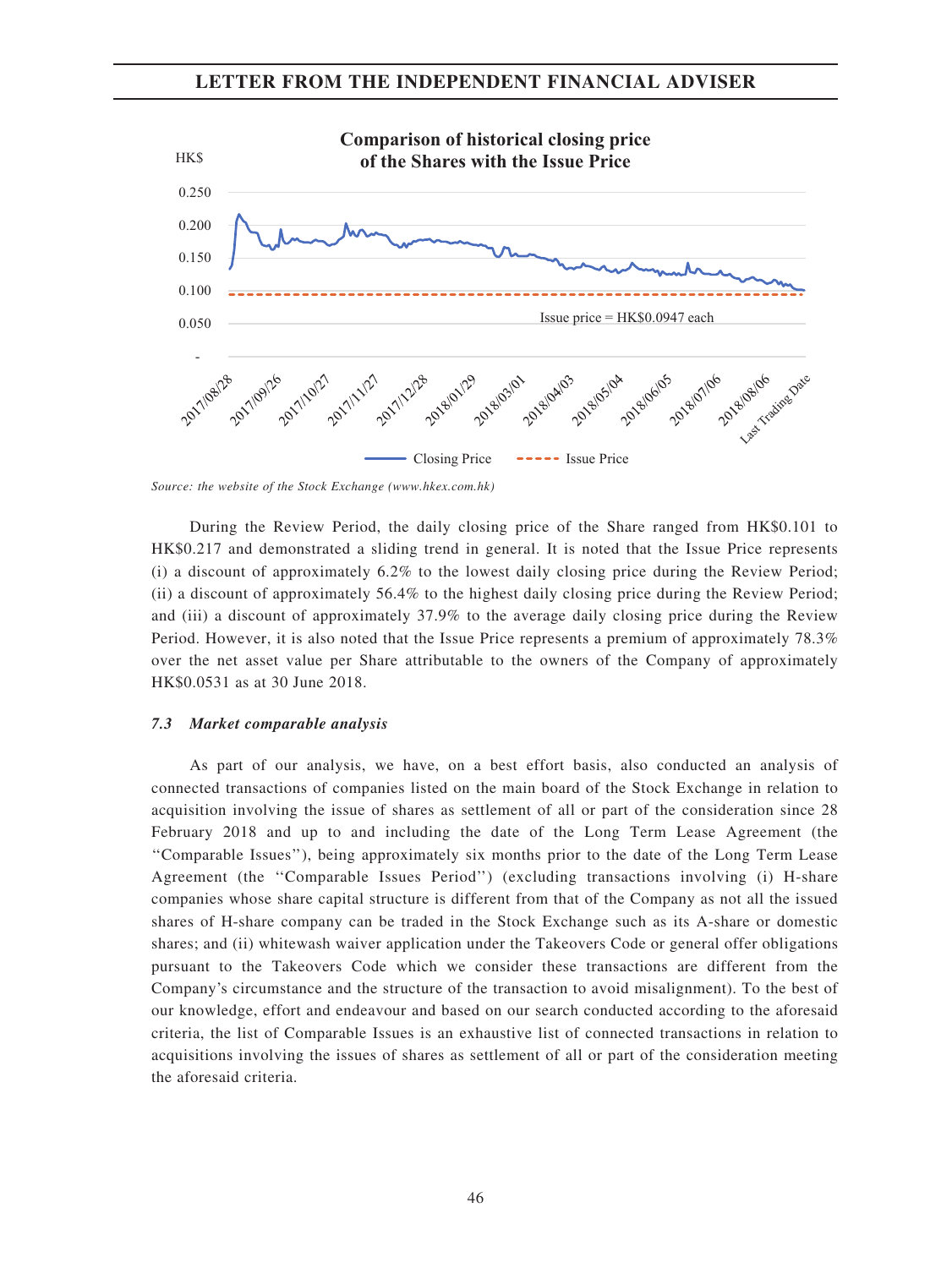We consider that the Comparable Issues Period is adequate and appropriate for identifying Comparable Issues as (i) the Comparable Issues are considered to assess recent market practice in relation to the principal terms under the current market conditions and issues further back in time may not be indicative of the current market sentiment; and (ii) we were able to identify 14 Comparable Issues within such period, which in our opinion, constitute a sufficiently representative sample for comparison purpose.

It should be noted that the subject companies involved in the Comparable Issues may have different principal activities, market capitalisations, profitability and financial positions as compared to those of the Company. Despite there is no specific criteria on the nature of assets being acquired, we believe the Comparable Issues can provide general reference of the terms for an exhaustive list of connected transactions in relation to acquisitions involving the issues of shares as settlement of all or part of the consideration in Hong Kong under the current market environment meeting the aforesaid criteria and further limit the nature of assets being acquired would result in a smaller sample size and thus unable to provide a representative sample demonstrating the current market sentiment for comparison purpose. As such, we consider the Comparable Issues to be representative and relevant in assessing the fairness and reasonableness of the Issue Price regardless the range of the premium/discount for the Comparable Issues. In addition, in order to provide meaningful information for the Independent Shareholders to make their voting decision, we have excluded Kiu Hung International Holdings Limited as an outliner in our analysis below.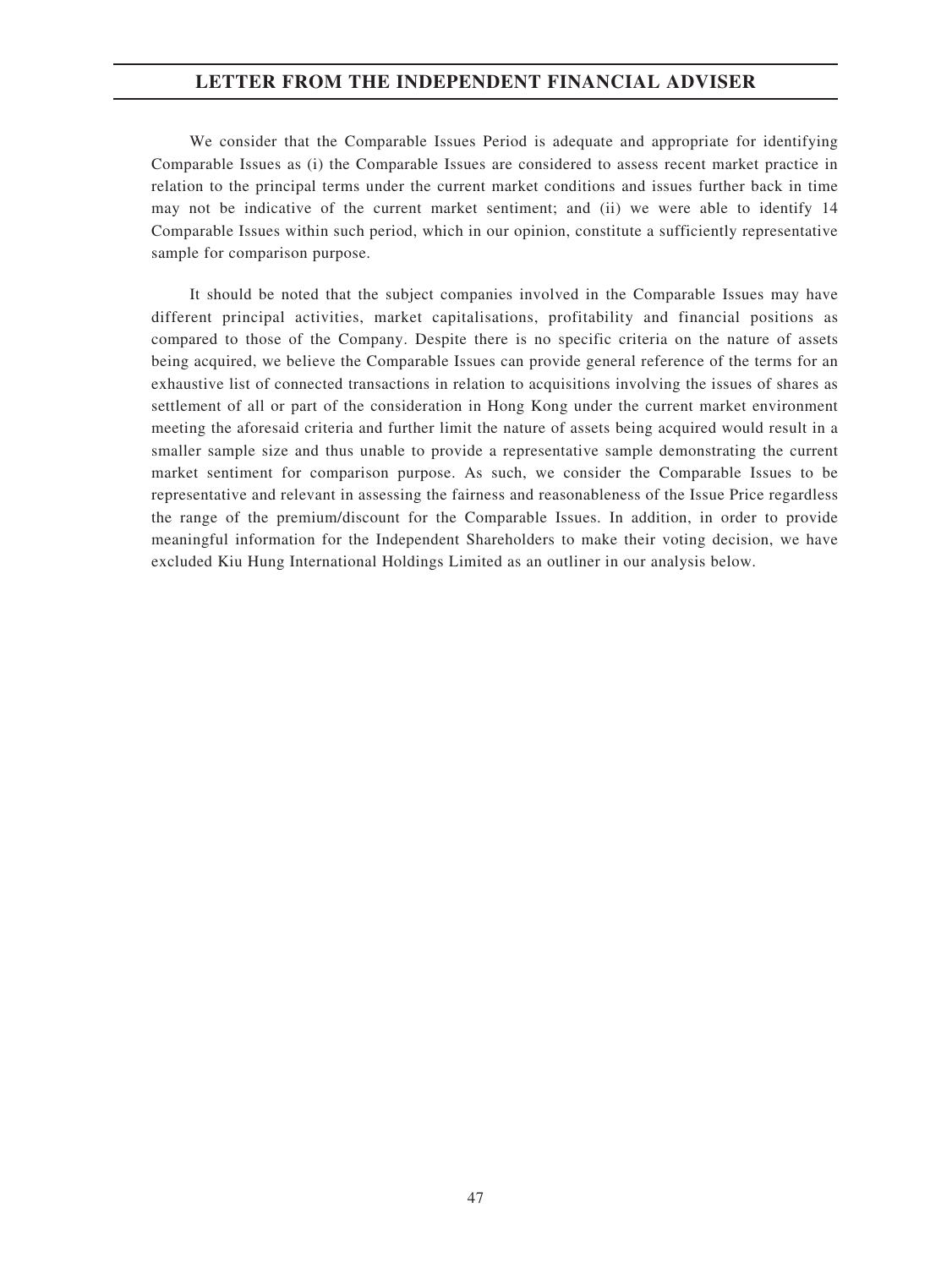|                |            |                                                                      |              | closing price of the last<br>trading day prior | average closing price for<br>the last five consecutive<br>trading days prior |
|----------------|------------|----------------------------------------------------------------------|--------------|------------------------------------------------|------------------------------------------------------------------------------|
| Date of        |            |                                                                      | <b>Issue</b> | to/on the date of                              | to/on the date of                                                            |
| announcement   | Stock code | Company name                                                         | price        | respective announcements                       | respective announcements                                                     |
|                |            |                                                                      | <b>HKS</b>   | (%)                                            | (%)                                                                          |
| 10 August 2018 | 3313       | ArtGo Holdings Limited                                               | 0.450        | 8.43                                           | 11.94                                                                        |
| 10 August 2018 | 1689       | Huaxi Holdings Company Limited                                       | 2.000        | (3.85)                                         | (3.47)                                                                       |
| 9 August 2018  | 1389       | Major Holdings Limited                                               | 0.104        |                                                | (0.57)                                                                       |
| 7 August 2018  | 1310       | HKBN Ltd.                                                            | 11.600       | (5.38)                                         | (5.48)                                                                       |
| 3 August 2018  | 1269       | China First Capital Group Limited                                    | 5.020        | (4.74)                                         | (1.76)                                                                       |
| 30 July 2018   | 82         | V1 Group Limited                                                     | 0.286        | (40.40)                                        | (35.90)                                                                      |
| 5 July 2018    | 164        | China Baoli Technologies Holdings<br>Limited                         | 0.05729      | (22.58)                                        | (15.00)                                                                      |
| 19 June 2018   | 381        | Kiu Hung International Holdings<br>Limited                           | 0.100        | 170.27                                         | 140.38                                                                       |
| 5 June 2018    | 2768       | Jiayuan International Group Limited                                  | 14.180       | (3.54)                                         | (5.79)                                                                       |
| 30 May 2018    | 108        | GR Properties Limited                                                | 0.800        | 2.56                                           | (2.44)                                                                       |
| 24 May 2018    | 512        | China Grand Pharmaceutical and<br>Healthcare Holdings Limited        | 4.200        | (33.80)                                        | (33.00)                                                                      |
| 9 May 2018     | 596        | Inspur International Limited                                         | 2.650        | (2.93)                                         | (2.21)                                                                       |
| 3 May 2018     | 2221       | New Concepts Holdings Limited<br>Hao Tian International Construction | 3.500        | (12.30)                                        | (10.30)                                                                      |
| 28 March 2018  | 1341       | Investment Group Limited                                             | 0.400        | 17.65                                          | 15.61                                                                        |
|                |            | Maximum                                                              |              | 170.27                                         | 140.38                                                                       |
|                |            | Minimum                                                              |              | (40.40)                                        | (35.90)                                                                      |
|                |            | Average                                                              |              | 4.96                                           | 3.72                                                                         |
|                |            | Average (note)                                                       |              | (7.76)                                         | (6.80)                                                                       |
| 28 August 2018 | 2309       | <b>Issue Price</b>                                                   | 0.0947       | (6.2)                                          | (7.9)                                                                        |

Premium/(discount) of the issue price over/(to) the

Note: It represents average premium/discount of the consideration shares of the Comparable Issues to/over the respective closing price on the last trading day and the last five consecutive trading days prior to/on the date of the announcement/agreement in relation to the respective issue of consideration share excluding Kiu Hung International Holdings Limited as an outliner.

As illustrated by the above table, the issue price of the consideration shares of the Comparable Issues (i) ranged from a discount of approximately  $40.40\%$  to a premium of approximately  $170.27\%$ to/over the respective closing price on the last trading day prior to/on the date of the announcement/ agreement in relation to the respective issue of consideration share, with an average of a premium of approximately 4.96% and an average of a discount of approximately 7.76% excluding Kiu Hung International Holdings Limited as an outliner; and (ii) ranged from a discount of approximately 35.90% to a premium of approximately 140.38% to/over the respective average closing price for the last five consecutive trading days prior to/on the date of the announcement/agreement in relation to the respective issue of consideration share, with an average of a premium of approximately 3.72% and an average of a discount of approximately 6.80% excluding Kiu Hung International Holdings Limited as an outliner.

Upon comparison, we note that (i) the discount of the Issue Price to the closing price on the date of the Long Term Lease Agreement of approximately 6.2% is within the range among the Comparable Issues and lower than the discount of approximately 7.76% to the issue prices of the consideration shares of the Comparable Issues excluding Kiu Hung International Holdings Limited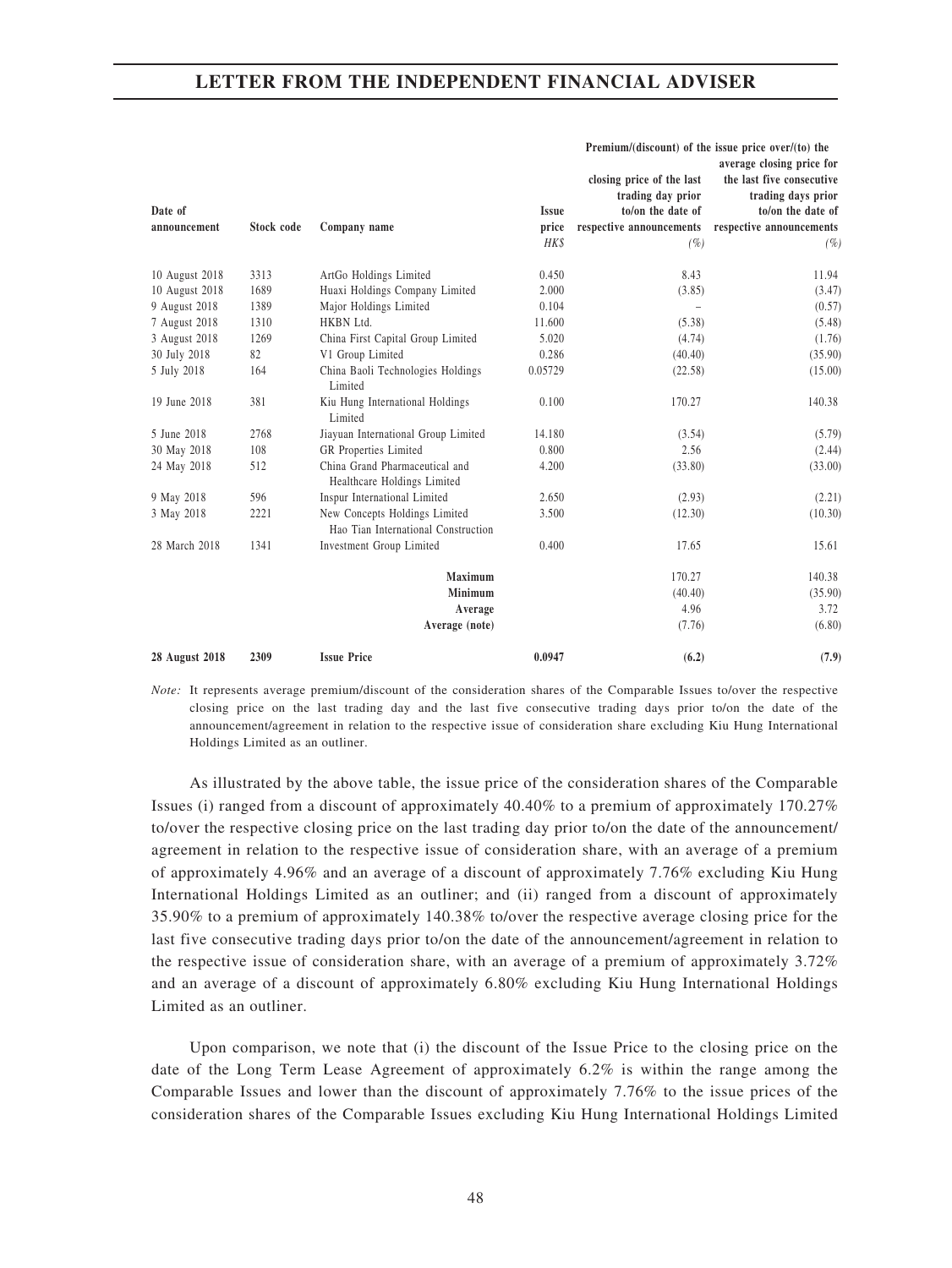as an outliner; and (ii) the discount of the Issue Price to the average closing price for the last five consecutive trading days immediately prior to the date of the Long Term Lease Agreement of approximately 7.9% is within the range among the Comparable Issues.

Having considered that (i) the daily closing price of the Share demonstrated a sliding trend in general during the Review Period; (ii) a discount of approximately 4.3% to the closing price of HK\$0.099 per Share as quoted on the Stock Exchange on the Latest Practicable Date; (iii) the Issue Price represented a premium of approximately 78.3% over the net asset value per Share attributable to the owners of the Company of approximately HK\$0.0531 as at 30 June 2018; (iv) the issue prices of 9 out of the 14 Comparable Issues represent a discount to the respective closing price on the last trading day prior to/on the date of the announcement/agreement in relation to the respective issue of consideration share and the issue prices of 11 out of the 14 Comparable Issues represent a discount to the respective closing price for the last five consecutive trading days prior to/on the date of the announcement/agreement in relation to the respective issue of consideration share; (v) the discount to the Issue Price to the closing price on the date of the Long Term Lease Agreement of approximately 6.2% is lower than the average discount of approximately 7.76% to the issue prices of the consideration shares of the Comparable Issues excluding Kiu Hung International Holdings Limited as an outliner; and (vi) the discount of the Issue Price to the closing price on the date of the Long Term Lease Agreement and to the average closing price for the last five consecutive trading days immediately prior to the date of the Long Term Lease Agreement lie within the range among the Comparable Issues, we consider that the Issue Price is comparable to the Comparable Issues and thus we concur with the Directors' view that the Issue Price is on normal commercial term or better, fair and reasonable and is in the interests of the Company and the Shareholders as a whole.

## 8. Annual Caps

The proposed annual caps for the continuing connected transactions under the Master Lease Agreement for each of the three years ending 30 June 2019, 2020 and 2021 are as follows:

|      |         | Year ending 30 June |           |  |
|------|---------|---------------------|-----------|--|
|      | 2019    | 2020                | 2021      |  |
| US\$ | 681,000 | 3,181,000           | 3,613,000 |  |

The Annual Caps are determined based on the rent receivable by the Group under the Master Lease Agreement and the expected commencement of the lease of the Building and the Block in or about December 2018 (following approval by the Independent Shareholders at the EGM) and September 2019, respectively.

## 8.1 Evaluation of the Rent

The Group has appointed the Independent Valuer, JP Assets Consultancy Limited, to perform a fair rental opinion of the rent of Building and the Block under the Master Lease Agreement. Based on the rental opinion letter, the Independent Valuer is of the opinion that the rent payable under the Master Lease Agreement is fair and reasonable and consistent with the prevailing market rents for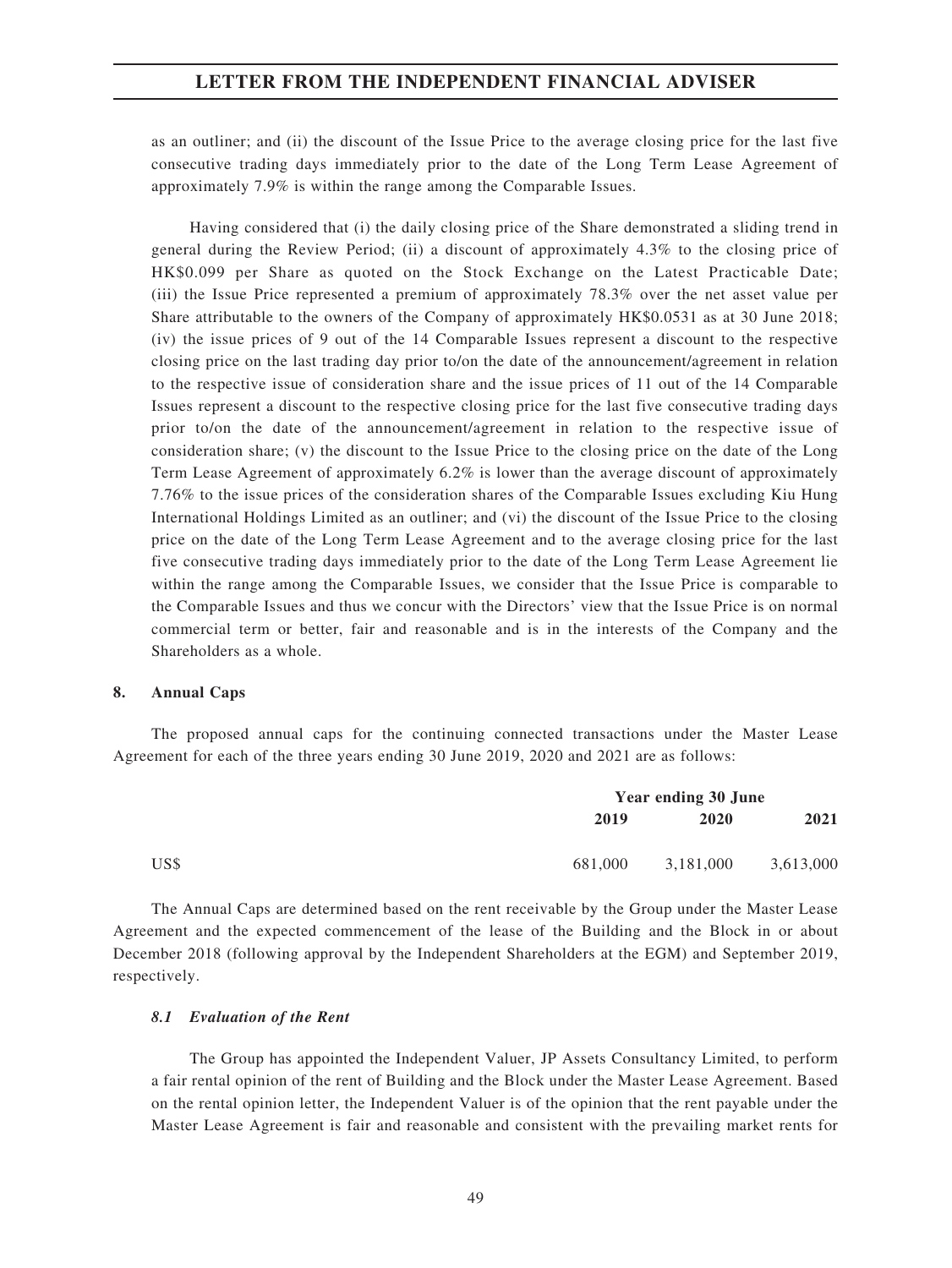similar premises in similar locations in Cambodia. In addition, all the terms of the Master Lease Agreement are made on normal commercial terms and the duration of the lease under the Master Lease Agreement is consistent with prevailing market.

In order to assess the basis in valuating the rent, we have reviewed rental opinion letter and the valuation report prepared by the Independent Valuer and discussed with the Valuer and the Directors in respect of the evaluation of the Independent Valuer (the ''Rent Evaluation''). For the purpose of due diligence, we have reviewed and enquired into (i) the terms of engagement of the Independent Valuer with the Group; (ii) the Independent Valuer's qualification and experience in relation to the performance of the Rent Evaluation; and (iii) the methodologies used and assumptions adopted by the Independent Valuer when conducting the Rent Evaluation. We have reviewed Independent Valuer's qualification and experience in relation to the performance of the Rent Evaluation set out in the paragraph headed ''7.1 Valuation of the Remaining Properties'' above.

We have also reviewed the terms of engagement letter of Independent Valuer and noted that the purpose of which is to prepare a fair rental opinion on the rent receivable under the Master Lease Agreement. The engagement letter also contains standard valuation scopes that are typical of property valuation carried out by independent property valuers. There is no limitation of the scope of work which might have an adverse impact on the degree of assurance given by Independent Valuer in the Rent Evaluation. We also understand from Independent Valuer that it has carried out on-site inspections and made relevant enquiries and obtained further information for the purpose of the Rent Evaluation and despite no detailed on-site measurement to verify the correctness of the areas in respect of the Remaining Properties is carried out, the Independent Valuer considers she has been provided with all the information necessary for analysis and given the advice upon the fairness and reasonableness opinion in respect of the Master Lease Agreement.

#### (a) Basis of evaluation and assumptions

As discussed with the Independent Valuer, we understand the assessment of market rent refers to the estimated amount for which a property would be leased on the evaluation date between a willing lessor and a willing lessee on appropriate lease terms in an arm's length transaction after proper marketing and where the parties had each acted knowledgeably, prudently and without compulsion.

We noted that Independent Valuer has made various assumptions for the Rent Evaluation, including the followings: (i) a willing lessor and willing lessee; (ii) prior to the date of valuation, there had been a reasonable period (having regard to the nature of the property and the state of the market) for the proper marketing of the interest, for the negotiation and agreement of rent and lease terms and for the completion of the lease; (iii) the rent reflects the state of the market and other circumstances at the date of valuation; (iv) no account is taken of any additional bid by a prospective tenant with a special interest; (v) both parties to the transaction had acted knowledgeably, prudently and without compulsion; and (vi) the landlord leases the properties on the market without the benefit of a deferred terms contract, leaseback, joint venture, management agreement or any similar arrangement which would serve to affect the value of the property interests.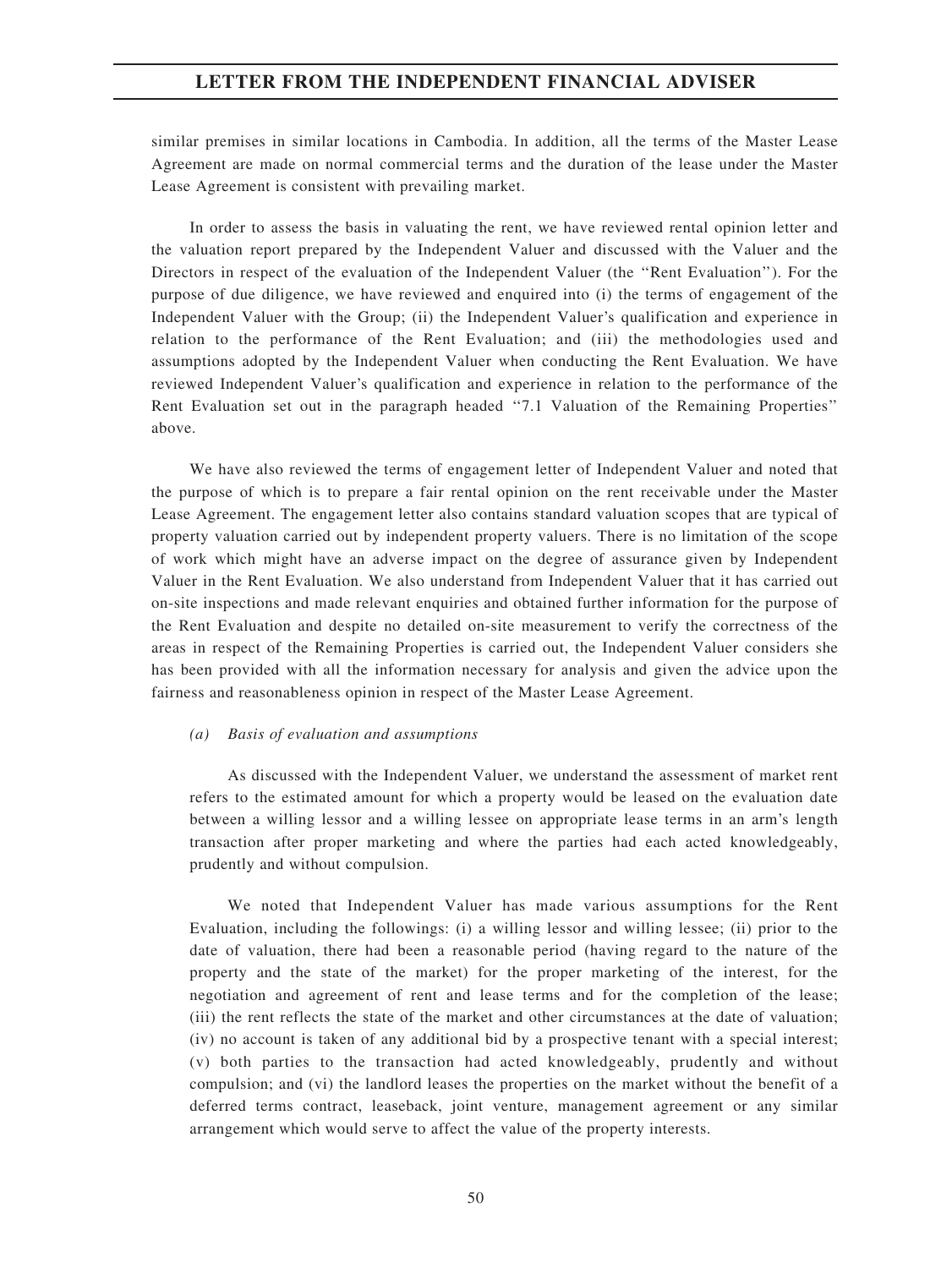In the course of our assessments, we have discussed with the Company and Independent Valuer and reviewed on the key assumptions made and we are not aware of any major factors which would cause us to doubt the fairness and reasonableness of the principal bases and assumptions adopted in the Rent Evaluation. As such, we consider the Rent Evaluation was fairly and reasonably determined by the Independent Valuer. We have also reviewed the research report published by CBRE Cambodia for the 2nd quarter of 2018 and noted that the average rent relating to prime condominium in Phnom Penh is approximately US\$14.3 per sq.m. Based on the foregoing, we consider the rent per sq.m. under the Master Lease Agreement was no less favourable to the Group than the recent rent transactions completed by independent third party in Phnom Penh.

## 8.2 Internal control measures

As advised by the management of the Group, the internal control measures in respect of the transactions contemplated under the Master Lease Agreement include:

- the designated staff from the accounts department of the Group will closely monitor the total transaction amount to ensure that the Annual Caps will not be exceeded;
- reports which contain total transaction amount under the Master Lease Agreement will be submitted to the management of the Group on a monthly basis; and
- the independent non-executive Directors and the auditors of the Company will conduct annual review of the transactions contemplated under the Master Lease Agreement.

We are given to understand from the management of the Group that the management of the Group would review the work done by relevant staff to ensure that all the internal control policies are properly performed by responsible staff. The decision for whether to renew leases will be made by the management of the Group upon reviewing comparable quotations. We are also given to understand from the Company that the Company performs internal control assessment from time to time. Having discussed with the management of the Group and given that the internal control procedures as set out above, we are of the view that the internal control procedures adopted by the Company for the continuing connected transactions are adequate.

We have recalculated the estimated rent receivable by the Group during the three years ending 30 June 2019, 2020 and 2021 under the Master Lease Agreement based on the expected commencement of the lease of the Building and the Block in or about December 2018 and September 2019, respectively. We have also reviewed the other major terms of the Master Lease Agreement and did not identify any unusual terms, and having considered that (i) the rent per sq.m. under the Master Lease Agreement was no less favourable to the Group than the recent rent transactions completed by independent third party in Phnom Penh; (ii) Rent Evaluation was fairly and reasonably determined by the Independent Valuer; and (iii) the internal control procedures adopted by the Company for the continuing connected transactions are adequate, we concur with the Directors' view that the terms of the Master Lease Agreement and the Annual Caps are fair and reasonable.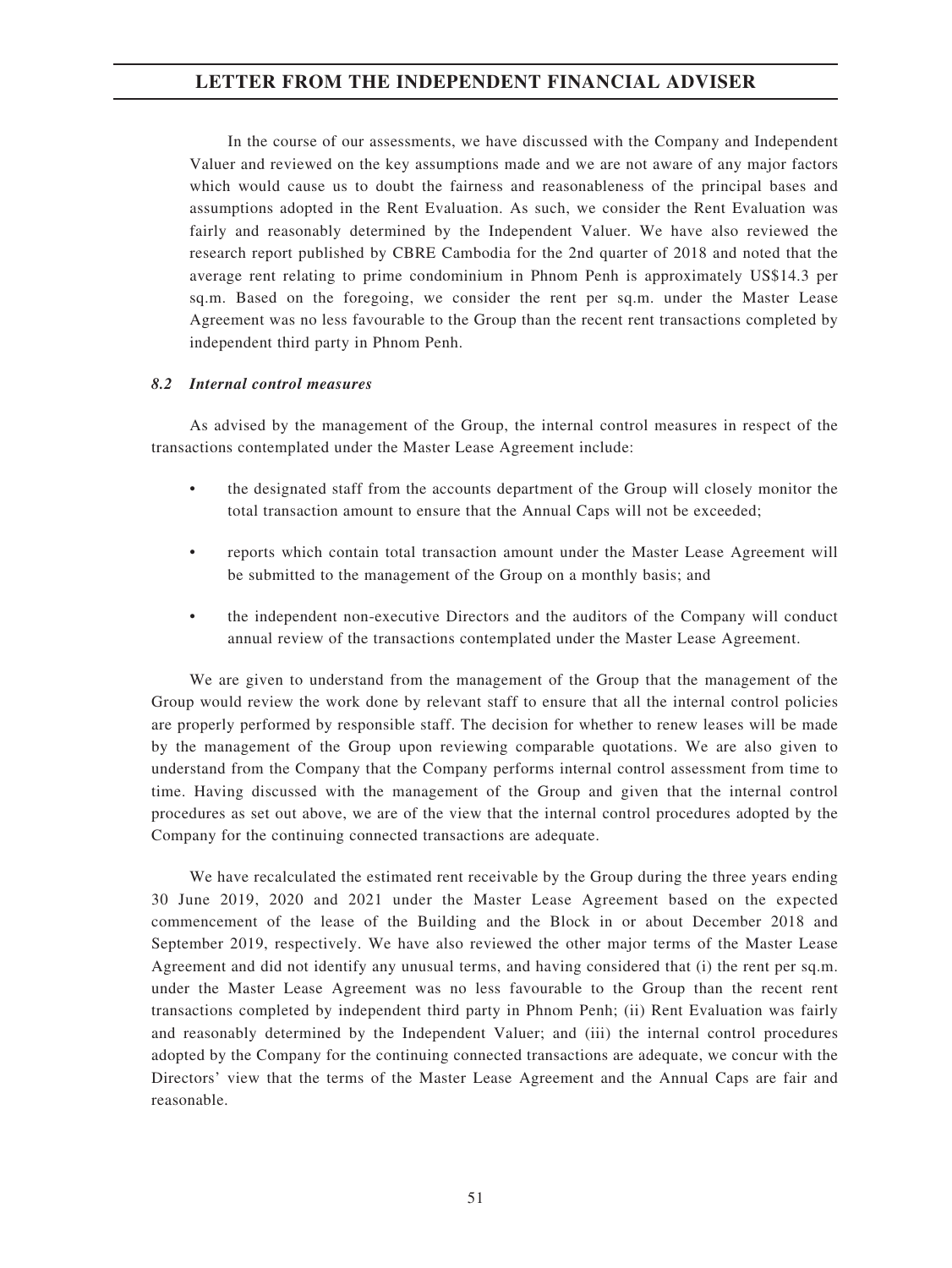## 9. Financial impact of the Transactions

### 9.1 Effect on the Group's cash and working capital

As disclosed in the 2018 Annual Report, the Group had bank balances and cash and equity attributable to owners of the Company of approximately HK\$69.2 million and HK\$583.2 million as at 30 June 2018, respectively. The Group intends to finance the payment of the Consideration (i) as to US\$10.1 million (equivalent to approximately HK\$78.8 million) by the allotment and issue of the Consideration Shares; and (ii) as to US\$6.2 million (equivalent to approximately HK\$48.4 million) by cash. The Group intends to fund the payment of the cash consideration by internally available resources.

In view of (i) the amount of cash and cash equivalents of the Group as mentioned above; (ii) the settlement of the cash portion is expected to be around September 2019, being no later than seven (7) Business Days following the Delivery Date; (iii) the rent receivable from the Building is expected to commence from December 2018; and (iv) as set out in the Letter from the Board, the Group has undrawn borrowing facilities of approximately HK\$238.8 million as at 30 June 2018; and (v) our review of the working capital requirements of the Company, the Company's management expects, and we concur that the Company would have sufficient fund to settle the cash portion of the Consideration of US\$6.2 million (equivalent to approximately HK\$48.4 million).

## 9.2 Effect on the earnings

As set out under the paragraph headed ''2. Financial information of the Group'' of this letter, the Group generated revenue of approximately HK\$208.0 million, HK\$173.0 million and HK\$169.3 million, and loss attributable to the owners of the Company of approximately HK\$425.0 million, HK\$177.7 million and HK\$58.6 million for the years ended 30 June 2018, 2017 and 2016, respectively. Given the loss making position of the Group as discussed above and the rent receivable by the Group under the Master Lease Agreement, it is expected that the Transactions would enhance the Group's revenue stream upon the completion of the Transactions.

#### 9.3 Effect on the net asset value

As set out in the Letter from the Board, it is expected that upon completion of the transactions contemplated under the Long Term Lease Agreement, non-current assets will increase by approximately HK\$134.9 million being the fair value of the Remaining Properties with reference to the independent valuation report issued by the Independent Valuer as set out in Appendix III to the Circular, and current liabilities will increase by approximately HK\$48.4 million, being the amount due to GRED under the Long Term Lease Agreement.

According to the unaudited pro forma statement of asset and liabilities of the Group contained in Appendix II to the Circular, the unaudited consolidated equity attributable to the owners of the Company as at 30 June 2018 would be increased by HK\$86.6 million as a result of the Transactions. Based on the above and that the Issue Price represents a premium of approximately 78.3% over the net asset value per Share attributable to the owners of the Company of approximately HK\$0.0531 as at 30 June 2018, the net asset value per Share of the Group is expected to increase upon completion of the Transactions.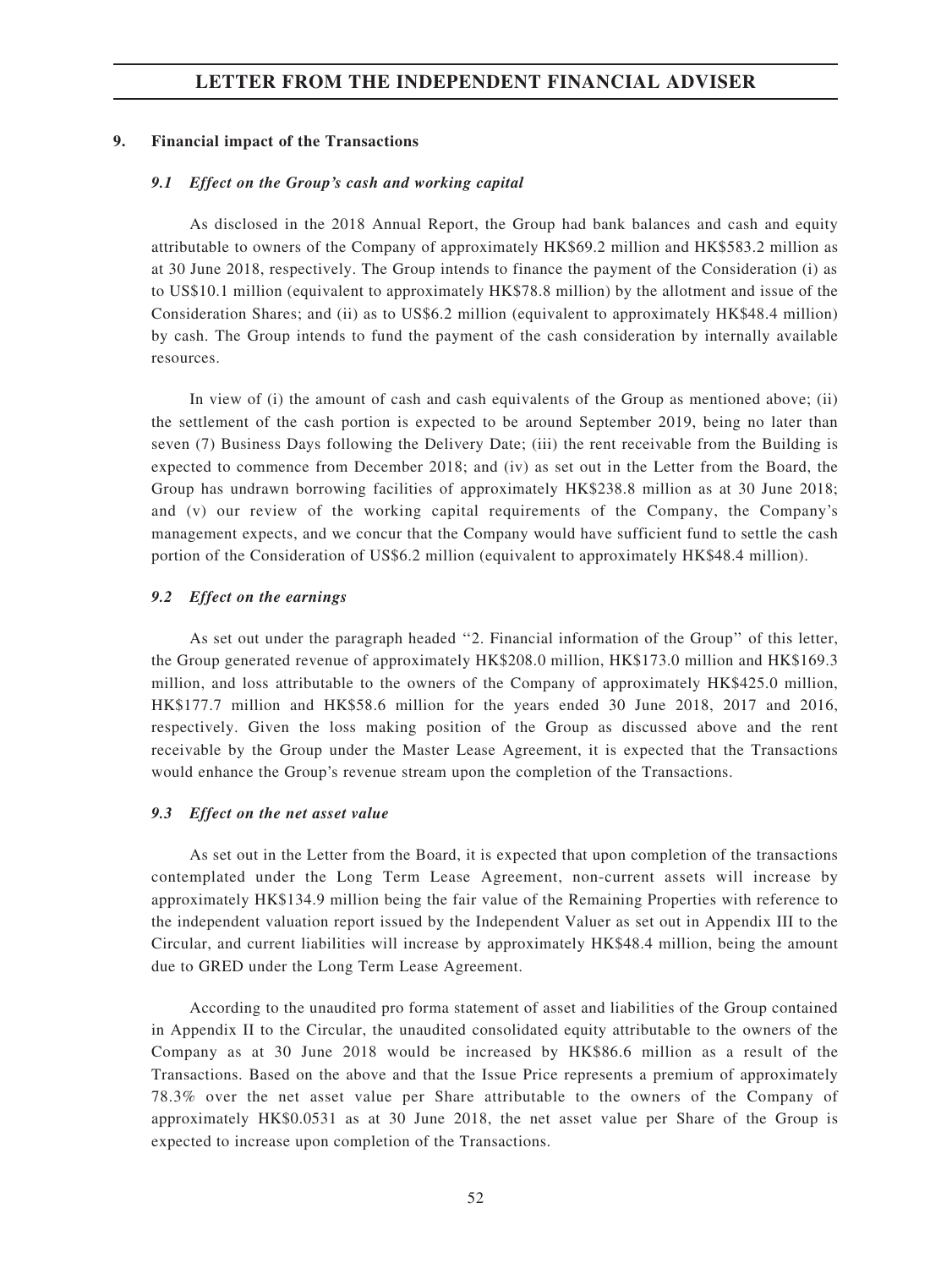In view of the possible financial effects of the Transactions to the Group as mentioned above, we are of the opinion that the Transactions will likely to enhance the Group's revenue stream as well as the asset base of the Group.

### 10. Effect of the Transactions on the shareholding of the Company

The following table illustrates the shareholding structure of the Company (i) as at the Latest Practicable Date; and (ii) immediately after the allotment and issue of the Consideration Shares:

|                                       | As at the<br>Latest Practicable Date |                     | Immediately after the allotment and<br>issue of the Consideration Shares |                     |  |
|---------------------------------------|--------------------------------------|---------------------|--------------------------------------------------------------------------|---------------------|--|
|                                       |                                      |                     |                                                                          |                     |  |
|                                       |                                      | Approximate         |                                                                          | Approximate         |  |
|                                       | Number of                            | percentage of       | Number of                                                                | percentage of       |  |
| Name of Shareholder                   | <i>Shares</i>                        | <i>issued Share</i> | <i>Shares</i>                                                            | <i>issued Share</i> |  |
| Trillion Trophy Asia Limited (Note 1) | 3.825,000,000                        | 34.86%              | 3,825,000,000                                                            | 32.40%              |  |
| GRED and its associates (including)   |                                      |                     |                                                                          |                     |  |
| Ever Depot) (Note 2)                  | 2,086,551,000                        | 19.01%              | 2,919,161,000                                                            | 24.72%              |  |
| Dragon Villa Limited (Note 3)         | 2,094,366,000                        | 19.08%              | 2,094,366,000                                                            | 17.74%              |  |
| Public Shareholders                   | 2,968,154,672                        | 27.05%              | 2,968,154,672                                                            | 25.14%              |  |
|                                       | 10,974,071,672                       | 100.00%             | 11,806,681,672                                                           | 100.00%             |  |

Notes:

- (1) Trillion Trophy Asia Limited is a wholly-owned subsidiary of Wealthy Associates International Limited which in turn is wholly-owned by Mr. Suen Cho Hung, Paul.
- (2) GRED is wholly-owned by Mr. Vong Pech. Ever Depot is a wholly-owned subsidiary of GRED.
- (3) Dragon Villa Limited is wholly-owned by Mr. Lei Sutong.

As illustrated in the table above, the shareholdings of the existing public Shareholders will be diluted from approximately 27.05% as at the Latest Practicable Date to approximately 25.14% immediately after the allotment and issue of the Consideration Shares. In addition, based on (i) the price discount of the Issue Price of approximately 6.2% to the closing price of HK\$0.101 per Share as quoted on the Stock Exchange on the Last Trading Day; (ii) the aggregate of 832,610,000 Consideration Shares to be allotted and issued; and (iii) 11,806,681,672 Shares immediately after the allotment and issue of the Consideration Share, the value dilution of the Transactions to the existing public Shareholders would be approximately 0.4%.

Although there will be a dilution of shareholding to the Independent Shareholders based on the price discount of the Issue Price of approximately 6.2% to the closing price of HK\$0.101 per Share as quoted on the Stock Exchange on the Last Trading Day, the Independent Shareholders should note that the Company will benefit from the Transactions after taken into account the reasons as stipulated in the paragraph headed ''6. Reasons for and benefits of the Transactions'' above. Accordingly, we consider that the shareholding dilution effects for the issuance of the Consideration Shares is acceptable so far as the Independent Shareholders concerned.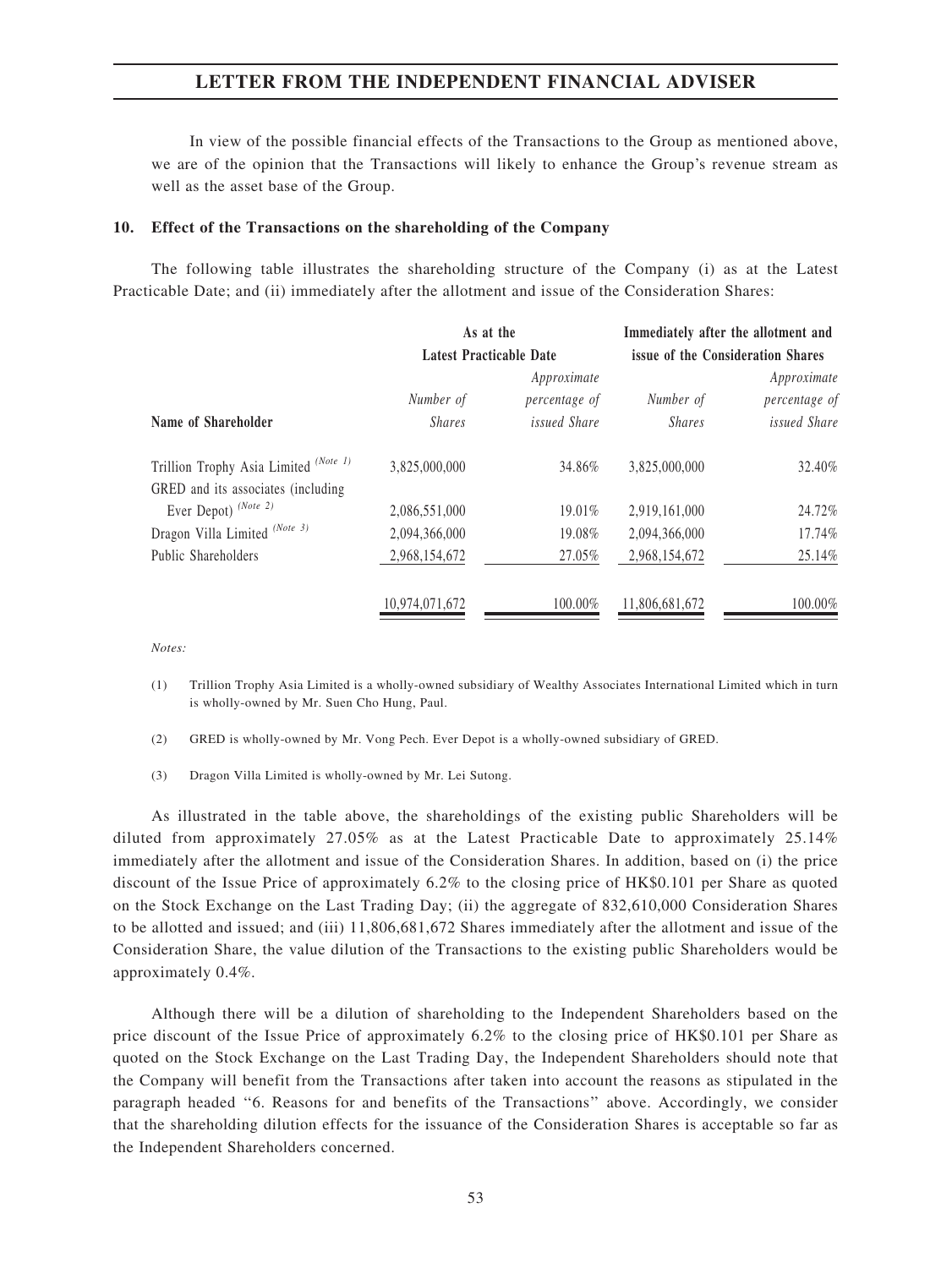## RECOMMENDATION

Based on the abovementioned principal factors and reasons for and benefits of the Transactions, we are of the view that (i) the transactions under the Master Lease Agreement are conducted in the ordinary and usual course of business of the Group; (ii) the terms of the Long Term Lease Agreement and the Master Lease Agreement are on normal commercial terms or better and are fair and reasonable so far as the Independent Shareholders are concerned; and (iii) whether the entering into of the Long Term Lease Agreement and the Master Lease Agreement, together with the adoption of the annual caps in respect of the Master Lease Agreement are in the interests of the Company and the Shareholders as a whole. Accordingly, we recommend the Independent Shareholders, as well as the Independent Board Committee to advise the Independent Shareholders, to vote in favour of the relevant resolutions to be proposed at the EGM to approve the Long Term Lease Agreement, the Master Lease Agreement and the transactions contemplated thereunder.

> Yours faithfully, For and on behalf of Lego Corporate Finance Limited Kristie Ho Managing Director

Ms. Kristie Ho is a licensed person registered with the Securities and Futures Commission and a responsible officer of Lego Corporate Finance Limited to carry out Type 6 (advising on corporate finance) regulated activity under the Securities and Futures Ordinance (Chapter 571 of the laws of Hong Kong). She has over 14 years of experience in the finance and investment banking industry.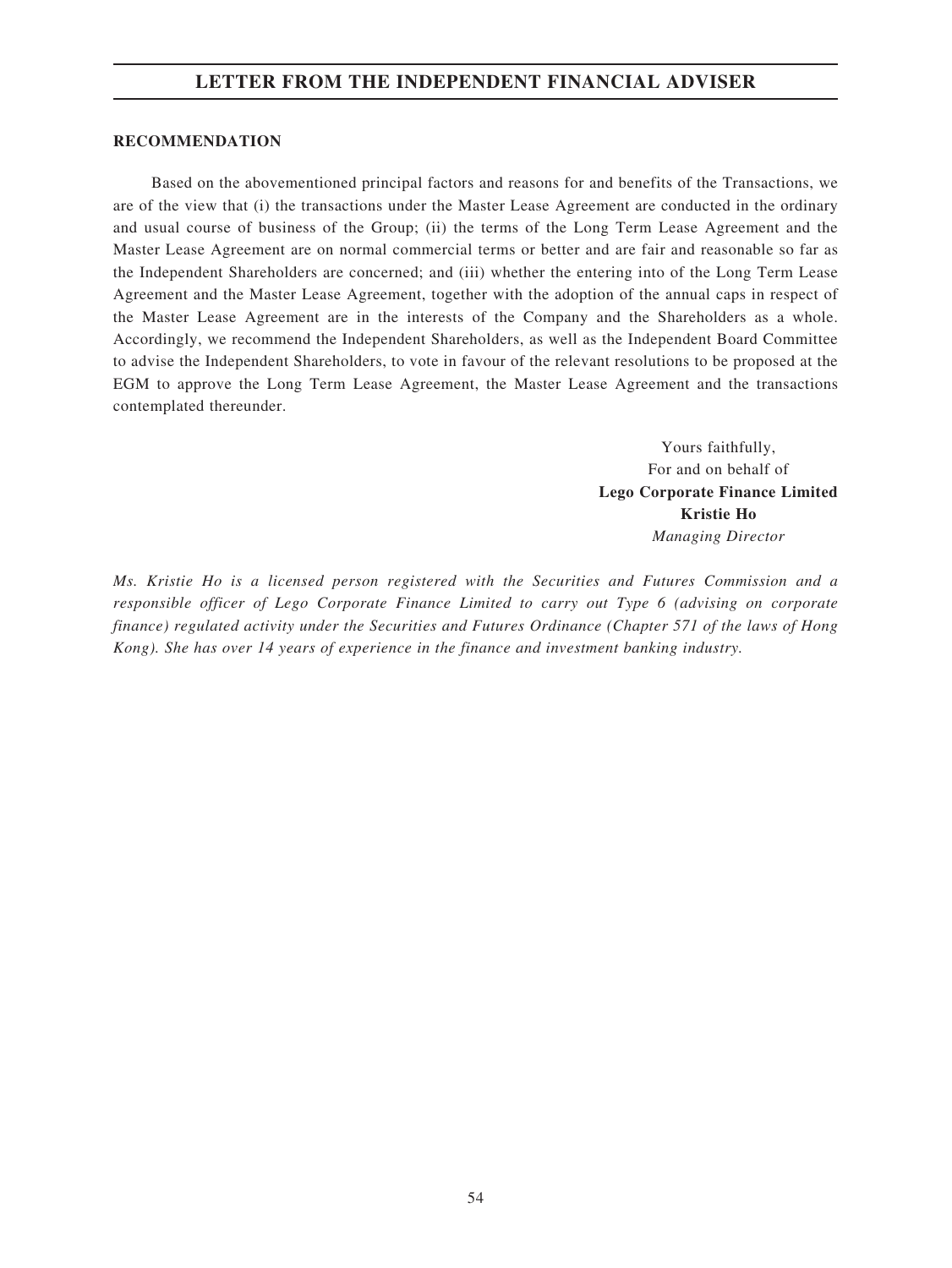## 1. FINANCIAL INFORMATION OF THE GROUP

The audited consolidated financial statements of the Group, together with the accompanying notes, for each of the three years ended 30 June 2016, 2017 and 2018 are disclosed in the annual reports of the Group for the years ended 30 June 2016 (pages 41 to 119) and 30 June 2017 (pages 51 to 123) and 30 June 2018 (pages 50 to 123), respectively. The above said published annual reports of the Group are available on the Company's website at www.bshl.com.hk and the website of the Stock Exchange at www.hkexnews.hk through the links below:

| 2018 annual report | http://www3.hkexnews.hk/listedco/listconews/SEHK/2018/1030/LTN20181030343.pdf |
|--------------------|-------------------------------------------------------------------------------|
| 2017 annual report | http://www3.hkexnews.hk/listedco/listconews/SEHK/2017/1030/LTN20171030231.pdf |
| 2016 annual report | http://www3.hkexnews.hk/listedco/listconews/SEHK/2016/1028/LTN20161028548.pdf |

## 2. FINANCIAL AND TRADING PROSPECTS OF THE GROUP

The Company is engaged in investment holding and the principal activities of its major subsidiaries are the operation of a professional football club in the United Kingdom and investment in properties.

The Company has been actively seeking business opportunities from time to time, including investments in new markets, in order to enhance the long term growth potential of the Company and the shareholder value. The Company believes that the Transactions can further secure a stable stream of income and thereby enhancing value to the Shareholders. At the same time, the Group will benefit from the possibility of future long term appreciation in value of the Building and the Block.

# 3. STATEMENT OF INDEBTEDNESS

As at the close of business on 31 October 2018, being the latest practicable date for the purpose of this statement of indebtedness prior to the printing of this circular, the indebtedness of the Group was as follows:

## Borrowings

|                         | HK\$'000 |
|-------------------------|----------|
| Loan from a shareholder | 66,197   |
| Other loans             | 271,184  |
|                         | 337,381  |

The loan from a shareholder and the other loans are at fixed interest rates and are unsecured and unguaranteed.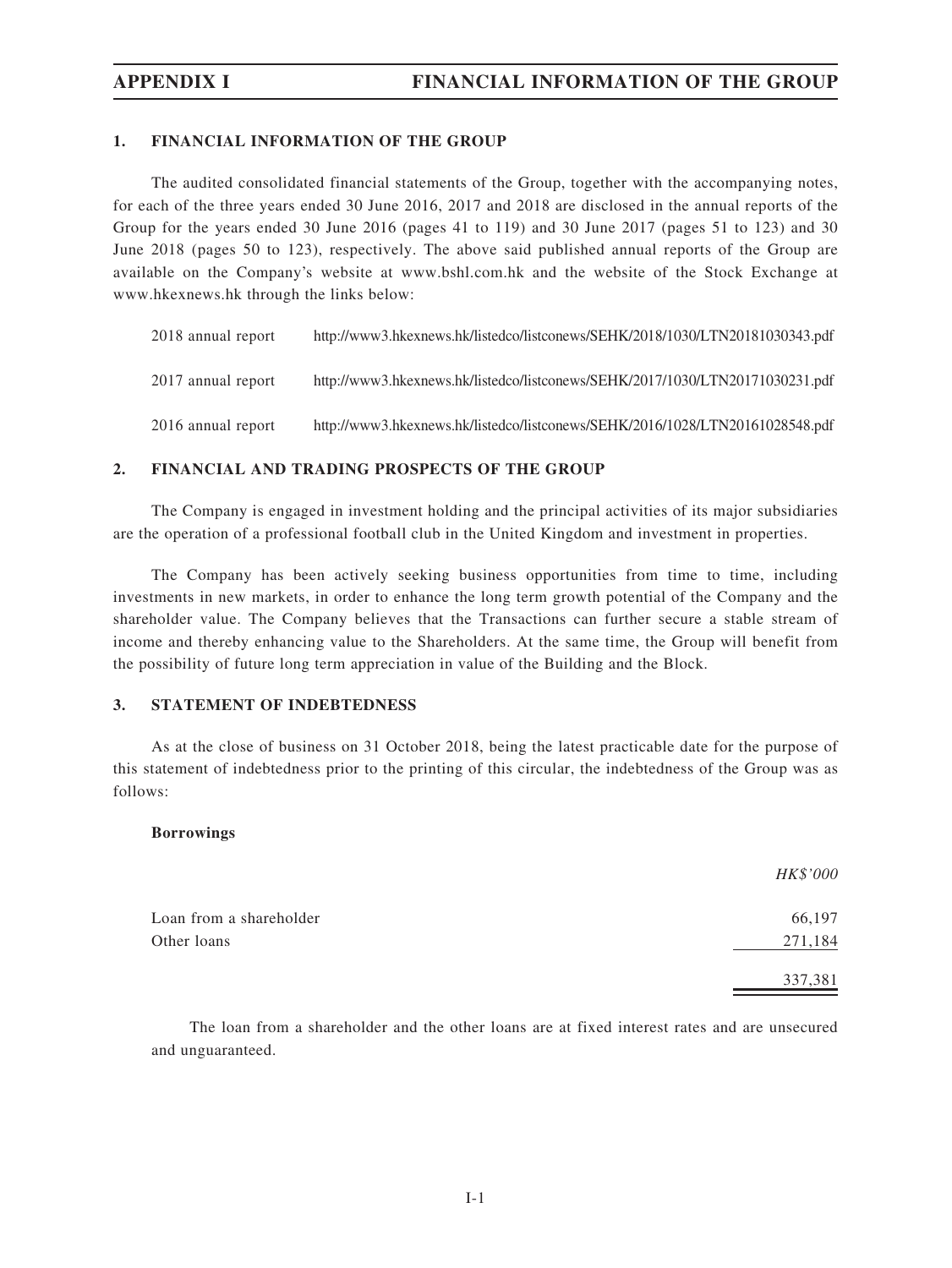## Disclaimer

Save as aforesaid or as otherwise disclosed herein, and apart from intra-group liabilities and normal accounts payable in the ordinary course of business, the Group did not have any other loan capital issued and outstanding or agreed to be issued but unissued, loans, bank overdrafts, or other similar indebtedness, finance lease or hire purchase commitment, liabilities under acceptances (other than normal trade bills) or acceptable credits, debentures, mortgages, charges, guarantees or other material contingent liabilities as at the close of business on 31 October 2018.

### Contingent Liabilities

As at 31 October 2018, the Group had the following contingent liabilities:

### (a) Player transfer costs

Under the terms of certain contracts with other football clubs in respect of player transfers, additional player transfer cost would become payable if certain specific conditions are met. The maximum amount not provided that could be payable in respect of the transfers up to 31 October 2018 was approximately HK\$66,214,000 (equivalent to approximately GBP6,641,000).

### (b) Litigation: High Court Action No. 1099 of 2013

On 9 May 2013, Mr. Lee Yiu Tung (''Mr. Lee''), a former executive director of the Company, filed a claim with the Labour Tribunal of Hong Kong against the Company for, *inter alia*, unpaid wages, wages in lieu of notice and expenses allegedly paid by him on behalf of the Company for a sum of approximately HK\$1,484,000. The Company made a counterclaim against Mr. Lee on 8 October 2013 in respect of, inter alia, wages paid to him in the aggregate sum of HK\$240,000 for the months from July to October 2012 and reimbursement of out-of-pocket expenses paid by the Company to him during 2010 to 2012 totaling approximately HK\$2,000,000. On 4 June 2013, the Labour Tribunal of Hong Kong made an order to transfer the case to the High Court of Hong Kong (the ''High Court'').

This trial hearing of this case is now fixed on 2 to 6 March 2020. The pre-trial review will be held on 4 December 2019.

In this statement of indebtedness, certain foreign currency amounts have been translated into Hong Kong dollars at the approximate exchange rates prevailing at the close of business on 31 October 2018.

## 4. WORKING CAPITAL

Taking into account the expected completion of the Long Term Lease Agreement, the Master Lease Agreement and the transactions contemplated thereunder and the financial resources available to the Group (including the internally generated funds and the available loan facilities), the Board, after due and careful enquiry, is of the opinion that the Group shall have sufficient working capital to meet its present requirements for at least the next 12 months from the date of this circular in the absence of any unforeseen circumstances.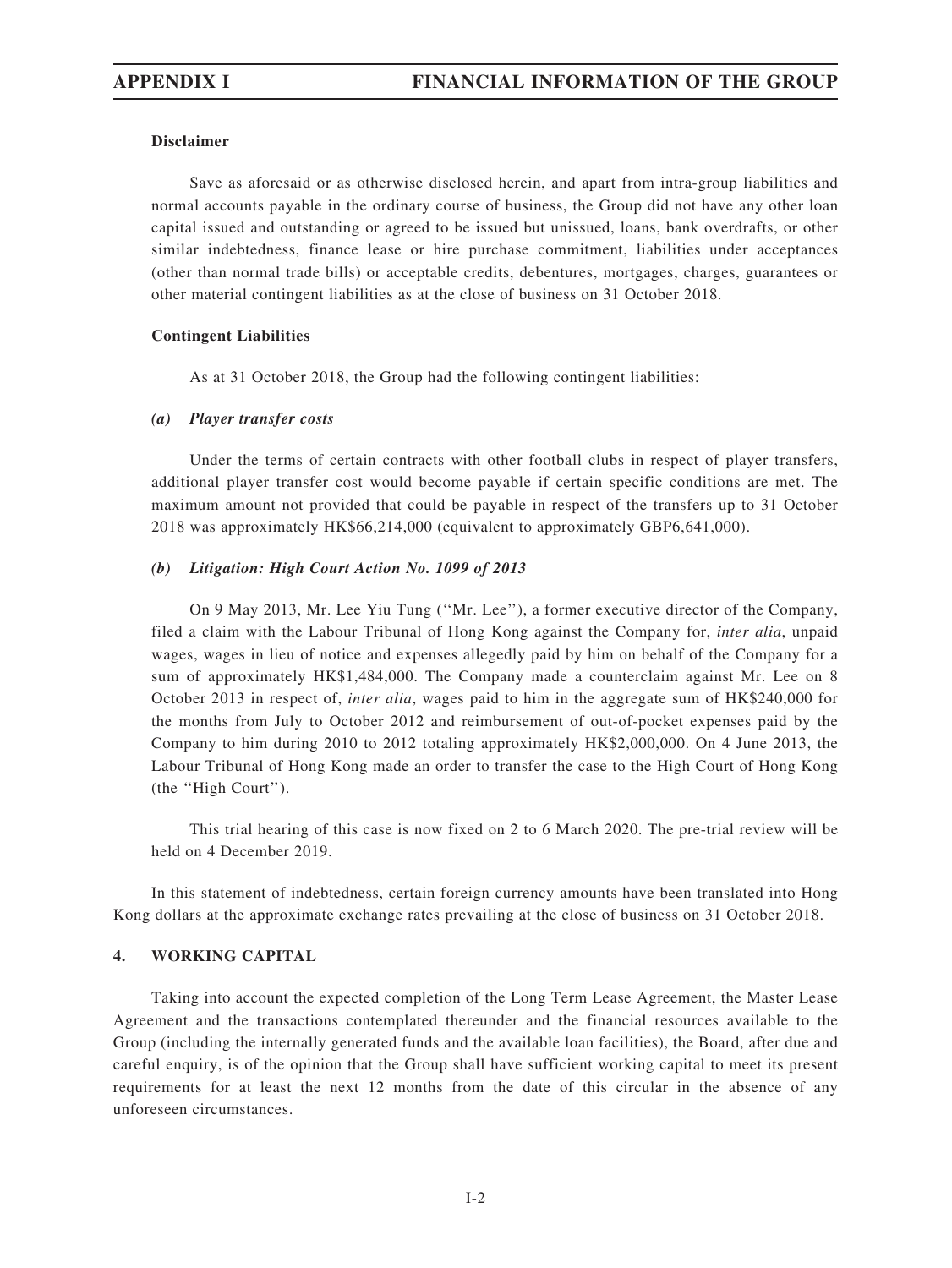## 5. NO MATERIAL ADVERSE CHANGE

The Directors confirm that there has been no material adverse change in the financial or trading position or outlook of the Group since 30 June 2018 being the date to which the latest published audited consolidated financial statements of the Group has been made up, and up to the Latest Practicable Date.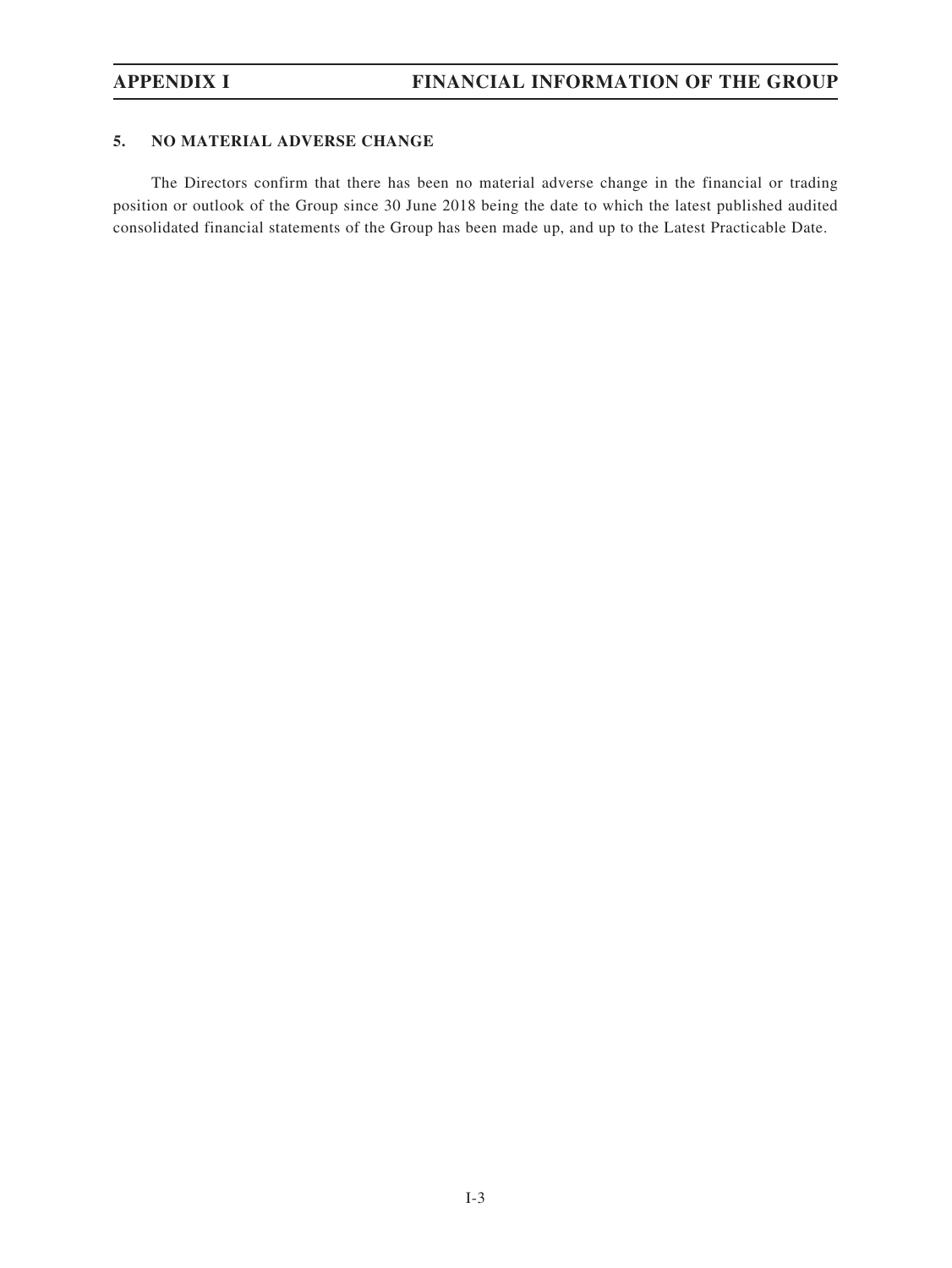## (A) UNAUDITED PRO FORMA FINANCIAL INFORMATION OF THE GROUP

Deep Blue Trade (Cambodia) Co., Ltd. (''Deep Blue''), an indirect wholly-owned subsidiary of Birmingham Sports Holdings Limited (the ''Company''), has entered into a long term lease agreement (the ''Long Term Lease Agreement'') with Ever Depot Limited, a substantial shareholder of the Company, to lease (i) 22 residential apartments on four floors and all areas on three floors at Block C of One Park with total saleable area of approximately 3,468.15 sq.m.; and (ii) portion of the podium and corridor connected to the main building of the condominium with saleable area of approximately 1,791.34 sq.m. (the ''Remaining Properties'') for 50 years commencing from the delivery date, which may be extended for such period(s) as determined by Deep Blue under the same terms and conditions as contained in the Long Term Lease Agreement. The consideration of approximately US\$16.3 million (equivalent to approximately HK\$127.2 million) would be settled by issuance of 832,610,000 new shares of the Company at the issue price of HK\$0.0947 per share and cash of US\$6.2 million (equivalent to approximately HK\$48.4 million) payable no later than seven (7) business days following the delivery date.

The Company and its subsidiaries are collectively referred to as the ''Group''.

The accompanying unaudited pro forma statement of assets and liabilities of the Group (the ''Statement'') has been prepared to illustrate the effect of the Long Term Lease Agreement, assuming the transaction had been completed as at 30 June 2018, might have affected the financial position of the Group.

The Statement is prepared based on the audited consolidated statement of financial position of the Group as at 30 June 2018 as set out in the published annual report of the Group, after making certain pro forma adjustments resulting from the Long Term Lease Agreement.

The Statement is prepared based on a number of assumptions, estimates, uncertainties and currently available information, and is provided for illustrative purposes only. Accordingly, as a result of the nature of the Statement, it may not give a true picture of the actual financial position of the Group that would have been attained had the Long Term Lease Agreement actually occurred on 30 June 2018. Furthermore, the Statement does not purport to predict the Group's future financial position.

The Statement should be read in conjunction with the financial information of the Group as set out in Appendix I of this circular and other financial information included elsewhere in this circular.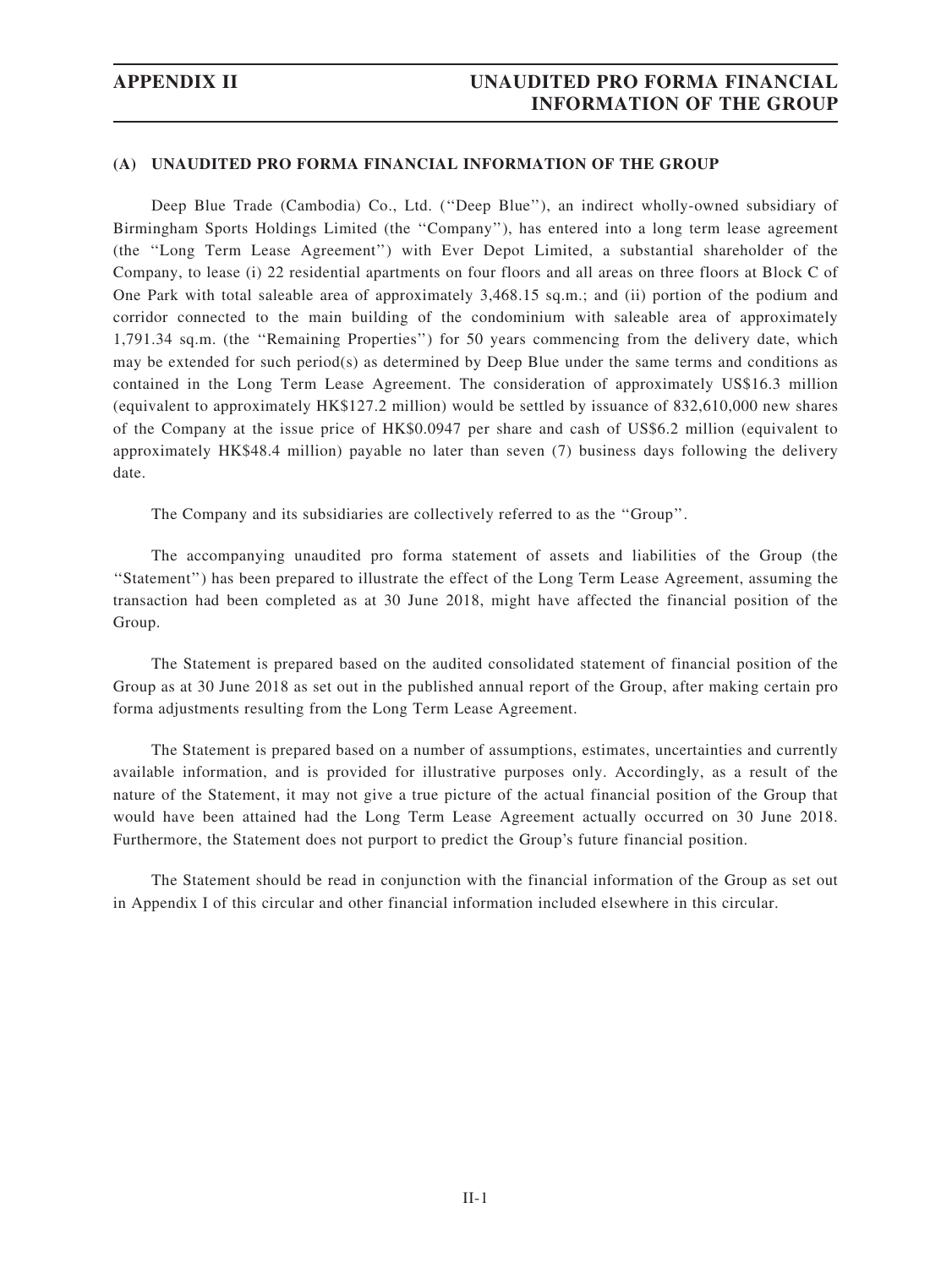# (B) UNAUDITED PRO FORMA STATEMENT OF ASSETS AND LIABILITIES OF THE GROUP

|                                              | <b>The Group</b> |             |              |
|----------------------------------------------|------------------|-------------|--------------|
|                                              | as at            | Pro forma   | Pro Forma of |
|                                              | 30 June 2018     | adjustments | the Group    |
|                                              | HK\$'000         | HK\$'000    | HK\$'000     |
|                                              | (Note 1)         | (Note 2)    |              |
| <b>Non-current assets</b>                    |                  |             |              |
| Property, plant and equipment                | 211,007          |             | 211,007      |
| Intangible assets                            | 197,024          |             | 197,024      |
| Investment properties                        | 393,908          | 134,940     | 528,848      |
| Interest in a joint venture                  | 1,073            |             | 1,073        |
| Total non-current assets                     | 803,012          | 134,940     | 937,952      |
| <b>Current assets</b>                        |                  |             |              |
| Inventories                                  | 6,469            |             | 6,469        |
| Trade receivables                            | 19,167           |             | 19,167       |
| Deposits, prepayment and other receivables   | 51,946           |             | 51,946       |
| Cash and cash equivalents                    | 69,221           |             | 69,221       |
| Total current assets                         | 146,803          |             | 146,803      |
| <b>Current liabilities</b>                   |                  |             |              |
| Transfer fee payables                        | 60,626           |             | 60,626       |
| Trade payables                               | 13,507           |             | 13,507       |
| Amount due to a related party                |                  | 48,326      | 48,326       |
| Accruals and other payables                  | 48,604           |             | 48,604       |
| Deferred capital grants                      | 585              |             | 585          |
| Deferred income                              | 24,969           |             | 24,969       |
| Borrowings                                   | 66,201           |             | 66,201       |
| Total current liabilities                    | 214,492          | 48,326      | 262,818      |
| Net current liabilities                      | (67, 689)        | (48, 326)   | (116, 015)   |
| <b>Total assets less current liabilities</b> | 735,323          | 86,614      | 821,937      |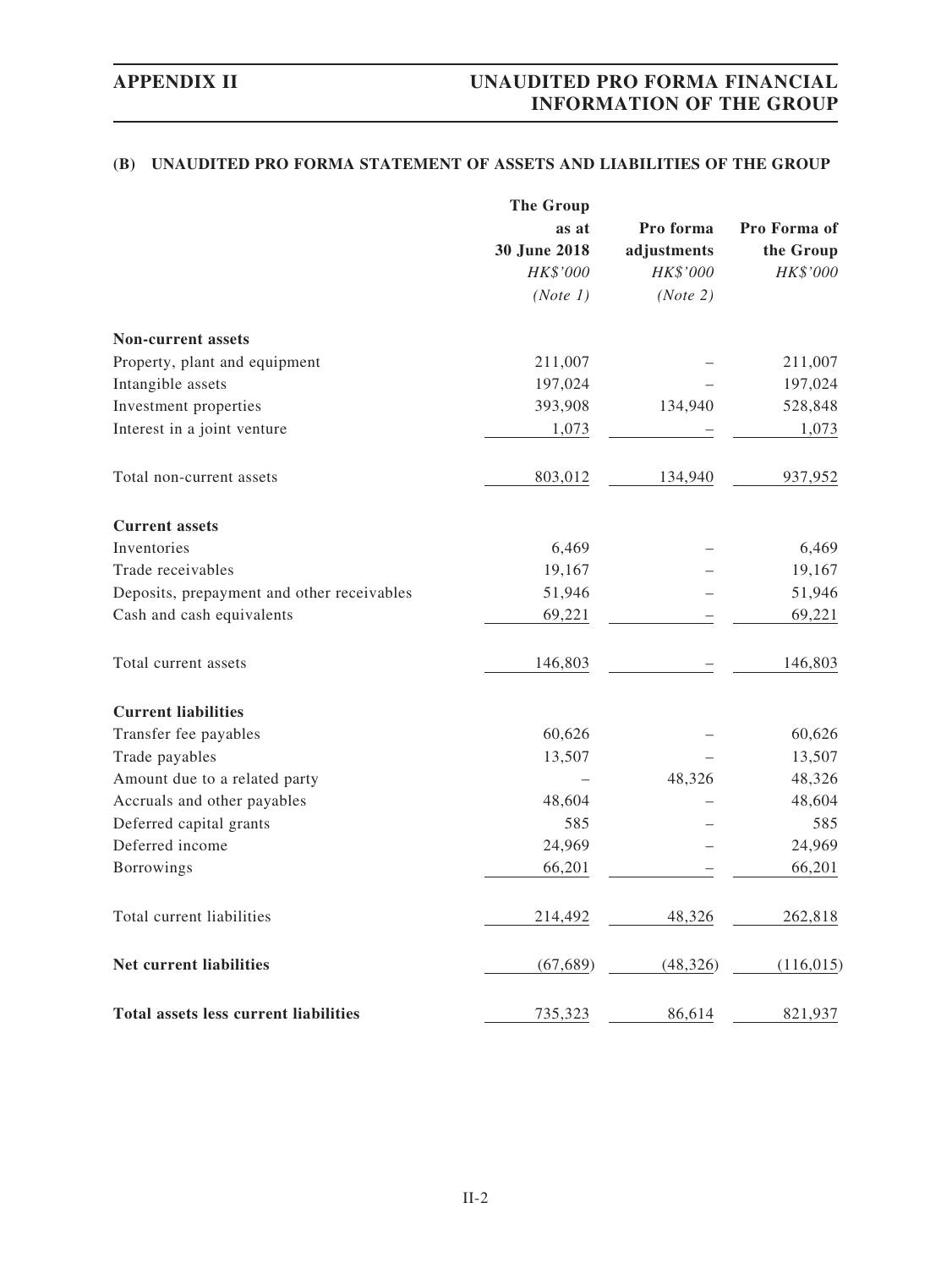|                                              | <b>The Group</b> |             |              |
|----------------------------------------------|------------------|-------------|--------------|
|                                              | as at            | Pro forma   | Pro Forma of |
|                                              | 30 June 2018     | adjustments | the Group    |
|                                              | HK\$'000         | HK\$'000    | HK\$'000     |
|                                              | (Note 1)         | (Note 2)    |              |
| <b>Non-current liabilities</b>               |                  |             |              |
| Transfer fee payables                        | 25,650           |             | 25,650       |
| Accruals and other payables                  | 7,883            |             | 7,883        |
| Deferred capital grants                      | 14,996           |             | 14,996       |
| <b>Borrowings</b>                            | 99,814           |             | 99,814       |
| Deferred tax liabilities                     | 20,970           |             | 20,970       |
| Total non-current liabilities                | 169,313          |             | 169,313      |
| <b>NET ASSETS</b>                            | 566,010          | 86,614      | 652,624      |
| <b>Capital and reserves</b>                  |                  |             |              |
| Share capital                                | 109,741          | 8,326       | 118,067      |
| Reserves                                     | 473,494          | 78,288      | 551,782      |
| Equity attributable to owners of the Company | 583,235          | 86,614      | 669,849      |
| Non-controlling interests                    | (17, 225)        |             | (17, 225)    |
| <b>TOTAL EQUITY</b>                          | 566,010          | 86,614      | 652,624      |

Notes:

- 1. The financial information is extracted from the audited consolidated statement of financial position of the Group as at 30 June 2018 as set out in the published annual report of the Group.
- 2. This adjustment represents the proposed acquisition of properties located in Cambodia through entering into the Long Term Lease Agreement by issuance of 832,610,000 new shares of the Company at HK\$0.0947 per share; and as to US\$6,196,000 (equivalent to approximately HK\$48,326,000) by cash payable no later than seven (7) business days following the delivery date, pursuant to the Long Term Lease Agreement.

The transaction constitutes a share-based payment under HKFRS 2 ''Share-based Payment'', which requires the fair value of the goods or services received to be measured at the date the entity obtains the goods or the counterparty renders the services.

The properties are under construction as of the date of the Long Term Lease Agreement. The fair value of the properties was approximately US\$17,300,000 (equivalent to approximately HK\$134,940,000), with reference to the valuation report issued by a professional valuer, JP Assets Consultancy Limited as set out in Appendix III to this circular.

3. Save as set out above, the Statement does not take into account any trading results or other transactions of the Group subsequent to the date of the financial statements as included in the Statement.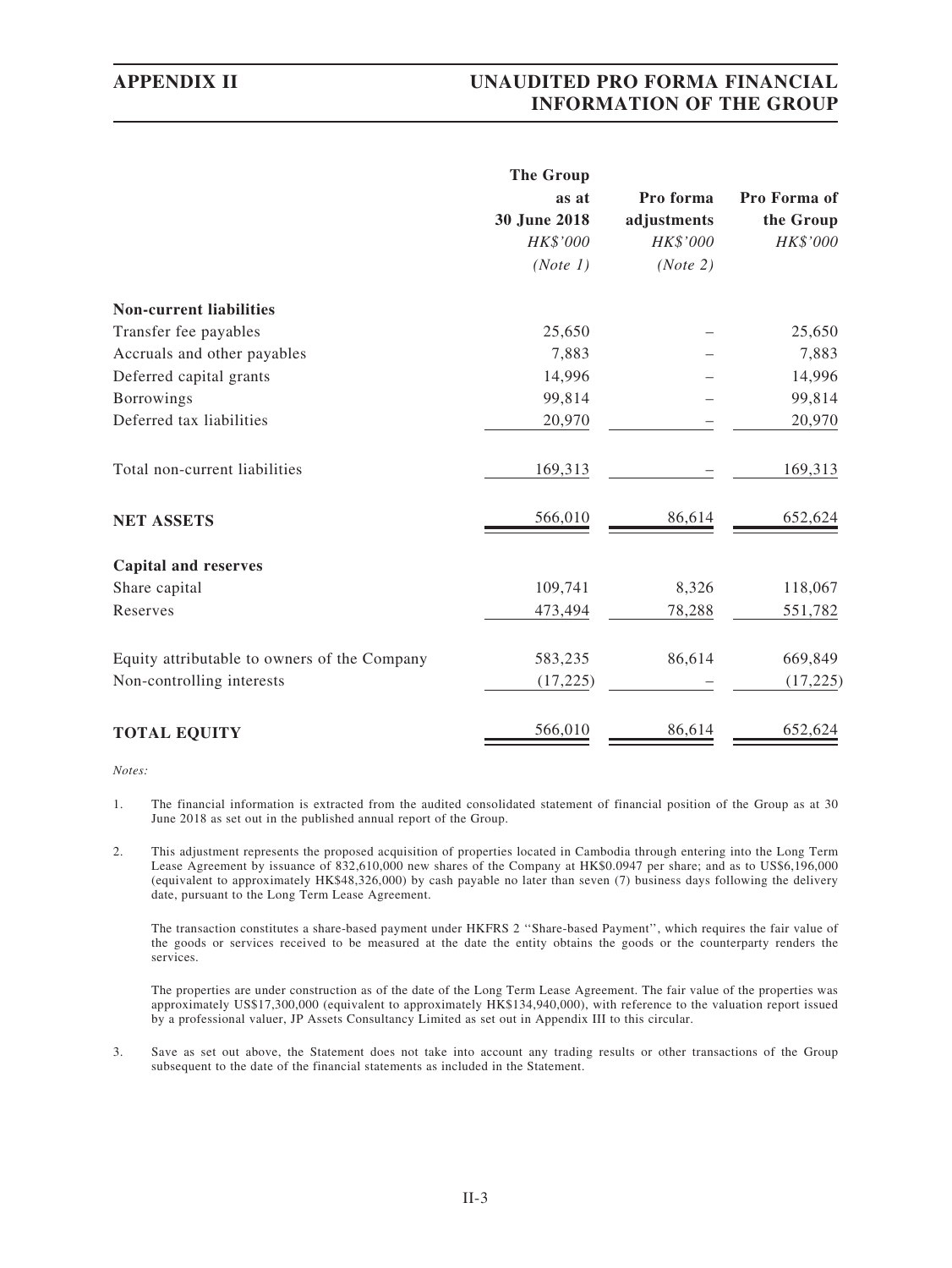## (C) ACCOUNTANT'S REPORT ON UNAUDITED PRO FORMA FINANCIAL INFORMATION OF THE GROUP

The following is the text of a report, prepared for the sole purpose of inclusion in inclusion in this circular, from the independent reporting accountants, ZHONGHUI ANDA CPA Limited, Certified Public Accountants, Hong Kong.



ZHONGHUI ANDA CPA Limited Certified Public Accountants

20 November 2018

The Board of Directors Birmingham Sports Holdings Limited

Dear Sirs,

We have completed our assurance engagement to report on the compilation of pro forma financial information of Birmingham Sports Holdings Limited (the ''Company'') and its subsidiaries (hereinafter collectively referred to as the ''Group'') by the directors of the Company (the ''Directors'') for illustrative purposes only. The pro forma financial information consists of the pro forma statement of assets and liabilities of the Group as at 30 June 2018 (the ''Statement'') as set out in pages II-2 to II-3 of the circular (the ''Circular'') issued by the Company. The applicable criteria on the basis of which the Directors have compiled the Statement are set out in Section A of Appendix II of the Circular.

The Statement has been compiled by the Directors to illustrate the impact of the proposed entering into a long term lease agreement (the ''Long Term Lease Agreement'') to lease (i) 22 residential apartments on four floors and all areas on three floors at Block C of One Park with total saleable area of approximately 3,468.15 sq.m.; and (ii) portion of the podium and corridor connected to the main building of the condominium with saleable area of approximately 1,791.34 sq.m. (the ''Remaining Properties'') for 50 years commencing from the delivery date, which may be extended for such period(s) as determined by Deep Blue under the same terms and conditions as contained in the Long Term Lease Agreement. The consideration of approximately US\$16.3 million (equivalent to approximately HK\$127.2 million) would be settled by issuance of 832,610,000 new shares of the Company at the issue price of HK\$0.0947 per share and cash of US\$6.2 million (equivalent to approximately HK\$48.4 million) payable no later than seven (7) business days following the delivery date on the Group's financial position as at 30 June 2018 as if the Long Term Lease Agreement had been entering into on 30 June 2018. As part of this process, information about the Group's financial position has been extracted by the Directors from the Group's audited consolidated financial statements for the year ended 30 June 2018.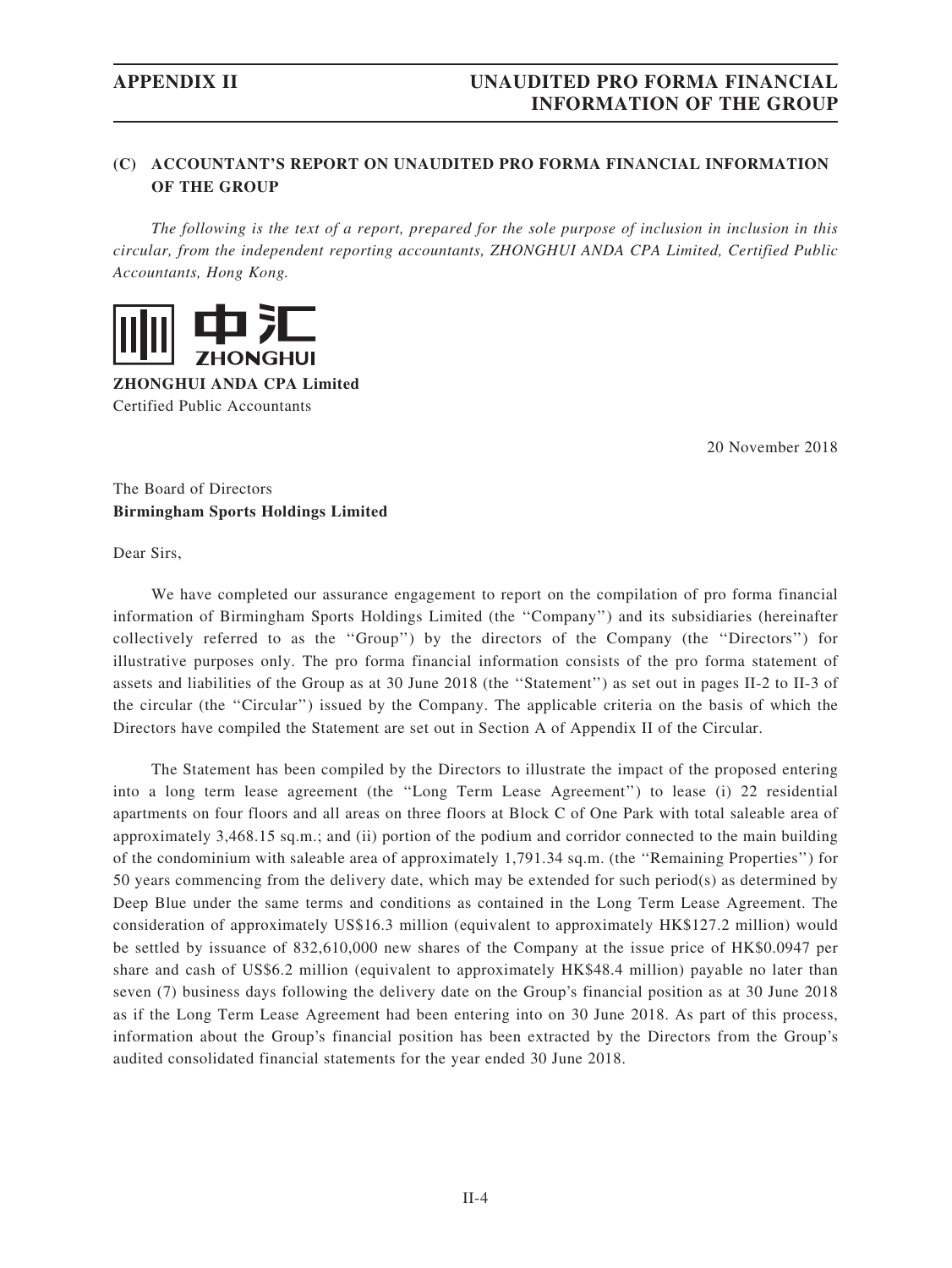### Directors' Responsibilities for the Statement

The Directors are responsible for compiling the Statement in accordance with paragraph 29 of Chapter 4 of the Rules Governing the Listing of Securities on The Stock Exchange of Hong Kong Limited (the "Listing Rules") and with reference to Accounting Guideline ("AG") 7 "Preparation of Pro Forma Financial Information for Inclusion in Investment Circulars'' issued by the Hong Kong Institute of Certified Public Accountants (the ''HKICPA'').

## Our Independence and Quality Control

We have complied with the independence and other ethical requirement of the Code of Ethics for Professional Accountants issued by the HKICPA, which is founded on fundamental principles of integrity, objectivity, professional competence and due care, confidentiality and professional behavior.

The firm applies Hong Kong Standard on Quality Control 1 and accordingly maintains a comprehensive system of quality control including documented policies and procedures regarding compliance with ethical requirements, professional standards and applicable legal and regulatory requirements.

### Reporting Accountant's Responsibilities

Our responsibility is to express an opinion, as required by paragraph 29(7) of Chapter 4 of the Listing Rules, on the Statement and to report our opinion to you. We do not accept any responsibility for any reports previously given by us on any financial information used in the compilation of the Statement beyond that owed to those to whom those reports were addressed by us at the dates of their issue.

We conducted our engagement in accordance with Hong Kong Standard on Assurance Engagements 3420 ''Assurance Engagements to Report on the Compilation of Pro Forma Financial Information Included in a Prospectus'' issued by the HKICPA. This standard requires that the reporting accountant plan and perform procedures to obtain reasonable assurance about whether the directors have compiled the Statement in accordance with paragraph 29 of Chapter 4 of the Listing Rules and with reference to AG 7 ''Preparation of Pro Forma Financial Information for Inclusion in Investment Circulars'' issued by the HKICPA.

For purposes of this engagement, we are not responsible for updating or reissuing any reports or opinions on any historical financial information used in compiling the Statement, nor have we, in the course of this engagement, performed an audit or review of the financial information used in compiling the Statement.

The purpose of the Statement included in the Circular is solely to illustrate the impact of a significant event or transaction on unadjusted financial information of the Group as if the event had occurred or the transaction had been undertaken at an earlier date selected for purposes of the illustration. Accordingly, we do not provide any assurance that the actual outcome of the event or transaction at 30 June 2018 would have been as presented.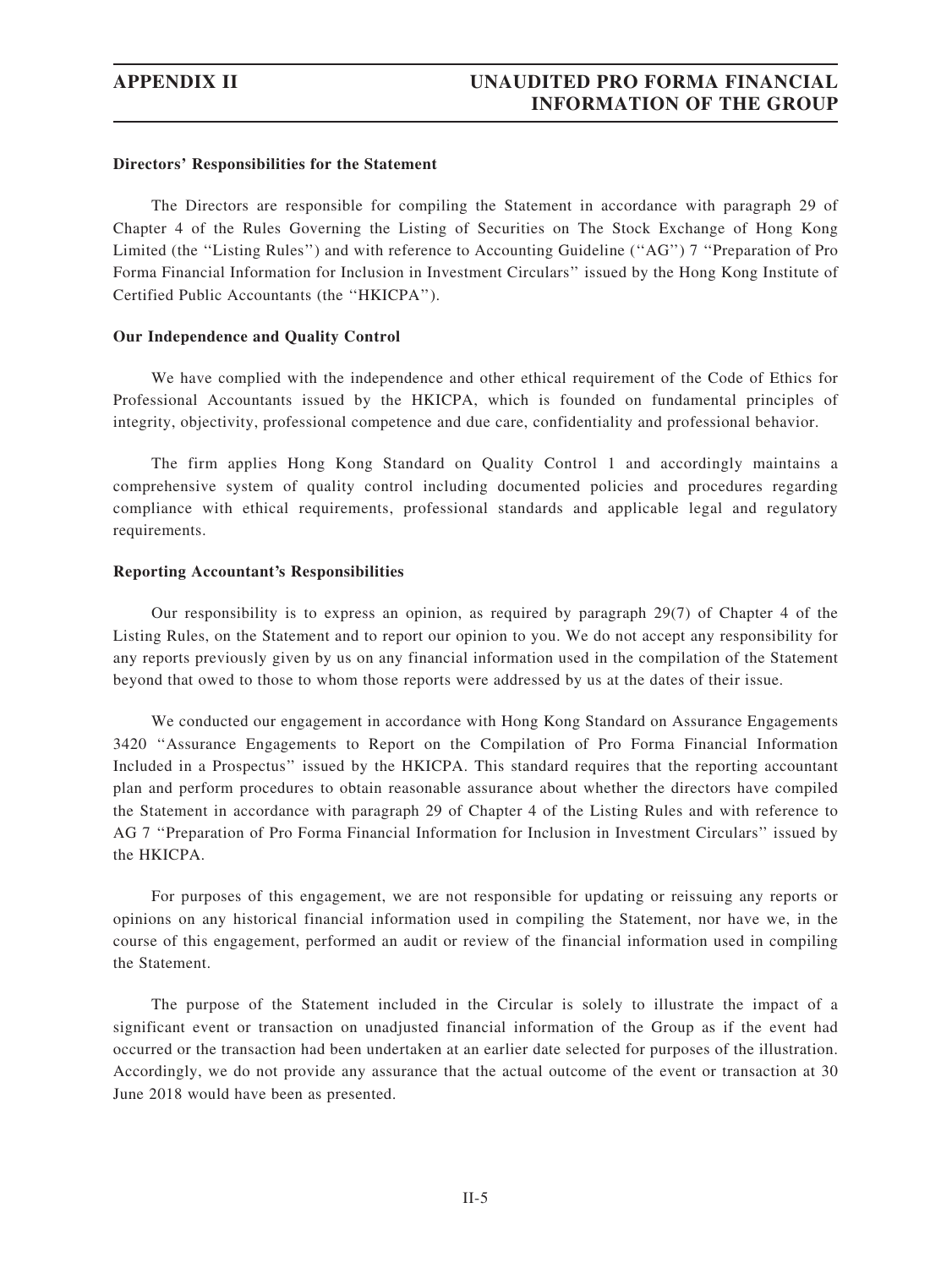A reasonable assurance engagement to report on whether the Statement has been properly compiled on the basis of the applicable criteria involves performing procedures to assess whether the applicable criteria used by the Directors in the compilation of the Statement provide a reasonable basis for presenting the significant effects directly attributable to the event or transaction, and to obtain sufficient appropriate evidence about whether:

- The related pro forma adjustments give appropriate effect to those criteria; and
- The Statement reflects the proper application of those adjustments to the unadjusted financial information.

The procedures selected depend on the reporting accountant's judgement, having regard to the reporting accountant's understanding of the nature of the Group, the event or transaction in respect of which the Statement has been compiled, and other relevant engagement circumstances.

The engagement also involves evaluating the overall presentation of the Statement.

We believe that the evidence we have obtained is sufficient and appropriate to provide a basis for our opinion.

## Opinion

In our opinion:

- (a) the Statement has been properly compiled on the basis stated;
- (b) such basis is consistent with the accounting policies of the Group; and
- (c) the adjustments are appropriate for the purposes of the Statement as disclosed pursuant to paragraph 29(1) of Chapter 4 of the Listing Rules.

Yours faithfully, ZHONGHUI ANDA CPA Limited Certified Public Accountants Sze Lin Tang Practicing Certificate Number P03614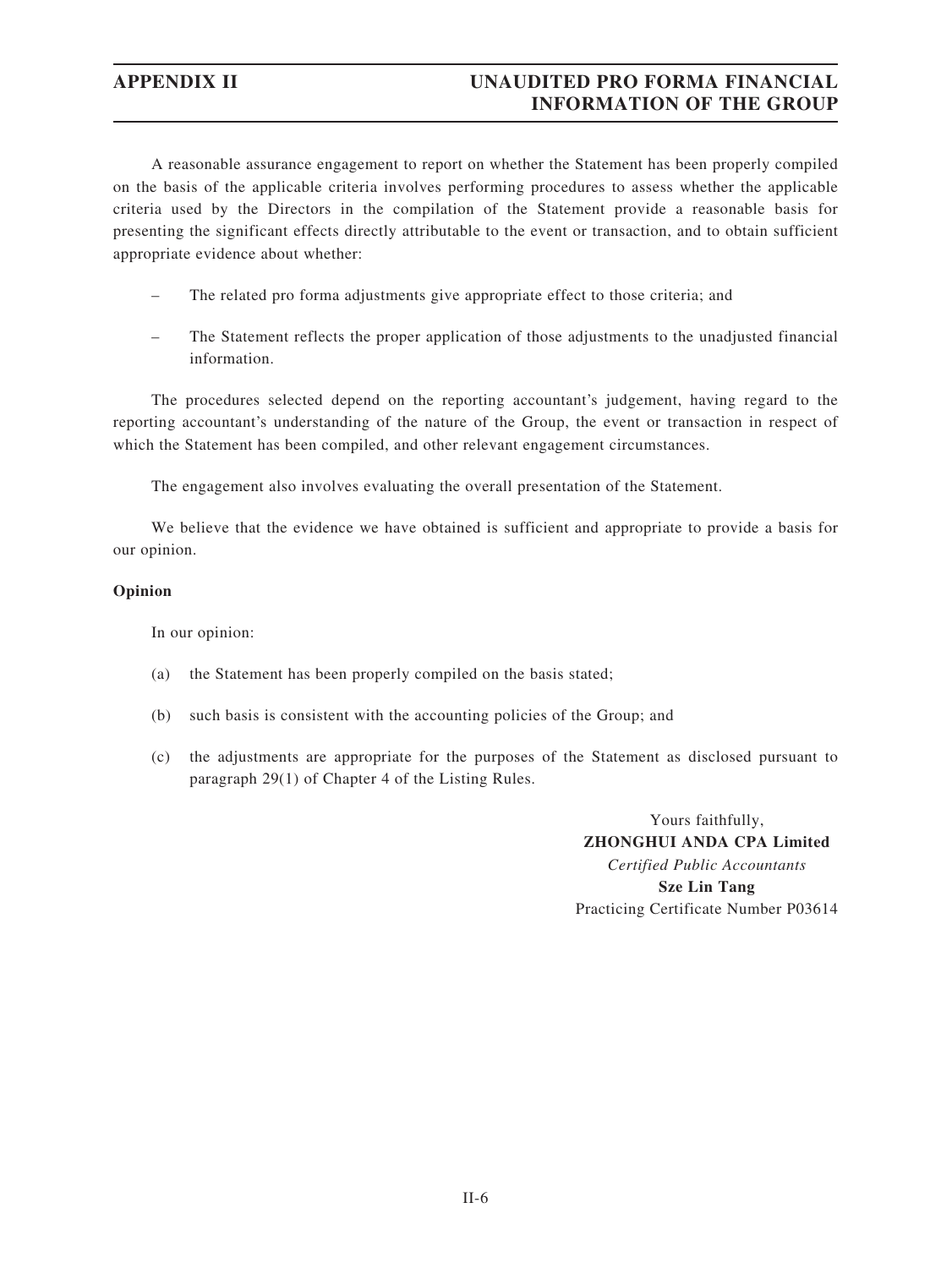The following is the text of a letter and valuation certificates, prepared for the purpose of incorporation in this circular received from JP Assets Consultancy Limited, an independent valuer, in connection with its valuation as at 31 August 2018 for the property interests to be acquired by Birmingham Sports Holdings Limited.



Unit 3B, 3/F, Block A, Hong Kong Industrial Centre, 488–491 Castle Peak Road, Lai Chi Kok, Kowloon, Hong Kong.

20 November 2018

The Board of Directors Birmingham Sports Holdings Limited 31/F., Vertical Sq, No. 28 Heung Yip Road, Wong Chuk Hang, Hong Kong

Dear Sirs/Madams,

## INSTRUCTIONS

We refer to your instruction for us to value the property interests to be acquired (the "Property Interests'') by Birmingham Sports Holdings Limited (the ''Company'') or its subsidiaries (together referred as the ''Group'') located in the Kingdom of Cambodia (''Cambodia''). We confirm that we have carried out inspection, made relevant enquiries and obtained such further information as we consider necessary for the purpose of providing you with our opinion of the market value of the property as at 31 August 2018 (the ''Valuation Date'').

This letter which forms part of our valuation report explains the basis and methodology of valuation, clarifying assumptions, title investigations and limiting conditions of this valuation.

# BASIS OF VALUATION

The valuation is our opinion of the market value (''Market Value'') which we would define as the estimated amount for which an asset or liability should exchange on the valuation date between a willing buyer and a willing seller in an arm's length transaction after proper marketing wherein the parties had each acted knowledgeably prudently and without compulsion.

Market Value is understood as the value of an asset or liability estimated without regard to costs of sale or purchase and without offset for any associated taxes or potential taxes.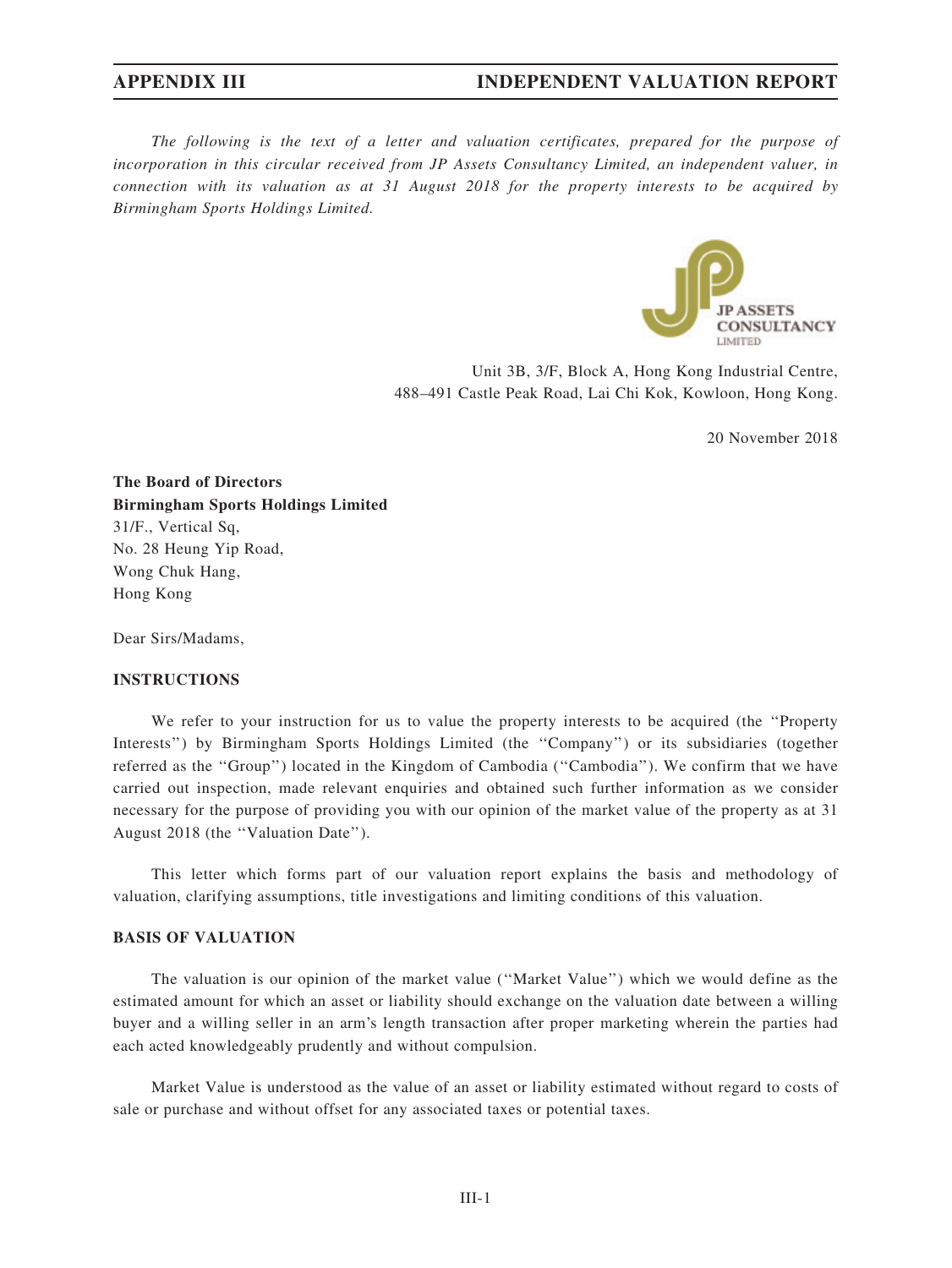Market Value is the best price reasonably obtainable in the market by the seller and the most advantageous price reasonably obtainable in the market by the buyer. This estimate specifically excludes an estimated price inflated or deflated by special terms or circumstances such as atypical financing, sale and leaseback arrangements, joint ventures, management agreements, special considerations or concessions granted by anyone associated with the sale, or any element of special value.

## VALUATION METHODOLOGY

The Property Interests are under development in Cambodia, we have valued them on the basis that they will be developed and completed in accordance with the latest development proposals provided to us by the Company. We have assumed that all consents, approvals and licenses from relevant government authorities for the development proposals have been or will be obtained without onerous conditions or delays. We have also assumed that the design and construction of the developments are in compliance with the local planning and other relevant regulations and have been or will be approved by the relevant authorities. In arriving at our valuations, we have adopted the direct comparison (market) approach by making reference to comparable sales evidence as available in the property market of Phnom Penh and have also taken into account the expended construction costs as well as the costs that will be expended to complete the developments. The ''market value when completed'' represents our opinion of the aggregate selling prices of the development assuming that it was completed as at the valuation date.

## VALUATION STANDARDS

In valuing the Property Interests, we have complied with all the requirements contained in Chapter 5 and Practice Note 12 to the Rules Governing the Listing of Securities issued by The Stock Exchange of Hong Kong Limited and the HKIS Valuation Standards 2017 Edition.

## VALUATION ASSUMPTION

Our valuation has been made on the assumption that the Property Interests would be sold in the open market in their existing state, with the benefit of vacant possession, without the benefit of deferred term contract, leaseback, joint venture, management agreement or any similar arrangements which could affect the value of the Property Interests.

No allowance has been made in our valuation for any charges, mortgages or amounts owing on the Property Interests valued nor for any expenses or taxation which may be incurred in effecting a sale. Unless otherwise stated, it is assumed that the Property Interests are free from encumbrances, restrictions and outgoings of any onerous nature which could affect their values.

All dimensions, measurements and areas are approximations. No on-site measurement has been conducted. We have reviewed the costs of development and the estimated landscaping cost provided by the Company. In assessing estimated costs of development of the properties, we have also researched and reviewed a cost report published by other international quantity survey firms in relation to information on unit construction cost per square meter (''sq.m.'') of residential, commercial and office or comparable properties. Appropriate adjustments are made in comparing the relevant costs. We have had no reason to doubt the truth and accuracy of the information provided to us by the Company and Graticity Real Estate Development Co., Ltd. (''GRED''). We have also sought confirmation from the Company and GRED that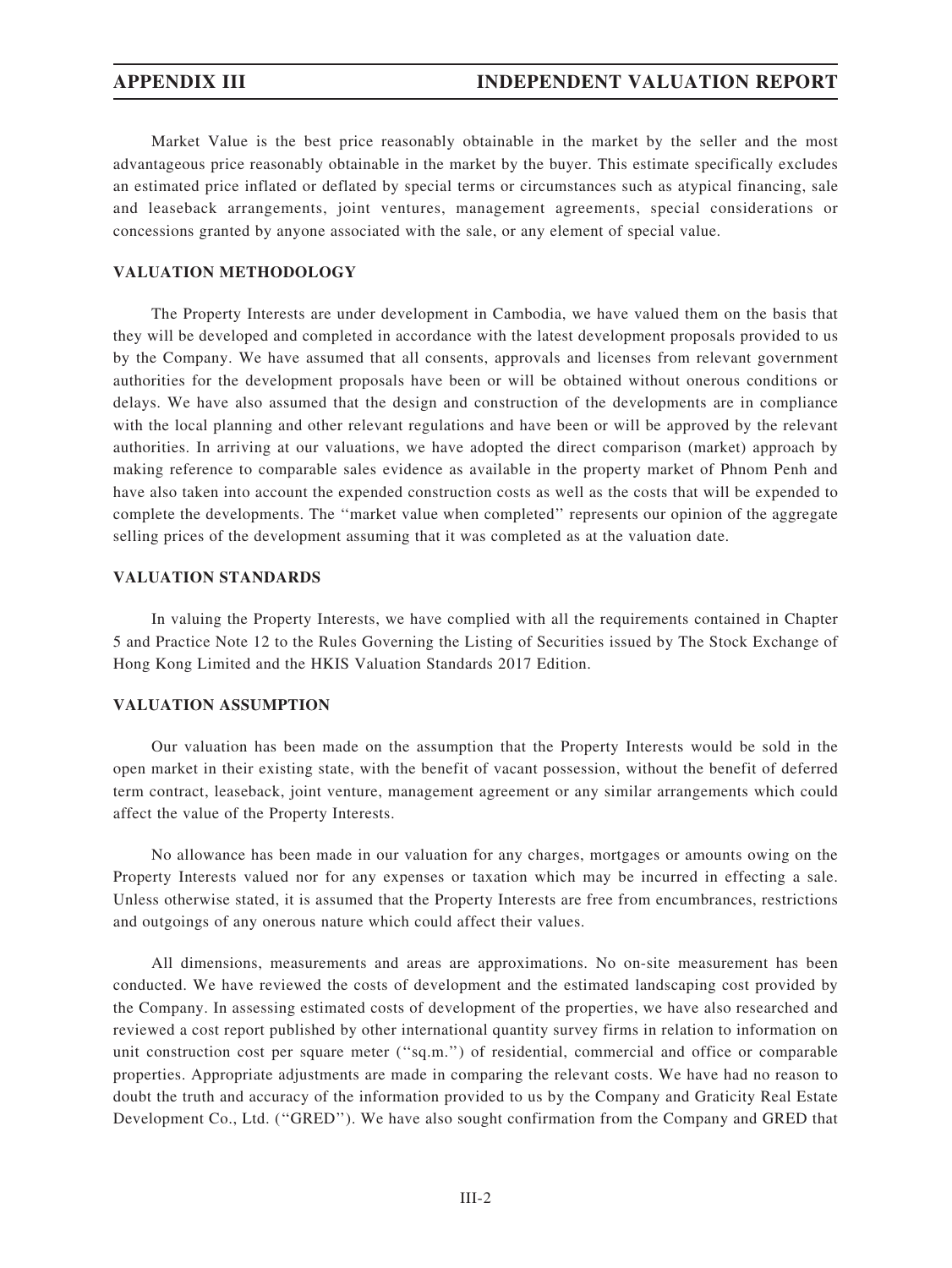no material factors have been omitted from the information supplied. We consider that we have been provided with sufficient information to arrive at an informed view, and have no reason to suspect that any material information has been withheld.

We have also assumed that the properties have been constructed, occupied and used in full compliance with, and without contravention of all ordinances, except only where otherwise stated. We have further assumed that, for any use of the properties upon which this report is based, all required licenses, permit, certificates, and authorisations have been obtained.

Moreover, in undertaking our valuation for the Property Interests located in Cambodia, we have assumed that, unless otherwise stated, transferable land use rights in respect of such properties for specific terms at nominal annual land use fees have been granted and that any premium payable has already been fully paid. We have also assumed that the owners of such Property Interests have enforceable titles to the properties and have free and uninterrupted rights to use, occupy or assign the properties for the whole of the respective unexpired terms as granted.

## TITLE INVESTIGATION

In the course of our valuation of the Property Interests, we have relied on the legal opinions provided by the Cambodian legal adviser. We have not, however, examined the original documents to verify ownership or existence of any amendments which do not appear on the copies provided to us. All documents and leases have been used for reference only.

## LIMITING CONDITIONS

We have conducted on-site inspections to the Property Interests in August 2018 by Ms. Peggy Lai. During the course of our inspections, we did not note any serious defects. However, no structural survey has been made and we are therefore unable to report whether the Property Interests are free from rot infestation or any other defects. No tests were carried out on any of the services. Moreover, we have not carried out investigations on site to determine the suitability of the ground conditions and the services etc., for any future development. Our valuation is prepared on the assumption that these aspects are satisfactory and no extraordinary expenses or delay will be incurred during the development period.

We have not carried out detailed on-site measurement to verify the correctness of the areas in respect of the Property Interests but have assumed that the areas shown on the documents handed to us are correct. All dimensions, measurements and areas are approximate.

We have relied to a considerable extent on information provided by the Group and accepted advices given to us on such matters, in particular, but not limited to tenure, planning approvals, statutory notices, easements, particulars of occupancy, size and floor areas and all other relevant matters in the identification of the Property Interests.

We have had no reason to doubt the truth and accuracy of the information provided to us by the Group. We have also been advised by the Group that no material fact has been omitted from the information supplied. We consider that we have been provided with sufficient information to reach an informed view, and we have no reason to suspect that any material information has been withheld.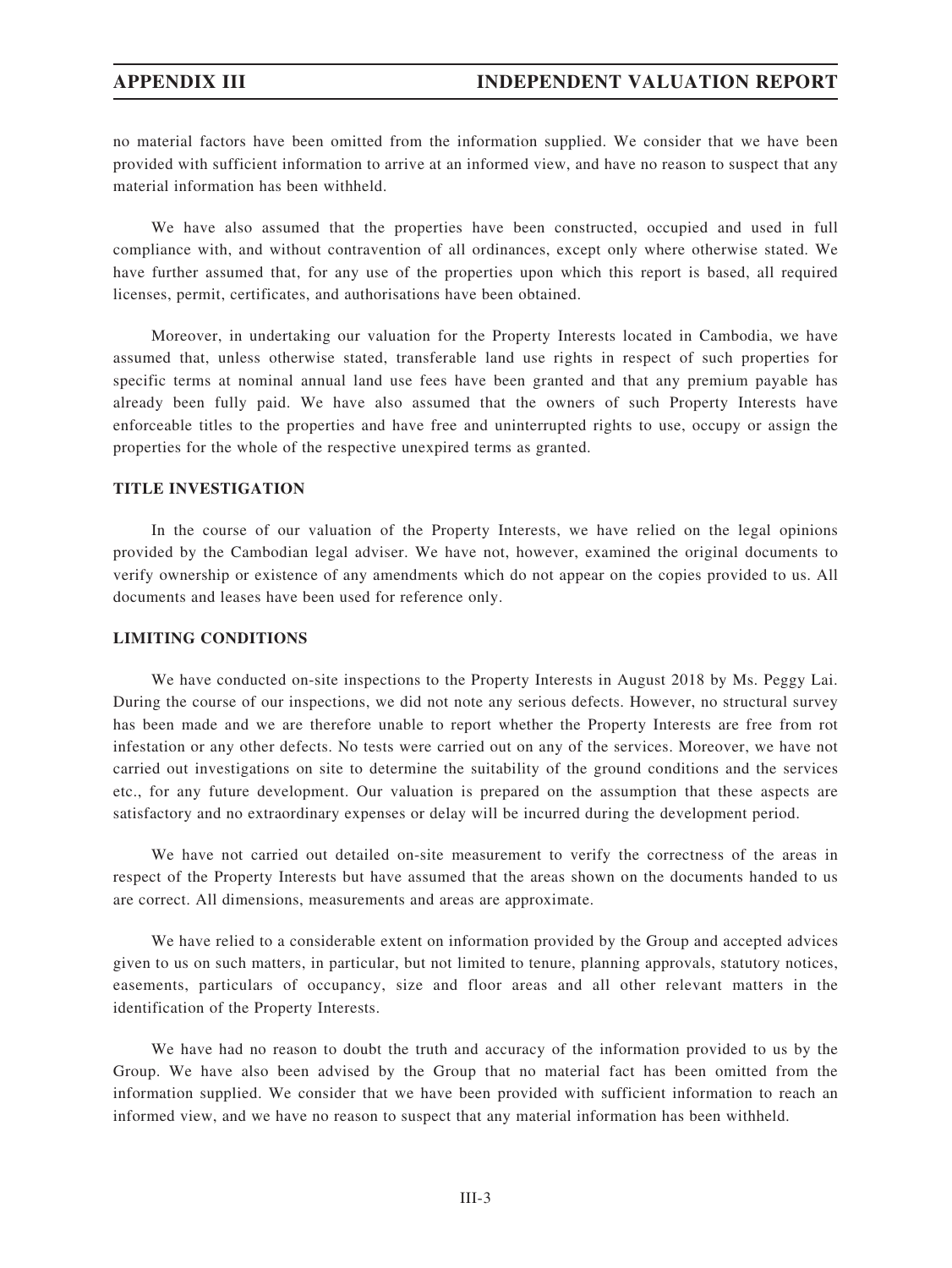No allowance has been made in our report for any charges, mortgages or amounts owing on the Property Interests valued nor for any expenses or taxation which may be incurred in effecting a sale. Unless otherwise stated, it is assumed that the Property Interests is free from encumbrances, restrictions and outgoings of an onerous nature, which could affect their values.

## REMARKS

Where necessary, we have adopted the exchange rates for US dollars ("US\$") to Hong Kong dollars ("HK\$") at US\$1.0 = HK\$7.8 for illustration purpose.

We enclose herewith the valuation certificate.

Yours faithfully, For and on behalf of JP Assets Consultancy Limited Peggy Y. Y. Lai MHKIS, MRICS, RPS(GP), BSc Director

Ms. Peggy Y.Y. Lai is a Registered Professional Surveyor (GP) with over 20 years' experience in valuation of properties in HKSAR, Macau SAR, mainland China and the Asia Pacific Region including the Kingdom of Cambodia. Ms. Lai is a member of The Royal Institution of Chartered Surveyors and member of The Hong Kong Institute of Surveyors.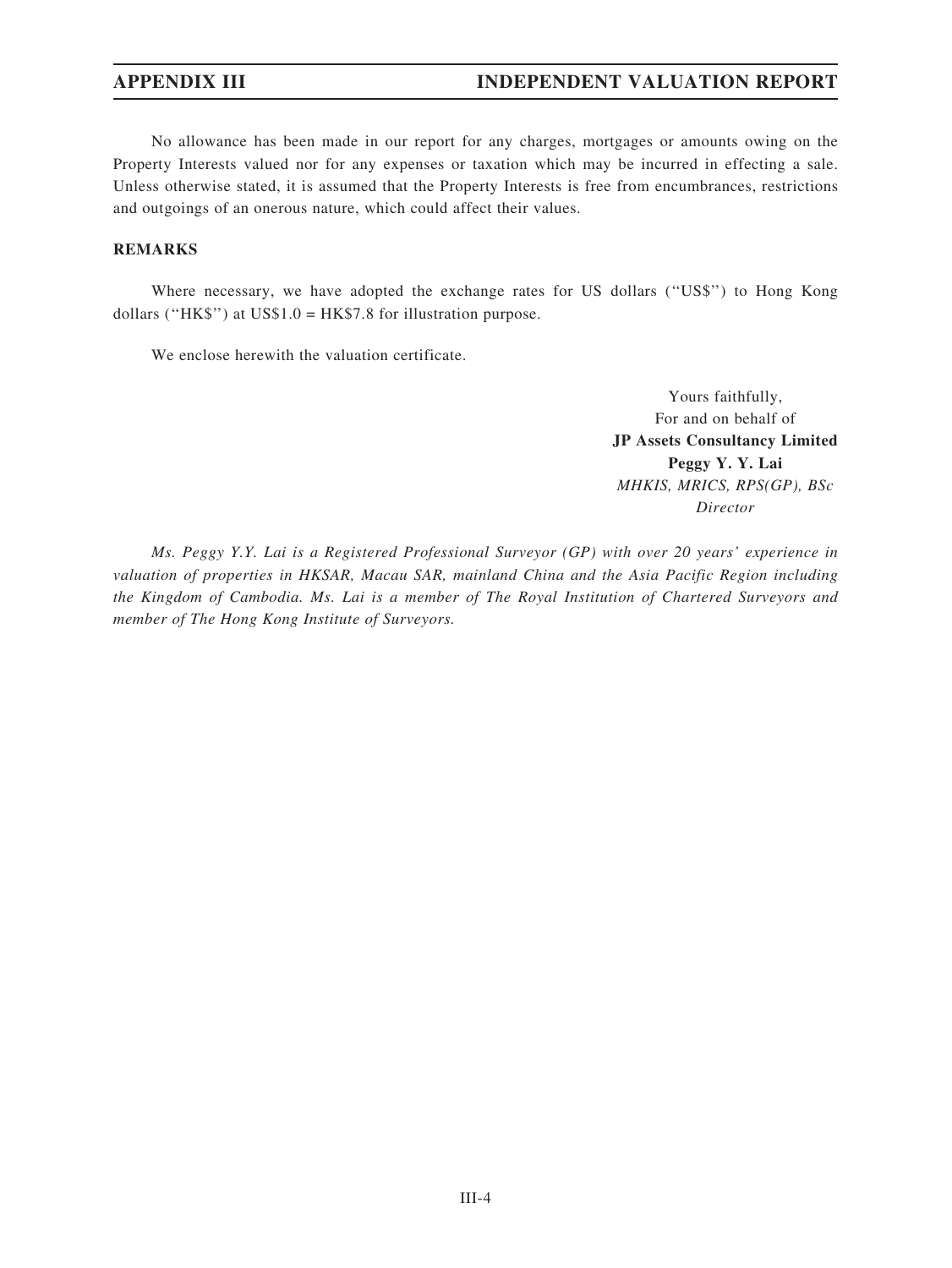# VALUATION CERTIFICATE

As at the Valuation Date, the foundation work has been completed. The super-structure work of the residential blocks and commercial podium has been in

progress.

#### Property Interests to be acquired by the Group for investment

| <b>Property</b>               | Descri   |
|-------------------------------|----------|
| The properties are under      | One $Pa$ |
| construction development      | develo   |
| comprise (i) 22 residential   | houses   |
| apartments on four floors and | condor   |
| all areas on three floors at  | residen  |
| Block C of One Park; and      | comme    |
| (ii) portion of the podium    | buildin  |
| and corridor connected to the | land w   |
| main building of the          | approx   |
| condominium, Phnom Penh       |          |
| City Center, No. 58, Street   | The Re   |
| R8, Sangkat Srah Chak,        | compri   |
| Khan Doun Penh, Phnom         | and cor  |
| Penh, Cambodia (the           | apartm   |
| "Remaining Properties")       | area ("  |
|                               | below:   |

## ption and tenure Particulars of occupancy

ork is a mixed-use pment comprise of shop-, multiple mid-rise ninium buildings, rtial buildings and a rcial and educational g erected on a parcel of ith total site area of imately 79,000 sq.m.

emaining Properties ses portion of the podium rridor; and 22 residential ents which has gross floor GFA") with details as

| Use                                         | Approximate<br>$GFA$ (sq.m.) |
|---------------------------------------------|------------------------------|
| Residential<br>Portion of the<br>podium and | 3,468.15                     |
| corridor                                    | 1,791.34                     |
| Total                                       | 5,259.49                     |

As informed, the Remaining Properties are scheduled to be completed in August 2019.

#### Notes:

- 1. In accordance with the Long Term Lease Agreement (the ''Long Term Lease Agreement'') dated 28 August 2018 entered into between Deep Blue Trade (Cambodia) Co., Ltd., (''Deep Blue'' or the ''Lessee''), an indirect wholly-owned subsidiary of the Company and Graticity Real Estate Development Co., Ltd., (''GRED'' or the ''Lessor''), the initial lease term (the ''Initial Term'') is 50 years commencing from the delivery date (''Delivery Date''). At the sole option of Deep Blue, the Initial Term may be extended for such period(s) as determined by Deep Blue under the same terms and conditions as contained in the Long Term Lease Agreement (the ''Extended Term'').
- 2. According to the Long Term Lease Agreement, Lessee agrees to pay to Lessor in total of approximately US\$16.3 million, which covers both the Initial Term and the Extended Term. As to US\$10.1 million by the allotment and issue of the Consideration Shares to GRED at the Issue Price on Completion; and as to US\$6.2 million by cash payable no later than seven (7) business days following the Delivery Date.
- 3. Pursuant to the Master Lease Agreement dated 28 August 2018, the Remaining Properties together with the properties acquired by Deep Blue which comprises of (i) portion of the 2-storey commercial podium with saleable area of approximately 4,456 sq.m.; and (ii) 48 residential apartments at Block C with total saleable area of approximately 4,680.64 sq.m.) (the ''Properties''); and a school building (the ''Building'') with gross floor area of approximately 5,674.59 sq.m. of One Park were leased to Ever Depot Limited (''Ever Depot''), a wholly-owned subsidiary of GRED from Celestial

## Market Value in existing state as at 31 August 2018

US\$16,670,000 (United States Dollars Sixteen Million Six Hundred and Seventy Thousand Only)

Market Value when completed as at 31 August 2018

US\$17,300,000 (United States Dollars Seventeen Million Three Hundred Thousand Only)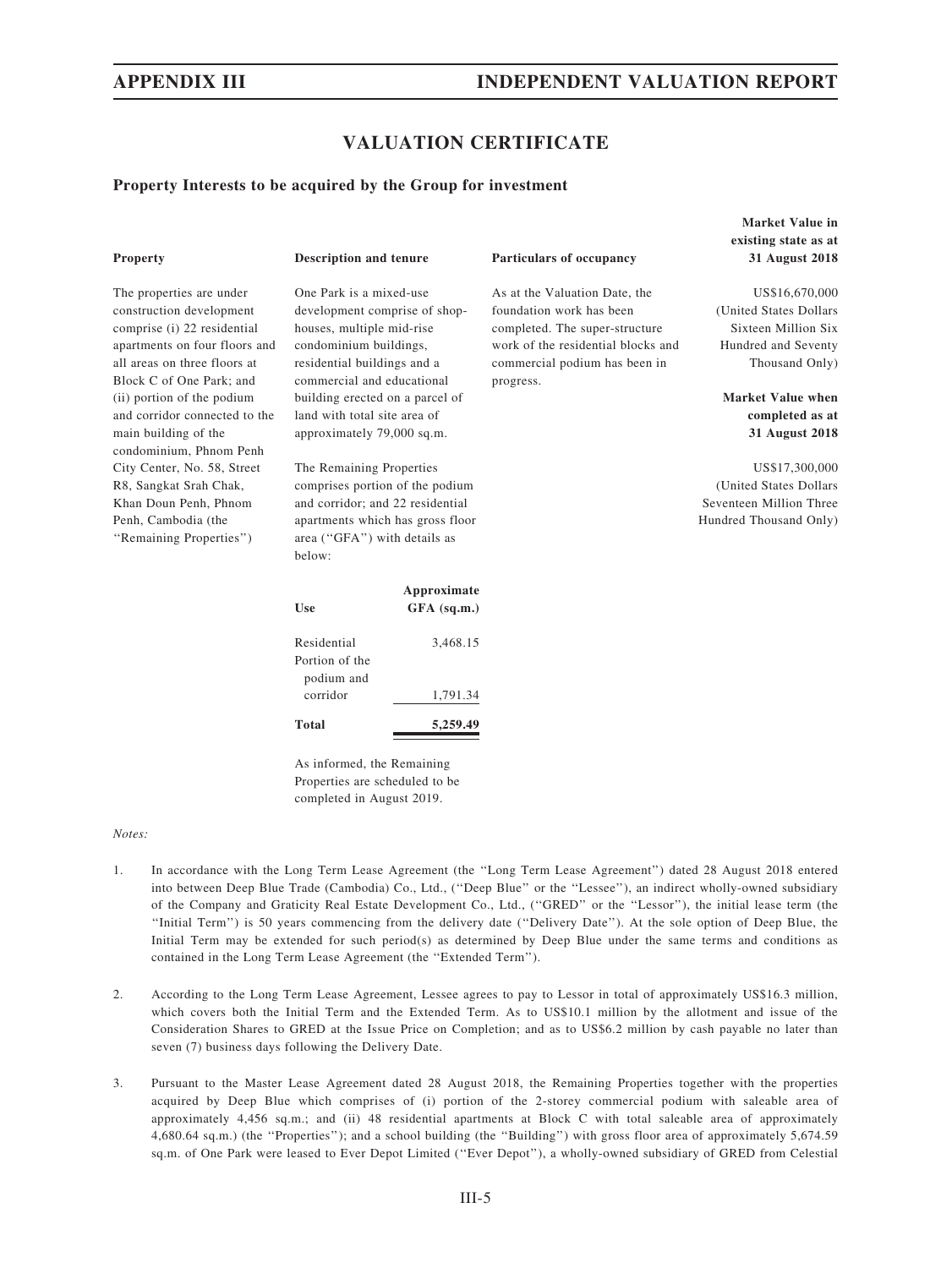Fame Investments Limited (''Celestial Fame''), an indirect wholly-owned subsidiary of the Company. The lease term for the Building is 3 years commencing from the business day following the fulfillment of the conditions (or such other date as Celestial Fame and Ever Depot may agree in writing), which term may be renewed by agreement of Celestial Fame and Ever Depot. And the lease term for the Properties and the Remaining Properties is 3 years commencing from the Delivery Date (or such other date as Celestial Fame and Ever Depot may agree in writing), which term may be renewed by agreement of Celestial Fame and Ever Depot. The monthly rent is US\$15 per sq.m. per month. Celestial Fame shall be responsible for the payment of any applicable real estate tax and government levies, if any, during the lease term.

- 4. Our valuation has been made on the following basis and analysis:
	- i. Various relevant sales evidences/asking price in the locality which have similar characteristics as the property were selected. The unit price of these comparables ranges from US\$2,600 to US\$3,400 per sq.m. on saleable area basis. In general, percentage adjustments are made to the unit rate of the comparables to show if they are superior or inferior to the subject. For example, negative adjustment is made to the comparables with better location, quality and amenities to take the comparable properties from its superior position down to an equal level with the subject property, vice versa. Positive adjustment is made to the comparables with larger size to reflect quantum allowance, vice versa. An assumed unit rate of US\$3,100 per sq.m. on saleable area basis of the subject property was then arrived, and
	- ii. The assumed unit rate of the property is in line with the unit rate of these comparables within a reasonable range.
- 5. In the course of our valuation, we have been provided with a legal opinion on the title to the property issued by Heng & Partners Law Group, the Cambodian legal adviser, which contains, *inter alia*, the following information:
	- i. The Long Term Lease Agreement are legal and enforceable under Cambodian law;
	- ii. GRED has the legal capacity and is duly authorised to sign and perform the Long Term Lease Agreement;
	- iii. Necessary approvals, consents, permits and filings pertaining to the Long Term Lease Agreement have been obtained and completed, save for:
		- Approval on the registration of the perpetual leasehold rights on the subdivided title deed and the approval and issuance of the Perpetual Lease Certificate;
	- iv. The Long Term Lease Agreement provides Deep Blue with good and legal title to the leasehold rights of the property;
	- v. Deep Blue is able to fully enjoy the leasehold right, the right to assign and transfer such leasehold right and is liable for the obligations under the Long Term Lease Agreement;
	- vi. According to the Long Term Lease Agreement, the 50-year long term lease is renewable for another term in accordance with the prevailing laws of Cambodia upon expiration;
	- vii. Deep Blue as the lessee of the leasehold right under the Long Term Lease Agreement has the rights comprising the land use rights coupled with rights of building over the demised premise for the duration of the registered lease term.
- 6. The following assumptions are made in the course of our valuation:
	- i. The proposed development will comply with the government lease and other statutory requirements upon the completion of the proposed development;
	- ii. Good and alienable title can be proved to be free from any unduly onerous or unusual covenants, restrictions or outgoings upon the completion of the proposed development;
	- iii. The property rights proofed by lease agreement, is legal and valid. Deep Blue has obtained all the relevant approvals upon the completion of the proposed development;
	- iv. There are no easements or rights of way affecting the Remaining Properties upon the completion of the proposed development;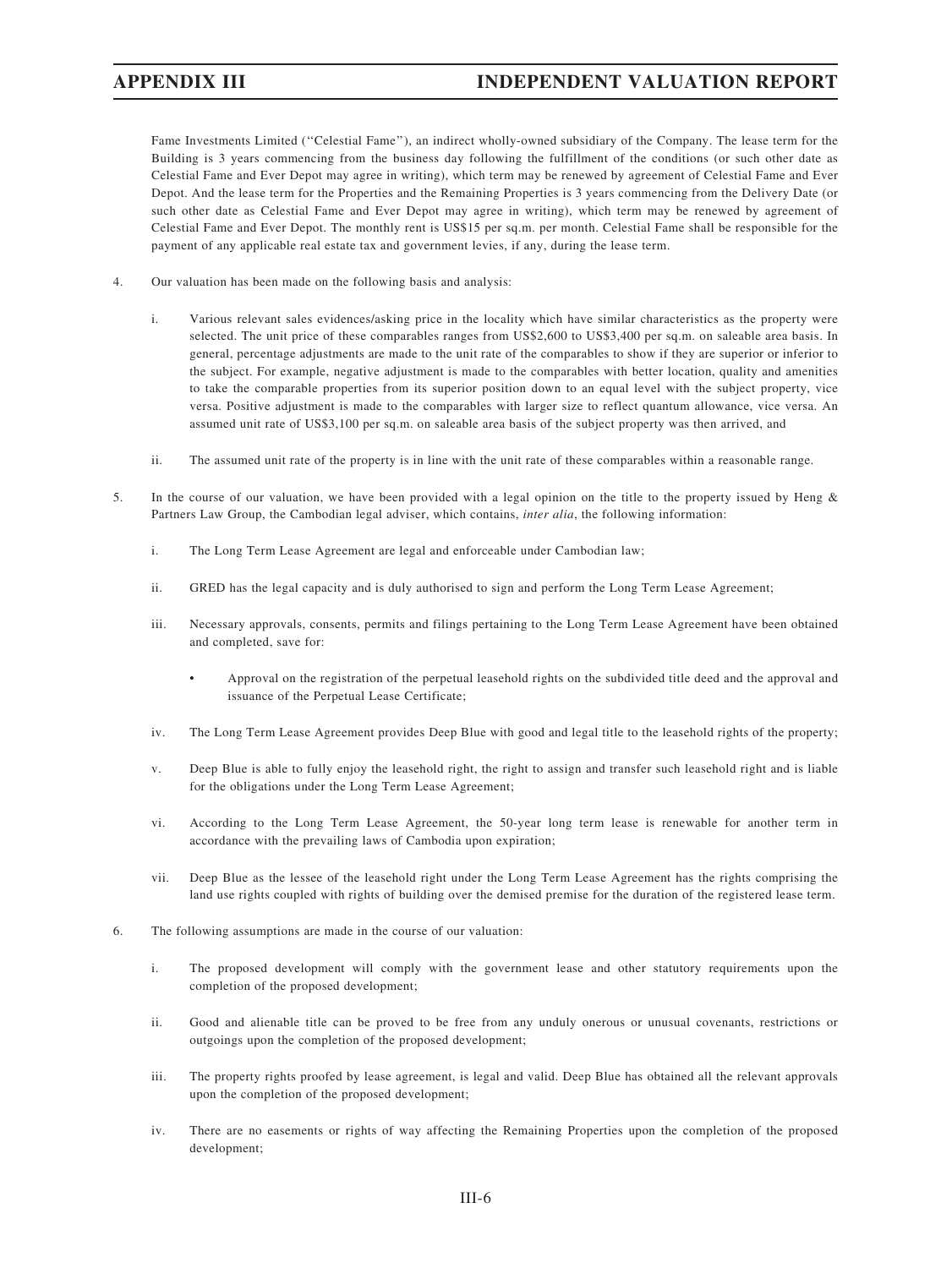- v. The Remaining Properties are free from and clear of any and all charges, liens and encumbrances of any onerous or unusual nature likely to affect the value thereof upon the completion of the proposed development;
- vi. The Remaining Properties are able to be disposed of freely to local or overseas purchasers upon the completion of the proposed development; and
- vii. The Remaining Properties are to be delivered with immediate vacant possession upon the completion of the proposed development.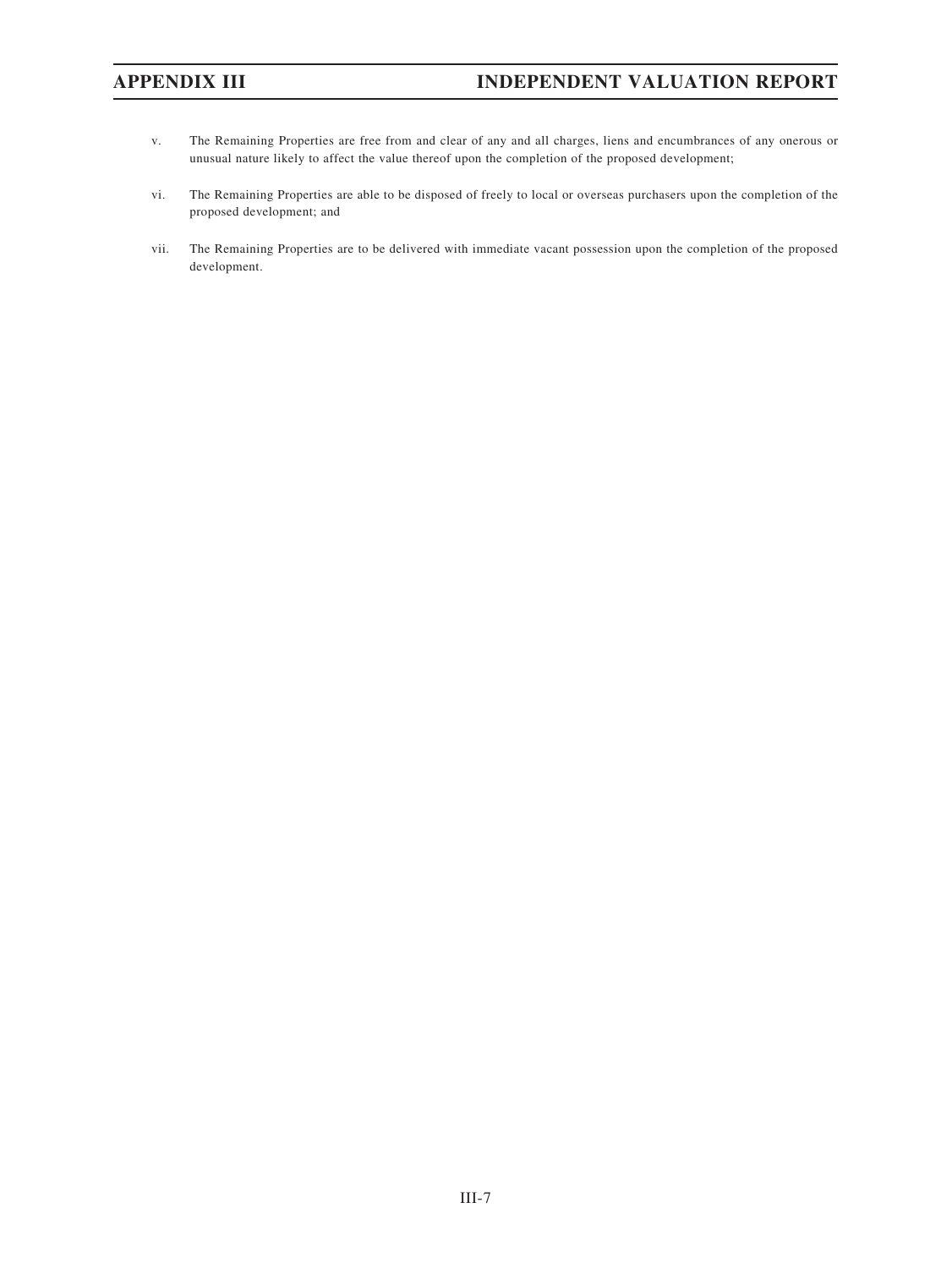### 1. RESPONSIBILITY STATEMENT

This circular, for which the Directors collectively and individually accept full responsibility, includes particulars given in compliance with the Listing Rules for the purpose of giving information with regard to the Group. The Directors, having made all reasonable enquiries, confirm that to the best of their knowledge and belief the information contained in this circular is accurate and complete in all material respects and not misleading or deceptive, and there are no other matters the omission of which would make any statement herein or this circular misleading.

# 2. SHARE CAPITAL

As at the Latest Practicable Date

| Authorised:            |                                                                   | HK\$        |
|------------------------|-------------------------------------------------------------------|-------------|
| 50,000,000,000         | Ordinary Shares of HK\$0.01 each                                  | 500,000,000 |
| Issued and fully paid: |                                                                   |             |
| 10,974,071,672         | Ordinary Shares of HK\$0.01 each                                  | 109,740,717 |
| 832,610,000            | Consideration Shares to be allotted and issued upon<br>Completion | 8,326,100   |
| 11,806,681,672         | Total                                                             | 118,066,817 |

All the Shares in issue and the Consideration Shares (when allotted and issued) to be issued rank pari passu with each other in all respects including as regards to dividends and voting rights. The Consideration Shares to be allotted and issued will be listed on the Stock Exchange.

As at the Latest Practicable Date, the Company had no outstanding warrants, options or convertible or exchangeable securities in issue which would otherwise confer any right to subscribe for, convert or exchange into existing Shares.

No part of the share capital or any other securities of the Company is listed or dealt in on any stock exchange other than the Stock Exchange and no application is being made or is currently proposed or sought for the Shares or the Consideration Shares or any other securities of the Company to be listed or dealt in on any other stock exchange.

As at the Latest Practicable Date, there was no arrangement under which future dividends are/will be waived or agreed to be waived.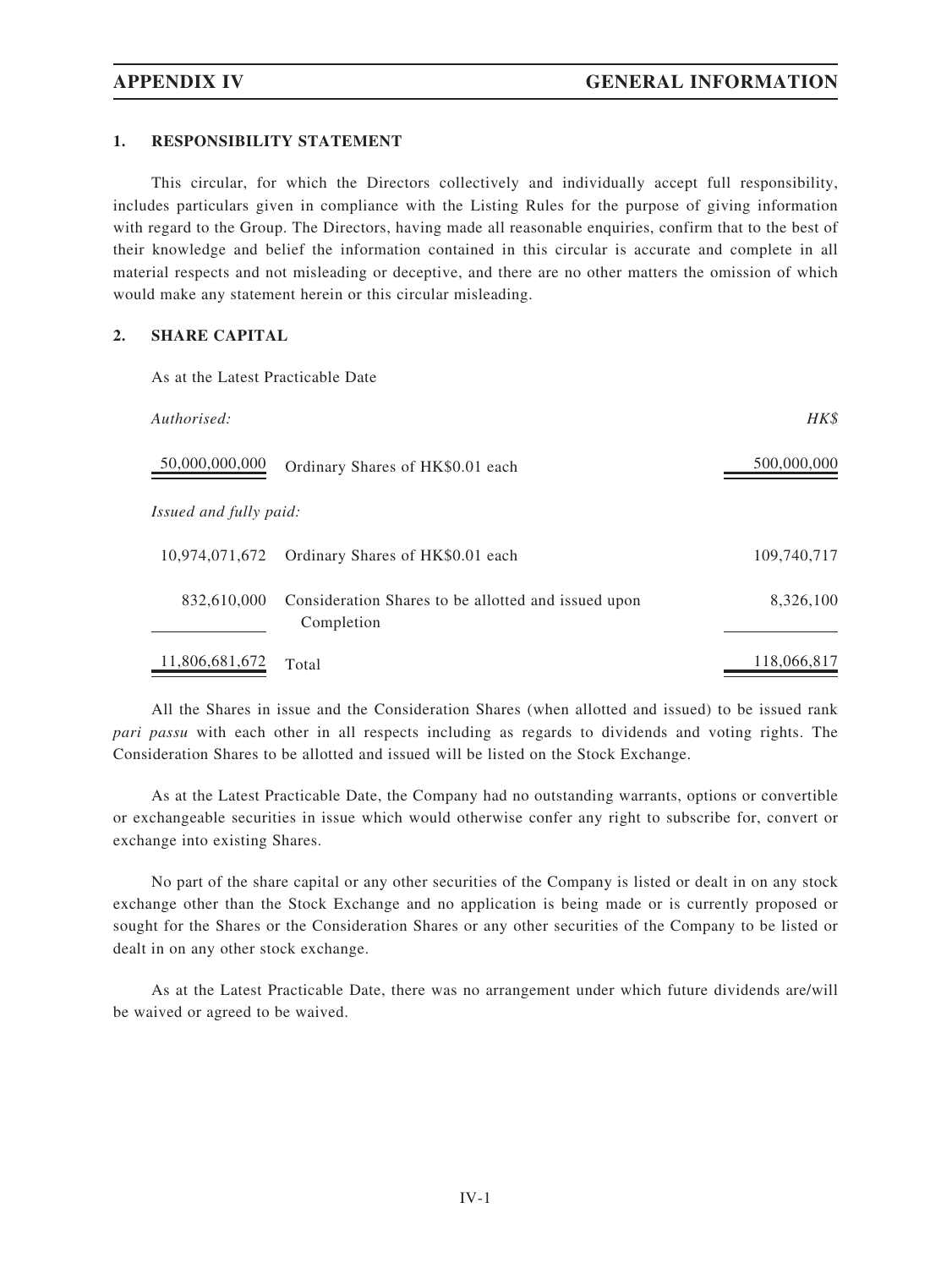### 3. DISCLOSURE OF INTERESTS OF DIRECTORS AND CHIEF EXECUTIVE

As at the Latest Practicable Date, none of the Directors, chief executives of the Company and their associates had any interests or short positions in the shares, underlying shares and debentures of the Company or its associated corporations (within the meaning of Part XV of the SFO) which would have to be notified to the Company and the Stock Exchange pursuant to Divisions 7 and 8 of Part XV of the SFO or which are required, pursuant to section 352 of the SFO, to be entered in the register referred to therein, or which are required to be notified to the Company and the Stock Exchange pursuant to the Model Code for Securities Transactions by Directors of Listed Issuers as set out in Appendix 10 to the Listing Rules.

## 4. INTERESTS AND SHORT POSITIONS OF SHAREHOLDERS DISCLOSEABLE UNDER THE SFO

So far as is known to the Directors, as at the Latest Practicable Date, according to the register of interest kept by the Company under section 336 of the SFO, the following persons (not being a Director or chief executive of the Company) had interests or short positions in shares or underlying shares of the Company which would fall to be disclosed to the Company and the Stock Exchange under the provisions of Divisions 2 and 3 of Part XV of the SFO:

| Name of Shareholder                         | Capacity and nature<br>of interest    | Number of<br><b>Shares</b> interested<br>$(Note\ i)$ | <b>Notes</b> | Approximate<br>percentage of issued<br>share capital of the<br>Company |
|---------------------------------------------|---------------------------------------|------------------------------------------------------|--------------|------------------------------------------------------------------------|
|                                             |                                       |                                                      |              |                                                                        |
| Trillion Trophy Asia<br>Limited             | Beneficial owner                      | 3,825,000,000                                        | (ii)         | 34.86%                                                                 |
| Wealthy Associates<br>International Limited | Interest of controlled<br>corporation | 3,825,000,000                                        | (ii)         | 34.86%                                                                 |
| Mr. Suen Cho Hung,<br>Paul                  | Interest of controlled<br>corporation | 3,825,000,000                                        | (ii)         | 34.86%                                                                 |
| Ever Depot                                  | Beneficial owner                      | 2,086,551,000                                        | (iii)        | 19.01%                                                                 |
| <b>GRED</b>                                 | Interest of controlled<br>corporation | 2,086,551,000                                        | (iii)        | 19.01%                                                                 |
| Mr. Vong Pech                               | Interest of controlled<br>corporation | 2,086,551,000                                        | (iii)        | 19.01%                                                                 |
| Dragon Villa Limited                        | Beneficial owner                      | 2,094,366,000                                        | (iv)         | 19.08%                                                                 |
| Mr. Lei Sutong                              | Interest of controlled<br>corporation | 2,094,366,000                                        | (iv)         | 19.08%                                                                 |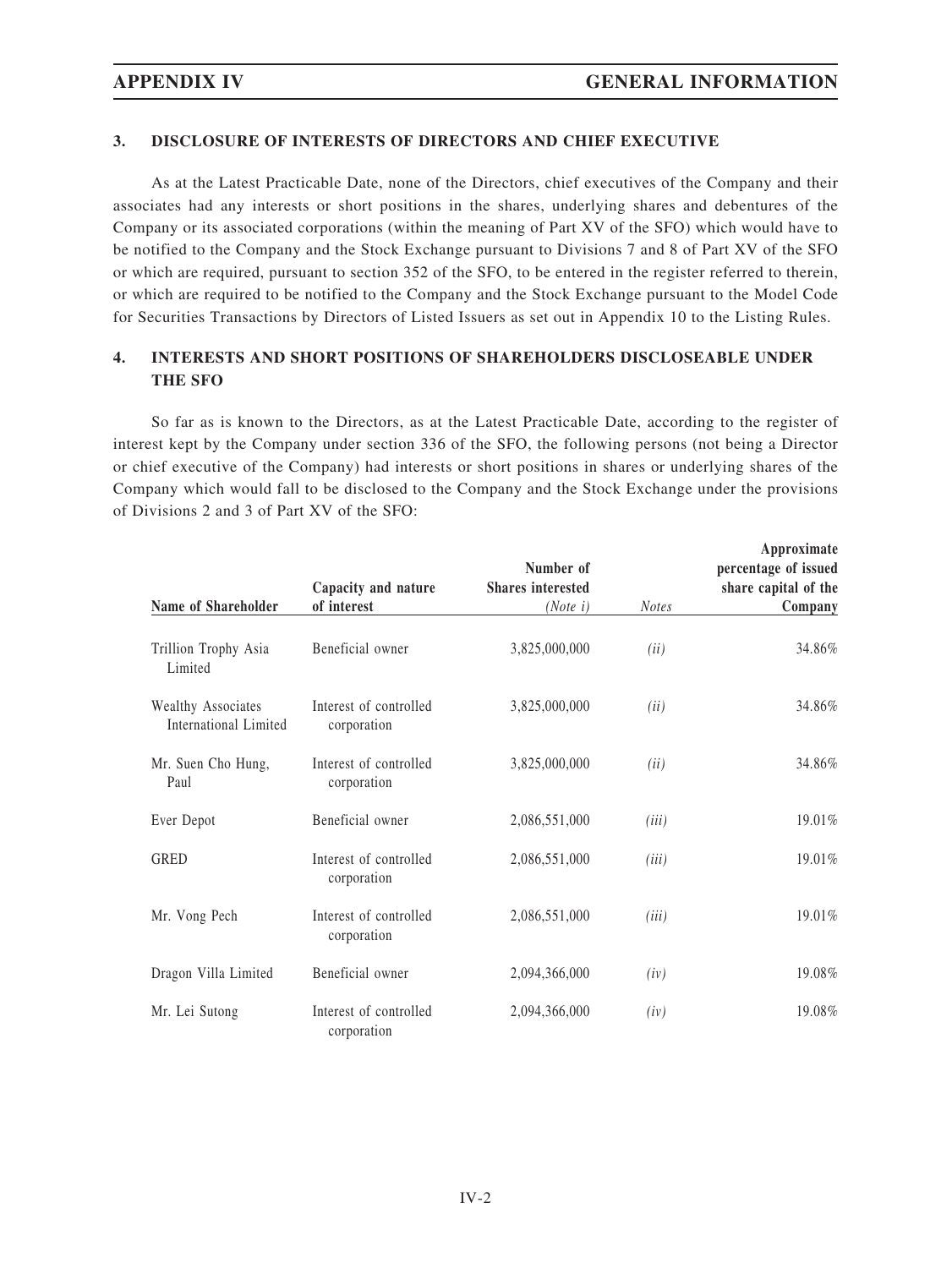Notes:

- (i) All the above interests in the shares of the Company were long positions.
- (ii) Trillion Trophy Asia Limited is a wholly-owned subsidiary of Wealthy Associates International Limited which in turn is wholly-owned by Mr. Suen Cho Hung, Paul. Accordingly, Wealthy Associates International Limited and Mr. Suen Cho Hung, Paul are deemed to be interested in the 3,825,000,000 Shares held through Trillion Trophy Asia Limited under the SFO.
- (iii) Ever Depot is a wholly-owned subsidiary of GRED which in turn is wholly-owned by Mr. Vong Pech. Accordingly, GRED and Mr. Vong Pech are deemed to be interested in the 2,086,551,000 Shares held through Ever Depot under the SFO.
- (iv) Dragon Villa Limited is wholly-owned by Mr. Lei Sutong. Accordingly, Mr. Lei Sutong is deemed to be interested in the 2,094,366,000 Shares held through Dragon Villa Limited under the SFO.

Save as disclosed above, to the best knowledge of the Directors, there is no person known to the Directors, who as at the Latest Practicable Date, had an interest or short position in the shares and underlying shares of the Company which would fall to be disclosed to the Company and the Stock Exchange under the provisions of Divisions 2 and 3 of Part XV of the SFO or which were required to be recorded in the register required to be kept by the Company pursuant to section 336 of the SFO.

### 5. DIRECTORS' INTERESTS

As at the Latest Practicable Date, none of the Directors had any direct or indirect interest in any assets which have been, since 30 June 2018, the date to which the latest published audited financial statements of the Company were made up, acquired or disposed of by or leased to, or which are proposed to be acquired or disposed of by, or leased to, any member of the Group.

There is no contract or arrangement entered into by any member of the Group subsisting at the date of this circular in which any Director is materially interested and which is significant to the business of the Group.

#### 6. DIRECTORS' SERVICE CONTRACTS

As at the Latest Practicable Date, there was no existing or proposed service agreement between any Director and any member of the Group (excluding agreements expiring or determinable by the employer within one year without payment of compensation other than statutory compensation).

#### 7. COMPETING INTERESTS

As at the Latest Practicable Date, none of the Directors or any of their respective close associates had engaged in any business that competes or may compete with the business of the Group or had any other conflict of interests with the Group.

#### 8. LITIGATION

Saved as disclosed in the section headed ''3. Statement of Indebtedness – Contingent Liabilities'' in Appendix I, as at the Latest Practicable Date, neither the Company nor any of its subsidiaries was engaged in any litigation, arbitration or claim of material importance and no litigation, arbitration or claim of material importance is known to the Directors to be pending or threatened against the Group.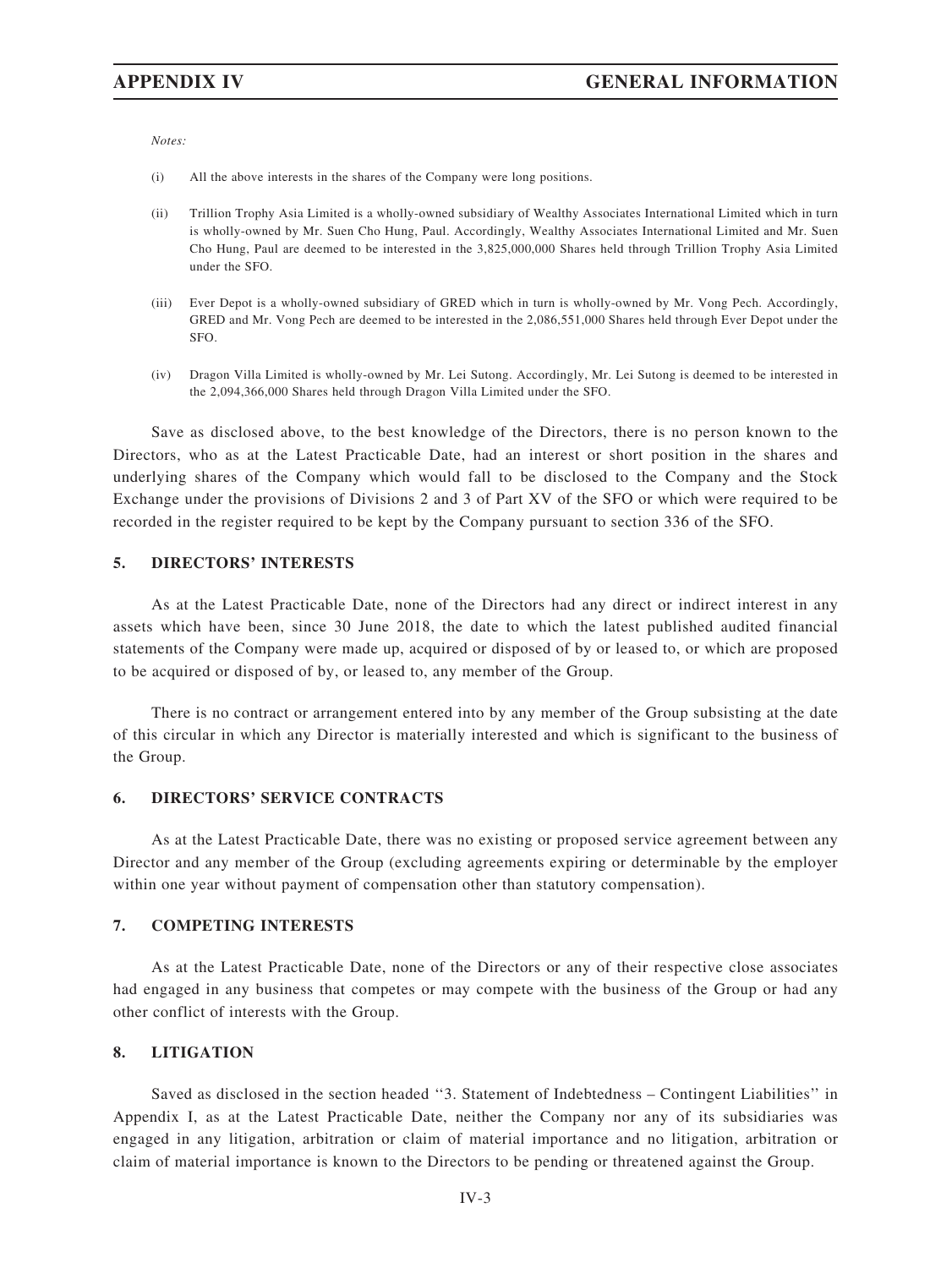### 9. MATERIAL CONTRACTS

The following contracts (not being contracts in the ordinary course of business) had been entered into by the Company or any of its subsidiaries within two years preceding the date of this circular and are or may be material:

- (a) the facility agreement dated 21 December 2016 entered into between the Company and Trillion Trophy Asia Limited in relation to the provision of a revolving loan facility up to a maximum of HK\$250 million by Trillion Trophy Asia Limited;
- (b) the Equity SPA;
- (c) the long term lease agreement dated 30 June 2017 entered into between Celestial Fame Investment (Cambodia) Co., Ltd. (''Celestial Fame Cambodia'') and GRED relating to the lease of a parcel of land of One Park with a net area of approximately 1,200 sq.m. by GRED to Celestial Fame Cambodia at the total rent of US\$3.0 million;
- (d) the Properties SPA;
- (e) the design and construction contract dated 20 November 2017 entered into between Celestial Fame Cambodia and GRED relating to construction and design work of the Building at a consideration of approximately US\$4.4 million;
- (f) the subscription agreement dated 14 December 2017 entered into between the Company and Chigwell Holdings Limited in relation to the subscription of 500,000,000 Shares at the subscription price of HK\$0.14 per Share;
- (g) the subscription agreement dated 14 December 2017 entered into between the Company and Dragon Villa Limited in relation to the subscription of 714,286,000 Shares at the subscription price of HK\$0.14 per Share;
- (h) the subscription agreement dated 14 June 2018 entered into between the Company and Dragon Villa Limited in relation to the subscription of 1,380,080,000 Shares at the subscription price of HK\$0.105 per share;
- (i) the Long Term Lease Agreement; and
- (j) the Master Lease Agreement.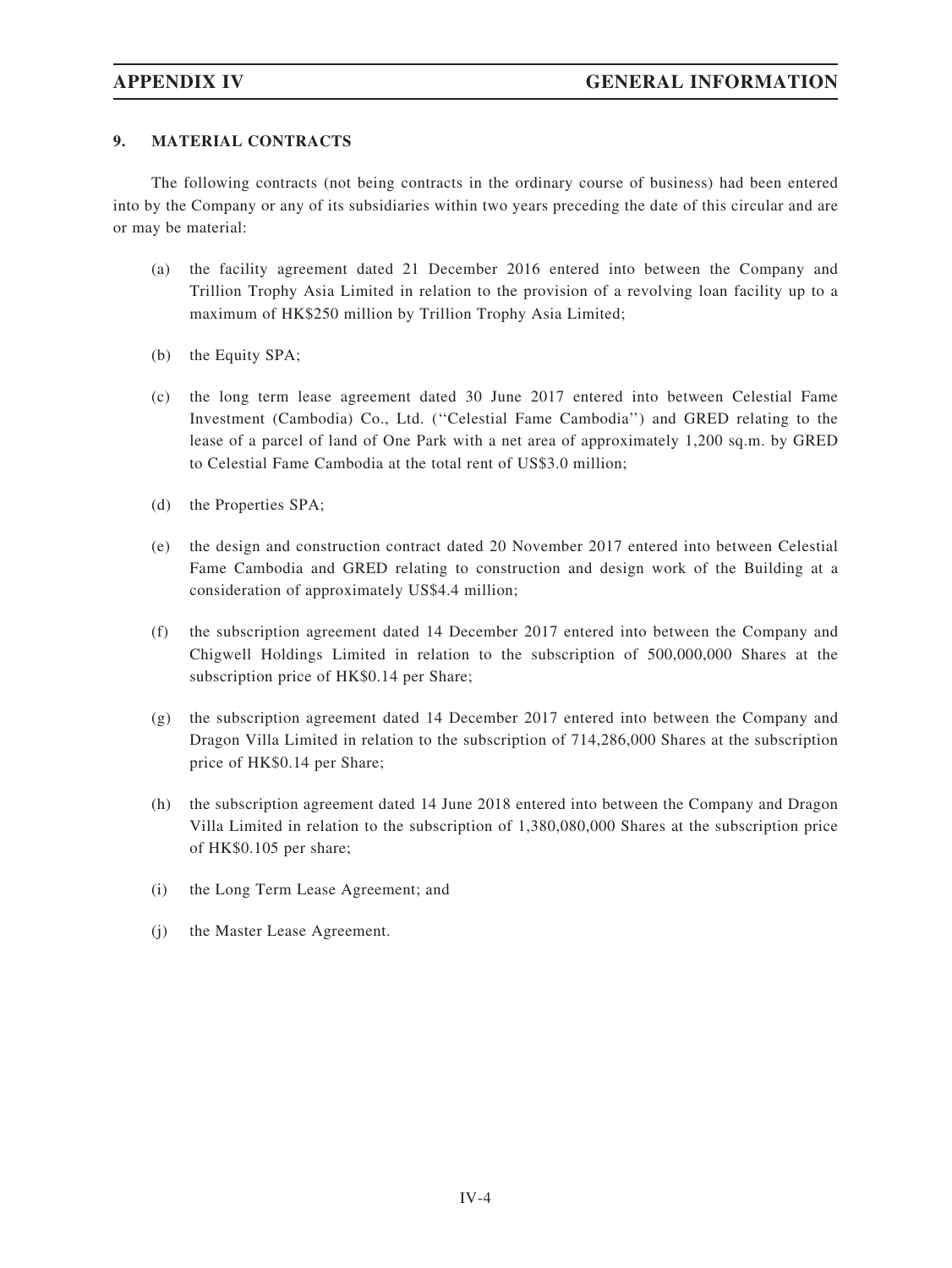#### 10. EXPERTS AND CONSENTS

The following is the qualification of the experts who have given its opinion which is contained in this circular:

| <b>Name</b>                          | <b>Oualification</b>                                                                                           |
|--------------------------------------|----------------------------------------------------------------------------------------------------------------|
| Heng & Partners Law Group            | Legal adviser as to Cambodian law                                                                              |
| <b>JP</b> Assets Consultancy Limited | An independent valuer                                                                                          |
| Lego Corporate Finance Limited       | A corporation licensed to carry out Type 6 (advising on<br>corporate finance) regulated activity under the SFO |
| ZHONGHUI ANDA CPA Limited            | Certified Public Accountants                                                                                   |

As at the Latest Practicable Date, each of the above experts was not beneficially interested in the share capital of any member of the Group nor did it have any right (whether legally enforceable or not) to subscribe for or to nominate persons to subscribe for any Shares, convertible securities, warrants, options or derivatives which carry voting rights in any member of the Group nor did any of them have any interest, either direct or indirect, in any assets which have been, since the date to which the latest published audited financial statements of the Group were made up (i.e. 30 June 2018), acquired or disposed of by or leased to or are proposed to be acquired or disposed of by or leased to any member of the Group.

Each of the above experts has given and has not withdrawn its written consent to the issue of this circular with the inclusion of its report and references to its name in the form and context in which they are included.

#### 11. MISCELLANEOUS

- (a) The company secretary of the Company is Ms. Chan Yuk Yee. Ms. Chan is an associate of both The Hong Kong Institute of Chartered Secretaries and The Institute of Chartered Secretaries and Administrators. She holds a Master of Business Law degree from Monash University in Australia and has extensive experience in corporate administration and company secretarial practice.
- (b) The registered office of the Company is at 4th Floor, Harbour Place, 103 South Church Street, George Town, P.O. Box 10240, Grand Cayman KY1-1002, Cayman Islands.
- (c) The principal place of business of the Company in Hong Kong is at 31/F., Vertical Sq, No. 28 Heung Yip Road, Wong Chuk Hang, Hong Kong.
- (d) The branch share registrar and transfer office of the Company in Hong Kong is Tricor Tengis Limited at Level 22, Hopewell Centre, 183 Queen's Road East, Hong Kong.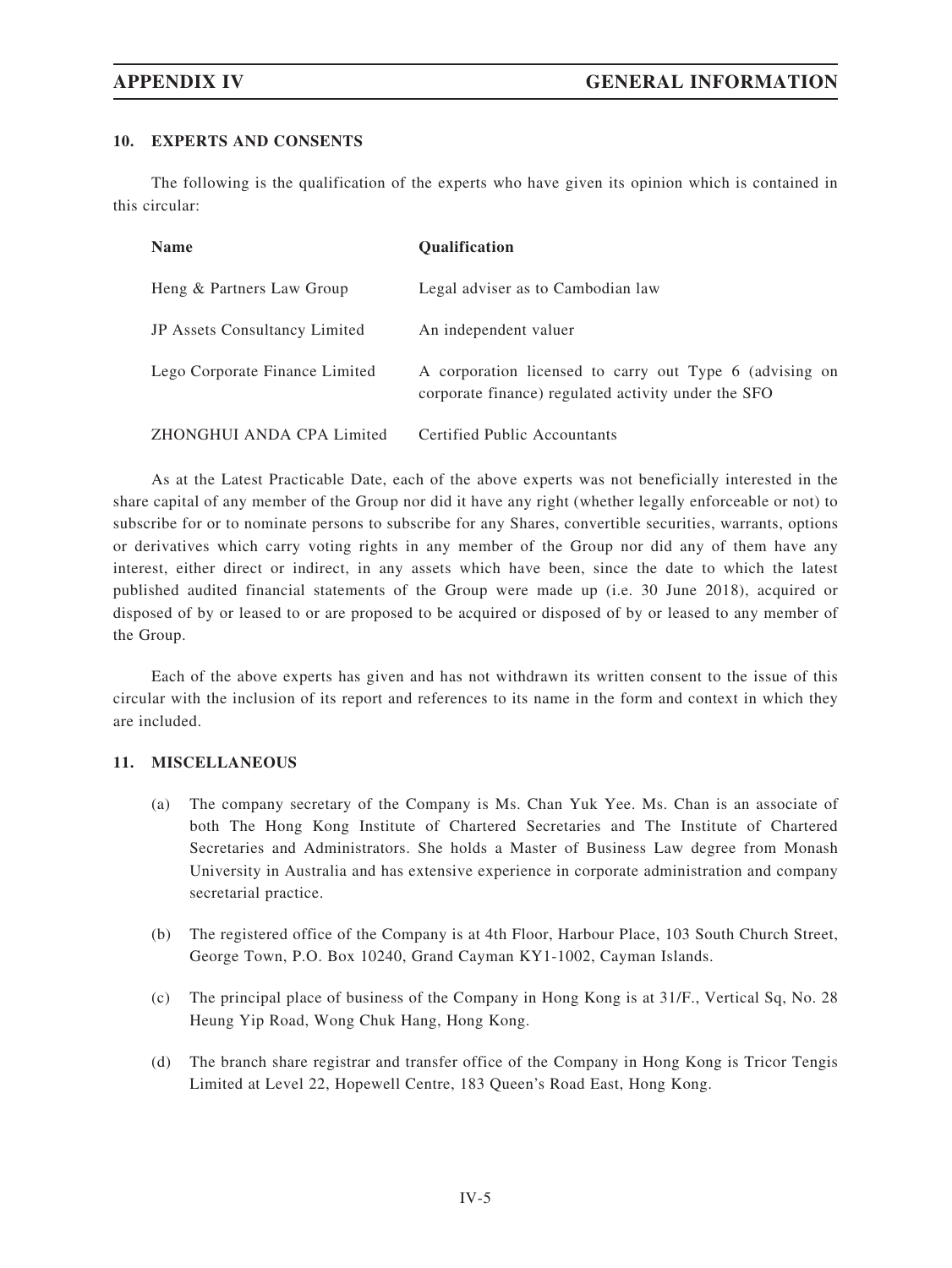### 12. DOCUMENTS AVAILABLE FOR INSPECTION

Copies of the following documents are available for inspection during normal business hours (i.e. from 9:00 a.m. to 6:00 p.m. on Monday to Friday, except Saturdays, Sundays and public holidays of Hong Kong) at the office of the Company at 31/F., Vertical Sq., No. 28 Heung Yip Road, Wong Chuk Hang, Hong Kong for a period of 14 days from the date of this circular:

- (a) the memorandum and articles of association of the Company;
- (b) the material contracts referred to in the paragraph headed ''9. Material Contracts'' in this appendix;
- (c) the letter from the Board, the text of which is set out on pages 5 to 21 to this circular;
- (d) the letter from the Independent Board Committee, the text of which is set out on pages 22 to 23 of this circular;
- (e) the letter from the Independent Financial Adviser, the text of which is set out on pages 24 to 54 of this circular;
- (f) the annual reports of the Company for the three years ended 30 June 2016, 2017 and 2018;
- (g) the report on the unaudited pro forma financial information of the Group from ZHONGHUI ANDA CPA Limited as set out in Appendix II to this circular;
- (h) the independent valuation report from the Independent Valuer as set out in Appendix III to this circular;
- (i) written consent referred to in the paragraph headed ''10. Experts and Consents'' in this appendix; and
- (j) this circular.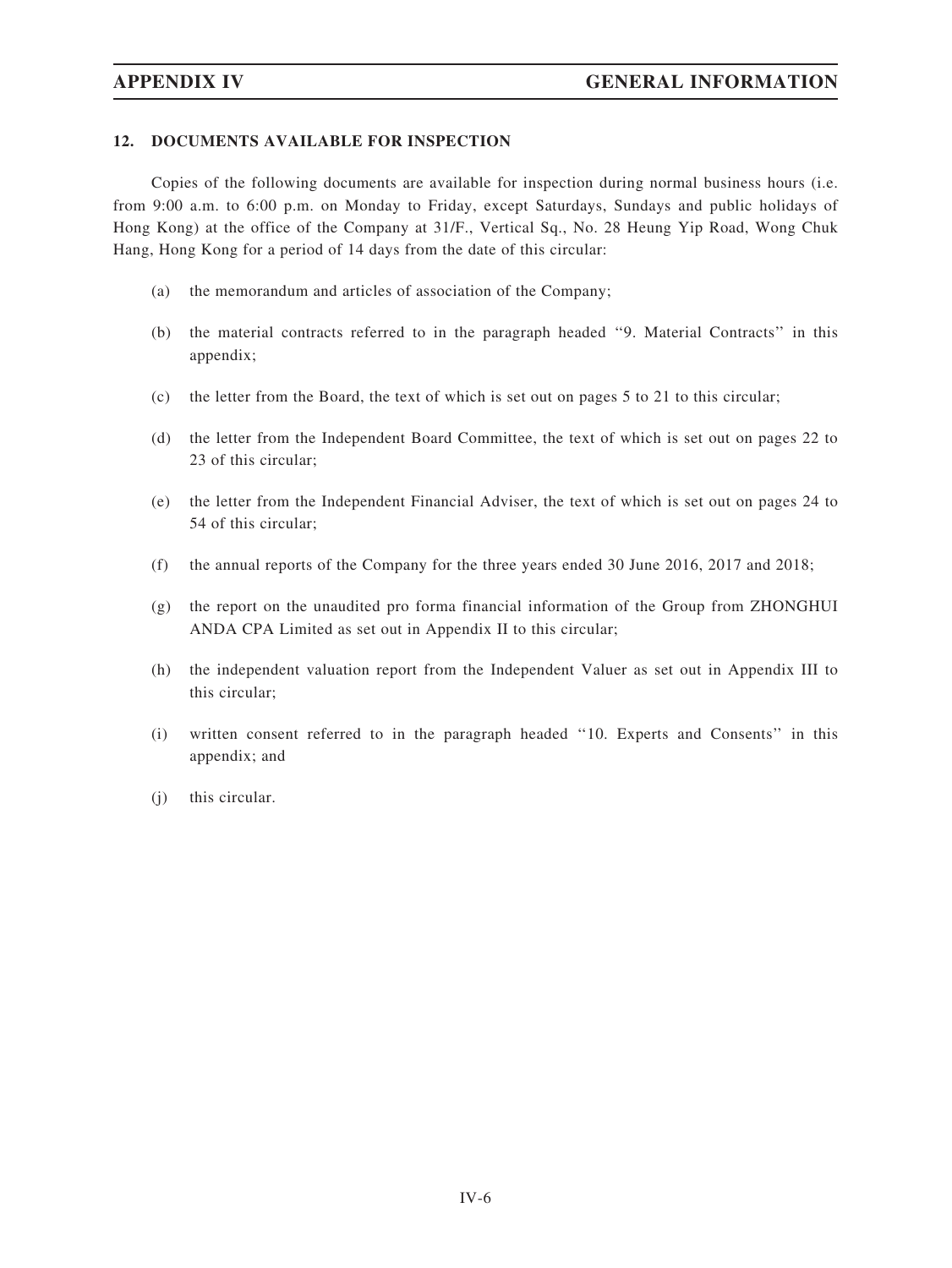# EGM NOTICE



# **AIR的健**宫协职右阳八司

**伯明翰體育控股有限公司**

*(Incorporated in the Cayman Islands with limited liability)*

**(Stock Code: 2309)**

# NOTICE OF EXTRAORDINARY GENERAL MEETING

NOTICE IS HEREBY GIVEN that an extraordinary general meeting (the "EGM") of Birmingham Sports Holdings Limited (the ''Company'') will be held at Plaza 3, Lower Lobby, Novotel Century Hong Kong, 238 Jaffe Road, Wanchai, Hong Kong on Thursday, 6 December 2018 at 10:30 a.m. for the purposes of considering and, if thought fit, passing with or without amendments the following ordinary resolutions:

# ORDINARY RESOLUTIONS

### 1. ''THAT

- (a) the Long Term Lease Agreement dated 28 August 2018 (the ''Long Term Lease Agreement''), a copy of which is marked ''A'' and signed by the chairman of the EGM (the ''Chairman'') for the purposes of identification, entered into among Graticity Real Estate Development Co., Ltd. as lessor and Deep Blue Trade (Cambodia) Co., Ltd. as lessee relating to the lease of properties in Cambodia at the aggregate consideration of approximately US\$16.3 million (equivalent to approximately HK\$127.2 million) and all transactions contemplated thereunder or in relation thereto be and are hereby approved, confirmed and/or ratified;
- (b) conditional upon the Listing Committee of The Stock Exchange of Hong Kong Limited granting the listing of, and permission to deal in, 832,610,000 new ordinary shares of HK\$0.01 each in the share capital of the Company (the ''Consideration Shares''), the directors of the Company (the ''Directors'') be and are hereby granted a specific mandate (the "Specific Mandate") to allot, issue, credited as fully paid, the Consideration Shares pursuant to the Long Term Lease Agreement, provided that the Specific Mandate shall be in addition to and shall not prejudice nor revoke such other general or specific mandate(s) which may from time to time be granted to the Directors prior to or after the passing of this resolution; and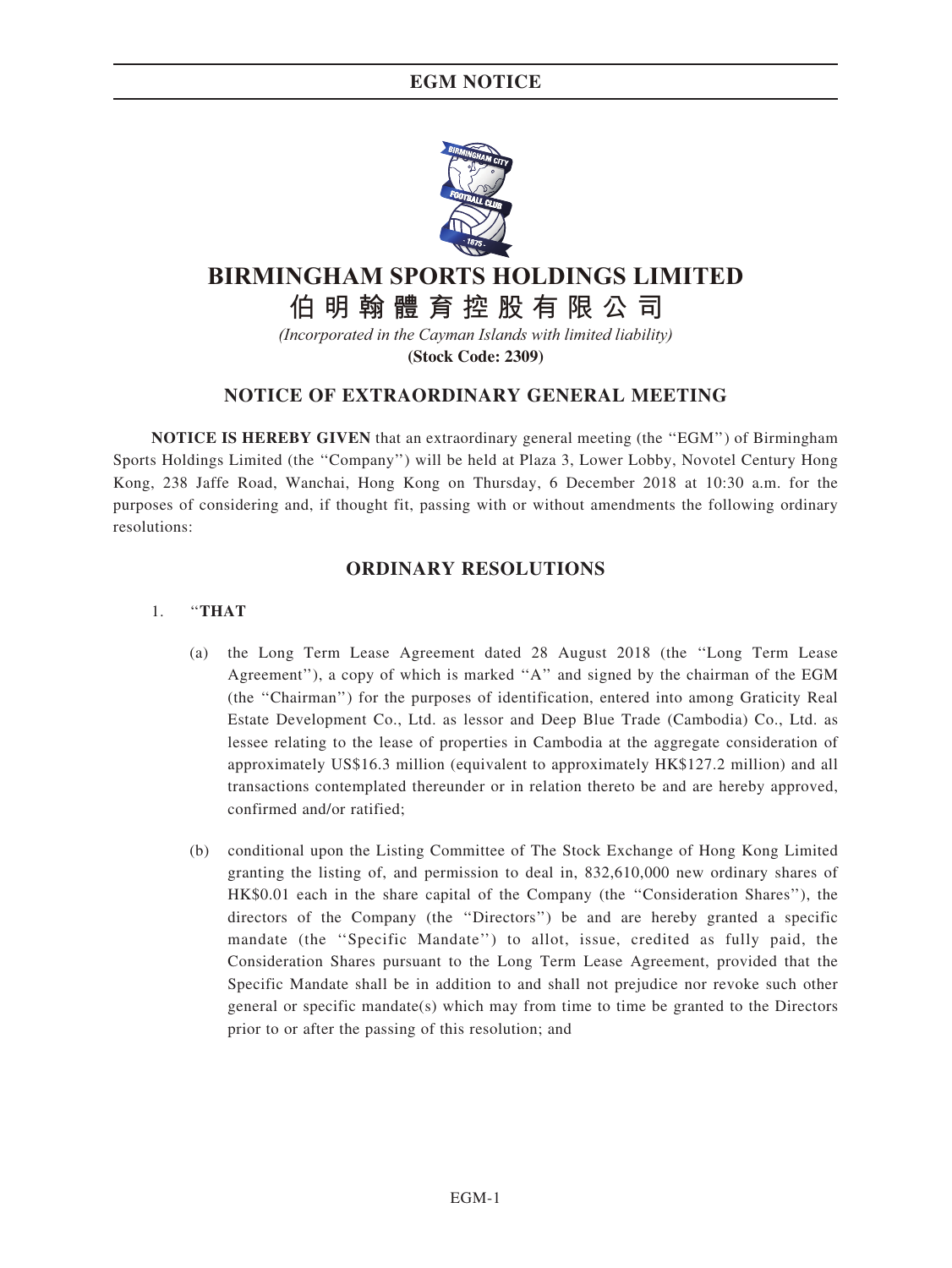# EGM NOTICE

(c) any Director be and is hereby authorised to execute all documents and to do all such things and take all such other steps which, in his/her opinion, may be necessary, appropriate, desirable or expedient to implement and/or give effect to the terms of, or the transactions contemplated in and for completion of the Long Term Lease Agreement, including but not limited to the allotment and issue of the Consideration Shares and to agree to such variation, amendment or waiver in relation thereto.''

### $2.$  "THAT

- (a) the Master Lease Agreement dated 28 August 2018 (the ''Master Lease Agreement''), a copy of which is marked ''B'' and signed by the Chairman for the purposes of identification, entered into between Celestial Fame Investments Limited as lessor and Ever Depot Limited as lessee relating to the lease of properties in Cambodia and all transactions contemplated thereunder or in relation thereto be and are hereby approved, confirmed and/or ratified;
- (b) the annual caps for the continuing connected transactions constituted by the transactions contemplated under the Master Lease Agreement for the three years ending 30 June 2019, 2020 and 2021 as set out in the circular of the Company dated 20 November 2018 be and are hereby approved, confirmed and/or ratified; and
- (c) any Director be and is hereby authorised to execute all documents and to do all such things and take all such other steps which, in his/her opinion, may be necessary, appropriate, desirable or expedient to implement and/or give effect to the terms of, or the transactions contemplated in and for completion of the Master Lease Agreement, including but not limited to agree to such variation, amendment or waiver in relation thereto.''

By Order of the Board Birmingham Sports Holdings Limited Zhao Wenging Chairman

Hong Kong, 20 November 2018

Notes:

- 1. Any member entitled to attend and vote at the above meeting is entitled to appoint a proxy to attend and vote instead of him. A proxy need not be a member of the Company.
- 2. To be valid, the form of proxy and the power of attorney or other authority (if any) under which it is signed or a certified copy of that power of attorney or authority must be lodged at the Company's branch share registrar and transfer office in Hong Kong, Tricor Tengis Limited at Level 22, Hopewell Centre, 183 Queen's Road East, Hong Kong, not less than 48 hours before the time appointed for holding the meeting or any adjournment thereof.
- 3. Where there are joint holders of share(s) of the Company, any one of such holders may vote at the meeting either personally or by proxy in respect of such share(s) as if he were solely entitled thereto, but if more than one of such joint holders be present at the meeting personally or by proxy, that one of such holders so presents whose name stands first on the register of members of the Company in respect of such share(s) shall alone be entitled to vote in respect thereof.